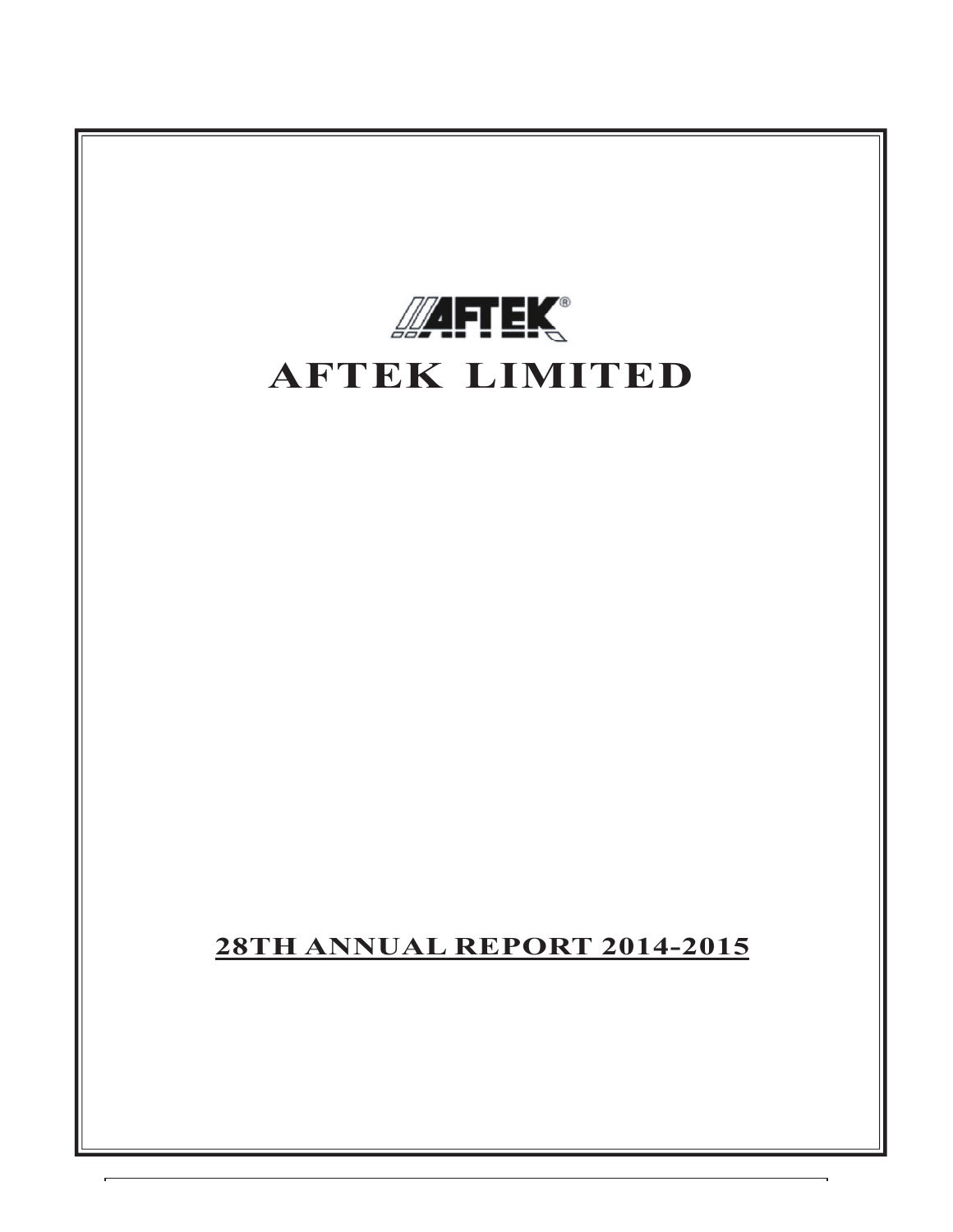

|                  | <b>CONTENTS</b> |  |  |  |
|------------------|-----------------|--|--|--|
| $\mathbf{1}$ .   |                 |  |  |  |
| 2.               |                 |  |  |  |
| 3.               |                 |  |  |  |
| $\overline{4}$ . |                 |  |  |  |
| 5.               |                 |  |  |  |
| 6.               |                 |  |  |  |
| 7 <sub>1</sub>   |                 |  |  |  |
| 8.               |                 |  |  |  |
| 9.               |                 |  |  |  |
| 10.              |                 |  |  |  |
| 11.              |                 |  |  |  |
|                  |                 |  |  |  |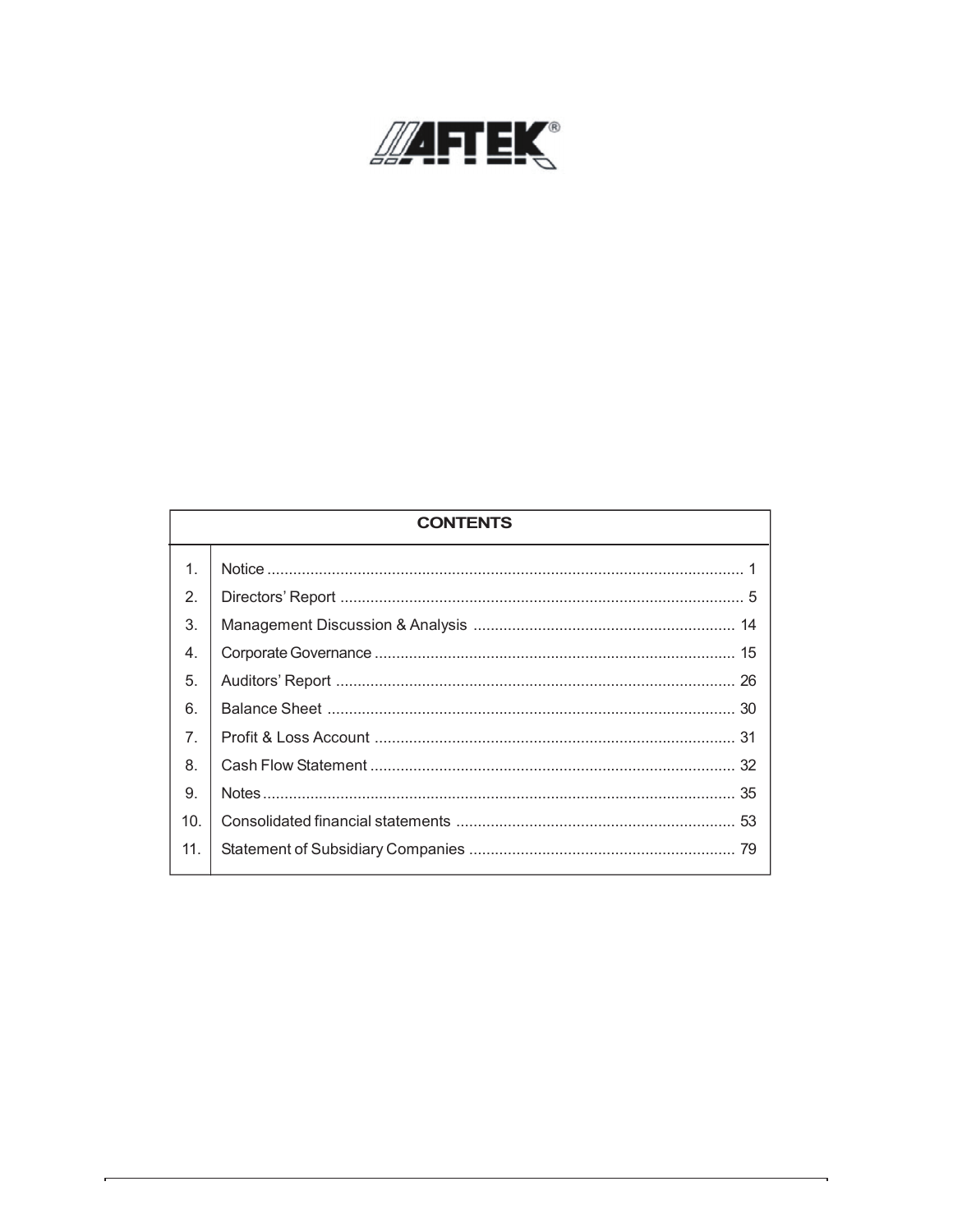

#### **BOARD OF DIRECTORS**

MR. RANJIT DHURU CHAIRMAN & MANAGING DIRECTOR MR.NITIN K. SHUKLA WHOLE-TIME DIRECTOR MR.MUKUL DALAL WHOLE-TIME DIRECTOR MR. MAHESH NAIK NON-EXECUTIVE DIRECTOR MR. SANDIP C. SAVE NON-EXECUTIVE DIRECTOR

#### **MANAGEMENT TEAM**

MR. RANJIT DHURU CEO MR.NITIN K. SHUKLA CFO MR. SANJAY CHOUDHARY COO

MR.MUKUL DALAL **ED-INTERNATIONAL SALES & MARKETING (SMART PRODUCTS)** MR. RAVINDRANATH MALEKAR SR. VICE-PRESIDENT-SUPPORT

#### **COMPANY SECRETARY**

- Practicing M/s. Ramesh Chandra Mishra & Associates

### **REGISTERED OFFICE**

16/A, Second Floor, Prabhadevi Industrial Estate, The Enterprises Co-operative Society Ltd, 408, Veer Saverkar Marg, Prabhadevi, Mumbai - 400 025, India

# **SOFTWARE DEVELOPMENT CENTRE**

Siddhivinayak Angan Society,3rd Floor, Above Café Coffee Day (CCD), Katraj -Mumbai Highway Bypass, Mumbai-Bangalore Highway Narhegaon, Pune 411041

### **WORKS**

Plot No. A/19/2 M.I.D.C., Chincholi, Solapur 413 255

#### **BANKERS**

Commercial Network Branch Asha Mahal, 239, P.DíMello Road, Near G.P.O. 46-B, Dr B G Deshmukh Road, Mumbai 400 001 Mumbai 400 026

### **AUDITORS**

M/s GMJ & Co 3rd & 4th Floor, Vaastu Darshan, 'B' Wing, Above Central Bank of India, Azad Road, Andheri (E), Mumbai 400 069

## **REGISTRAR & TRANSFER AGENT**

M/s Bigshare Services Pvt Ltd E-2/3, Ansa Industrial Estate, Sakivihar Road, Saki Naka, Andheri (East), Mumbai 400 072

State Bank of Bikaner and Jaipur The Hongkong and Shanghai Banking Corpn Ltd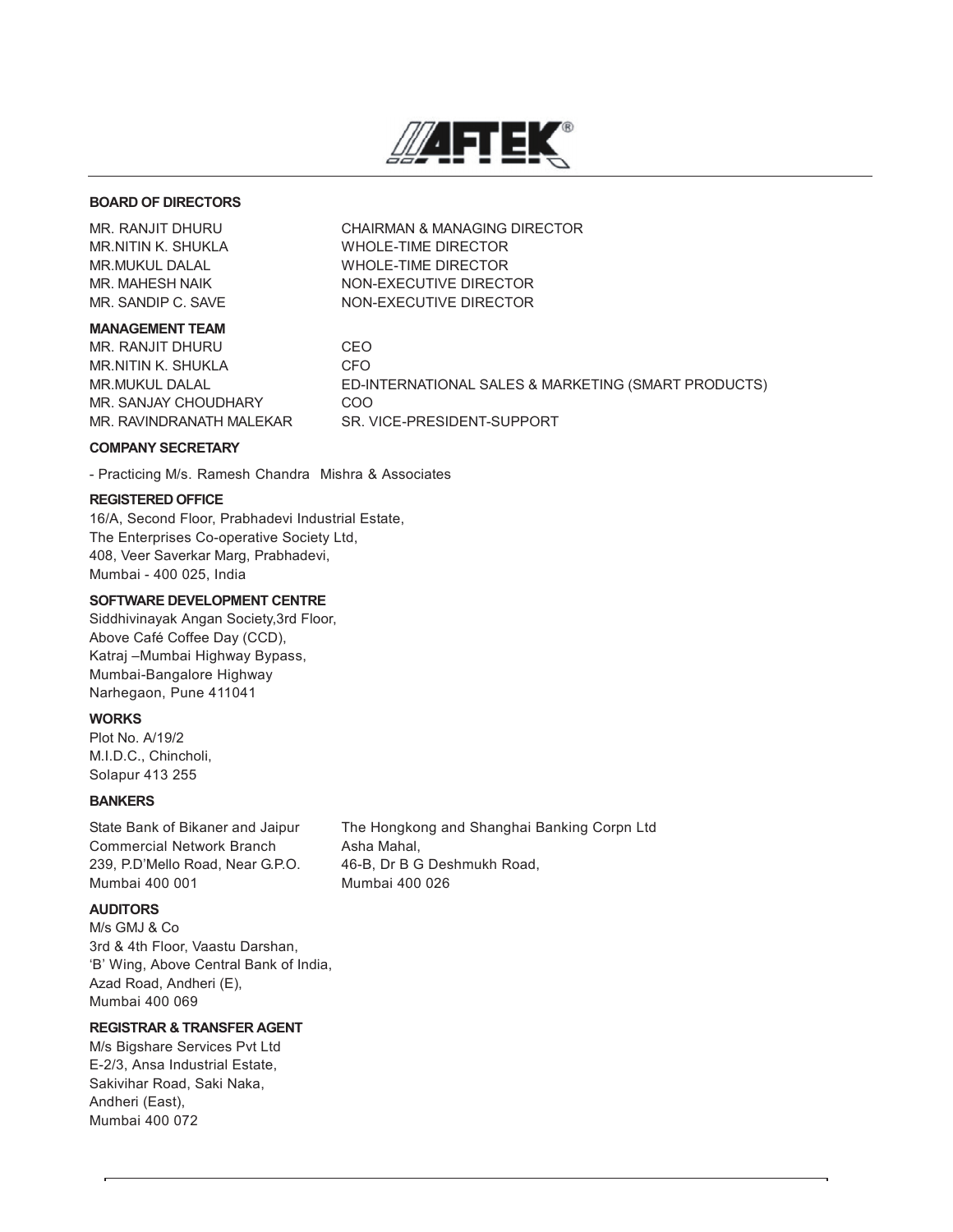# **NOTICE**

NOTICE is hereby given that the 28th Annual General Meeting of the members of **AFTEK Limited** will be held as under:

**Day :** Thursday **Venue:** The Queenie Captain Auditorium, The NAB-Workshop for

Date : 31st December, 2015 the Blind, Dr. Annie Besant Road, Prabhadevi, Mumbai – 25.

**Time :** 11.00 a.m.

To transact the following businesses:

## **ORDINARY BUSINESS:**

- 1. To consider and adopt the audited financial statement of the Company for the financial year ended 31st March, 2015, the Reports of the Board of Directors and Auditors thereon.
- 2. To appoint Auditors and fix their remuneration:

To ratify the appointment of auditors of the Company and to fix their remuneration and to pass the following resolution as an Ordinary Resolution:

ìResolved that, pursuant to Section 139, 142 and other applicable provisions of the Companies Act, 2013 and the Rules made there under, pursuant to the recommendations of the audit committee of the Board of Directors, and pursuant to the resolution passed by the members at the AGM held on 30th December, 2014, the appointment of M/s. GMJ & Co. - Chartered Accountants (Firm Registration No. 103429W) as the auditors of the Company to hold office till the conclusion of the AGM to be held in the calendar year 2020, be and is hereby ratified and that the Board of Directors be and is hereby authorized to fix the remuneration payable to them for the financial year ending March 31, 2016 as may be determined by the audit committee in consultation with the auditors, and that such remuneration may be paid on a progressive billing basis as may be agreed upon between the auditors and the Board of Directors.

## **SPECIAL BUSINESS:**

3. To appoint Miss. Aditi Bhatt as an Independent Director

To consider and if thought fit, to pass with or without modification(s), the following resolution as an Ordinary Resolution:

ìResolved that pursuant to Section 149, 152 and other applicable provision of the Companies Act, 2013, and the Rules made thereunder read with Schedule IV to the Companies Act, 2013 and Clause 49 of the Listing Agreement, the appointment of Miss. Aditi Bhatt (DIN: 7144131), who has submitted a declaration that she meets the criteria for independence as provided in Section 149(6) of the Companies Act, 2013 as an Independent Director of the Company, by the Nomination & Remuneration Committee at their meeting held on 30/05/2015 and the Board at their meeting held on 30/05/2015 for a period of 5-years, from 30/05/2015 to 29/05/2020 not retire by rotation , be and is hereby approved and accordingly ratified.

By order of the Board

**Ranjit Mohan Dhuru** *Chairman & Managing Director* DIN-00044279

Dated: 14th November, 2015

*Registered Office:* 16/A, Second Flr., The Enterprises Co-Op.Sct. Ltd. 408, Veer Savarkar Marg, Dadar, Prabhadevi, Mumbai - 400 025. CIN: L57220MH1986PLC039342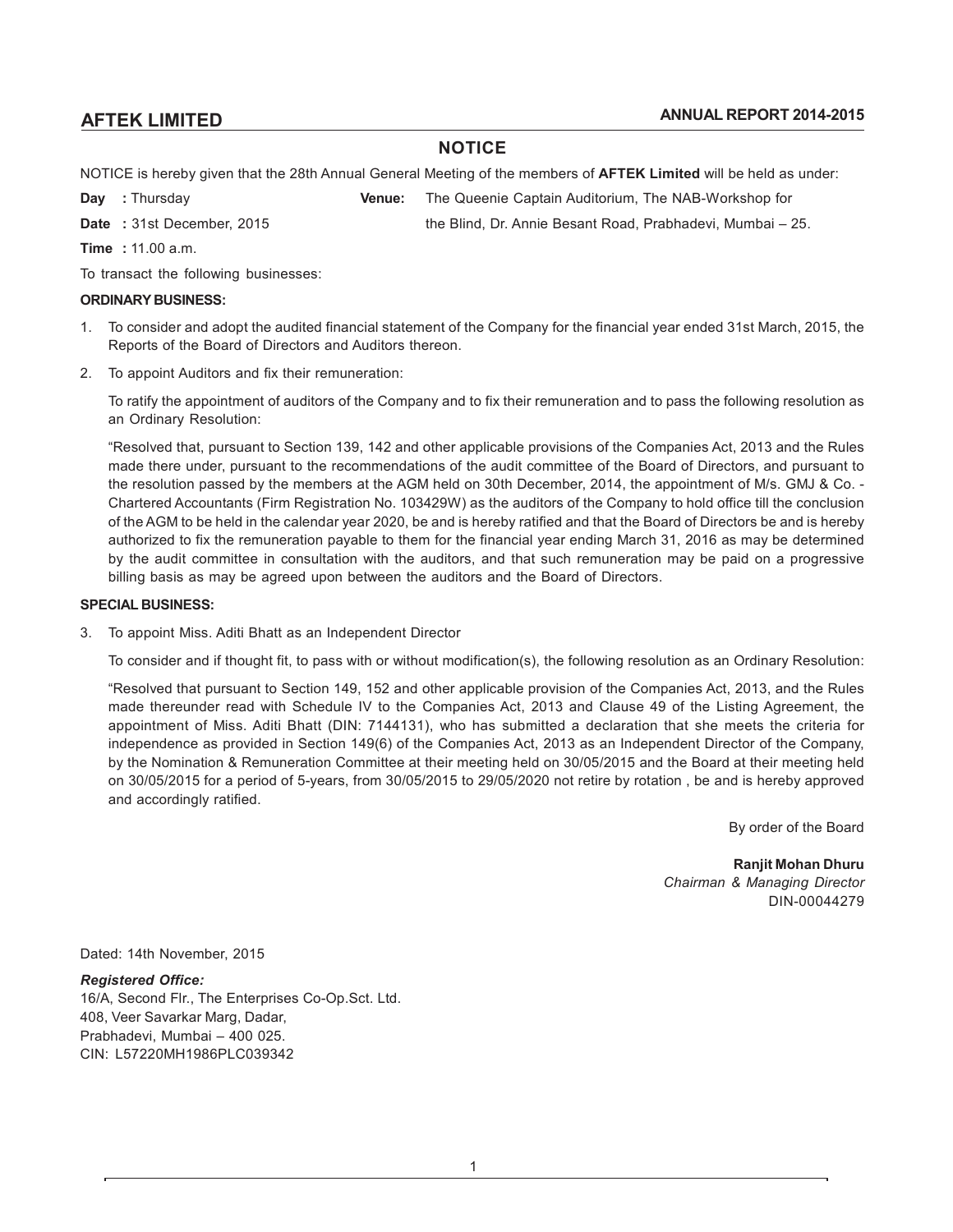# **EXPLANATORY STATEMENT PURSUANT TO SECTION 102 OF THE COMPANIES ACT, 2013 IN RESPECT OF THE SPECIAL BUSINESS SET OUT IN THE NOTICE CONVENING THEANNUAL GENERAL MEETING.**

### **ITEM NO 3:**

The Board, at its meeting held on 30th May 2015, appointed Ms. Aditi Bhatt as an Additional Director of the Company. She was appointed as an Independent and Woman Director of the Company for a period of five years .As per section 149(6) of the Companies Act, 2013, She has furnished a declaration that she meets with the criteria for independence to act as an Independent Director of the Company.

On the recommendation of the Nomination & Remuneration Committee at their meeting held on 30/05/2015, the Board at their meeting held on 30/05/2015 appointed her in the Board as an Independent woman Director of the Company from 30th May 2015 for a period of five years and she is not liable to retire by rotation. She is only entitled for sitting fees.

Pursuant to the provisions of Section 161 of the Companies Act, 2013, Ms. Aditi Bhatt will hold office up to the date of the ensuing AGM. The Company has received notice in writing under the provisions of Section 160 of the Companies Act, 2013, from a member along with a deposit of Rs.1,00,000/- proposing her candidature for the office of director.

The Company has received from Ms. Aditi Bhatt: (i) consent in writing to act as director in Form DIR-2 pursuant to Rule 8 of Companies (Appointment & Qualification of Directors) Rules 2014, and (ii) intimation in Form DIR -8 in terms of Companies (Appointment & Qualification of Directors) Rules, 2014, to the effect that she is not disqualified under sub-section (2) of Section 164 of the Companies Act, 2013.

In the opinion of the Board of Directors, Ms. Aditi Bhatt - the Independent Director proposed to be appointed, fulfils the conditions specified in the Companies Act, 2013 and the Rules made thereunder and she is independent of the Management. A copy of the draft letter for the appointment of Ms. Aditi Bhatt as an Independent Director setting out the terms and conditions is available for inspection without any fee by the members at the Company's registered office during normal business hours on working days up to the date of the AGM.

No director, key managerial personnel or their relatives, except Ms. Aditi Bhatt, to whom the resolution relates, is interested or concerned in the resolution.

The Board recommends the resolution set forth in Item no. 3 for the approval of the members.

### **NOTES:**

- 1. The Statement pursuant to Section 102 (1) of the Companies Act, 2013 with respect to the special business set out in the Notice is annexed.
- 2. A MEMBER ENTITLED TO ATTEND AND VOTE AT THE AGM IS ENTITLED TO APPOINTA PROXY TO ATTENDAND VOTE IN THE MEETING INSTEAD OF HIMSELF / HERSELF, AND THE PROXY NEED NOT BE A MEMBER OF THE COMPANY. A person can act as a proxy on behalf of not exceeding fifty (50) members and holding in aggregate not more than ten (10) percent of the total share capital of the Company.
- 3. Corporate members intending to send their authorized representatives to attend the meeting are requested to send a certified copy of the Board resolution to the Company, authorizing their representative to attend and vote on their behalf at the meeting.
- 4. The instrument appointing the proxy, duly completed, must be deposited at the Companyís registered office not less than 48 hours before the commencement of the meeting. A proxy form for the AGM is enclosed.
- 5. During the period beginning 24 hours before the time fixed for the commencement of the meeting and ending with the conclusion of the meeting, a member would be entitled to inspect the proxies lodged at any time during the business hours of the Company, provided that not less than three days of notice in writing is given to the Company.
- 6. Members / proxies / authorized representatives should bring the duly filled Attendance Slip enclosed herewith to attend the meeting.
- 7. The Register of Directors and Key Managerial Personnel and their shareholding, maintained under Section 170 of the Companies Act, 2013, will be available for inspection by the members at the AGM.
- 8. The Register of Contracts or Arrangements in which the directors are interested, maintained under Section 189 of the Companies Act, 2013, will be available for inspection by the members at the AGM.
- 9. Pursuant to cl. 15/16 of the Listing Agreement read with section 91 of the Companies Act, 2013, the Register of Members and Share Transfer Books will remain closed from Monday 21st December , 2015 to Friday 25th December, 2015 (Both days inclusive) for the purpose of AGM.
- 10. Members are requested to notify any correction /change in their name /address including Pin Code number immediately to the Companies Register/ Depository Participant .In the event of non – availability of Members latest address either in the Companies records or in Depository Participant's records, members are likely to miss notice and other valuable correspondence sent by the company.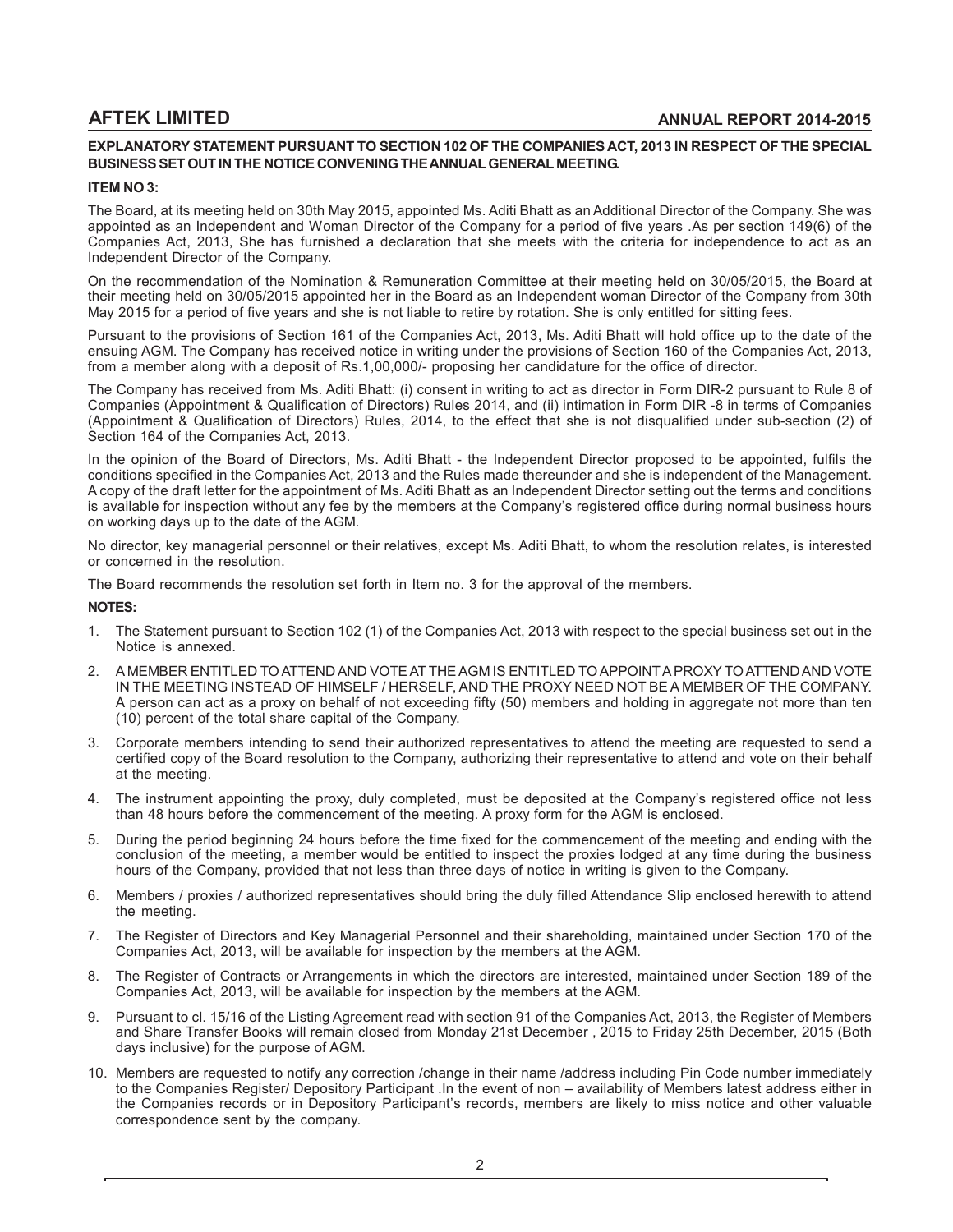- 11. Members are requested to kindly mention their Folio Number/ Client ID Number (in case of demat shares) in all their correspondence with the Companies Registrar to enable prompt reply to their queries.
- 12. With a view to using natural resources responsibly, we request shareholders to update their email address, with their Depository Participants to enable the Company to send communications electronically. The Annual Report 2014-15 is being sent through electronic mode only to the members whose email addresses are registered with the Company / Depository Participant(s), unless any member has requested for a physical copy of the report. For members who have not registered their email addresses, physical copies of the Annual Report 2014-15 are being sent by the permitted mode.
- 13. In compliance with Section 108 of the Companies Act, 2013, Rule 20 of the Companies (Management and Administration) Rules, 2014, substituted by Companies (Management and Administration) Amendment, Rules 2015, and Clause 35B of the Listing Agreement, the Company has provided a facility to the members to exercise their votes electronically through the electronic voting service facility arranged by Central Depository Services Limited. The facility for voting, through ballot paper, will also be made available at the AGM and the members attending the AGM who have not already cast their votes by remote e-voting shall be able to exercise their right at the AGM through ballot paper. Members who have cast their votes by remote e-voting prior to the AGM may attend the AGM but shall not be entitled to cast their votes again. The instructions for e-voting are appended herein below.
- 14. The Securities and Exchange Board of India (SEBI) has mandated the submission of the Permanent Account Number (PAN) by every participant in the securities market. Members holding shares in electronic form are, therefore, requested to submit their PAN to their Depository Participant(s). Members holding shares in physical form are required to submit their PAN details to the Company.
- 15. All documents referred to in the Notice will be available for inspection at the Companyís registered office during normal business hours on working days up to the date of the AGM.
- 16. The shareholder needs to furnish the printed ëattendance slipí along with a valid identity proof such as the PAN card, passport, AADHAR card or driving license, to enter the AGM hall.
- 17. As per provisions of the Companies Act, 2013, facility for making nominations is available to INDIVIDUALS holding shares in the Company. The Nomination Form-2B prescribed by the Government can be obtained from the Share Transfer Agent or may be down loaded from the website of the Ministry of Company affairs.

As required under the listing Agreement with the Stock Exchanges, the particulars of Directors who are proposed to be appointed/reappointed are given below:

| <b>Name of Director</b>                                                   | <b>Miss Aditi Bhatt</b>                                                                                                                                                                                                                                 |
|---------------------------------------------------------------------------|---------------------------------------------------------------------------------------------------------------------------------------------------------------------------------------------------------------------------------------------------------|
| Date of Birth                                                             | 26/08/1986                                                                                                                                                                                                                                              |
| Date of Appointment                                                       | 30/05/2015                                                                                                                                                                                                                                              |
| <b>Qualification</b>                                                      | ACS, M.Com                                                                                                                                                                                                                                              |
| Expertise in Specific Functional Area                                     | Corporate Legal & Finance                                                                                                                                                                                                                               |
| lExecutive & Non- Executive Director                                      | Non-Executive Director                                                                                                                                                                                                                                  |
| Promoter Group                                                            | N <sub>O</sub>                                                                                                                                                                                                                                          |
| Independent Director                                                      | <b>NO</b>                                                                                                                                                                                                                                               |
| Chairman/Member of Committees of the<br>Boards of Which she is a Director | India Home Loan Ltd<br>Member of Nomination & Remuneration Committee<br>2. Member of Asset Liability Committee<br>Sky Industries Limited<br>B.<br>Member of Nomination & Remuneration Committee<br>1<br>2. Member of Stakeholder Relationship Committee |
| INo of Shares held                                                        | <b>NIL</b>                                                                                                                                                                                                                                              |
| Term                                                                      | 5-years                                                                                                                                                                                                                                                 |
| Other Directorship                                                        | 1. M/s Sky Industries Ltd<br>M/s. India Home Loan Ltd<br>$2 -$                                                                                                                                                                                          |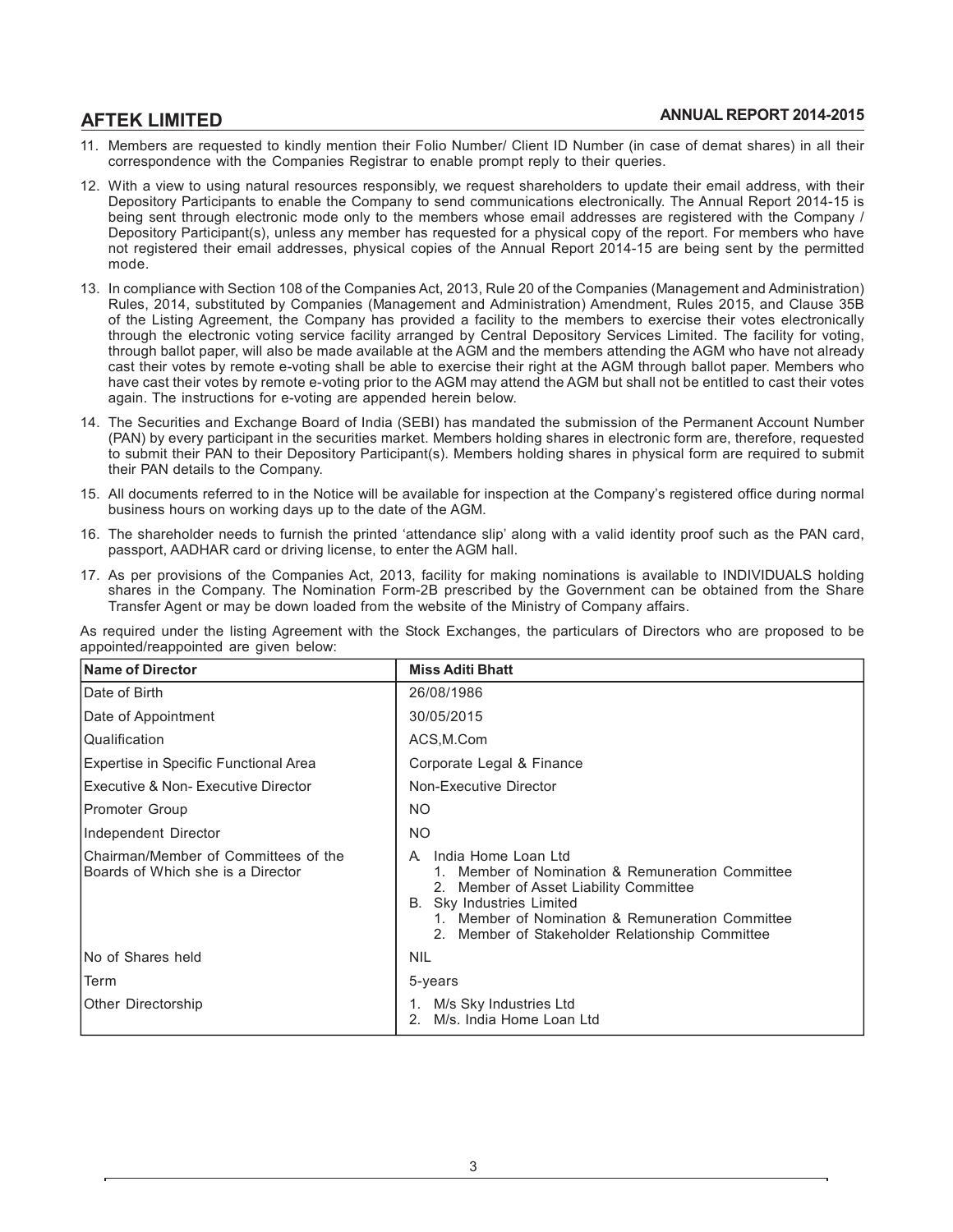#### **The instructions for shareholders voting electronically are as under:**

- (i) The remote-evoting period begins on Monday 28th December 2015 at 9.00 a.m. and ends on Wednesday 30th December 2015 at 5.00 p.m. During this period shareholders' of the Company, holding shares either in physical form or in dematerialized form, as on the cutoff date (record date) of 25th December 2015 may cast their vote electronically. The remote-evoting module shall be disabled by CDSL for voting thereafter.
- (ii) Shareholders who have already voted prior to the meeting date would not be entitled to vote at the meeting venue.
- (iii) The shareholders should log on to the remote-evoting website www.evotingindia.com.
- (iv) Click on Shareholders.
- (v) Now Enter your User ID
- a. For CDSL: 16 digits beneficiary ID,
- b. For NSDL: 8 Character DP ID followed by 8 Digits Client ID,
- c. Members holding shares in Physical Form should enter Folio Number registered with the Company.
- (vi) Next enter the Image Verification as displayed and Click on Login.
- (vii) If you are holding shares in demat form and had logged on to www.evotingindia.com and voted on an earlier voting of any company, then your existing password is to be used.
- (viii) If you are a first time user follow the steps given below:

|                                                 | For Members holding shares in Demat Form and Physical Form                                                                                                                                                                                                                  |  |
|-------------------------------------------------|-----------------------------------------------------------------------------------------------------------------------------------------------------------------------------------------------------------------------------------------------------------------------------|--|
| <b>PAN</b>                                      | Enter your 10 digit alpha-numeric *PAN issued by Income Tax Department (Applicable for both demat<br>shareholders as well as physical shareholders)                                                                                                                         |  |
|                                                 | Members who have not updated their PAN with the Company/Depository Participant are requested<br>to use the first two letters of their name and the 8 digits of the sequence number in the PAN field.                                                                        |  |
|                                                 | In case the sequence number is less than 8 digits enter the applicable number of 0's before the<br>number after the first two characters of the name in CAPITAL letters. Eg. If your name is Ramesh<br>Kumar with sequence number 1 then enter RA00000001 in the PAN field. |  |
| Dividend Bank Details<br>OR Date of Birth (DOB) | Enter the Dividend Bank Details or Date of Birth (in dd/mm/yyyy format) as recorded in<br>your demat account or in the company records in order to login.                                                                                                                   |  |
|                                                 | If both the details are not recorded with the depository or company please enter the member id / folio<br>number in the Dividend Bank details field as mentioned in instruction (v).                                                                                        |  |

(ix) After entering these details appropriately, click on "SUBMIT" tab.

- (x) Members holding shares in physical form will then directly reach the Company selection screen. However, members holding shares in demat form will now reach 'Password Creation' menu wherein they are required to mandatorily enter their login password in the new password field. Kindly note that this password is to be also used by the demat holders for voting for resolutions of any other company on which they are eligible to vote, provided that company opts for e-voting through CDSL platform. It is strongly recommended not to share your password with any other person and take utmost care to keep your password confidential.
- (xi) For Members holding shares in physical form, the details can be used only for e-voting on the resolutions contained in this Notice.
- (xii) Click on the EVSN for the relevant AFTEK LIMITED on which you choose to vote.
- (xiii) On the voting page, you will see "RESOLUTION DESCRIPTION" and against the same the option "YES/NO" for voting. Select the option YES or NO as desired. The option YES implies that you assent to the Resolution and option NO implies that you dissent to the Resolution.
- (xiv) Click on the "RESOLUTIONS FILE LINK" if you wish to view the entire Resolution details.
- (xv) After selecting the resolution you have decided to vote on, click on "SUBMIT". A confirmation box will be displayed. If you wish to confirm your vote, click on "OK", else to change your vote, click on "CANCEL" and accordingly modify your vote.
- (xvi) Once you "CONFIRM" your vote on the resolution, you will not be allowed to modify your vote.
- (xvii) You can also take a print of the votes cast by clicking on "Click here to print" option on the Voting page.
- (xviii)If a demat account holder has forgotten the login password then Enter the User ID and the image verification code and click on Forgot Password & enter the details as prompted by the system.
- $(xix)$  Note for Non  $-$  Individual Shareholders and Custodians
	- Non-Individual shareholders (i.e. other than Individuals, HUF, NRI etc.) and Custodian are required to log on to www.evotingindia.com and register themselves as Corporates.
	- A scanned copy of the Registration Form bearing the stamp and sign of the entity should be emailed to helpdesk.evoting@cdslindia.com.
	- After receiving the login details a Compliance User should be created using the admin login and password. The Compliance User would be able to link the account(s) for which they wish to vote on.
	- The list of accounts linked in the login should be mailed to helpdesk.evoting@cdslindia.com and on approval of the accounts they would be able to cast their vote.
	- A scanned copy of the Board Resolution and Power of Attorney (POA) which they have issued in favour of the Custodian, if any, should be uploaded in PDF format in the system for the scrutinizer to verify the same.
- (xx) In case you have any queries or issues regarding e-voting, you may refer the Frequently Asked Questions ("FAQs") and e-voting manual available at www.evotingindia.com, under help section or write an email to helpdesk.evoting@cdslindia.com.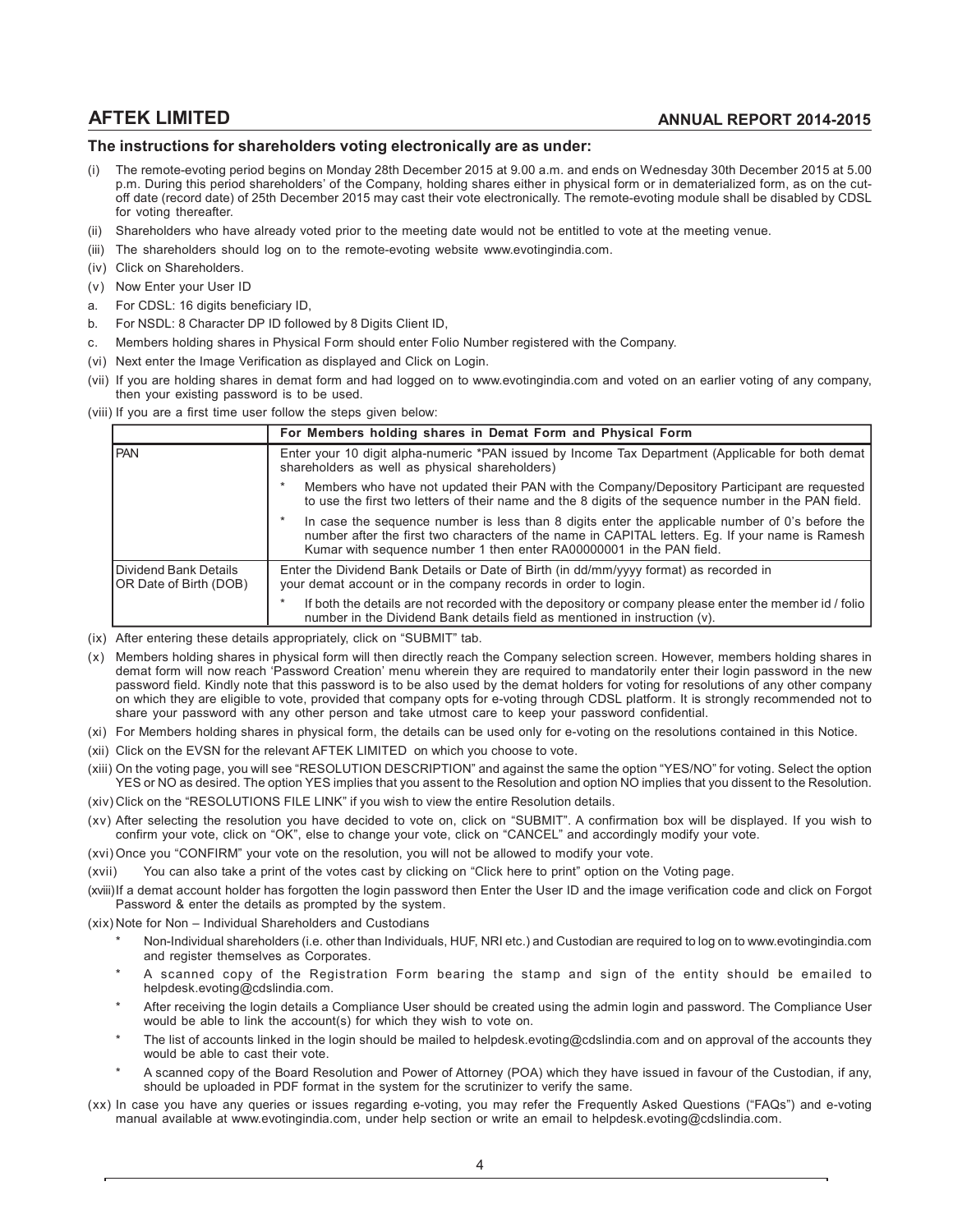# **DIRECTORSí REPORT**

To,

### **The Members of Aftek Limited,**

Your Directors are pleased to present their 28th Annual Report together with the Audited Statement of Accounts for the year ended 31st March, 2015.Members may kindly note that vide letter dated 10th September, 2015 received from Government of India, Ministry of Corporate Affairs, Office of the Registrar of Companies, Maharashtra, the Company has obtained extension of three months for holding the Annual General Meeting.

### **FINANCIAL PERFORMANCE**

|                                                        |            | AMOUNT (₹ IN LACS) |
|--------------------------------------------------------|------------|--------------------|
| <b>I PARTICULARS</b>                                   | 31/03/2015 | 31/03/2014         |
| <b>ITURNOVER</b>                                       | 5260       | 7575               |
| <b>PROFIT BEFORE DEPRECIATION</b>                      | 3653       | 5868               |
| <b>ILESS DESPRECIATION</b>                             | 5599       | 7756               |
| <b>I PROFIT/(LOSS) BEFORE TAX</b>                      | (1946)     | (1887)             |
| ILESS: PROVISION FOR TAXATION/REVERSAL OF DEFERRED TAX | NIL        | (54)               |
| <b>I PROFIT AFTER TAX</b>                              | (1946)     | (1833)             |
| <b>ITRANSFER TO GENERAL RESERVE</b>                    | <b>NIL</b> | <b>NIL</b>         |

#### **DIVIDEND:**

In view of the loss incurred during the year, it has not been possible for your Directors to recommend any dividend for the year.

## **BUSINESS REVIEW & FUTURE PROSPECTS**

Your company's performance during the year has been well bellow par. The financial restructuring and closure of banking with delays in getting the Defense verticle projects is largly responsible for this dismal performance.The below par turnover aadd with the dollar fluctuations and writing off certain bad debts the company's balance sheet carries a loss of  $\bar{\tau}$  19.46 crores.

In order to inject funds from the investor your company needs to complete the financial restructuring and the closure of the banks. Your directors are confident that with the Indian economy now catching steam and the reforms viz GST precess getting in place the economic envirnoment is expected to improve making the investement climate better, also the further opening up of the Defense sector for FDI the "Make in India" would gather momentum largly benifiting company's like ours operating in this space.

As comunicated during the last AGM your company is engaged in serious discussion with investors who have liked the indigenous product and manufacturing strategy now popularly known as "make in India", In Defense, smart city, smart home and Integrated Intelligent Transport. Keeping this in mind, the directors had proposed an enabling resolution to accommodate the new set of investors. In view of the above your Directors are actively pursuing the financial restructuring, closure of Bank Loans and injecting fresh funds through the prospective investors.

### **FINANCE**

While the recovery of receivables continued to remain at a slow rate, your Company had to write off sizable amounts as bad debts during the year. While proposal for one time settlement of the dues of lending bankers has been on a positive track, the closure of loan accounts has been delayed in spite of Companyís rigorous efforts for early settlement.

The 354 numbers of FCCBs, if converted into GDRs/equity shares at the conversion price of  $\bar{\tau}$  13.76 would result into issuance of additional 1,12,10,428 numbers of equity shares of  $\bar{\tau}$  02/-each.

### **DIRECTORATE**

Pursuant to Sections 149, 152 and any other applicable provisions of the Companies Act, 2013, Miss Aditi Bhatt (DIN 07144131) is proposed to be appointed as Independent Directors to hold office for five consecutive years.

Brief resume of the Director proposed to be appointed/re-appointed, nature of her expertise in specific functional areas, names of the Companies in which she hold directorships and membership/Chairmanship of Committees of the Board, her shareholding in the Company and inter-se relationship with Directors, as stipulated under section 149(6) of the Companies Act, 2013 and Clause 49 of Listing Agreement entered into with the Stock Exchanges, are set out in the Notice forming part of the Annual Report.

The Board commends the resolution to the members for the respective appointment .

### **FIXED DEPOSITS**

The Company has not accepted any Fixed Deposits from the Public.

### **AUDITORS**

The present Statutory Auditors of the Company, M/s. GMJ & Co., Chartered Accountants, was appointed as the statutory Auditor of the company upto financial year 2018-19 subject to ratification at every year by the members.

The Company has received a letter as required under Section 141 of the Companies Act, 2013 from M/s. GMJ & Co., Chartered Accountants, confirming their eligibility and willingness to act as Statutory Auditors, if re-appointed. M/s. GMJ &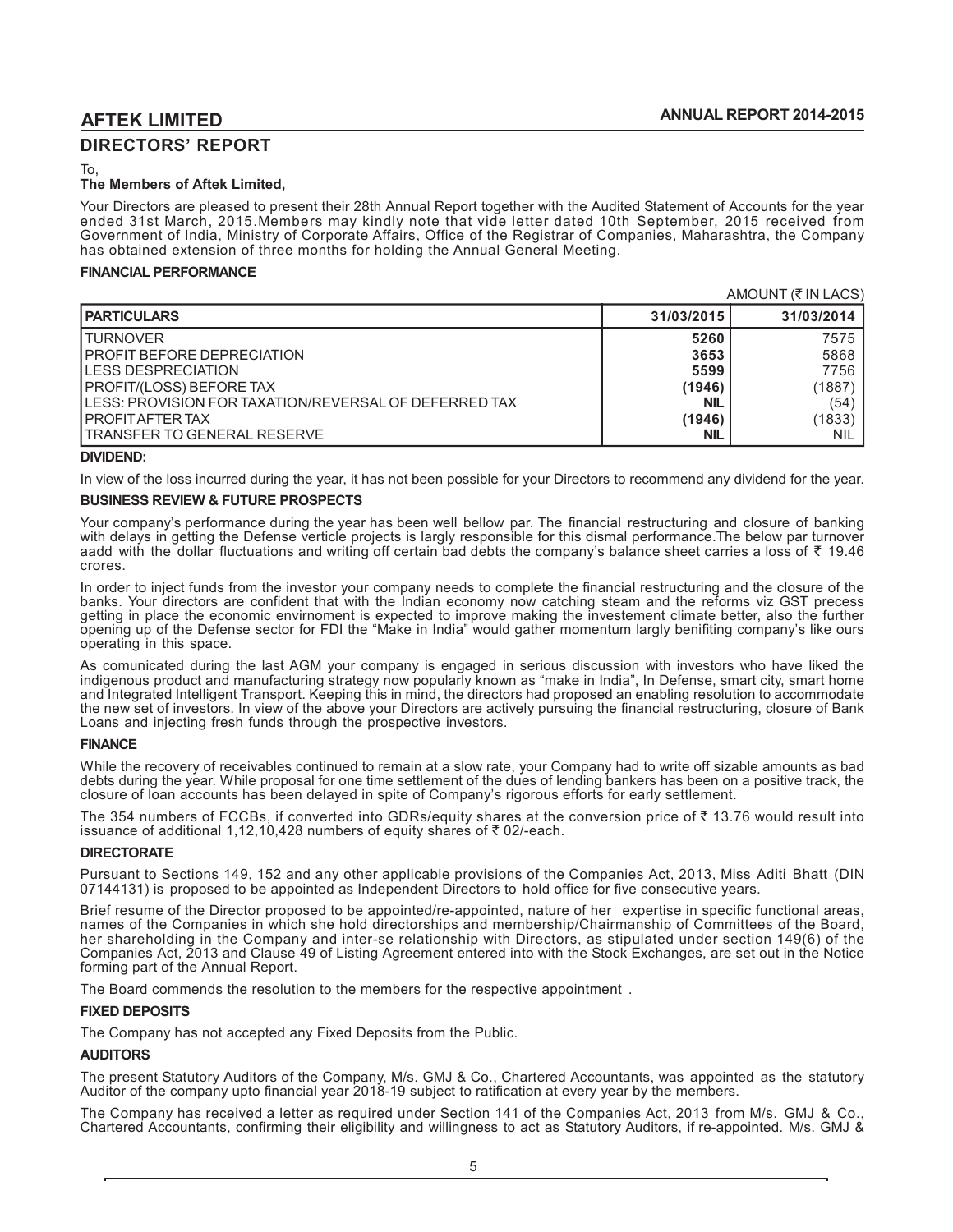Co., Chartered Accountants shall beappointed as Statutory Auditors of the Company to hold office for the reaming period from the conclusion of this Annual General Meeting until the conclusion of the fifth Annual General Meeting to examine and audit the accounts of the Company for the financial year 2015-16, 2016-17, 2017-18 and 2018-19 subject to ratification by the members of the Company at all the subsequent AGMs.

# **AUDITORS REPORT**

The Auditors have made certain qualification to the financial statement. Their reports on relevant notes on accounts are selfexplanatory and comments of the Board under section 134 of the companies Act, 2013 are self explanatory.

Auditor qualification and management reply

| Point No. | <b>Auditors' qualifications</b>                                                                                                                                                                                                                                                                                                                                                                                                                                                                                                                                                                                                                                                                                                                                                                                                                                                                                                          | <b>Management reply</b>                                                                                                                                                                                                                                                                                                                                                                                                           |  |
|-----------|------------------------------------------------------------------------------------------------------------------------------------------------------------------------------------------------------------------------------------------------------------------------------------------------------------------------------------------------------------------------------------------------------------------------------------------------------------------------------------------------------------------------------------------------------------------------------------------------------------------------------------------------------------------------------------------------------------------------------------------------------------------------------------------------------------------------------------------------------------------------------------------------------------------------------------------|-----------------------------------------------------------------------------------------------------------------------------------------------------------------------------------------------------------------------------------------------------------------------------------------------------------------------------------------------------------------------------------------------------------------------------------|--|
| (i)       | <b>Basis for qualified opinion</b>                                                                                                                                                                                                                                                                                                                                                                                                                                                                                                                                                                                                                                                                                                                                                                                                                                                                                                       |                                                                                                                                                                                                                                                                                                                                                                                                                                   |  |
|           | Note no.39 regarding, Management has not considered any<br>provision in respect of outstanding Debtors for a period more<br>than 12 months amounting to Rs. 22,398.36 Lacs which in our<br>opinion, as evidenced by the poor recovery made during the<br>year, are doubtful of recovery. Consequently, profit before tax is<br>overstated by Rs. 22,398.36 Lacs. Further in our view there is<br>significant uncertainty as to ultimate collection of Debtors due<br>to non-receipt from overseas debtors. Therefore we are further<br>unable to comment on recoverability of balance debtors<br>amounting to Rs.4,995.58 Lacs                                                                                                                                                                                                                                                                                                           | (i) In view of the on-going slowdown in the<br>European and US Markets, there have<br>been delays<br>in receivables.<br>Considering the size and standing of<br>its debtors, the company has not made<br>any provision at this stage. The<br>Management is putting more efforts for<br>the recovery.                                                                                                                              |  |
| (ii)      | Note no.40 regarding, company has given certain capital<br>advances and made some investments totaling to Rs.6975.20<br>Lacs towards the building under construction at Hinjewadi, Pune,<br>upto the year ended, 31-3-2010, thereafter there are no further<br>developments/construction made. The said Plot of land is<br>mortgaged to Bank of India -Jersey Channel Islands against<br>the term loan. However since the Company has made default<br>in repayment of Principal and Interest thereon, Bank has<br>demanded repayment total loan and taken the possession of<br>the land alongwith the construction in progress. The bank has<br>called for bids at a base price of Rs.1800.00 Lacs. There is no<br>provision made towards the eventual loss on such auction, which<br>is presently not ascertainable till such disposal. The bank has<br>now agreed for an one time settlement (OTS) of outstanding for<br>Rs.2600 lacs: | (ii Bank has issued one time settlement<br>(OTS), final stage of negotiations are<br>going on. Completion of the same<br>necessary entries will be made to close<br>theses transactions.                                                                                                                                                                                                                                          |  |
| 1.        | <b>Emphasis of matter</b>                                                                                                                                                                                                                                                                                                                                                                                                                                                                                                                                                                                                                                                                                                                                                                                                                                                                                                                |                                                                                                                                                                                                                                                                                                                                                                                                                                   |  |
|           | Note no.34 b (ii) regarding Liability if any of the pending<br>assessment under Income Tax, Sales tax (including interest, if<br>any) which are presently not ascertainable                                                                                                                                                                                                                                                                                                                                                                                                                                                                                                                                                                                                                                                                                                                                                              | 1. Regarding Income-tax on completion of<br>Assessment for the F.Y. 2010-2011<br>around Rs.1.50 crores is due.<br>Regarding Sales tax about Rs.10.00<br>lacs . as the position has now improving<br>these are being cleared-off very soon.<br>2. These intangible assets acquired by the<br>company for the ongoing projects.<br>Some part of the same already put to<br>use balance will be early next year i.e.<br>April, 2016. |  |
| 2.        | Without qualifying our opinion, we draw attention to Note No.41<br>regarding intangible Assets under development for various<br>ongoing projects. Due to the delay in the projects, Intangible<br>Assets under development for Rs.19910.32 Lacs are yet to be<br>put to use as on the date of balance sheet. The company is of<br>the opinion that with the improved market conditions all the<br>Assets under development will be profitably used by the<br>company in the future projects                                                                                                                                                                                                                                                                                                                                                                                                                                              |                                                                                                                                                                                                                                                                                                                                                                                                                                   |  |
|           | ANNEXURE TO THE INDEPENDENT AUDITORS' REPORT                                                                                                                                                                                                                                                                                                                                                                                                                                                                                                                                                                                                                                                                                                                                                                                                                                                                                             |                                                                                                                                                                                                                                                                                                                                                                                                                                   |  |
| (iv)      | In our opinion and according to the information and explanations<br>given to us, having regard to the explanation that the IPRs<br>purchased are of special nature and suitable alternative source<br>do not exist for obtaining comparable quotation, there exist an<br>adequate internal control system commensurate with its size<br>and nature of its business with regards to purchase of inventory<br>and fixed assets and with regards to the sale of goods and<br>service. During the course of our audit, we have not observed<br>any major weakness in such internal control system.                                                                                                                                                                                                                                                                                                                                           | (iv) Company is having internal audit control<br>system to monitor usage of IRRS etc.<br>The said Reports will be submitted to<br>the Audit Committee every quarterly for<br>taking necessary action.                                                                                                                                                                                                                             |  |
| (vii)     | In respect of statutory dues:                                                                                                                                                                                                                                                                                                                                                                                                                                                                                                                                                                                                                                                                                                                                                                                                                                                                                                            |                                                                                                                                                                                                                                                                                                                                                                                                                                   |  |
| (a)       | According to the information and explanations given to us the<br>company is not regular in depositing undisputed statutory dues,<br>Employees State Insurance, Sales-tax, Wealth Tax, Service Tax                                                                                                                                                                                                                                                                                                                                                                                                                                                                                                                                                                                                                                                                                                                                        | (a)As the position has now improving<br>these are being cleared-off very soon.                                                                                                                                                                                                                                                                                                                                                    |  |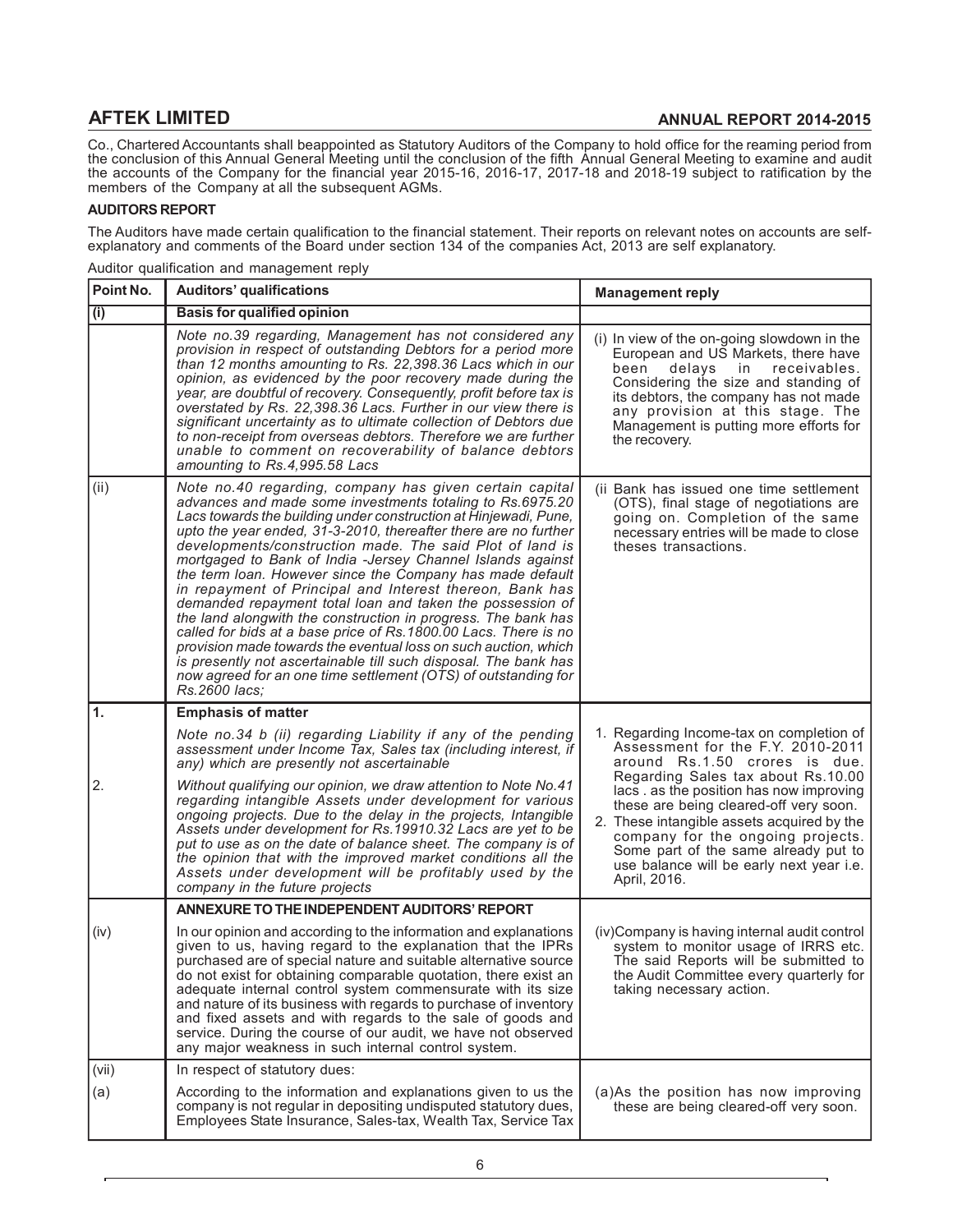|     | Custom Duty, Excise Duty, Cess and any other statutory dues<br>with the appropriate authorities. Undisputed provident fund dues<br>are not regularly deposited with the appropriate authorities. In<br>respect of income tax, the Company is not regular in depositing<br>those dues with the appropriate authorities and there have been<br>significant delays in a large number of cases. Undisputed<br>amounts payable in respect of above mentioned taxes which<br>were outstanding, at the year-end for a period of more than six<br>months from the date they became payable are as follows: |                                                                                                                                                                                          |
|-----|----------------------------------------------------------------------------------------------------------------------------------------------------------------------------------------------------------------------------------------------------------------------------------------------------------------------------------------------------------------------------------------------------------------------------------------------------------------------------------------------------------------------------------------------------------------------------------------------------|------------------------------------------------------------------------------------------------------------------------------------------------------------------------------------------|
| (x) | According to the information and explanations given to us the<br>company has defaulted in repayment of dues to a bank the<br>details of the same as on 31st March, 2015 are as mentioned<br>below.                                                                                                                                                                                                                                                                                                                                                                                                 | (xi) Bank has agreed for one time settlement<br>(OTS), the same is in final stage, expected<br>to close these issues on or before end of<br>this current financial year i.e. March, 2016 |

### **AUDITORSí REPORT**

#### **CONSOLIDATED FINANCIAL STATEMENTS:**

The Audited Consolidated Financial Statements of the Company for the financial year ended 31st March, 2015, prepared in accordance with the Companies Act, 2013 ("the Act") and Accounting Standard (AS) - 21 on Consolidated Financial Statements is provided in the Annual Report.

#### **SUBSIDIARY COMPANIES:**

Pursuant to the provisions of Section 129(3) of the Companies Act, 2013 read with Rule 5 of the Companies (Accounts) Rules, 2014, a statement containing salient features of the financial statements of the subsidiary companies in Form AOC-1 is Annexure - I in this Board's Report.

Pursuant to the provisions of Section 136 of the Companies Act, 2013, the financial statements of the Company, consolidated financial statements together with relevant documents and separate audited accounts in respect of subsidiaries, are available on the website of the Company.

#### **MANAGEMENTíS DISCUSSION AND ANALYSIS REPORT:**

Managementís Discussion and Analysis Report for the year under review, as stipulated under Clause 49 of the Listing with Stock Exchange in India, is presented in a separate section forming part of the Annual Report.

#### **CHANGE IN THE NATURE OF BUSINESS, IFANY:**

There was no change in the nature of business of the Company or any of its subsidiaries during the year.

#### **FIXED DEPOSIT:**

As on 31st March, 2015, the Company held no deposit in any form from anyone. There was no deposit held by the company as on 31st March, 2015, which was overdue or unclaimed by the depositors. For the present, the Board of Directors has resolved that not to accept any deposit from public.

### **MATERIAL CHANGESAND COMMITMENT, IF ANY,AFFECTING THE FINANCIAL POSITION OF THE COMPANY:**

During the year under review there were no material change and commitment affecting the financial position of the Company.

### **NUMBER OF MEETINGS OF THE BOARD:**

The Board met 5 times during the financial year, the details of which are given in the Corporate Governance Report that forms part of this Annual Report. The intervening gap between any two meetings was within the period prescribed by the Companies Act, 2013.

#### **DIRECTORS AND KEY MANAGERIAL PERSONNEL:**

The Companies Act, 2013 provides the appointment of Independent Directors. Pursuant to the provisions of Section 149 (4) of the Companies Act, 2013 provides that every listed company shall have at least one-third of the total number of directors as independent directors. The Board of the Company is already in compliance with aforesaid section.

As per the Section 149(10) of the Companies Act, 2013 provides that independent director shall hold office for a term of upto five consecutive years on the Board of the Company; and shall be eligible for re-appointment on passing a special resolution by the shareholders of the Company.

Further, according to the Section 149 (11) of the Companies Act, 2013, no independent director shall be eligible for appointment for more than two consecutive terms of five years. Sub-section (13) states that the provisions of retirement by rotation as defined in Sub-sections (6) and (7) of Section 152 of the Act shall not apply to such independent directors.

The Nomination and Remuneration Committee on 30/05/2015 has confirmed and ratified the appointment of Miss Aditi Bhatt as an Independent Director of the company for a period of five years starting from 30/05/2015 upto 29/05/2020 and who are not liable to retire by rotation. On the recommendation of the Nomination and Remuneration Committee, the Board seeks the ratification of the same from the members of the Company.

Further, at the time of appointment of an independent director, the Company issues a formal letter of appointment outlining his/her role, functions, duties and responsibilities as a director.

The format of the letter of appointment is available on our website, www.aftek.com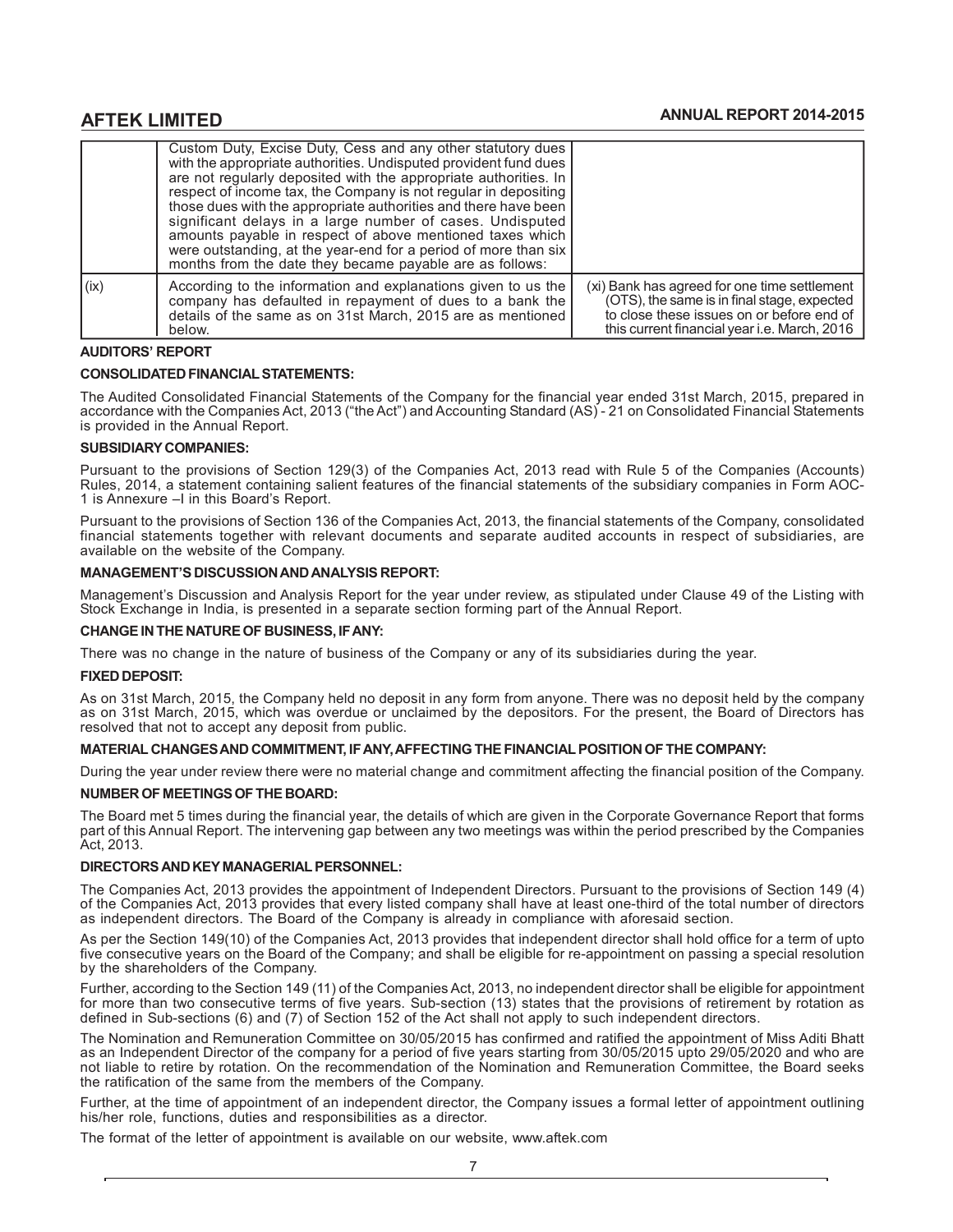#### **INDEPENDENT DIRECTORS DECLARATION:**

The Company has received necessary declaration from each independent director under Section 149(7) of the Companies Act, 2013, that he/she meets the criteria of independence laid down in Section 149(6) of the Companies Act, 2013 and Clause 49 of the Listing Agreement.

The Independent Director under section 149(6) of the Companies Act, 2013 declared that:

- 1. She is not a promoter of the Company or its holding, subsidiary or associate company;
- 2. She is not related to promoters or directors in the company, its holding, subsidiary or associate company.
- 3. The independent Director have /had no pecuniary relationship with company, its holding, subsidiary or associate company , or their promoters, or directors, during the two immediately preceding financial years or during the current financial year;
- 4. None of the relatives of the Independent Director has or had pecuniary relationship or transaction with the company, its holding, subsidiary or associate company, or their promoters, or directors, amounting to two per cent. or more of its gross turnover or total income or fifty lakh rupees or such higher amount as may be prescribed, whichever is lower, during the two immediately preceding financial years or during the current financial year;
- 5. Independent Director, neither himself nor any of his relatives:
	- (i) holds or has held the position of a key managerial personnel or is or has been employee of the company or its holding, subsidiary or associate company in any of the three financial years immediately preceding the financial year in which he is proposed to be appointed;
	- (ii) is or has been an employee or proprietor or a partner, in any of the three financial years immediately preceding the financial year in which he is proposed to be appointed, of:
		- (A) a firm of auditors or company secretaries in practice or cost auditors of the company or its holding, subsidiary or associate company; or
		- (B) any legal or a consulting firm that has or had any transaction with the company, its holding, subsidiary or associate company amounting to ten percent. or more of the gross turnover of such firm;
	- (iii) Holds together with his relatives two percent. or more of the total voting power of the company; or
	- (iv) is a Chief Executive or Director, by whatever name called, of any nonprofit organization that receives twenty-five percent. or more of its receipts from the company, any of its promoters, directors or its holding, subsidiary or associate company or that holds two percent. or more of the total voting power of the company;
- 6. Independent Director possesses such qualifications as may be directed by the Board. The Company & the Independent Directors shall abide by the provisions specified in Schedule IV of the Companies Act, 2013.

#### **BOARD EVALUATION:**

Clause 49 of the Listing Agreement mandates that the Board shall monitor and review the Board evaluation framework. The Companies Act, 2013 states that a formal annual evaluation needs to be made by the Board of its own performance and that of its committees and individual directors. Schedule IV of the Companies Act, 2013 states that the performance evaluation of independent directors should be done by the entire Board of Directors, excluded the director being evaluated.

The evaluation of all the directors and the Board as a whole was conducted based on the criteria and framework adopted by the Board. The Board approved the evaluation results as collated by the Nomination and Remuneration Committee.

#### **PERFORMANCE OF THE BOARD AND COMMITTEES:**

During the year under review, the performance of the Board & Committees and Individual Director(s) based on the below parameters was satisfactory:

- (i) Most of the Directors attended the Board meeting;
- (ii) The remunerations paid to executive Directors are strictly as per the company and industry policy.
- (iii) The Independent Directors only received sitting fees.
- (iv) The Independent Directors contributed a lot in the Board and committee deliberation and business and operation of the company and subsidiaries based on their experience and knowledge and Independent views.
- (v) The Credit Policy, Loan Policy and compliances were reviewed periodically;
- (vi) Risk Management Policy was implemented at all critical levels and monitored by the Internal Audit team who places report with the Board and Audit committee.

#### **MEETING OFINDEPENDENT DIRECTORS:**

Pursuant of the provision of Section 149 (8) of the Companies Act, 2013 read with Schedule IV and Clause 49 of the Listing Agreement, the Independent Directors of the Company held their meeting on 02nd February, 2015, reviewed the performance of non- independent directors and the Board as a whole including the Chairperson of the Company, views expressed by the executive directors and non-executive directors at various level, and quantified the quality, quantity and timeliness of flow of information between the Company, management and the Board and expressed satisfaction.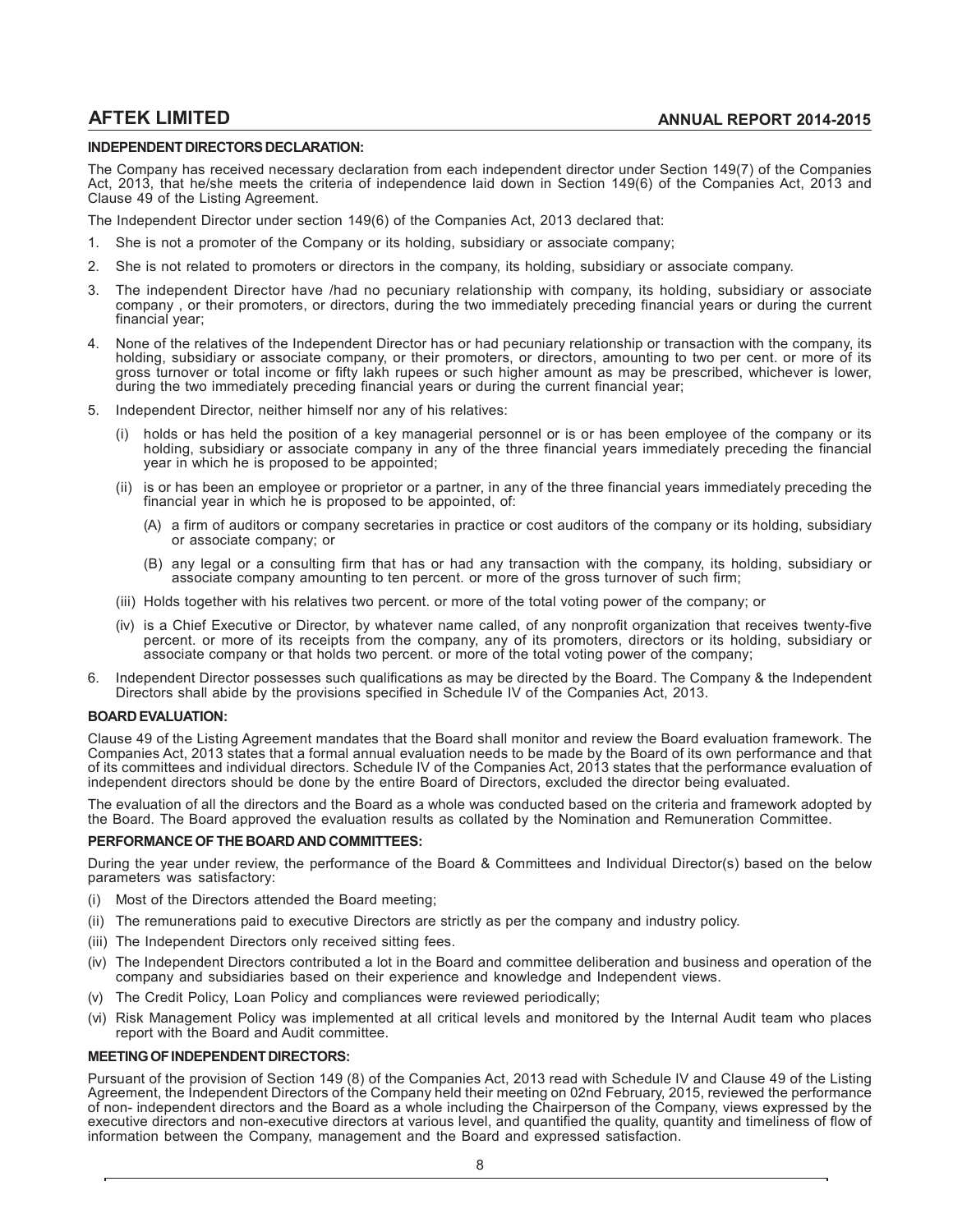## **POLICY ON DIRECTORSí APPOINTMENT AND REMUNERATION:**

The current policy is to have an appropriate mix of executive and independent directors to maintain the independence of the Board and separate its functions of governance and management. As on 31stMarch, 2015, the Board consists of 7 members. Out of which one is the Managing Director, two is Whole Time Directors and one Women Director.

The policy of the Company on directors' appointment and remuneration, including criteria for determining qualifications, positive attributes, independence of a director and other matters provided under Sub section (3) of Section 178 of the Companies Act, 2013, adopted by the Board and are stated in this Board report. We affirm that the remuneration paid to the directors is as per the terms laid out in the nomination and remuneration policy of the Company.

#### **COMMITTEES OF THE BOARD:**

Currently, the Board has Seven Committees:1) Audit Committee, 2) Nomination and Remuneration Committee, 3) Risk Management Committee, 4) Corporate Social Responsibility Committee, 5) Shares Transfer /Investor Grievances Committee, (6) Stakeholders Relationship Committee.

A detailed note on the Board and its Committees is provided under the Corporate Governance Report that forms part of this Annual Report.

#### **NOMINATION AND REMUNERATION COMMITTEEAND STAKEHOLDERS RELATIONSHIP COMMITTEE**

Pursuant to the Section 178 of the Companies Act, 2013, the Company has set up a Nomination and Remuneration and Stakeholders Relationship Committee under the Chairmanship of the Independent Director Mr. Mahesh Naik, Mr. Sandip C. Save and Mr. Ranjit Dhuru.

### **The Gist of the Policy of the said committee:**

For Appointment of Independent Director (ID):

- a. Any person who is between the age of 25 years and below 75 years eligible to become Independent Director(ID);
- b. He has to fulfill the requirements as per section 149 of the Companies Act, 2013 read with Clause 49 of the Listing Agreement;
- c. Adhere to the code of conduct as per Schedule IV to the Companies Act, 2013;
- d. Strictly adhere to the Insider Trading Regulation of the SEBI and Insider Trading policy of the Company;
- e. Independent Director should have adequate knowledge and reasonably able to contribute to the growth of the Company and stakeholders;
- f. Independent Director should be able to devote time for the Board and other meetings of the company;
- g. Entitled for sitting fees and Reasonable conveyance to attend the meetings; and
- h. Able to review the policy, participate in the meeting with all the stakeholders of the company at the Annual General Meeting.

### **CORPORATE SOCIAL RESPONSIBILITY**

The composition of Corporate Social Responsibility Committee as per the provisions of section 135 (2) of the Companies Act, 2013:

#### **Sr.No. Composition, Name Of Members**

- 1 Mr. Mahesh Naik- Chairman
- 2 Mr. Ranjit Dhuru Managing Director
- 3 Mr. Nitin K. Shulka-WTD
- 4 Mr. Sandip C. Save

Over the years, we have been striving to achieve a fine balance of economic, environmental and social, while also paying attention to the needs and expectations of our internal as well as external stakeholders. Our corporate social responsibility is not limited to philanthropy, but encompasses holistic community development, institution building and sustainability related initiatives. During the year under review , CSR activity is not applicable to the company.

#### **RISK MANAGEMENT POLICY**

The company has developed Risk Management Policy mainly covering the following areas of concerns

- 1. License and policy of respective government all over the world in connection with export of goods and matter in connection with Software Products.
- 2. Adequate policy in connection with foreign exchange, management fluctuations thereof duly placed before the Board.

### **INTERNAL CONTROL SYSTEMSAND THEIRADEQUACY:**

The Board has adopted the policies and procedures for ensuring the orderly and efficient conduct of its business, including adherence to the Companyís policies, the safeguarding of its assets, the prevention and detection of frauds and errors, the accuracy and completeness of the accounting records, and the timely preparation of reliable financial disclosures.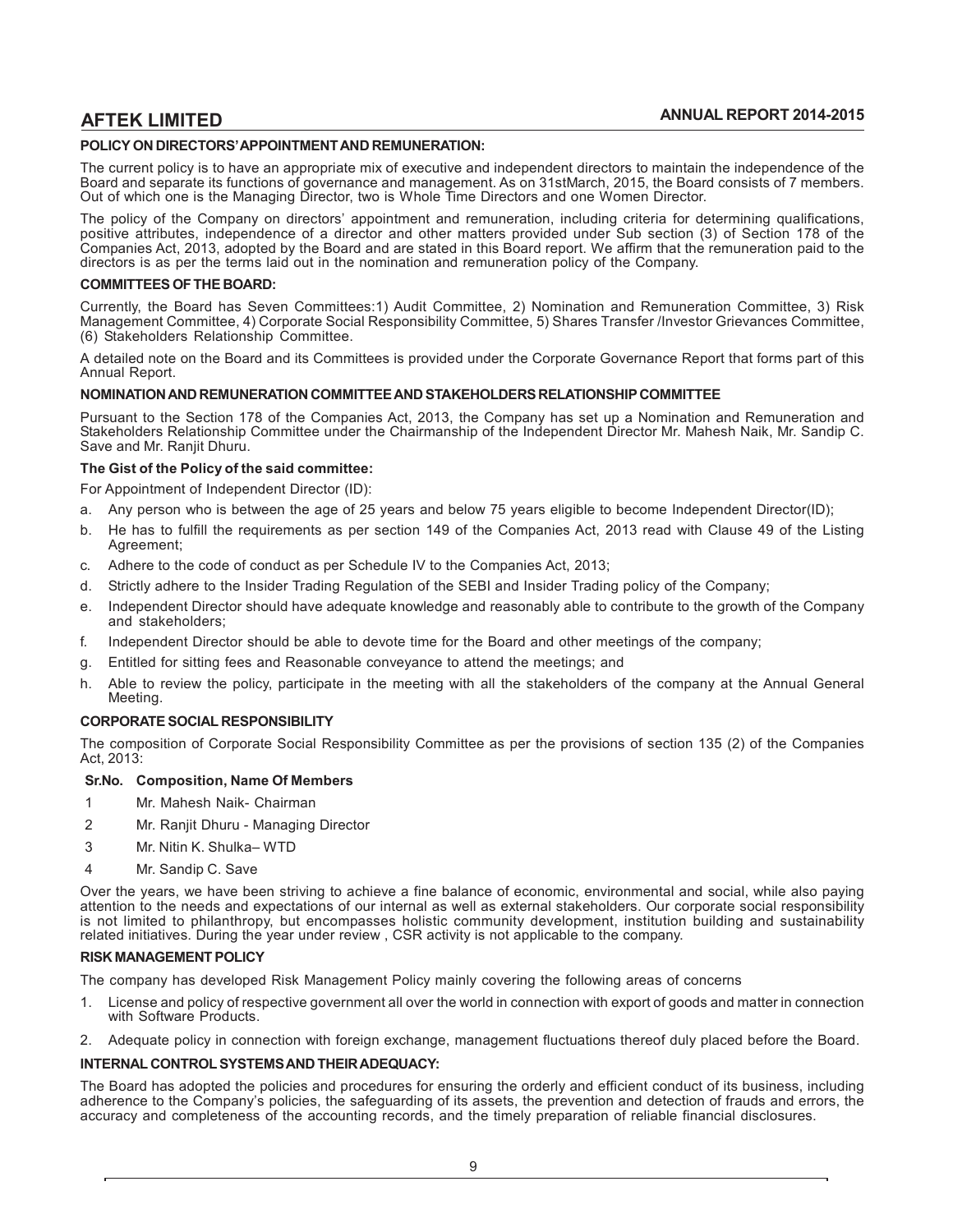The Company has an Internal Control System, commensurate with the size, scale and complexity of its operations. The scope and authority of the Internal Audit function is defined in the Internal Audit Manual. To maintain its objectivity and independence, the Internal Audit function reports to the Chairman of the Audit Committee.

The Internal Audit Department monitors and evaluates the efficacy and adequacy of internal control system in the Company, its compliance with operating systems, accounting procedures and policies at all locations of the Company.

Based on the report of internal audit function, process owners undertake corrective action in their respective areas and thereby strengthen the controls. Significant audit observations and recommendations along with corrective actions thereon are presented to Board.

M/s.Udit S. Master, Chartered Accountant is the internal Auditor of the Company.

#### **DIRECTORSí RESPONSIBILITY STATEMENT:**

Pursuant to the Section 134(3)(c) and Section 134 (5) of the Companies Act, 2013, the Board of Directors of the Company hereby confirm:

- That in the preparation of the accounts for the financial year ended 31st March, 2015, the applicable accounting standards have been followed along with proper explanation relating to material departures;
- (ii) That the Directors have selected such accounting policies and applied them consistently and made judgments and estimates that were reasonable and prudent so as to give a true and fair view of the state of affairs of the Company at the end of the financial year and of the profit and loss of the Company for the year under review;
- (iii) That the Directors have taken proper and sufficient care for the maintenance of adequate accounting records in accordance with the provisions of the Companies Act, 2013 for safeguarding the assets of the Company and for preventing and detecting fraud and other irregularities;
- (iv) That the Directors have prepared the accounts for the financial year ended 31st March 2015 on a ëgoing concerní basis.
- (v) The internal financial controls laid and have been followed by the company and that such controls are adequate and are operating effectively. Such controls means controls and policies and procedures adopted and adherence by the company for orderly and efficient conduct of the business for safeguarding assets, prevention and detection of frauds and errors and maintenance of accounting records and timely preparation of financial statements and review its efficiency.
- (vi) The Directors had devised proper systems to ensure compliance with the provisions of all applicable laws and that such systems were adequate and operating effectively.

#### **SECRETARIALAUDITOR**

M/s. Ramesh Chandra Mishra & Associates, Company Secretary in Practice was appointed to conduct the secretarial audit of the Company for the financial year 2014-15, as required under Section 204 of the Companies Act, 2013 and Rules thereunder. The Secretarial Audit Report for F.Y. 2014-15 is Annexure-III to this Boardís Report.

The Board has re-appointed M/s. Ramesh Chandra Mishra & Associates, Company Secretary in Practice, as secretarial auditor of the Company for the financial year 2015-16.

#### **SIGNIFICANT AND MATERIAL ORDERS PASSED BY THE COURTS/REGULATORS:**

There are no significant and material orders passed by the regulators or courts or tribunals impacting the going concern status and Company's operations in future.

#### **CONSERVATION OF ENERGY, TECHNOLOGYAND FOREIGNEXCHANGE:**

As required by the Companies (Disclosure of Particulars in the Report of Board of Directors) Rules, 1988 the relevant information pertaining to conservation of energy, technology absorption, foreign exchange earnings and outgo are as follows:

#### **A) CONSERVATION OF ENERGY:**

The Company continues its policy of encouraging energy conservation measures. The regular review of energy consumption and the systems installed to control utilization of energy is undertaken.

#### **B) RESEARCH &DEVELOPMENT ACTIVITIES:**

There is a dedicated team being formed which will conduct market research on the latest molecules and the advancements in pharmaceuticals and prepare the inputs which will be used to create the R&D Pipeline. Continuous efforts are being made to improve reliability and quality through in house R&D efforts which is headed by WTD Mr. Nitin K. Shukla.

### **C) TECHNOLOGY ABSORPTION:**

The Company is equipped with technologies from world's leaders.

### **D) FOREIGN EXCHANGE EARNINGS & OUTGO:** (₹ in Lacs)

|                            | 2014-2015 | 2013-2014 |
|----------------------------|-----------|-----------|
| a. Foreign Exchange Earned | 5161.24   | 7439.82   |
| b. Foreign Exchange Used   | 110.85    | 4750.77   |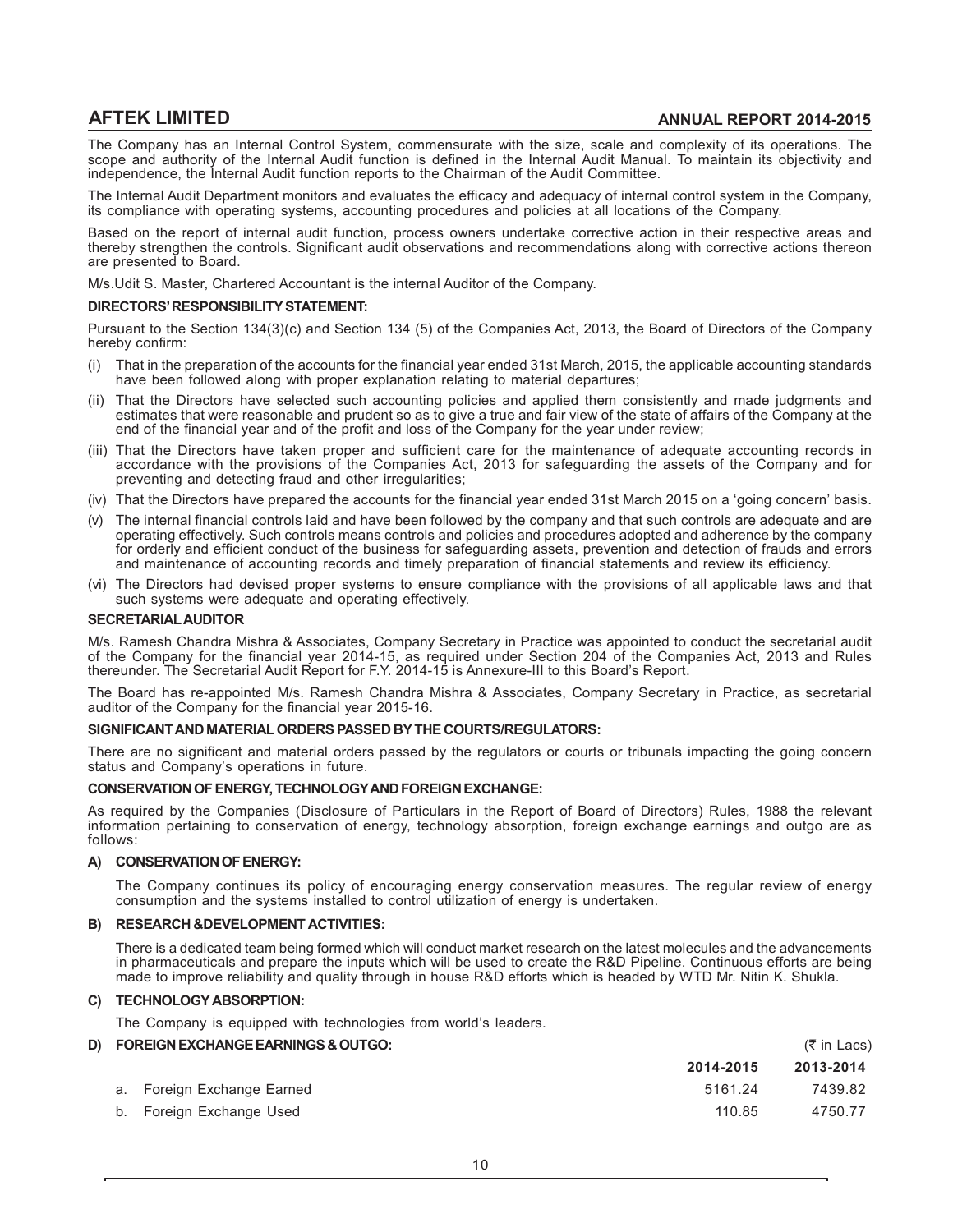### **VIGIL MECHANISM / WHISTLE BLOWER POLICY:**

The Company has a vigil mechanism named Fraud and Risk Management Policy (FRM) to deal with instance of fraud and mismanagement, if any, in staying true to our values of Strength, Performance and Passion and in line with our vision of being one of the most respected companies in India, the Company is committed to the high standards of Corporate Governance and stakeholder responsibility.

A high level Committee has been constituted which looks into the complaints raised. The Committee reports to the Audit Committee and the Board.

The FRM Policy ensures that strict confidentiality is maintained whilst dealing with concerns and also that no discrimination will be meted out to any person for a genuinely raised concern.

#### **RELATED PARTY TRANSACTIONS/CONTRACTS:**

Pursuant to the Section 134(3)(h) of the Companies Act, 2013 and Rule 8(2) of the Companies (Accounts) Rules, 2014, the particulars of contract or arrangement entered into by the Company with related parties referred to in Section 188(1) in Form AOC-2 is Annexed-IV to this Board's Report.

The details of such related party transactions are available in the Notes to the Standalone financial statements section of the Annual Report.

#### **PARTICULARS OF LOANS, GUARANTEES OR INVESTMENTS:**

Loans, Guarantees and Investments covered under section 186 of the Companies Act, 2013 form part of the notes to the financial statements provided in this Annual Report.

#### **EXTRACT OF ANNUAL RETURNS**

Pursuant to the Section 134(3)(a) of the Companies Act, 2013, the details forming part of the extract of the Annual Return is Form MGT-9 is Annexure-V.

#### **HUMAN RESOURCES MANAGEMENT:**

We take this opportunity to thank employees at all levels for their dedicated service and contribution made towards the growth of the company.The relationship with the workers of the Companyís manufacturing units and other staff has continued to be cordial.

To ensure good human resources management at the company, we focus on all aspects of the employee lifecycle. This provides a holistic experience for the employee as well. During their tenure at the Company, employees are motivated through various skill-development, engagement and volunteering programs.

As per provisions of Section 197(12) of the Companies Act, 2013, read with Rule 5(1) of the Companies (Appointment and Remuneration of Managerial Personnel) Rules, 2014, is Annexure-VI to this Boardís report.

In terms of Section 197(12) of the Companies Act, 2013, read with Rule 5(2) and 5(3) of the Companies (Appointment and Remuneration of Managerial Personnel) Rules, 2014, no employee(s) drawing remuneration in excess of limits set out in said rules forms part of the annual report.

Considering the first proviso to Section 136(1) of the Companies Act, 2013, the Annual Report is being sent to the members of the Company and others entitled thereto. The said information is available for inspection at the registered office of the Company during business hours from 11 a.m to 2 p.m on working days of the Company up to the date of the ensuing Annual General Meeting. Any shareholder interested in obtaining a copy thereof, may write to the Company Secretary in this regard.

#### **CORPORATE GOVERNANCE:**

A Report on Corporate Governance along with a Certificate from Mr. Udit S. Master, Chartered Accountant, regarding compliance with the conditions of Corporate Governance as stipulated under Clause 49 of the Listing Agreement with Stock Exchange forms part of this Report and Annexure-VII to this Board's Report.

#### **INSURANCE OF ASSETS**

All the fixed assets, finished goods, semi-finished goods, raw material, packing material and goods of the company lying at different locations have been insured against fire and allied risks.

#### **BANK AND FINANCIAL INSTITUTIONS**

Directors are thankful to their bankers for their continued support to the company.

#### **ACKNOWLEDGEMENT**

Your Directors would like to place on record their sincere appreciation of the continued co-operation, support and assistance given by shareholders, customers, vendors, bankers, service providers, suppliers and employees at all levels.

FOR AND ON BEHALF OF THE BOARD

PLACE : MUMBAI **RANJIT DHURU** DATED : 14th November, 2015 *CHAIRMAN & MANAGING DIRECTOR* DIN- 00044279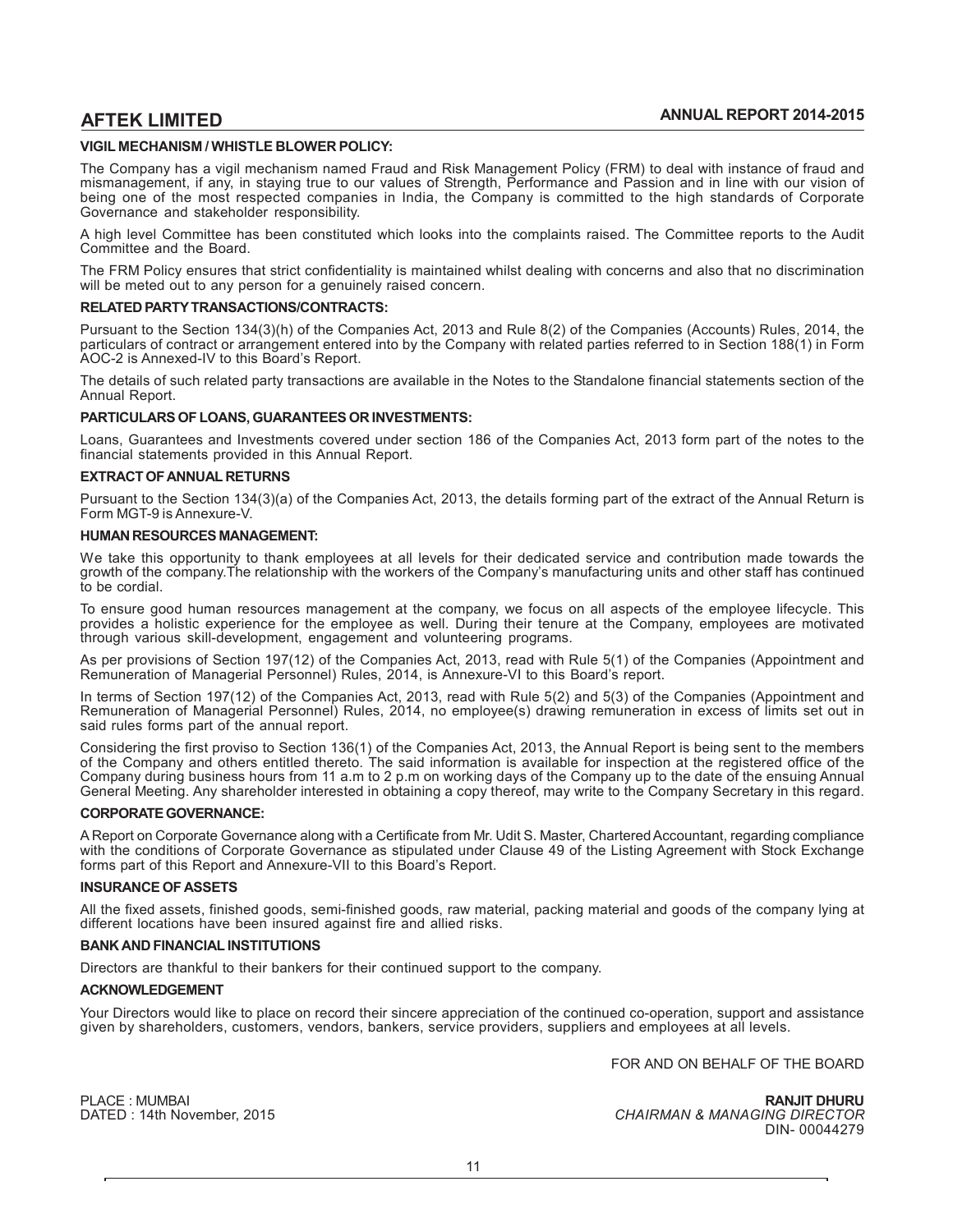# **ANNEXUREIII**

## **SECRETARIAL AUDIT REPORT FOR THE FINANCIAL YEAR ENDED 31ST MARCH 2015**

[Pursuant to section 204(1) of the Companies Act, 2013 and Rule No. 9 of the Companies (Appointment and Remuneration Personnel) Rules, 2014]

To, The Members, Aftek Limited Mumbai

I have conducted the Secretarial Audit of the compliance of applicable statutory provisions and the adherence to good corporate practices by Aftek Limited (hereinafter called the Company).

Secretarial Audit was conducted in a manner that provided me a reasonable basis for evaluating the corporate conducts / statutory compliances and expressing my opinion thereon.

I have examined the books, papers, minute books, forms and returns filed and other records maintained by the Company for the financial year ended on March 31, 2015 according to the provisions of:

- 1. The Companies Act, 2013 (the Act) and the rules made thereunder and certain provisions of Companies Act, 1956 and rules made thereunder;
- 2. The Securities Contracts (Regulation) Act, 1956 ('SCRA') and the rules made thereunder;
- 3. The Depositories Act, 1996 and the Regulations and Bye-laws framed thereunder;
- 4. Foreign Exchange Management Act, 1999 and the rules and regulations made thereunder to the extent of Foreign Direct Investment and Overseas Direct Investment.

The following Regulations and Guidelines prescribed under the Securities and Exchange Board of India Act, 1992 ('SEBI Act'):

- 5. The Securities and Exchange Board of India (Substantial Acquisition of Shares and Takeovers) Regulations, 2011;
- 6. The Securities and Exchange Board of India (Prohibition of Insider Trading) Regulations, 1992;
- 7. The Securities and Exchange Board of India (Issue of Capital and Disclosure Requirements) Regulations, 2009;
- 8. The Securities and Exchange Board of India (Registrars to an Issue and Share Transfer Agents) Regulations, 1993 regarding the Companies Act and dealing with client;
- 9. The Securities and Exchange Board of India( Employee Stock Option Scheme and Employee Stock Purchase Scheme)Guidelines,1999 (Not Applicable to the Company during the Audit Period); Other laws applicable specifically to the Company namely:
- 10. Information Technology Act, 2000 and the rules made thereunder ;
- 11. The Payment of Gratuity Act, 1972 ;
- 12. Secretarial Standards issued by The Institute of Company Secretaries of India.

I have also examined compliance with the applicable clauses of the Listing Agreements entered into by the Company with the Bombay Stock Exchange Limited.

I report that, during the year under review, the Company has complied with the provisions of the Acts, rules, regulations and guidelines mentioned above, save and except the following:

- 1. The company has not filed returns under listing agreement as on due date with Stock Exchange
- 2. The company has not filed returns under Companies Act 2013 as on due date with ROC.

I further report that, there were no actions / events in pursuance of:

- 1. The Securities and Exchange Board of India (Issue and Listing of Debt Securities) Regulations, 2008;
- 2. The Securities and Exchange Board of India (Delisting of Equity Shares) Regulations, 2009; and
- 3. The Securities and Exchange Board of India (Buyback of Securities) Regulations, 1998, requiring compliance thereof by the Company during the financial year and the Secretarial Standards issued by The Institute of Company Secretaries of India were not applicable during the year.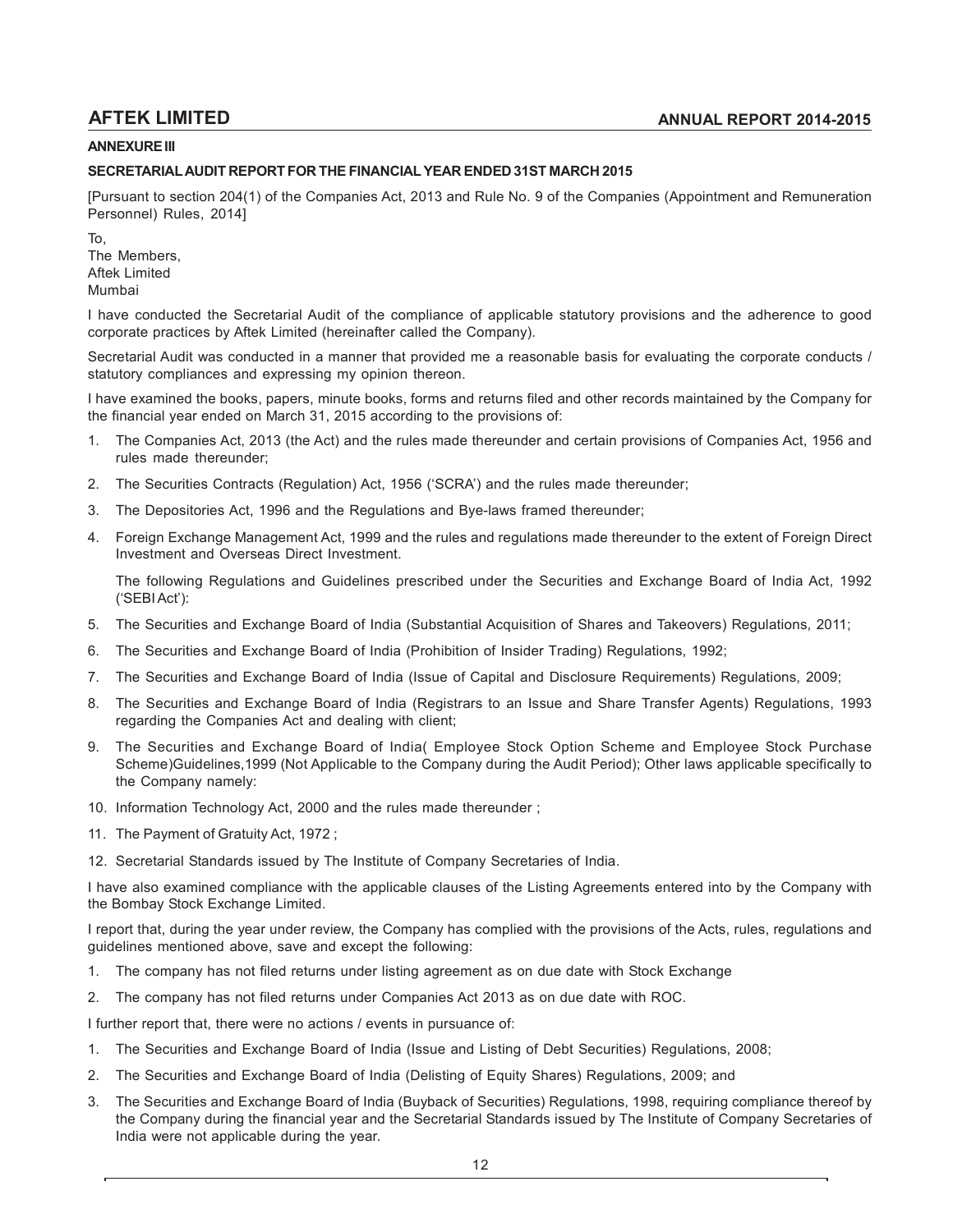Further based on my verification of the Companyís books, papers, minute books, forms and returns filed and other records maintained by the Company and also the information provided by the Company, its officers, agents and authorized representatives during the course and conduct of Secretarial Audit, I hereby report that in my opinion, the Company has, during the audit period covering the financial year ended on March 31, 2015 complied with the statutory provisions listed hereunder except as stated above and also that the Company has proper Board-processes and compliance-mechanism in place to the extent, in the manner as required under the various provisions of Companies Act, 2013, SEBI Act, 1992 and all other laws and applicable provisions there under.

I further report that, based on the information provided by the Company, its officers and authorized representatives during the conduct of the audit, and also on the review of quarterly compliance reports by respective department heads / CEO taken on record by the Board of Directors of the Company, in my opinion, adequate systems and processes and control mechanism exist in the Company to monitor and ensure compliance with applicable general laws like labour laws.

I further report, that the compliance by the Company of applicable financial laws, like direct and indirect tax laws, has not been reviewed in this Audit since the same have been subject to review by statutory financial audit and other designated professionals.

I further report that, the Board of Directors of the Company is duly constituted with proper balance of Executive Directors, Non-Executive Directors and Independent Directors. The changes in the composition of the Board of Directors that took place during the period under review were carried out in compliance with the provisions of the Act.

Adequate notice is given to all directors to schedule the Board Meetings, agenda and detailed notes on agenda were sent at least seven days in advance to all Directors, and a system exists for seeking and obtaining further information and clarifications on the agenda items before the meeting and for meaningful participation at the meeting.

As per the minutes of the meetings duly recorded and signed by the Chairman, the decisions of the Board were unanimous and no dissenting views have been recorded.

I further report that, there are adequate systems and processes in the Company commensurate with the size and operations of the Company to monitor and ensure compliance with applicable laws, rules, regulations and guidelines.

Date: 14th November, 2015 Sd/-

#### Place: Mumbai **For Ramesh Chandra Mishra & Associates**

**Ramesh Chandra Mishra** FCS: 5477 PCS: 3987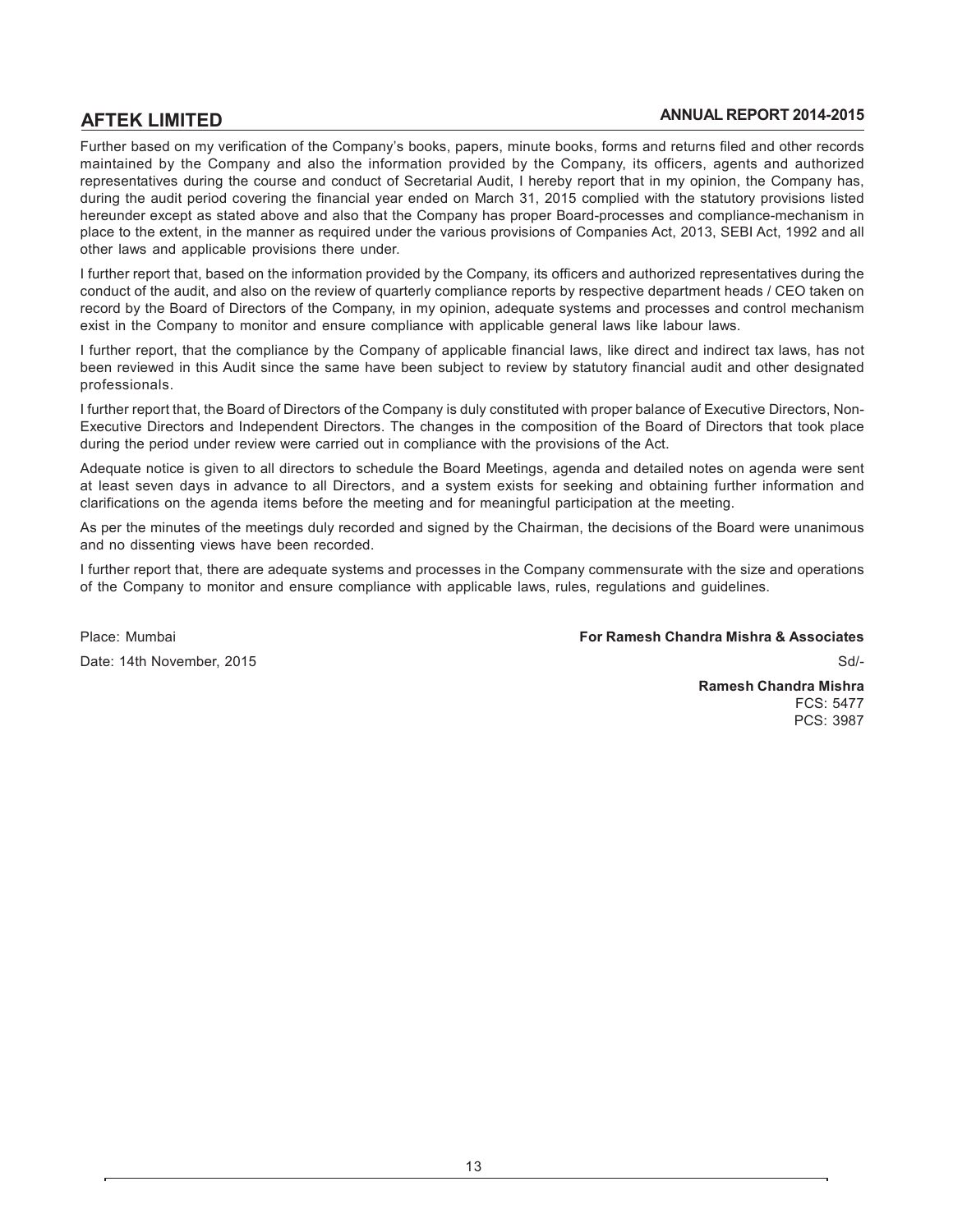# **Management discussion and Analysis**

# **Business review:**

During the financial year 2014-2015, Aftek recorded net sales of Rs. 52.60 crores, comprising of Rs. 50.86 crores from Services and Rs. 1.73 crores from Software Driven Products (SDP).

| Sales by Category 2014-2015 - %   |            | Sales by Category 2013-2014- % |       |
|-----------------------------------|------------|--------------------------------|-------|
| Services                          | 96.70      | Services                       | 81.51 |
| <b>Products</b>                   | <b>NIL</b> | Products                       | 16.01 |
| <b>IEmbedded Products</b><br>3.30 |            | <b>Embedded Products</b>       | 2.48  |
| Sales by Region 2014-2015- %      |            | Sales by Region 2013-2014- %   |       |
| <b>USA</b>                        | 65.76      | <b>USA</b>                     | 73.15 |
| <b>LEUROPE</b>                    | 27.57      | <b>EUROPE</b>                  | 17.64 |
| <b>JAPAN</b>                      | 3.38       | <b>JAPAN</b>                   | 6.74  |
| <b>DOMESTIC</b>                   | 1.88       | <b>DOMESTIC</b>                | 1.28  |
| IOTHERS                           | 1.42       | <b>OTHERS</b>                  | 1.20  |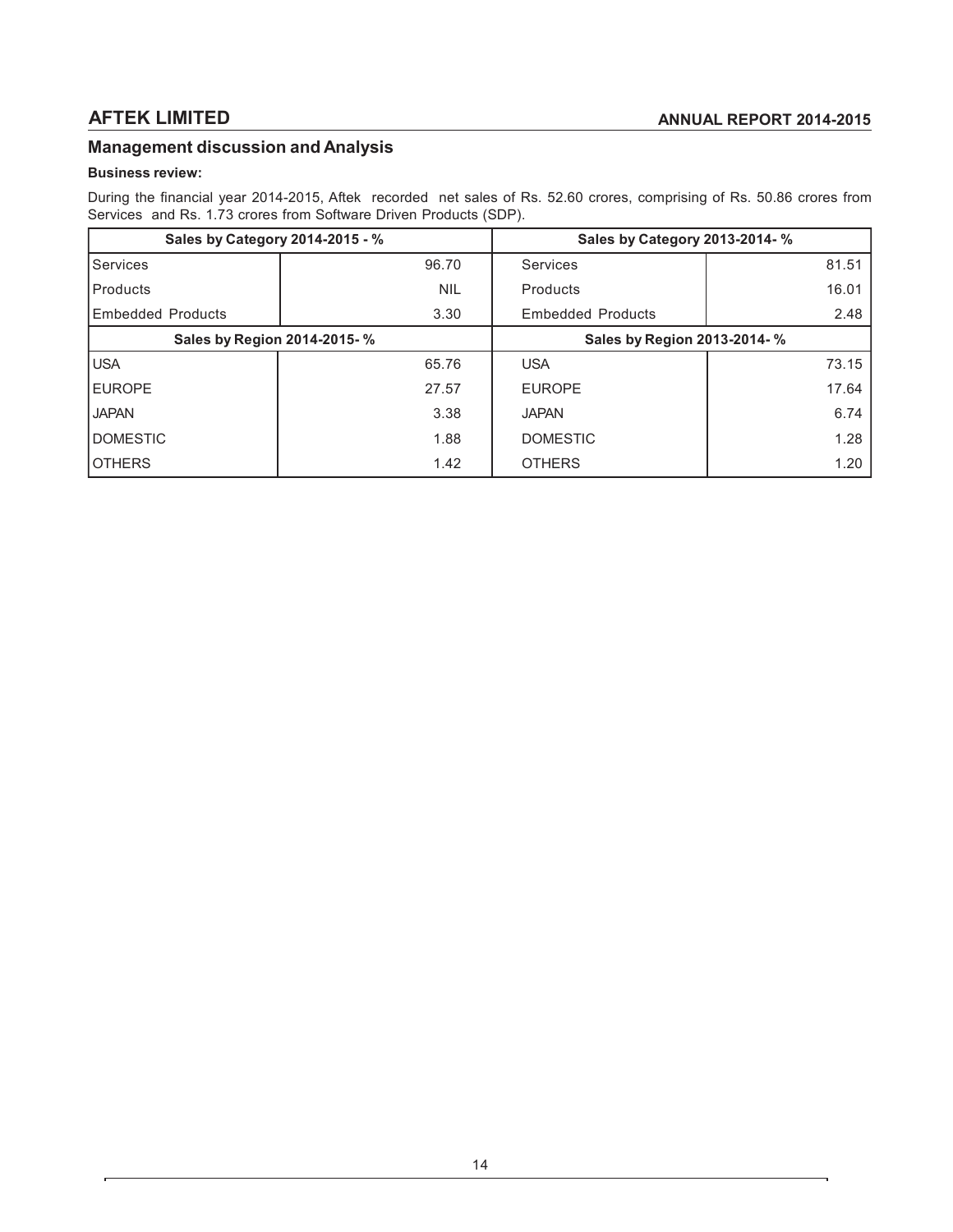# **REPORT ON CORPORATE GOVERNANCE**

### **Companyís philosophy on corporate code of governance**

The Company recognizes that good governance practices originate from the philosophy and mindset of the organization.

The Company reiterates its commitment to adhere to the highest standards of Corporate Governance which is founded upon a rich legacy of integrity, fairness, transparency, timely disclosures, equity and accountability for the long term enhancement of the shareholders ëstakeholdersí value and interest. The management of the Company believes that the importance of the corporate code of governance lies in its contribution both to business prosperity and accountability.

## **A. BOARD OF DIRECTORS**

(i) Composition of the Board:

The Company has an Executive Chairman and thus, the Board should comprise of 50% Independent Directors. The Company currently comprises of 5 Directors out of which 2 are non- Executive Directors .

(ii) Number of Board Meetings:

The Board of Directors met 5 times during the year under review. The meetings of the Board of Directors were held on various dates as follows: 30/05/2014, 14/08/2014, 14/11/2014, 28/11/2014 and 14/02/2015.

(iii) Directors' attendance and directorships held as on 31/03/2015:

## **COMPOSITION OF BOARD AS ON 31stMARCH, 2015**

| <b>SR.NO</b> | <b>NAME OF DIRECTOR</b> | <b>CATEGORY</b>                       | <b>DESIGNATION</b>  |
|--------------|-------------------------|---------------------------------------|---------------------|
|              | Mr. Mahesh Naik         | Independent Director                  | Chairman            |
| 12           | Mr. Sandip C. Save      | Independent Director                  | <b>Director</b>     |
| l3           | Mr. Ranjit Dhuru        | Promoter and ExecutiveDirector        | Managing Director   |
| l4           | Mr. Nitin K. Shukla     | Executive Independent Director        | Whole Time Director |
| 5            | Mr. MukulDalal          | <b>Executive Independent Director</b> | Whole Time Director |

### **NOTE:**

None of the Directors is a member of more than 10 committees or acts as Chairman of more than five committees across all companies in which he is a director.

Necessary information as mentioned in Annexure IA to Clause 49 of the Listing Agreements was placed before the Board from time to time for its consideration.

| <b>Name of Director</b> | No. of Meetings Attended |
|-------------------------|--------------------------|
| Mr. Mahesh Naik         |                          |
| Mr. Sandip Save         |                          |
| Mr. Ranjit Dhuru        |                          |

### **B. COMMITTEES OF THE BOARD**

### **i) AUDIT COMMITTEE:**

The Audit Committee currently comprises of 3 directors, namely, Mr. Mahesh Naik, Mr.Sandip Save, Independent Nonexecutive Directors and Mr Ranjit Dhuru, CMD. Mr Sandip Save acts as the Chairman of the Committee.

During the year under review, 4 meetings of the Audit Committee were held on

#### **Powers of the Audit Committee**

- 1. To investigate any activity within its terms of reference.
- 2. To seek information from any employee.
- 3. To obtain outside legal or other professional advice.
- 4. To secure attendance of outsiders with relevant expertise, if it considers necessary.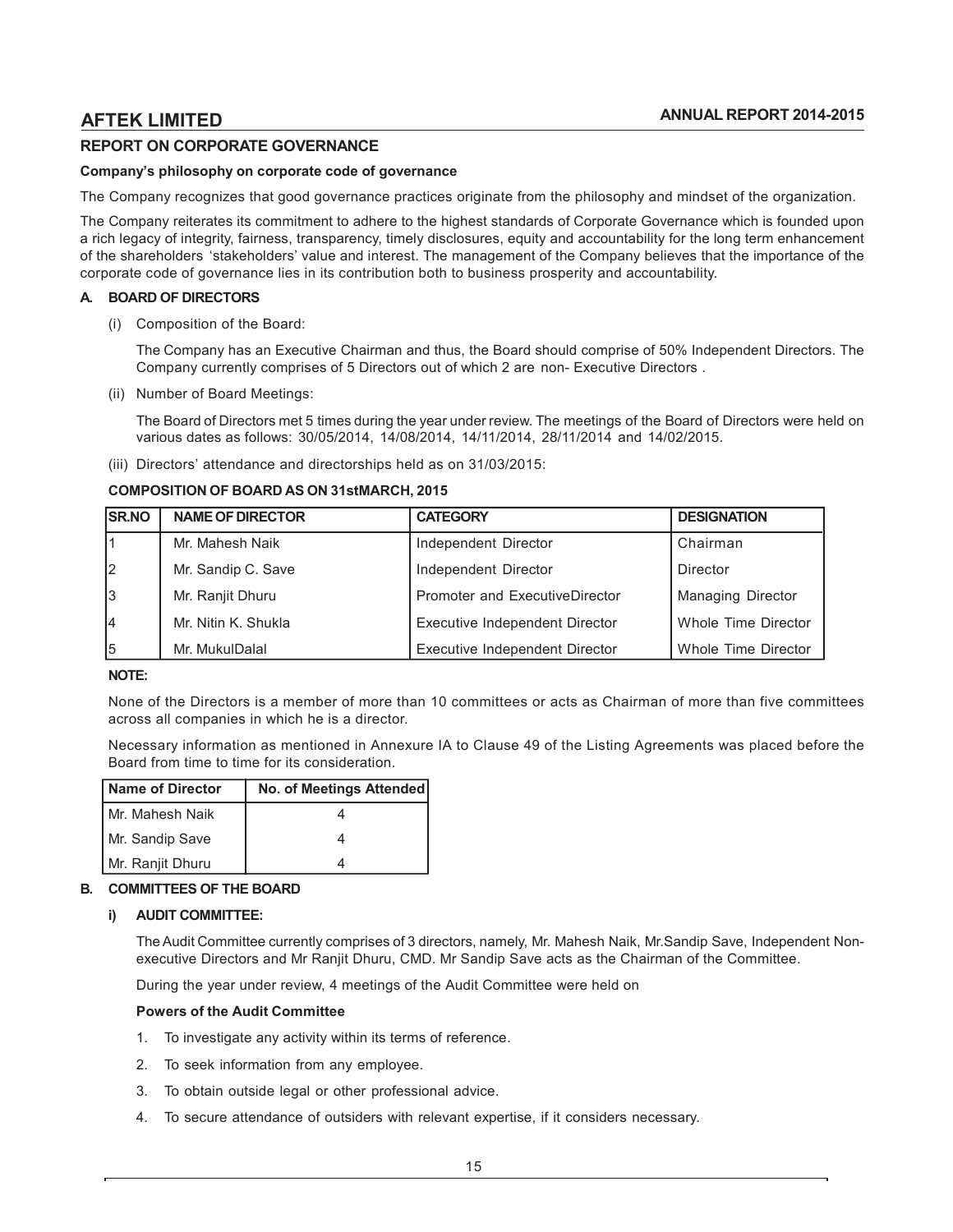### **Role of the Audit Committee**

- 1. Oversight of the companyís financial reporting process and the disclosure of its financial information to ensure that the financial statement is correct, sufficient and credible;
- 2. Recommendation for appointment, remuneration and terms of appointment of auditors of the company;
- 3. Approval of payment to statutory auditors for any other services rendered by the statutory auditors;
- 4. Reviewing, with the management, the annual financial statements and auditor's report thereon before submission to the board for approval, with particular reference to:
	- a. Matters required to be included in the Director's Responsibility Statement to be included in the Board's report in terms of clause (c) of sub-section 3 of section 134 of the Companies Act, 2013;
	- b. Changes, if any, in accounting policies and practices and reasons for the same;
	- c. Major accounting entries involving estimates based on the exercise of judgment by management;
	- d. Significant adjustments made in the financial statements arising out of audit findings;
	- e. Compliance with listing and other legal requirements relating to financial statements;
	- f. Disclosure of any related party transactions; and
	- g. Qualifications in the draft audit report.
- 5. Reviewing, with the management, the quarterly financial statements before submission to the board for approval;
- 6. Reviewing, with the management, the statement of uses / application of funds raised through an issue (public issue, rights issue, preferential issue, etc.), the statement of funds utilized for purposes other than those stated in the offer document / prospectus / notice and the report submitted by the monitoring agency monitoring the utilisation of proceeds of a public or rights issue, and making appropriate recommendations to the Board to take up steps in this matter;
- 7. Review and monitor the auditor's independence and performance, and effectiveness of audit process;
- 8. Approval or any subsequent modification of transactions of the company with related parties;
- 9. Scrutiny of inter-corporate loans and investments;
- 10. Valuation of undertakings or assets of the company, wherever it is necessary;
- 11. Evaluation of internal financial controls and risk management systems;
- 12. Reviewing, with the management, performance of statutory and internal auditors, adequacy of the internal control systems;
- 13. Reviewing the adequacy of internal audit function, if any, including the structure of the internal audit department, staffing and seniority of the official heading the department, reporting structure coverage and frequency of internal audit;
- 14. Discussion with internal auditors of any significant findings and follow up there on;
- 15. Reviewing the findings of any internal investigations by the internal auditors into matters where there is suspected fraud or irregularity or a failure of internal control systems of a material nature and reporting the matter to the board;
- 16. Discussion with statutory auditors before the audit commences, about the nature and scope of audit as well as post-audit discussion to ascertain any area of concern;
- 17. To look into the reasons for substantial defaults in the payment to the depositors, debenture holders, shareholders (in case of non-payment of declared dividends) and creditors;
- 18. To review the functioning of the Whistle Blower mechanism;
- 19. Approval of appointment of CFO (i.e., the whole-time Finance Director or any other person heading the finance function or discharging that function) after assessing the qualifications, experience and background, etc. of the candidate;
- 20. Carrying out any other function as is mentioned in the terms of reference of the Audit Committee.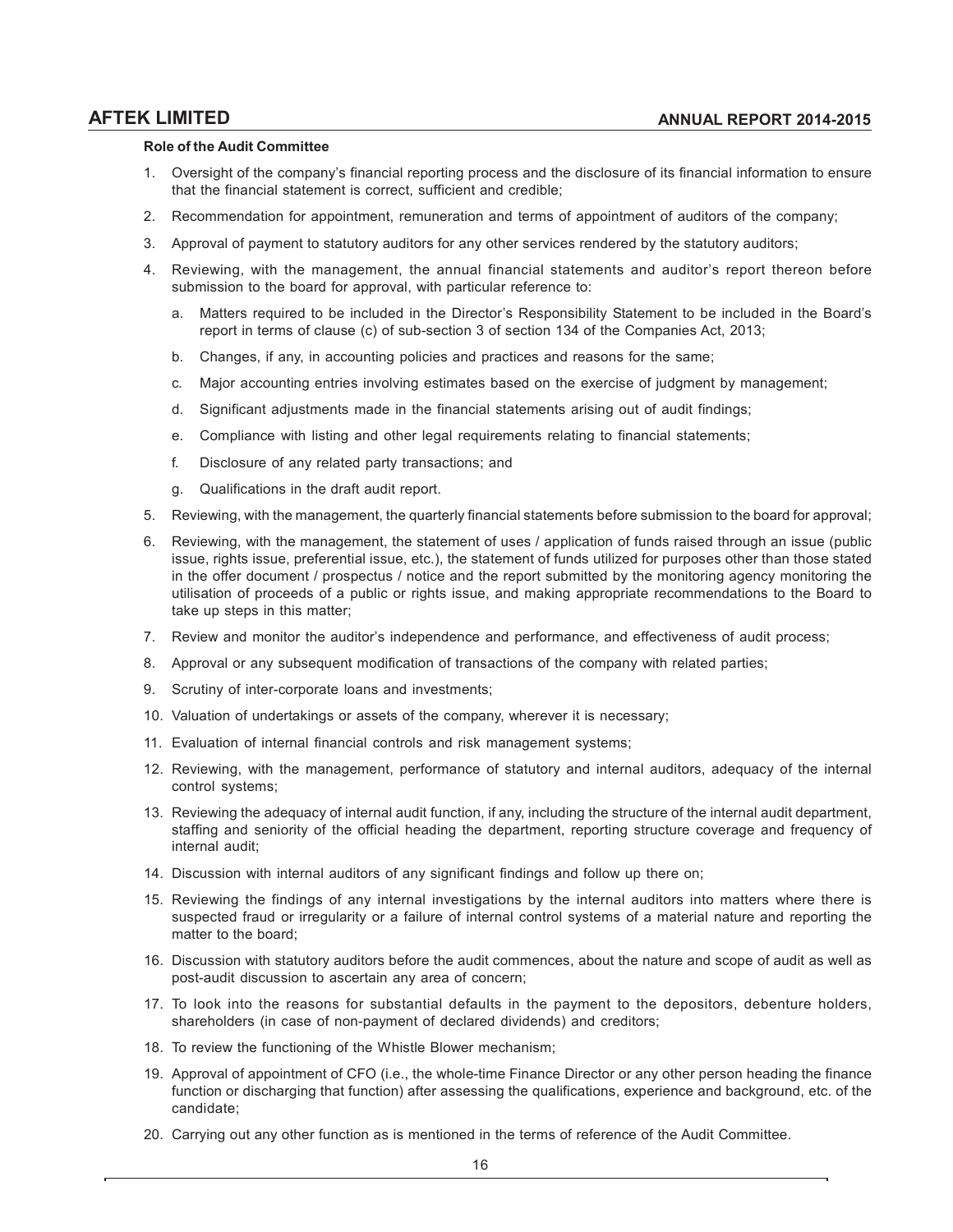# **NOMINATIONAND REMUNERATION COMMITTEE**

## **Brief description and terms of reference**

The objective of Nomination and Remuneration Committee is to assess the remuneration payable to our Managing Director/ Whole Time Directors; sitting fee payable to our Non-Executive Directors; remuneration policy covering policies on remuneration payable to our senior executives.

Composition of Nomination and Remuneration Committees as on 31st March, 2015

| l Sr.No. I | <b>Name of Members</b> | <b>Designation</b> |
|------------|------------------------|--------------------|
|            | Mr. Mahesh Naik        | Chairman           |
|            | Mr. Sandip C. Save     | <b>Director</b>    |
|            | Mr. Ranjit Dhuru       | Managing Director  |

### **ROLE OF THE COMMITTEE:**

The role of Nomination and Remuneration Committee is as follows:

- determining / recommending the criteriaf or appointment of Executive, Non-Executive and Independent Directors to the Board;
- determining / recommending the criteriaf or qualifications, positive attributes and independence of Directors;
- identifying candidates who are qualified to become Directors and who may be appointed in Senior Management and recommending to the Board their appointment and removal;
- reviewing and determining all elements of remuneration package of all the Executive Directors, i.e. salary, benefits, bonus, stock options, pension, etc.;
- reviewing and determining fixed component and performance linked incentives for Directors along with the performance criteria;
- ! determining policy on service contracts, notice period, severance fees for Directors and Senior Management;
- evaluating performance of each Director and performance of the Board as a whole;

## **RISK MANAGEMENT COMMITTEE**

### **Brief description and terms of reference**

The Company has a well-defined risk management framework in place. Further, your Company has established procedures to periodically place before the Board, the risk assessment and minimization procedures being followed by the Company and steps taken by it to mitigate these risks. The risk management measures and controls are presented to the Members of the Audit Committee and the Board of the Company.

Composition of Risk Management Committee as on 31st March, 2015

|                 | Sr.No.   Name of Members | <b>Designation</b>   |
|-----------------|--------------------------|----------------------|
|                 | Mr. Ranjit Dhuru         | Managing Director    |
| 12 <sup>2</sup> | Mr. MukulDalal           | Wholetime Director   |
|                 | Mr. Mahesh Naik          | Independent Director |

### **CORPORATE SOCIAL RESPONSIBILITY COMMITTEE**

### **Brief description and terms of reference**

As per the Companies Act, 2013, all Companies that have a net worth of Rs. 500 crore or more, or turnover of Rs. 1,000 crore or more or a net profit of Rs. 5 crore or more during any financial year will be required to constitute a corporate social responsibility (CSR) committee of the Board consisting of three or more directors, at least one of whom will be an independent director.

Composition of Corporate Social Responsibility Committeeas on 31st March, 2015

|    | <b>Sr.No.   Name of Members</b> | <b>Designation</b> |
|----|---------------------------------|--------------------|
|    | Mr. NitinShukla                 | Chairman           |
| 12 | Mr. Ranjit Dhuru                | Managing Director  |
| l3 | Mr. Sandip C. Save              | <b>Director</b>    |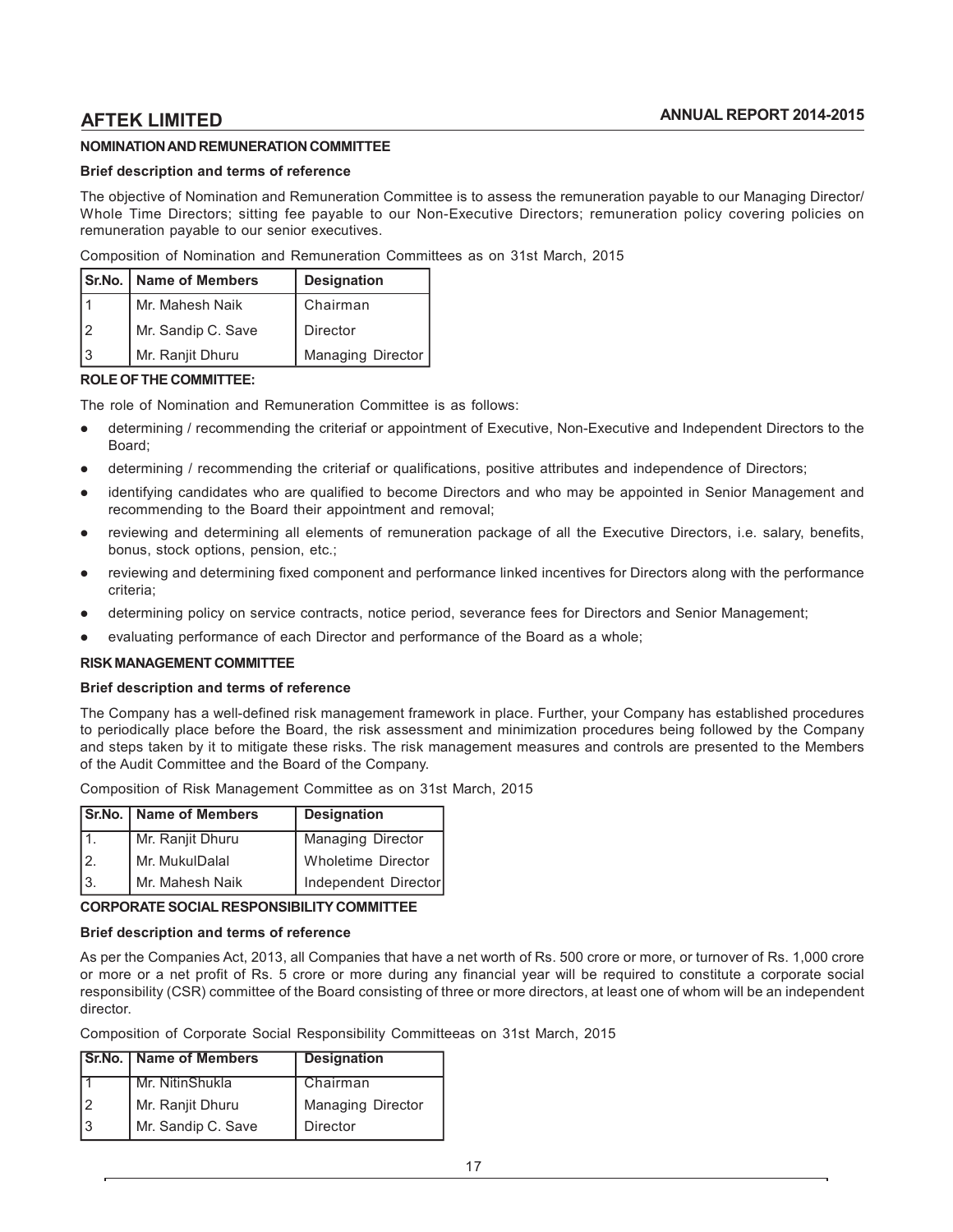The purpose of the committee is to formulate and monitor the CSR policy of the Company. The CSR committee has adopted a policy that intends to:

- Strive for economic development that positively impacts the society at large with a minimal resource footprint.
- Be responsible for the corporation's actions and encourage positive impact through its activities on the environment, communities and stakeholders. The committee will be overseeing the activities / functioning of the Company in identifying the areas of CSR activities, programs and execution of initiatives as per predefined guidelines.

During the financial year ended 31st March, 2015, CSR is not applicable to the Company.

## **SHARES TRANSFER COMMITTEE**

## **Brief description and Terms of Reference**

The Board has delegated the powers to a committee to approve transfer/transmission of shares and attend to all other matters related thereto.

Composition of Shares Transfer Committeeas on 31st March, 2015

| <b>Sr.No.   Name of Members</b> | <b>Designation</b>       |
|---------------------------------|--------------------------|
| Mr. Sandip Save                 | Chairman                 |
| Mr. Mahesh Naik                 | <b>Director</b>          |
| Mr. Ranjit Dhuru                | <b>Managing Director</b> |

Company has conducted Shares Transfer Committee meetings on.

April – June **July – September** Corober – December January – March

Name of Company Secretary & Compliance Officer – Mr. Nitin K. Shukla

Email Id: nitin@aftek.com

# **STAKEHOLDER RELATIONSHIP COMMITTEE**

### **Brief description and Terms of Reference**

To specifically look into redressal of complaints like transfer of shares, non- receipt of dividend, non-receipt of annual report etc. received from shareholders/ investors and improve efficiency. The Committee performs such other functions as may be necessary or appropriate for the performance of its duties.

Composition of Stakeholder Relationship Committeeas on 31st March, 2015

| Sr.No.   Name of Members |                  | <b>Designation</b> |
|--------------------------|------------------|--------------------|
|                          | Mr. Sandip Save  | Chairman           |
| ר ו                      | Mr. Mahesh Naik  | Director           |
| 3                        | Mr. Ranjit Dhuru | Managing Director  |

### **SUBSIDARY COMPANIES**

The company presently has 1 foreign subsidiaries which are not "material non-listed Indian subsidiary".

Clause 49 of the Listing Agreement defines a "material non-listed Indian subsidiary" as an unlisted subsidiary, incorporated in India, whose turnover or net worth (i.e. paid-up capital and free reserves) exceeds 20% of the consolidated turnover or net worth respectively, of the listed holding company and its subsidiaries in the immediately preceding accounting year.

Under this definition, the Company did not have any "material non-listed Indian subsidiary" during the year under review. The Subsidiaries of the Company function independently, with an adequately empowered Board of Directors and adequate resources. For more effective governance, the Minutes of Board Meetings of Subsidiaries of the Company are placed before the Board of Directors of the Company for their review at every quarterly Meeting.

# **MANAGEMENT REVIEW AND RESPONSIBILITY**

# **FORMAL EVALUATION OF OFFICERS**

The Remuneration Committee of the Board approves the compensation and benefits for all executive Board members. Another committee, headed by the MD, reviews, evaluates and decides the annual compensation of our officers from the level of executive upwards.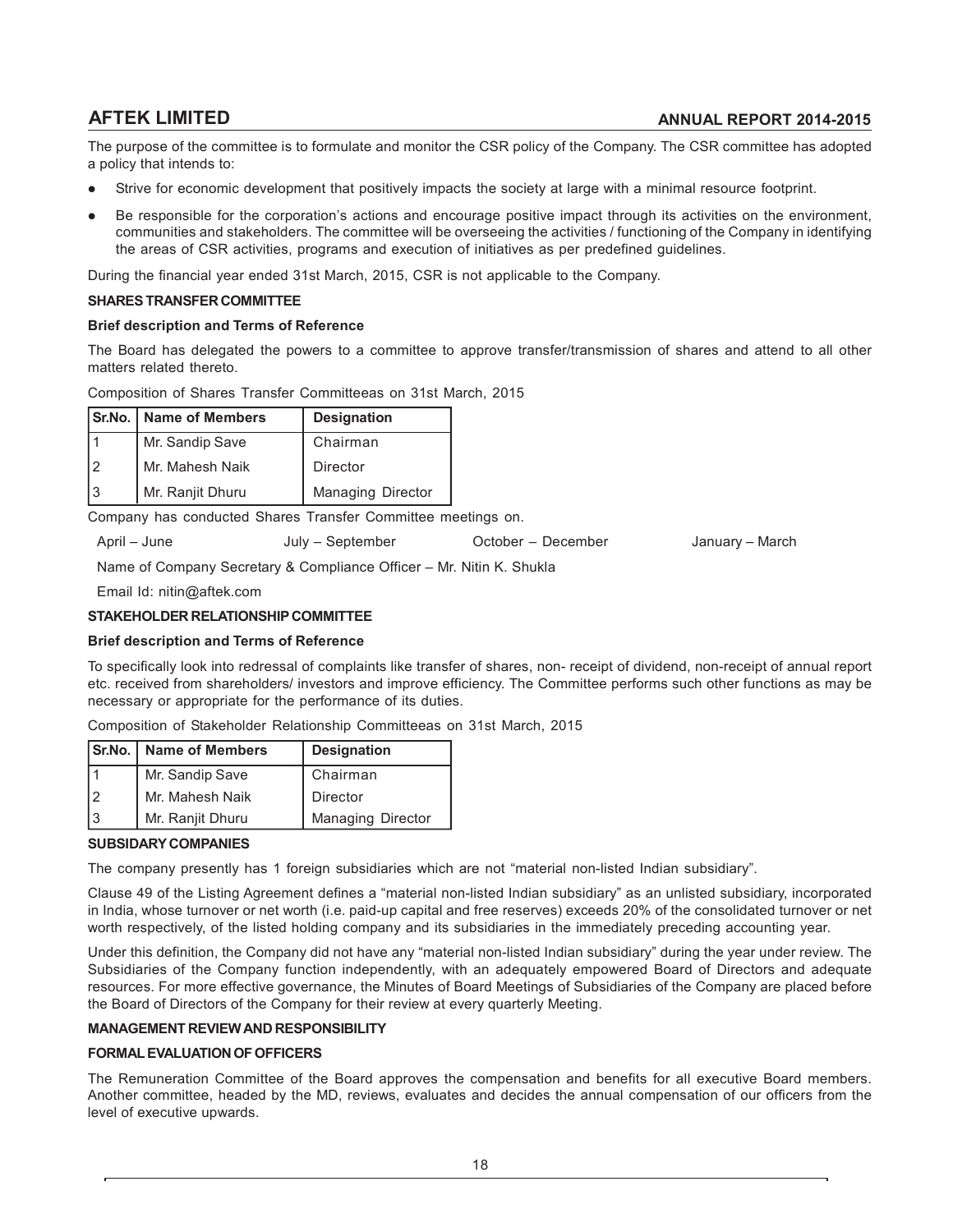## **DISCLOSURES**

## **1. RELATED PARTY DISCLOSURES:**

Disclosures on materially significant related party transactions i.e. transactions of the Company of material nature, with its Promoters, Directors, their relatives etc. that may have potential conflict with the interest of the Company at large: None of the transaction with any of the related parties was in conflict with the interested of the Company.

### **2. ACCOUTING TREATMENT:**

The account treatments are in accordance with the applicable accounting standard. The company has not altered or adapted any new standard.

### **3. COMPLIANCE BYTHE COMPANY:**

Details of non-compliance by the Company, penalties, and stricture imposed on the Company by Stock Exchanges or SEBI or any statutory authority, on any matter related to capital markets during the last three years:

The Company has complied with the requirement of regulatory authorities on matters related to capital market and no penalties/ stricture have been imposed against the Company during the last three years.

### **4. CODE OF CONDUCT FOR PREVENTION OF INSIDER TRADING:**

Pursuant to the requirements of SEBI (Prohibition of Insider Trading) regulations, 1992 as amended, the Company has adopted a "Code of Conduct for Prevention of Insider Trading. Ms. Sushama Yadav is the Compliance Officer for this purpose.

## **1. Registrar and Transfer Agent:**

### **SHARE TRANSFER SYSTEM**

M/s. Bigshare Services Pvt. Ltd. Private Limited continues to be the Registrar and Transfer Agent of the Company. All the work related to share Registry in terms of both Physical and Electronic segment has been allotted to M/s. Universal Capital Securities Private Limited., in view of the directive issued by SEBI in this regard i.e. for handling both Physical as well as Electronic transfer at a single point.

Shareholders are therefore requested to send shares for Physical transfer to M/s. Bigshare Services Pvt. Ltd. instead of sending to the Company. As the Company's Shares are compulsorily to be traded in dematerialized form. Members holding shares in Physical Form are requested to send the share certificate to their Depository Participants to enable Registrar and Transfer Agent to take steps for dematerialization at the following:

The address of Registrar and Transfer agents is:

Bigshare Services Pvt. Ltd. E-2/3, Ansa Industrial Estate, Sakivihar Road, Saki Naka Andheri - (East), Mumbai - 400 072 Phone No.: 022 4043 0200 Email: - shubhangi@bigshareonline.com

## **2. Dematerialisation of Shares**

As on 31st March, 2015: 109754961 shares, representing 99.61 % of the total issued capital, were held in dematerialized form and 433130 shares, representing 0.39 %of the total issued capital is held in Physical form.

### **3. Outstanding ADRs / GDRs**

The company has not issued any ADRs / GDRs

### **4. Factory/ Plant Location:**

### **Software Centre: Works:**

Siddhivinayak Angan Society 3rd flr., <br>Above Café Coffee Dav (CCD) Plot No. A/19/2 Above Café Coffee Day (CCD)<br>
Katraj – Mumbai Highway Bypass<br>
Solapur – 413255 Katraj – Mumbai Highway Bypass Mumbai - Bangalore Highway, Narhegaon, Pune- 411041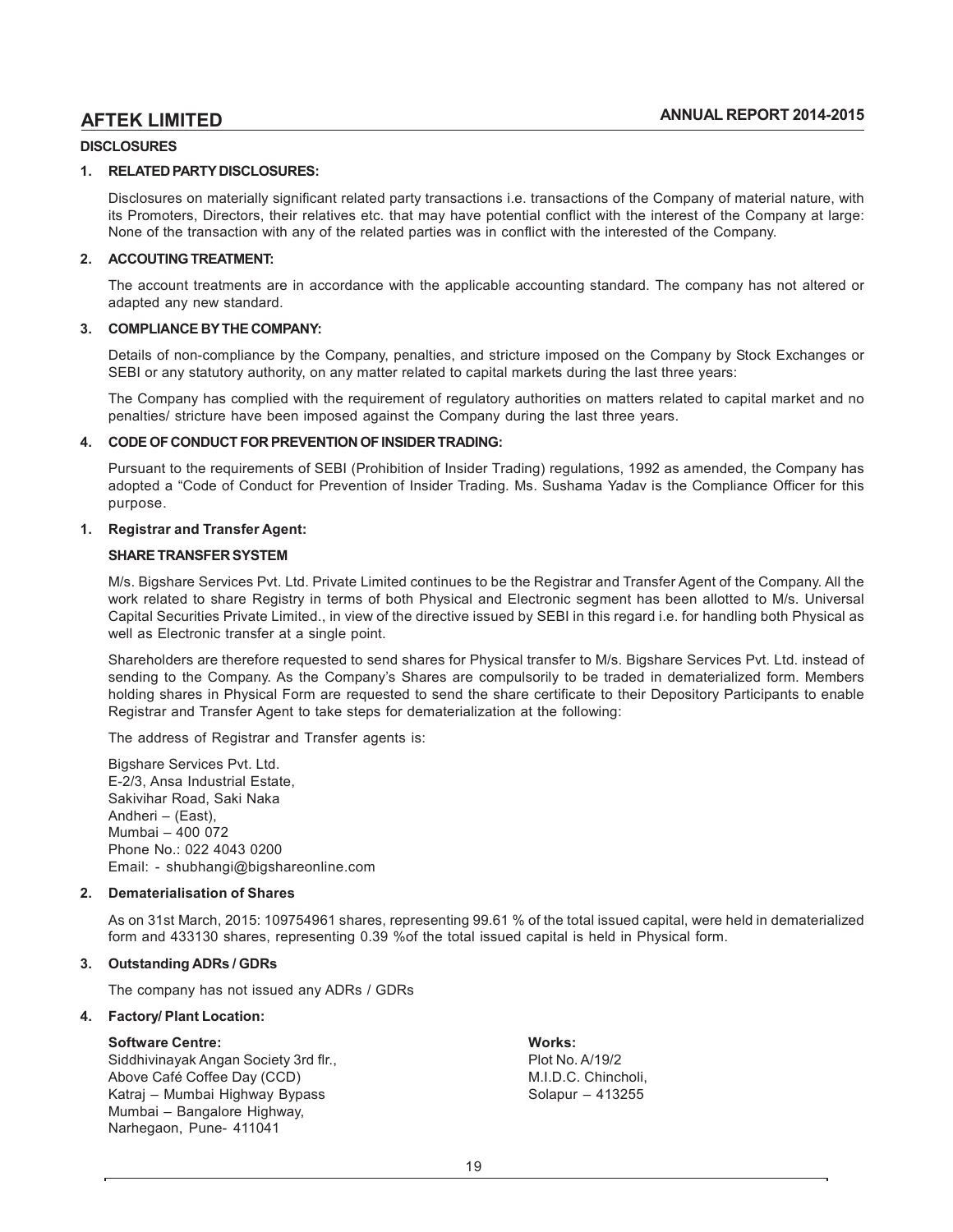## **5. Address for Correspondence:**

AFTEK LIMITED 16/A, Second Flr., Prabhadevi Industrial Estate, The Enterprises Co-Operative society Ltd. 408, Veer Savarkar Marg, Prabhadevi, Mumbai - 400 025, India.

## **E. NON-MANDATORY REQUIREMENTS**

The Status of Compliance with the non-mandatory requirements of Clause 49 of the Listing Agreement is provided below:

## **1. Non-Executive Chairmanís Office**

The Chairman of the Company is an Executive Chairman and hence, this provision is not applicable.

## **2. Remuneration Committee**

Subject to the approval of the Board and of the Company, in the General Meeting and such other approvals as may be necessary, the Managing/Whole-time Directors are paid remuneration as per the Agreements entered into between them and the Company. Pursuant to Section 178 of the Companies Act, 2013, the Company is in process of constituting Remuneration Committee with required composition.

## **3. Shareholder Rights**

Presently, the quarterly/half yearly & yearly financials with its notes/events is being made available through press releases/website of the Company and announcements to the Stock Exchanges.

## **4. Audit qualifications**

The Auditors have given a qualified report on the annual accounts for the year ended 31st March, 2014. However, the Company endeavours to move towards a regime of unqualified financial statements.

### **5. Training of Board Members**

The Board Members possess rich experience in their respective fields of specialization and have been on the Board for a considerable period of time. The Directors keep themselves abreast of the developments in the Organisation and in the industry.

### **6. Mechanism for evaluating Non-executive Board Members**

The Non-executive Directors have been inducted on the Board after mutual consultations by other members of the Board and have been found to be contributing significantly to the affairs of the Company.

# **7. Whistle Blower Policy**

The Company encourages an Open-door policy, where employees have free access from the level of the immediate reporting authority upto that of the CEO, to report any unethical behaviour, or non-adherence to the Companyís Code of Conduct. However, pursuant to provisions of Companies Act 2013, the company is in process of setting up formal vigil mechanism system

# **G. DISCLOSURES:**

- a) There was no transaction with any of the related parties that was in conflict with the interest of the Company.
- b) The Company has generally complied with the requirements of the Stock Exchanges/SEBI and Statutory Authority on matters related to capital markets during the last three years. There are no penalties or strictures imposed on the Company by any of the aforesaid authorities relating to the above.
- c) The Company does not have any specific whistle blower policy in place. However, the Board of Directors affirms and confirms that no personnel have been denied access to the Audit Committee. Pursuant to provisions of Companies Act 2013, the company is in process of setting up formal vigil mechanism system.
- d) The Company has duly complied with the mandatory requirements of Clause 49 and as required by Clause 49 of the Listing Agreement, the Auditors Certificate on Corporate Governance is given.
- e) In the preparation of financial statements, the Company has followed the Accounting Standards issued by ICAI.

The significant accounting policies which are consistently applied have been set out in the Notes to the Accounts.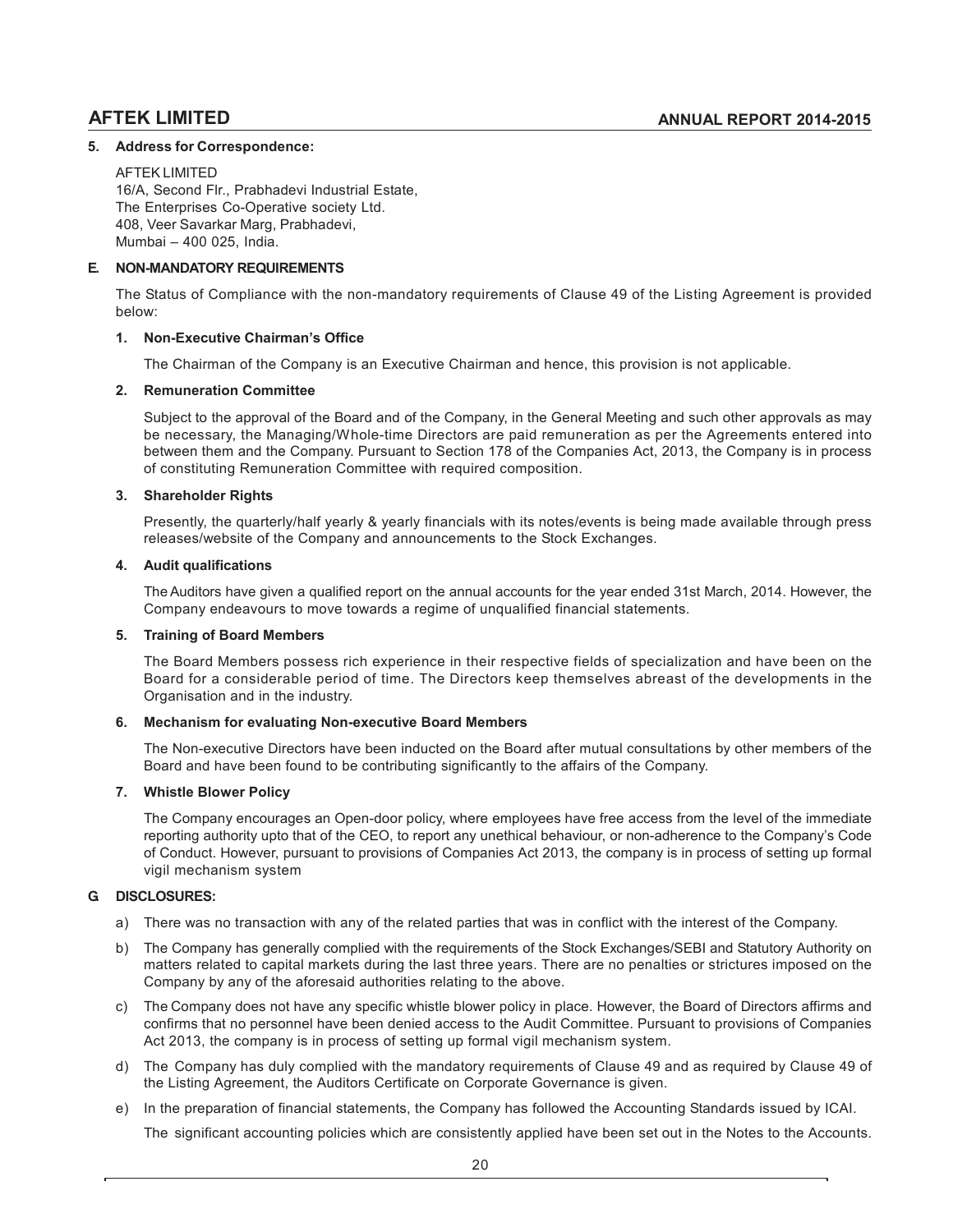# **H. MEANS OF COMMUNICATION**

- 1. The quarterly financial results of the Company are published in Free Press Journal newspaper in English and Navshakti in Marathi.
- 2. The Company has its own website (www.aftek.com) and all the vital information relating to the Company (such as quarterly/half-yearly results, press releases, presentations to analysts, shareholding pattern etc) and its products are displayed on the website.
- 3. The Company also informs by way of intimation to the Stock Exchanges all price sensitive matters or such other matters which, in its opinion, are material and of relevance to the shareholders and through Press Releases.

# **I. OTHER INFORMATION**

## **i) Code of Conduct:**

The Company has laid down a Code of Conduct for all Board Members and Senior Management Personnel of the Company. The Code of Conduct is available on the website of the Company, www.aftek.com. The declaration of the Chairman and Managing Director is given below:

# **To the Shareholders of Aftek Limited**

## **Sub : Compliance with Code of Conduct**

I hereby declare that all the Board Members and Senior Management Personnel have affirmed compliance with the Code of Conduct as adopted by the Board of Directors.

> **Ranjit Dhuru** *Chairman & Managing Director*

Mumbai, November 14, 2015

### **ii) Insider Trading:**

The Company has a Code of Conduct for prevention of Insider Trading in the securities of the Company, which inter alia prohibits dealing in securities of the Company by Insiders while in possession of unpublished price sensitive information.

# **J. GENERAL SHAREHOLDER INFORMATION**

#### **1. AGM : Date, Time and Venue/Book Closure/Dividend Payment Date**

|    | Day & Date                          | Thursday, the 31st December, 2015                                                                                      |
|----|-------------------------------------|------------------------------------------------------------------------------------------------------------------------|
|    | Venue                               | The Queenie Captain Auditorium, The NAB-Workshop for the Blind,<br>Dr. Annie Besant Road, Prabhadevi, Mumbai - 400 025 |
|    | Time                                | 11.00 a.m.                                                                                                             |
|    | <b>Book Closure Dates</b>           | Monday, 21st December, 2015 to Friday, the 25th December, 2015<br>(both days inclusive)                                |
|    | Dividend Payment Date               | The Board has not recommended any dividend on the equity shares<br>of the Company for the year ended March 31, 2015.   |
| 2. | <b>Financial Year 2014-2015</b>     |                                                                                                                        |
|    | Quarter ending 30th June, 2014      | July / August 2014                                                                                                     |
|    | Quarter ending 30th September, 2014 | October / November 2014                                                                                                |
|    | Quarter ending 31st December, 2014  | January / February 2015                                                                                                |
|    | Quarter ending 31st March, 2015     | April / May 2015                                                                                                       |

# **3. LISTING OF SECURITIES ON STOCK EXCHANGES (WITH STOCK CODE)**

| <b>ISECURITY</b>     | <b>NAME &amp; ADDRESS OF STOCK EXCHANGE</b>                                                                    | <b>SECURITY CODE</b> | <b>ISIN</b>  |
|----------------------|----------------------------------------------------------------------------------------------------------------|----------------------|--------------|
| <b>Equity Shares</b> | Bombay Stock Exchange Ltd, Phiroze Jeejeebhoy<br>Towers, Dalal Street, Mumbai-400001                           | 530707               | INE796A01023 |
|                      | National Stock Exchange of India Ltd,<br>Exchange Plaza, Bandra-Kurla Complex,<br>Bandra (E), Mumbai - 400 051 | <b>AFTEK</b>         | INE796A01023 |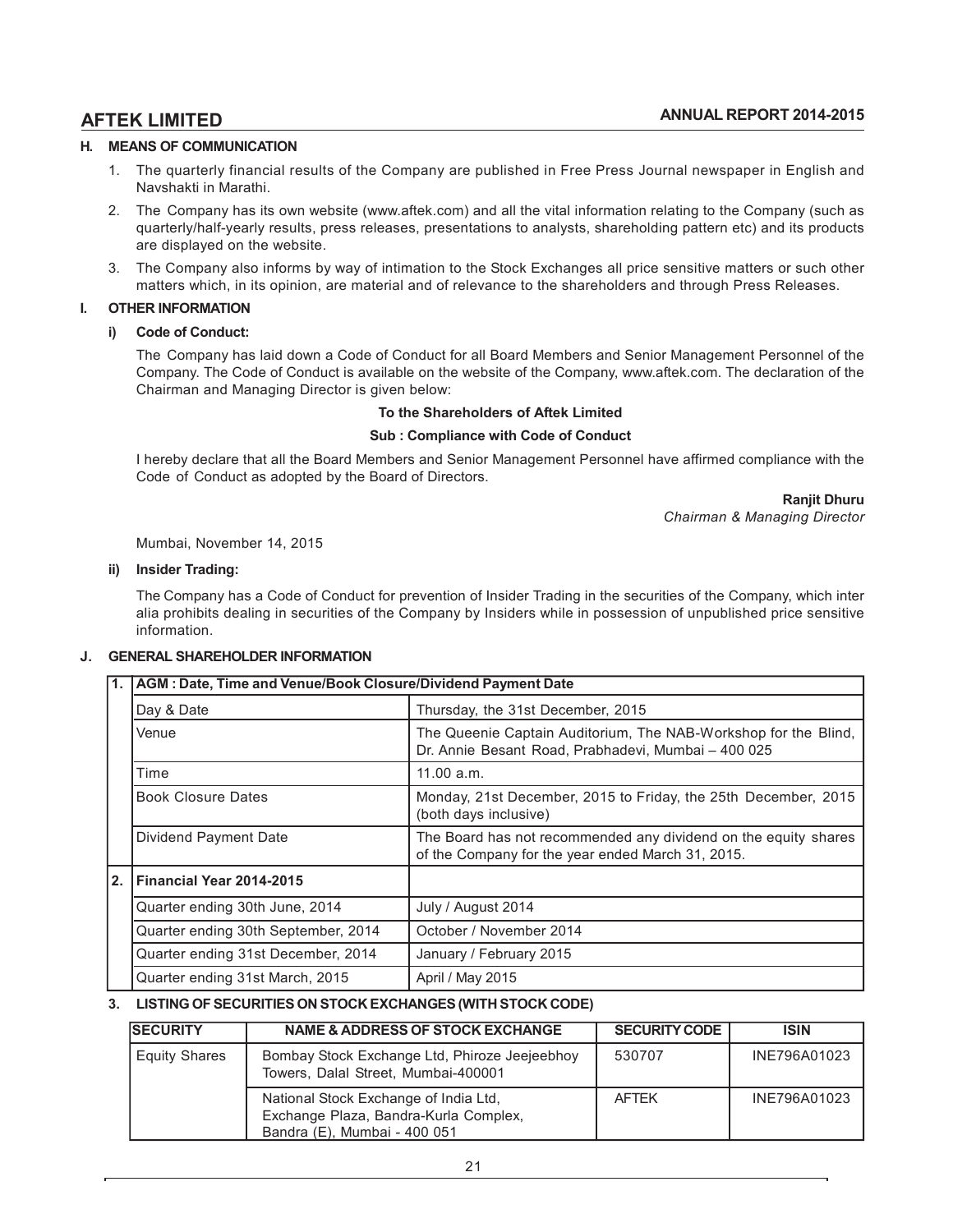# **4. Market Price Data :**

Monthly High and Low quotations of Shares traded on Bombay Stock Exchange Ltd during the Financial Year ended 31st March, 2015, NSE data are not available.

 $\mathbf{r}$   $\mathbf{r}$ 

(Source: BSE and NSE websites)

|               |                   | $($ In $\overline{\tau}$ ) |  |
|---------------|-------------------|----------------------------|--|
| <b>Months</b> | <b>BSE</b>        |                            |  |
|               | <b>High Price</b> | <b>Low Price</b>           |  |
| 14-Apr        | 4.15              | 3.21                       |  |
| 14-May        | 8.71              | 3.30                       |  |
| 14-Jun        | 9.56              | 7.12                       |  |
| 14-Jul        | 8.26              | 5.49                       |  |
| 14-Aug        | 7.29              | 4.87                       |  |
| 14-Sep        | 6.60              | 5.16                       |  |
| 14-Oct        | 5.89              | 4.53                       |  |
| 14-Nov        | 5.25              | 3.98                       |  |
| 14-Dec        | 7.88              | 4.00                       |  |
| 15-Jan        | 7.29              | 5.99                       |  |
| 15-Feb        | 6.79              | 5.40                       |  |
| 15-Mar        | 5.95              | 3.18                       |  |

# **5. Registrar & Transfer Agent :**

M/s Bigshare Services Pvt Ltd., E-2/3, Ansa Industrial Estate, Sakivihar Road, Saki Naka, Andheri (East), Mumbai 400 072; Tel : 91-22-40430200 / 28470652 Fax : 91-22-2847 5207

**6. Share Transfer System :** The Companyís shares are required to be compulsorily traded on the stock exchanges in dematerialized mode. In case of shares held in physical form, Share Transfer Deeds are processed by the Share Transfer Agents and Share Transfer Register is sent to the Company for approval. The Committee for Share Transfers comprising of Directors considers and approves the same. Thereafter, necessary endorsements on the Share Certificates are done and Share Certificates are dispatched to the transferees.

# **7. Distribution of Shareholding**

**Distribution of Shareholding as on 31st March, 2015**

|              | Range (In Rs) | No of<br><b>Shareholders</b> | % of Total<br><b>Holders</b> | <b>Total</b><br><b>Holding</b> | % of Total<br><b>Capital</b> |
|--------------|---------------|------------------------------|------------------------------|--------------------------------|------------------------------|
|              | 5000          | 48730                        | 92.1538                      | 21965452                       | 19.9345                      |
| 5001         | 10000         | 2166                         | 4.0961                       | 8118026                        | 7.3674                       |
| 10001        | 20000         | 985                          | 1.8627                       | 7439852                        | 6.752                        |
| 20001        | 30000         | 332                          | 0.6278                       | 4212222                        | 3.8228                       |
| 30001        | 40000         | 174                          | 0.3291                       | 3116198                        | 2.8281                       |
| 40001        | 50000         | 118                          | 0.2232                       | 2763487                        | 2.508                        |
| 50001        | 100000        | 180                          | 0.3404                       | 6475464                        | 5.8767                       |
| 100001       | 999999999     | 194                          | 0.3669                       | 56097390                       | 50.9106                      |
| <b>Total</b> |               | 52879                        | 100                          | 110188091                      | 100                          |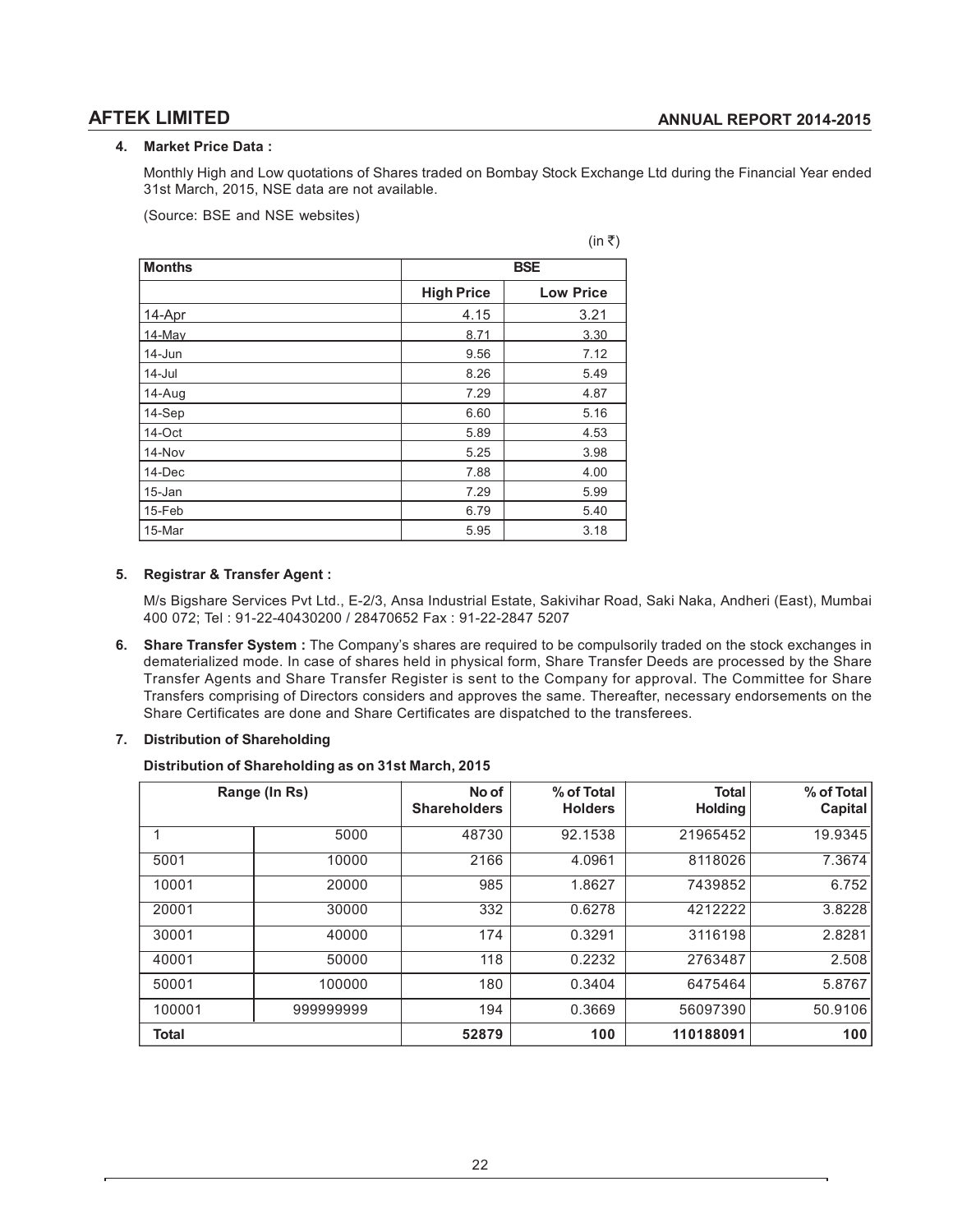**8. Distribution of Shareholding as on 31st March, 2015**

| Category                       | <b>Total Share</b><br><b>Holders</b> | % of Share<br><b>Holders</b> | <b>Total</b><br><b>Shares</b> | % of Total<br><b>Shares</b> |
|--------------------------------|--------------------------------------|------------------------------|-------------------------------|-----------------------------|
| Clearing member                | 45                                   | 0.0851                       | 909449                        | 0.8254                      |
| Corporate bodies               | 780                                  | 1.4751                       | 14538755                      | 13.1945                     |
| Corporate bodies (promoter co) | 1                                    | 0.0019                       | 7213                          | 0.0065                      |
| Employee                       | 40                                   | 0.0756                       | 94126                         | 0.0854                      |
| <b>Financial institutions</b>  | 3                                    | 0.0057                       | 1487626                       | 1.3501                      |
| Foreign company                | 2                                    | 0.0038                       | 15543559                      | 14.1064                     |
| Foreign inst. Investor         | 1                                    | 0.0019                       | 335                           | 0.0003                      |
| Nationalised banks             | 2                                    | 0.0038                       | 2550                          | 0.0023                      |
| Non nationalised banks         |                                      | 0.0019                       | 5000                          | 0.00456                     |
| Non resident indians           | 334                                  | 0.6316                       | 1440375                       | 1.3072                      |
| Overseas corporate bodies      |                                      | 0.0019                       | 750                           | 0.0007                      |
| Promoters                      | 8                                    | 0.0151                       | 1716795                       | 1.5581                      |
| Promoters / directors          | 10                                   | 0.0189                       | 1647088                       | 1.4948                      |
| Public                         | 51636                                | 97.6494                      | 72457536                      | 65.7580                     |
| Relatives of director          | 12                                   | 0.0227                       | 167184                        | 0.1517                      |
| Trusts                         | 3                                    | 0.0057                       | 169750                        | 0.1541                      |
| <b>Total</b>                   | 52879                                | 100.000                      | 110188091                     | 100.000                     |

## **9. Outstanding GDRs/Warrants/Convertible Instruments, Conversion Date and Likely Impact on Equity**

## **a) Outstanding Global Depository Receipts (GDRs) :**

The Company had issued 1,333,100 Global Depository Receipts (GDRs) on February 07, 2003 at a price of USD 11.25, per GDR with each GDR representing 3 equity shares of ` 10/- each. Pursuant to Special Resolution passed at the Annual General Meeting held on December 29, 2003, equity shares of  $\bar{\tau}$  10/- each were subdivided into smaller denomination of  $\overline{z}$  2/- each for which the Company had fixed January 29, 2004 as the Record Date. Corresponding increase was made to the number of GDRs from one to five in order to maintain the GDR to Equity proportion of 1:3.

Further, pursuant to the Special Resolution passed at the Annual General Meeting held on December 28, 2004, bonus shares in the proportion of one equity share for every two equity shares held on the record date of January 28, 2005 were allotted on January 31, 2005 resulting in increase in the number of GDRs. No GDRs (PY No GDRs) were outstanding as at March 31, 2015.

As explained below, 354 numbers of 1% FCCBs were outstanding as at March, 31, 2014. If these FCCBs are converted into GDRs, it would resulted into issuance of 37,36,809 numbers of GDRs representing 1,12,10,428 numbers of equity shares of  $\bar{\tau}$  2/- each at the reset conversion price of  $\bar{\tau}$  13.76.

### **b) Outstanding FCCBs :**

The Company had raised USD 34.5 millions through an issue of 3000 numbers of 1% Foreign Currency Convertible Bonds Due 2010 of USD 10,000 each ("FCCBs") in June 2005 followed by 450 numbers of additional FCCBs in July 2005 on account of exercise of green shoe option of 15%. At the option of the Bondholders, FCCBs were convertible into Equity Shares/Global Depository Receipts ("GDRs") within a period of 5 years from the date of the original issue i.e. June 24, 2005 at the revised conversion price of  $\bar{\tau}$  75.20 per share effective from June 25, 2006 (initial conversion price being  $\bar{\tau}$  94/- per share) pursuant to the provisions of the Trust Deed executed in respect of the FCCBs.

At the behest of the majority bondholders, the Company had initiated the process of re-setting the conversion price of the FCCBs in line with the applicable pricing guidelines. Approval of Reserve Bank of India for the same was received vide their letter No. FED/CO/ECBD/10308/03.02.775/11-12 dated October 31, 2011. The holders of the FCCBs vide their Written Resolution of 25th July, 2012 had consented, inter alia, to the revision of Conversion Price of FCCBs from  $\bar{\tau}$  75.20 to  $\bar{\tau}$  13.76 and elongation of maturity period from 25th June, 2010 to 21st December, 2012 as well as waiver of events of defaults and interest payments. Accordingly, the Company executed a Supplemental Trust Deed on 25th July, 2012 with Bank of New York Mellon, the Trustees for giving effect to the aforesaid amendments.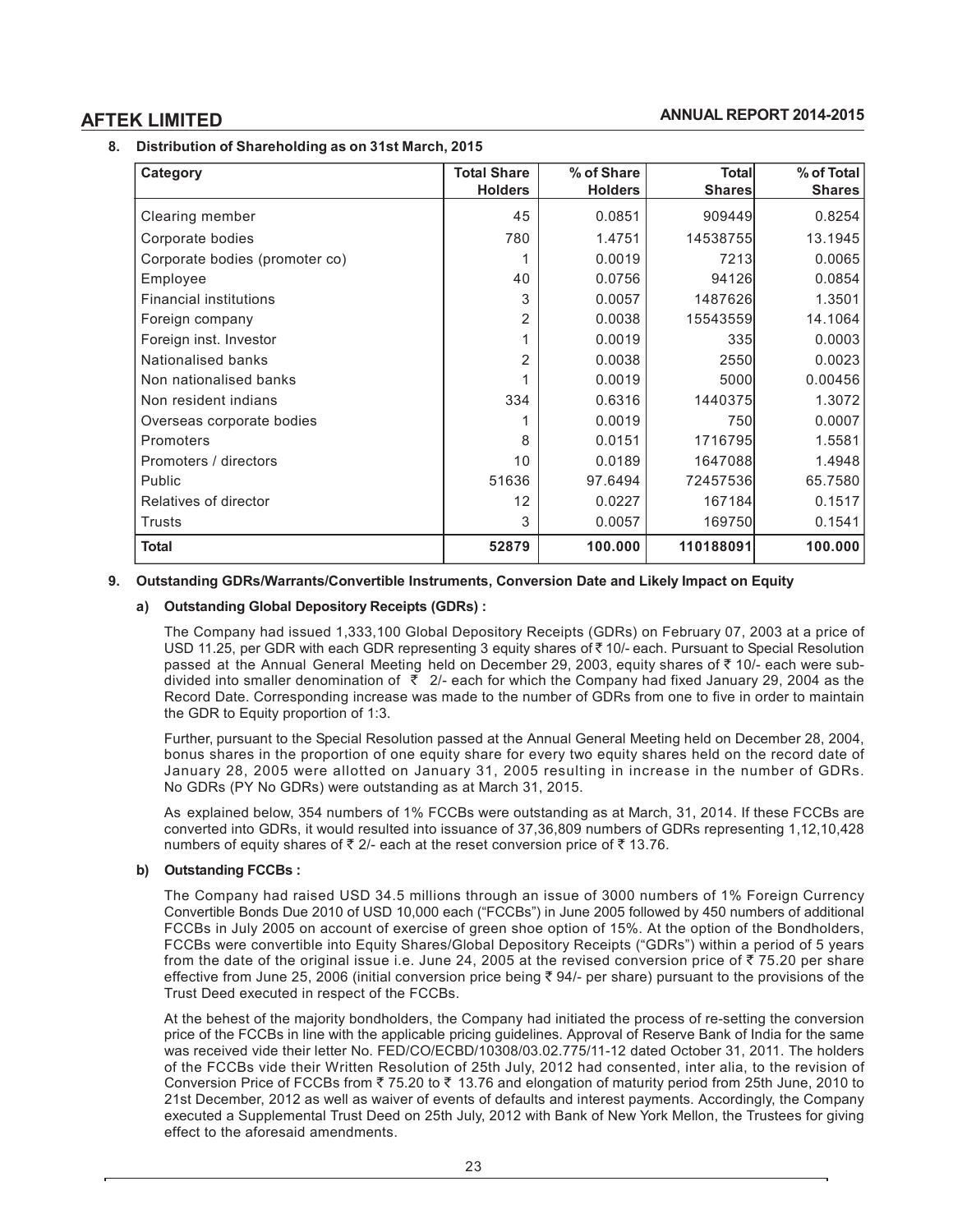At the year end, 354 FCCBs were outstanding which, if converted into GDRs/Equity Shares at the reset conversion price of  $\bar{\tau}$  13.76 would result into issuance of additional 1,12,10,428 numbers of equity shares of  $\bar{\tau}$  2/-each.

### **11. Plant Locations**

**Software Centre Centre Centre Centre Centre Works Controllering Controllering Controllering Controllering Controllering Controllering Controllering Controllering Controllering Controllering Controllering Contr** Siddhivinayak Angan Society,3rd Floor, Plot No. A/19/2<br>
Above Café Coffee Day (CCD), M.I.D.C. Chincholi, Above CafÈ Coffee Day (CCD), M.I.D.C. Chincholi, Katraj -Mumbai Highway Bypass, Mumbai-Bangalore Highway, Narhegaon, Pune 411041

# **12. Address for Correspondence**

### **AFTEK LIMITED**

16/A, Second Floor, Prabhadevi Industrial Estate, The Enterprises Co-operative Society Ltd, 408, Veer Saverkar Marg, Prabhadevi, Mumbai - 400 025, India

Shareholdersí correspondence should be directed to the Companyís Registrar and Transfer Agent, whose address is given below:

# **Registrar & Transfer Agent :**

# **M/s Bigshare Services Pvt Ltd,**

E-2/3, Ansa Industrial Estate, Sakivihar Road, Saki Naka, Andheri (East), Mumbai 400 072. Tel : 91-22-4043 0200 Fax : 91-22-2847 5207

## **Investor Grievances**

The Company has designated an exclusive e-mail id viz. investor-relations@aftek.com for redressal of investor grievances.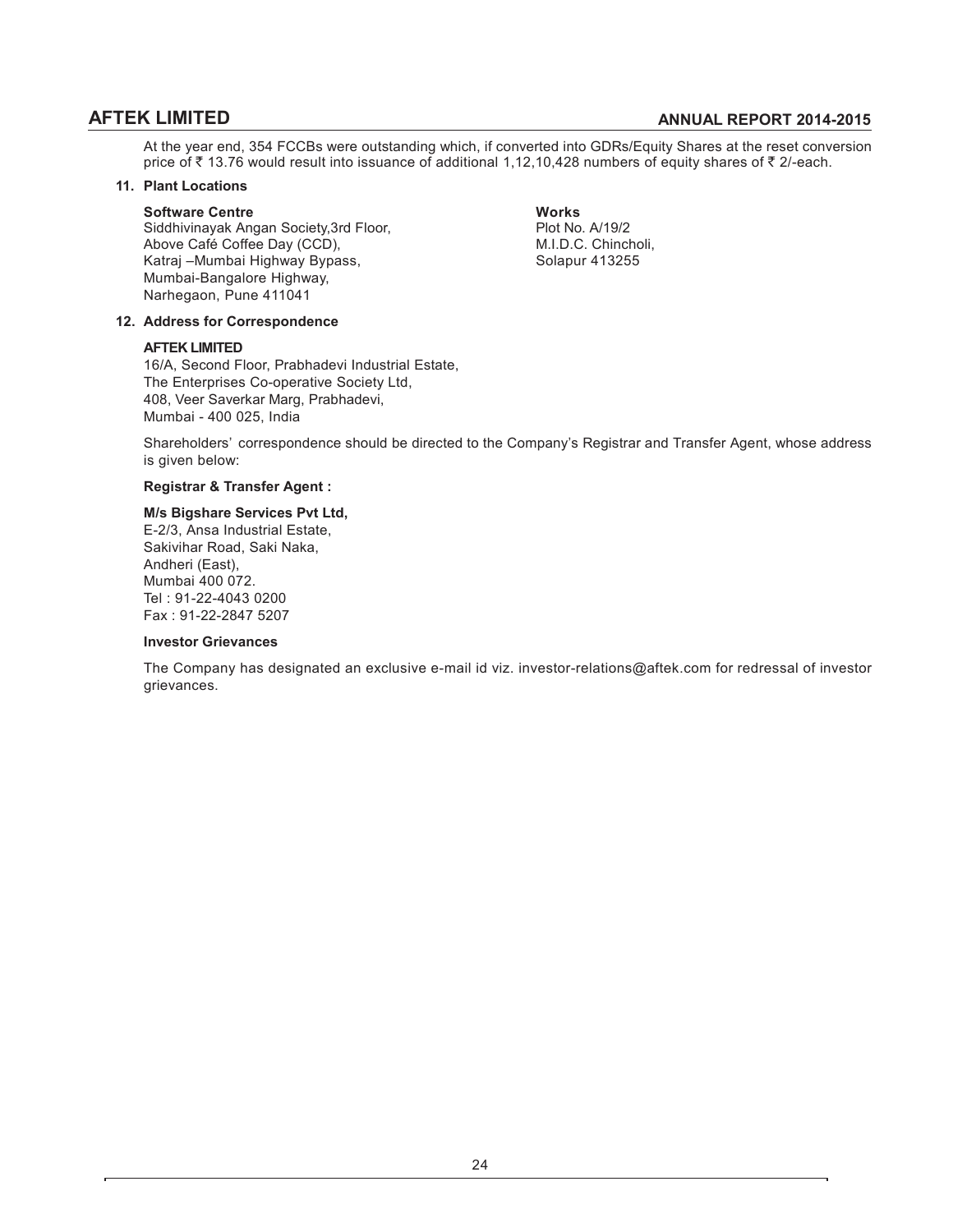# **CORPORATE GOVERNANCE CERTIFICATE**

### To, The Members, **AFTEK LIMITED**

We have examined the compliance of conditions of Corporate Governance by the **Aftek Limited** (the Company) for the year ended 31st March, 2015, as stipulated in Clause 49 of the Listing Agreement of the said Company with the Stock Exchange(s).

The compliance of conditions of Corporate Governance is the responsibility of the management. Our examination was limited to procedures and implementation thereof, adopted by the Company for ensuring the compliance of the conditions of Corporate Governance. It is neither an audit nor an expression of opinion on the financial statements of the Company.

In our opinion and to the best of our information and according to the explanations given to us, and the representation made by the directors and the management, we certify that the Company has complied with the conditions of Corporate Governance as stipulated in Clause 49 of the above mentioned Listing Agreement.

We state that the Registrar & Share Transfer Agents of the Company have certified that as on 31st March 2015, there were no investor complaints pending.

We further state that such compliance is neither an assurance as to the further viability of the Company nor the efficiency or effectiveness with which the management has conducted the affairs of the Company.

> **For UDIT S MASTER & CO.,** *CHARTERED ACCOUNTANTS* (REGN. NO.112995W)

> > **(UDIT S MASTER)** *Proprietor* Membership No. 046247

PLACE: MUMBAI DATE : 14th November, 2015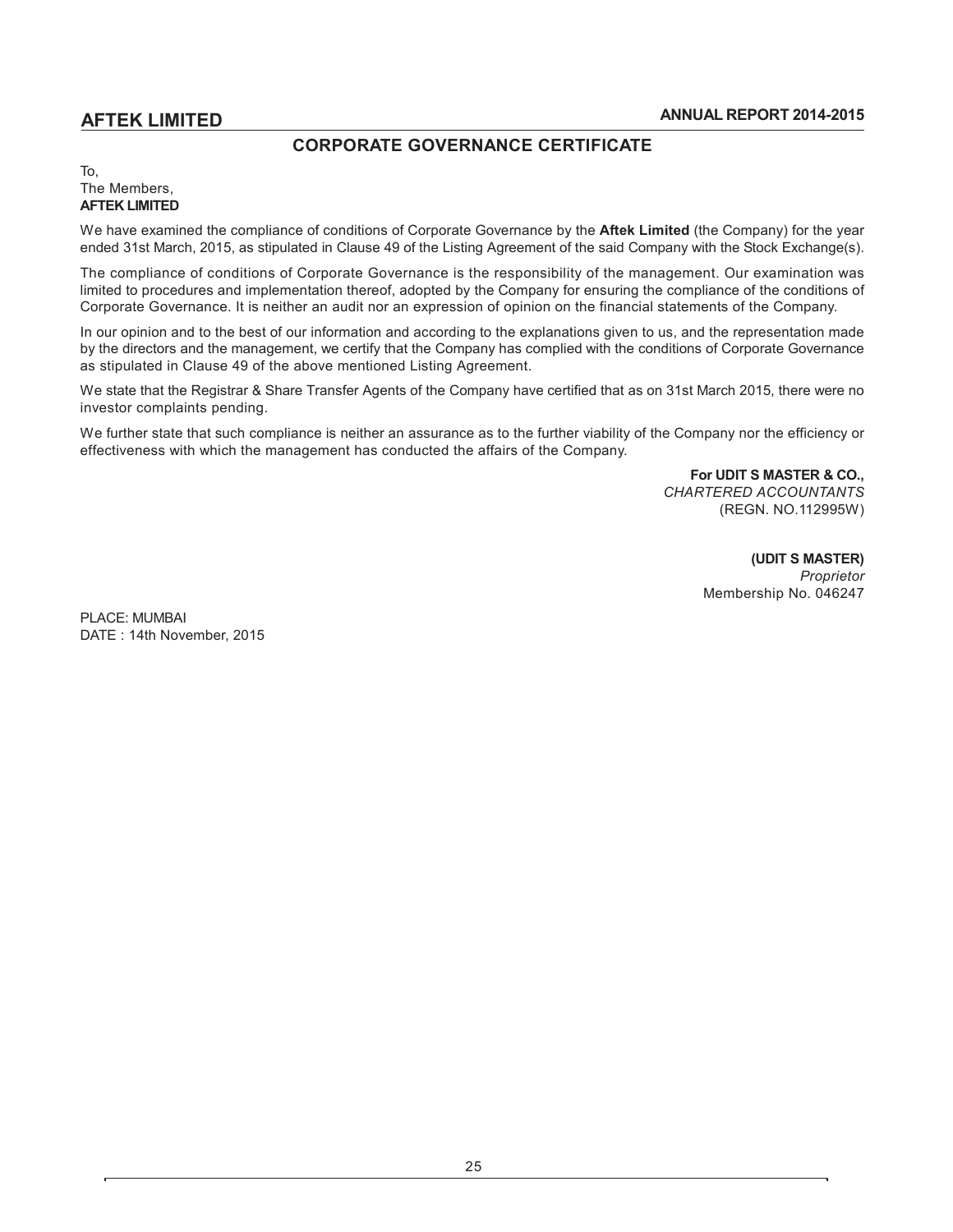# **INDEPENDENT AUDITORSí REPORT**

To

# **The Members of Aftek Limited**

## **Report on the Financial Statements**

We have audited the accompanying financial statements of Aftek Limited ("the Company"), which comprise the Balance Sheet as at 31 March 2015, and the Statement of Profit and Loss and Cash Flow Statement for the year then ended, and a summary of significant accounting policies and other explanatory information.

## **Managementís Responsibility for the Financial Statements**

Management is responsible for the matters stated in Section 134(5) of the Companies Act 2013 (the 'Act') with respect to the preparation of these financial statements that give a true and fair view of the financial position, financial performance and cash flows of the Company in accordance with the Accounting Standards referred to in section 133 of the Act read with Rule 7 of the Companies (Accounts) Rules, 2014. This responsibility also includes maintenance of adequate accounting records in accordance with the provisions of the Act for safeguarding the assets of the Company and for preventing and detecting frauds and other irregularities; selection and application of appropriate accounting policies; making judgments and estimates that are reasonable and prudent; and design, implementation and maintenance of adequate internal financial controls, that were operating effectively for ensuring the accuracy and completeness of the accounting records, relevant to the preparation and presentation of the financial statements that give a true and fair view and are free from material misstatement, whether due to fraud or error.

## **Auditorsí Responsibility**

Our responsibility is to express an opinion on these financial statements based on our audit. We have taken into account the provisions of the Act, the accounting and auditing standards and matters which are required to be included in the audit report under the provisions of the Act and the Rules made there under.

We have conducted our audit in accordance with the Standards on Auditing specified under section 143(10) of the Act. Those Standards require that we comply with ethical requirements and plan and perform the audit to obtain reasonable assurance about whether the financial statements are free from material misstatement.

An audit involves performing procedures to obtain audit evidence about the amounts and disclosures in the financial statements. The procedures selected depend on the auditor's judgment, including the assessment of the risks of material misstatement of the financial statements, whether due to fraud or error. In making those risk assessments, the auditor considers internal control relevant to the Companyís preparation and fair presentation of the financial statements in order to design audit procedures that are appropriate in the circumstances, but not for the purpose of expressing an opinion on the effectiveness of the entityís Internal Control. An audit also includes evaluating the appropriateness of accounting policies used and the reasonableness of the accounting estimates made by management, as well as evaluating the overall presentation of the financial statements.

We believe that the audit evidence we have obtained is sufficient and appropriate to provide a basis for our audit opinion.

# **Basis for qualified opinion**

- *1. Note no.39 regarding, Management has not considered any provision in respect of outstanding Debtors for a period more than 12 months amounting to* ` *22,398.36 Lacs which in our opinion, as evidenced by the poor recovery made during the year, are doubtful of recovery. Consequently, profit before tax is overstated by* ` *22,398.36 Lacs. Further in our view there is significant uncertainty as to ultimate collection of Debtors due to non-receipt from overseas debtors. Therefore we are further unable to comment on recoverability of balance debtors amounting to* ` *4,995.58 Lacs;*
- 2. Note no.40 regarding, company has given certain capital advances and made some investments totaling to ₹6975.20 *Lacs towards the building under construction at Hinjewadi, Pune, upto the year ended, 31-3-2010, thereafter there are no further developments/construction made. The said Plot of land is mortgaged to Bank of India -Jersey Channel Islands against the term loan. However since the Company has made default in repayment of Principal and Interest thereon, Bank has demanded repayment total loan and taken the possession of the land alongwith the construction in progress. The bank has called for bids at a base price of* ` *1800.00 Lacs. There is no provision made towards the eventual loss on such auction, which is presently not ascertainable till such disposal. The bank has now agreed for an one time settlement (OTS)* of outstanding for ₹2600 lacs;

### **Qualified Opinion**

In our opinion and to the best of our information and according to the explanations given to us, except for the effects of the matters described in the Basis for qualified opinion paragraph, the financial statements give the information required by the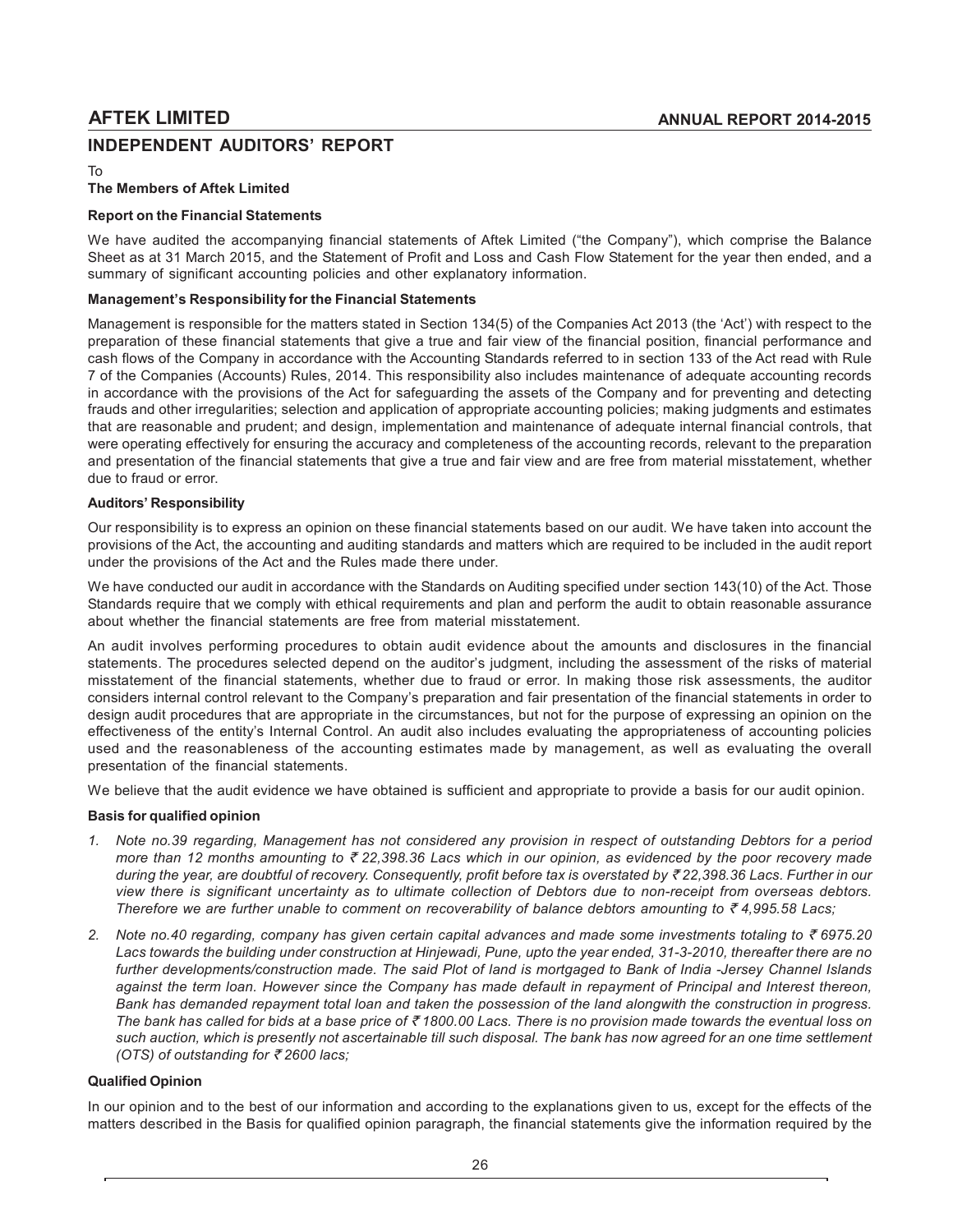Act in the manner so required and give a true and fair view in conformity with the accounting principles generally accepted in India:-

- a) in the case of the Balance Sheet, of the state of affairs of the Company as at March 31, 2015;
- b) in the case of the Statement of Profit and Loss, of the loss for the year ended on that date; and
- c) in the case of the Cash Flow Statement, of the cash flows for the year ended on that date.

#### **Emphasis of matter**

- 1. Note no.34 b (ii) regarding Liability if any of the pending assessment under Income Tax, Sales tax (including interest, if any) which are presently not ascertainable.
- 2. Without qualifying our opinion, we draw attention to Note No.41 regarding intangible Assets under development for various ongoing projects. Due to the delay in the projects, Intangible Assets under development for  $\bar{\tau}$  19910.32 Lacs are yet to be put to use as on the date of balance sheet. The company is of the opinion that with the improved market conditions all the Assets under development will be profitably used by the company in the future projects.

#### **Report on Other Legal and Regulatory Requirements:**

- 1. As required by the Companies (Auditor's Report) Order, 2015 ("the Order") issued by the Central Government of India in terms of sub-section (11) of section 143 of the Act, we give in the Annexure a statement on the matters specified in paragraphs 3 and 4 of the Order, to the extent applicable.
- 2. As required by section143(3) of the Act, we report that:
	- a) We have sought and obtained all the information and explanations which to the best of our knowledge and belief were necessary for the purpose of our audit;
	- b) in our opinion, proper books of account as required by law have been kept by the Company so far as appears from our examination of those books.
	- c) the Balance Sheet, Statement of Profit and Loss, and Cash Flow Statement dealt with by this Report are in agreement with the books of account.
	- d) Except for the effects of the matter described in the Basis for Qualified Opinion paragraph, in our opinion, and with regard to the non availability of the Actuarial valuation of the Gratuity Liability. the aforesaid financial statements comply with the accounting standards specified under section 133 of the Act, read with Rule 7 of the Companies (Accounts) Rules, 2014.
	- e) On the basis of written representations received from the directors as on March 31, 2015 and taken on record by the Board of Directors, none of the directors is disqualified as on March 31, 2015, from being appointed as a director in terms of section 164 (2) of the Act.
	- f) with respect to other matters to be included in the Auditor's Report in accordance with Rule 11 of the Companies (Audit and Auditors) Rules, 2014, in our opinion and the best of our information and according to explanation given to us :
		- i. Company has disclosed the amount of pending litigations on its financial position in it's Financial Statements which is in the nature of contingent liability being not required to be provided in the accounts.
		- ii. The Company does not anticipate any material foreseeable losses, on long- term contracts.
		- iii. There has been delay in transferring amounts of  $\bar{\tau}$  13.91 Lacs, which were required to be transferred to the Investor Education and Protection Fund by the Company.

**For GMJ & Co.** *Chartered Accountants* Firmís Regn. No. 103429W

> **CA Haridas Bhat** *Partner* M. No. 039070

Mumbai 30th May, 2015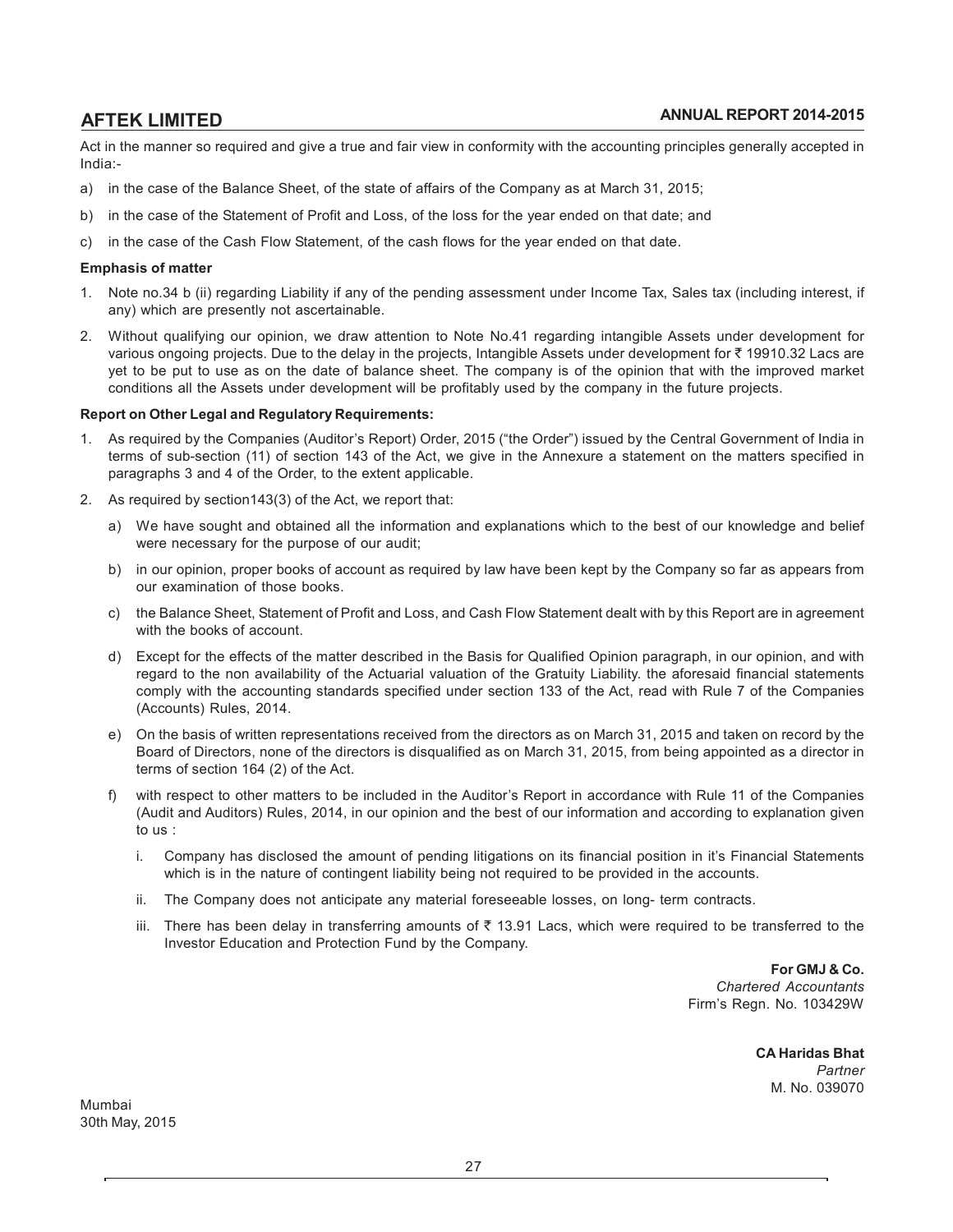## **Annexure to the Independent Auditorsí Report of Aftek Limited**

The Annexure referred to in our Independent Auditors' Report to the members of company on the financial statement for the year ended 31 March 2015, in Paragraph 1 under the heading of "report on other legal and regulatory requirements" of even date

We report that

- i. a) The Company has maintained proper records showing full particulars including quantitative details and situation of its fixed assets.
	- b) The Fixed assets of the Company have been physically verified by the management which in our opinion, is reasonable having regard to the size of the company and the nature of its assets. No material discrepancies have been noticed on such verification.
- ii. a) In our opinion, physical verification of inventory lying with the company has been conducted at reasonable intervals by the management.
	- b) In our opinion, the procedures of physical verification of inventory followed by the management are adequate in relation to the size of the Company and the nature of its business.
	- c) The Company has maintained proper records of inventory. No material discrepancies have been noticed on physical verification between physical stock and book records.
- iii. In respect of loans, secured or unsecured to/from companies, firms or other parties covered in the register maintained under Section 189 of the Companies Act, 2013.
	- a) In the case of the loans granted to the bodies corporate, the borrowers have been regular in the payment of the interest as stipulated. The terms of arrangements do not stipulate any repayment schedule and the loans are repayable on demand. Accordingly, this paragraph is not applicable to the Company in respect of repayment of the principal amount.
	- b) There are no overdue amounts of more than rupees one lakh in respect of the loans granted to the bodies corporate.
- iv In our opinion and according to the information and explanations given to us, having regard to the explanation that the IPRs purchased are of special nature and suitable alternative source do not exist for obtaining comparable quotation, there exist an adequate internal control system commensurate with its size and nature of its business with regards to purchase of inventory and fixed assets and with regards to the sale of goods and service. During the course of our audit, we have not observed any major weakness in such internal control system.
- In our opinion, and according to the information and explanations given to us, the company has not accepted any deposits during the year under audit.
- vi We have been informed by the company, that the maintenance of cost record under section 148 (1) of the Act has not been prescribed by the Central Government.
- vii. a) According to the information and explanations given to us the company is not regular in depositing undisputed statutory dues, Employees State Insurance, Sales-tax, Wealth Tax, Service Tax Custom Duty, Excise Duty, Cess and any other statutory dues with the appropriate authorities. Undisputed provident fund dues are not regularly deposited with the appropriate authorities. In respect of income tax, the Company is not regular in depositing those dues with the appropriate authorities and there have been significant delays in a large number of cases. Undisputed amounts payable in respect of above mentioned taxes which were outstanding, at the year-end for a period of more than six months from the date they became payable are as follows:

| Name Of<br><b>The Statute</b>                                                                             | <b>Nature of Dues</b>              | <b>Amount</b><br>(₹ in Lacs) | <b>Period to which Amount relates</b> | Date of<br>Payment |
|-----------------------------------------------------------------------------------------------------------|------------------------------------|------------------------------|---------------------------------------|--------------------|
| Income tax Act, 1961                                                                                      | Deduction of Tax At Source         | 177.95                       | April, 2010 to September, 2014        | Not Paid           |
| <b>Employees Provident Fund</b><br>and Miscellaneous<br>Provisions Act. 1952                              | <b>Provident Fund Contribution</b> | 82.53                        | April, 2010 to september, 2014        | Not Paid           |
| l Maharashtra State Tax on<br><i>Professions, Trades.</i><br><b>Callings and Employments</b><br>Act. 1952 | <b>Profession Tax</b>              | 6.24                         | September, 2010 to september, 2014    | <b>Not Paid</b>    |
| l Maharashtra Value Added<br>Tax Act. 2002                                                                | Sales Tax                          | 0.20                         | March, 2011 to september, 2014        | Not Paid           |
| Central Sales Tax Act, 1956 Central Sales Tax                                                             |                                    | 21.48                        | September, 2010 to september, 2014    | <b>Not Paid</b>    |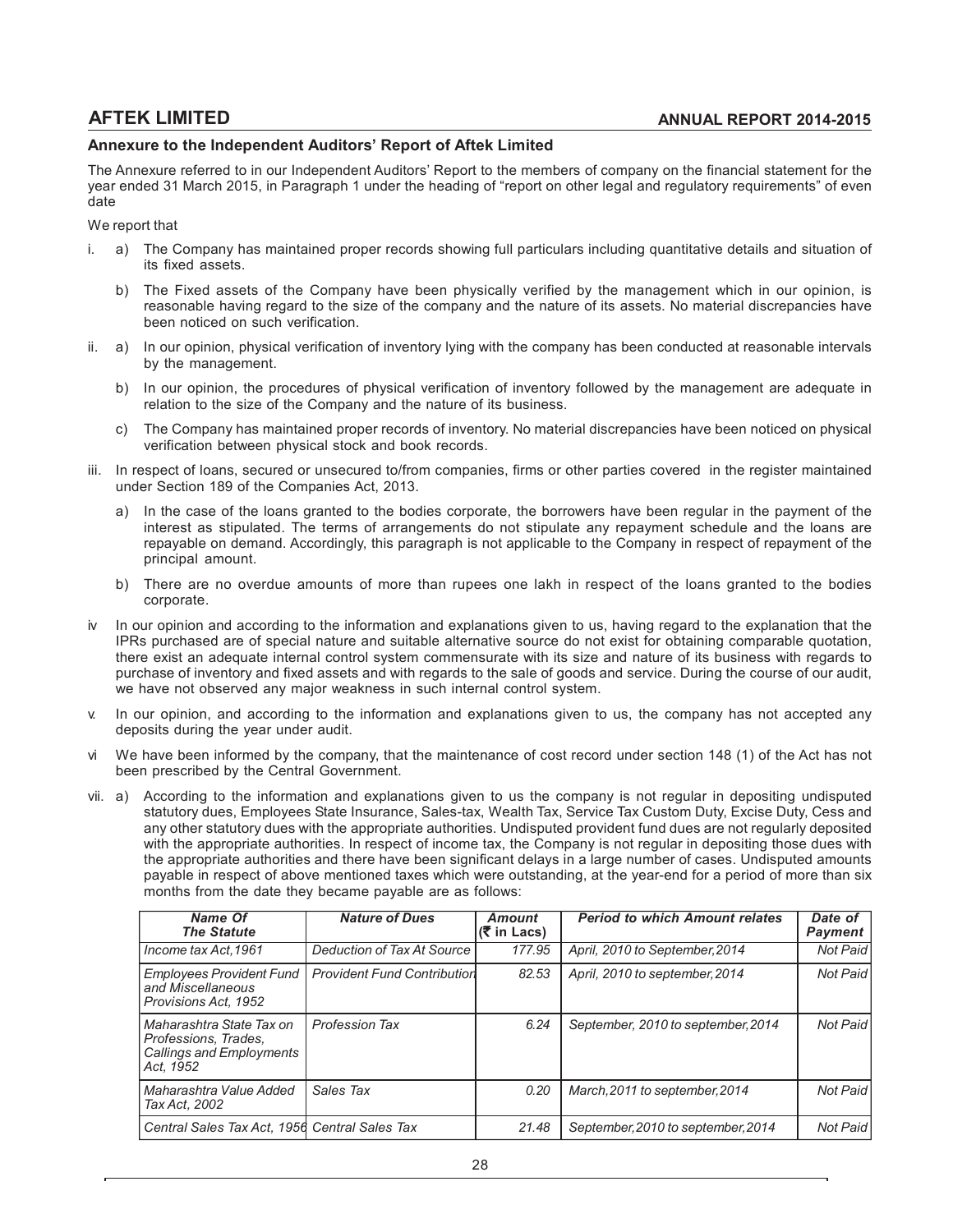b) According to the information and explanations given to us, followings dues are payable to concerned authorities on account of dispute as at 31st March, 2015.

| Name of<br>the Statute | <b>Nature of the Dues</b>               | <b>Amount</b><br>$(5 \in \mathsf{In}$ Lacs) | <b>Period to which Amount relates</b> | Date of<br><b>Payment</b> |
|------------------------|-----------------------------------------|---------------------------------------------|---------------------------------------|---------------------------|
| Income Tax Act, 1961   | Tax on Regular<br>Assessments U/s143(3) | 30.52                                       | 2008-09                               | Not Paid                  |
| Income Tax Act 1961    | Tax on Regular<br>Assessments U/s143(3) | 8.78                                        | 2009-10                               | Not Paid                  |

- c) According to the information and explanations given to us, there were Rs.13.91 Lacs ,which were required to be transferred to the investor education and protection fund in accordance with the relevant provision of the Act and rules there under.
- viii. The company has no accumulated losses at the end of the financial year and has not incurred cash losses in the financial year and has not incurred cash losses in the immediately preceding financial year;
- ix. According to the information and explanations given to us the company has defaulted in repayment of dues to a bank the details of the same as on 31st March, 2015 are as mentioned below.

| Sr.No | <b>Name of the Bank</b>                   | <b>Type of Loan</b> | <b>Period to which</b><br><b>Amount relates</b> | <b>Defaulted</b><br>Principal<br>$($ ₹ in Lacs) | <b>Defaulted</b><br><i><b>Interest</b></i><br>$($ ₹ in Lacs) |
|-------|-------------------------------------------|---------------------|-------------------------------------------------|-------------------------------------------------|--------------------------------------------------------------|
|       | Bank of India -<br>Jersey Channel Islands | Term Loan           | April, 2011 to March, 2015                      | 3037.97                                         | 360.83                                                       |
|       | State Bank of<br>Bikaner & Jaipur         | Term Loan           | April, 2011 to March, 2015                      | 4000.00                                         | 2136.00                                                      |
| Ⅲ     | State Bank of<br>Bikaner & Jaipur         | Cash Credit A/c     | April, 2011 to March, 2015                      | 1479.28                                         | 624.41                                                       |

The company did not borrow any money by way of debenture issues. The company had not taken loans from any financial institution during the year.

- x. The company has given guarantee for loans taken by Associates from a bank, According to the information and explanations given to us the terms and conditions whereof are prima facie not prejudicial to the interest of the company.
- xi. In our opinion, the term loans have been used for the purpose for which the same were obtained.
- xii. According to the information and explanation given to us , no material fraud on or by the company has not been noticed or reported during the year nor we have been informed of any such case by the management that causes the financial statements to be materially misstated.

**For GMJ & Co.** *Chartered Accountants* Firmís Regn. No. 103429W

> **CA Haridas Bhat** *Partner* M. No. 039070

Mumbai 30th May, 2015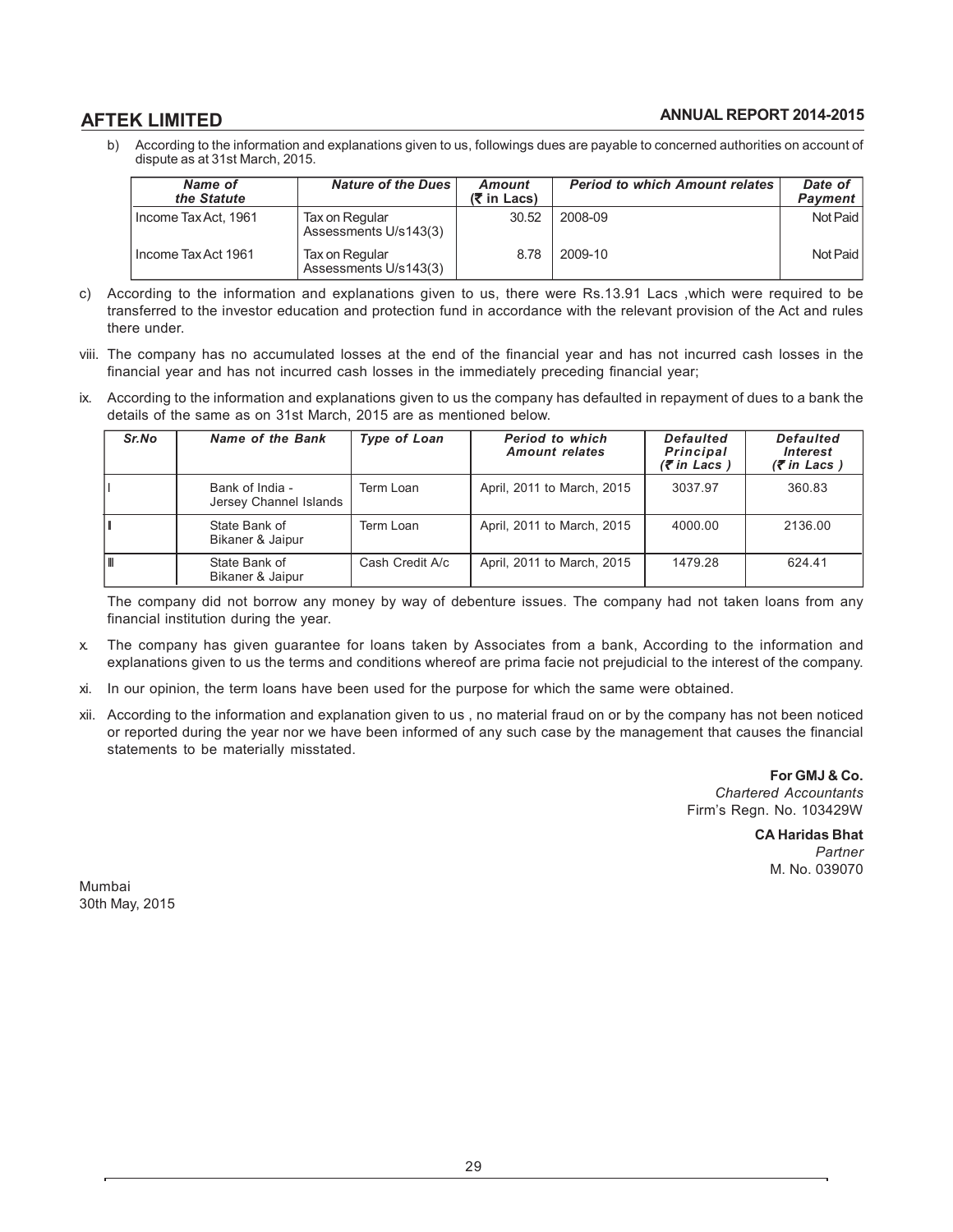| <b>Balance Sheet as at March 31, 2015</b>                                                |                |                         | (₹in Lacs)              |
|------------------------------------------------------------------------------------------|----------------|-------------------------|-------------------------|
|                                                                                          | <b>Note</b>    | As at<br>March 31, 2015 | As at<br>March 31, 2014 |
| <b>Equity and Liabilities</b>                                                            |                |                         |                         |
| <b>Shareholders' Funds</b>                                                               |                |                         |                         |
| Share Capital<br>Reserves and Surplus                                                    | $\frac{2}{3}$  | 2,203.76<br>38,954.65   | 2,203.76<br>40,900.77   |
|                                                                                          |                | 41,158.41               | 43,104.53               |
| <b>Non-Current Liabilities</b>                                                           |                |                         |                         |
| Long-Term Borrowings                                                                     | 4              |                         |                         |
| Deferred Tax Liabilities (Net)<br>Other Long-Term Liabilities                            | 5<br>$\,6\,$   | 114.35                  | 114.35                  |
| Long-Term Provisions                                                                     | $\overline{7}$ | 68.81                   | 65.61                   |
|                                                                                          |                | 183.16                  | 179.96                  |
| <b>Current Liabilities</b>                                                               |                |                         |                         |
| Short-Term Borrowings                                                                    | 8              | 2,318.27                | 2,292.01                |
| <b>Trade Payables</b>                                                                    | $9\,$          | 17.30                   | 14.69                   |
| <b>Other Current Liabilities</b><br>Short-Term Provisions                                | 10<br>11       | 13,590.98<br>1,032.03   | 13,670.30<br>985.05     |
|                                                                                          |                | 16,958.58               | 16,962.05               |
| <b>Total</b>                                                                             |                | 58,300.15               | 60,246.54               |
| <b>Assets</b>                                                                            |                |                         |                         |
| <b>Non-Current Assets</b>                                                                |                |                         |                         |
| <b>Fixed Assets</b>                                                                      | 12             |                         |                         |
| Tangible Assets                                                                          |                | 91.00                   | 95.68                   |
| Intangible Assets                                                                        |                | 2,609.88                | 8,204.03                |
| Capital Work-in-Progress                                                                 |                | 2,831.19                | 2,831.19                |
| Intangible Assets Under Development                                                      |                | 19,910.32               | 19,910.32               |
|                                                                                          |                | 25,442.39               | 31,041.22               |
| Non-Current Investments                                                                  | 13             | 960.72                  | 2,274.06                |
| Long-Term Loans and Advances                                                             | 14             | 4,304.61                | 4,305.16                |
| <b>Other Non-Current Assets</b>                                                          | 15             | 45.68                   | 37.20                   |
| <b>Current Assets</b>                                                                    |                | 30,753.40               | 37,657.63               |
| Inventories                                                                              | 16             | 84.95                   | 82.30                   |
| <b>Trade Receivables</b>                                                                 | 17             | 27,413.86               | 22,467.75               |
| Cash and Bank Balances                                                                   | 18             | 34.69                   | 30.35                   |
| Short-Term Loans and Advances                                                            | 19             | 13.06                   | 8.38                    |
| <b>Other Current Assets</b>                                                              | 20             | 0.20                    | 0.12                    |
|                                                                                          |                | 27,546.75               | 22,588.90               |
| <b>Total</b>                                                                             |                | 58,300.15               | 60,246.54               |
| The accompanying Notes ("1" to "44") are an integral part of these Financial Statements. |                |                         |                         |

As per our report of even date.<br>For GMJ & Co. Firm Registration Number: 103429W *Chartered Accountants*

Membership No. 039070

Date: 30th May, 2015

For and on behalf of the Board of Directors

Sd/- Sd/- Sd/- **Haridas Bhat Ranjit M Dhuru Nitin K Shukla**<br> *Partner Director - Finance Ranging Director Director - Finance Chairman & Managing Director* 

Place: Mumbai **Place: Mumbai Place: Mumbai Place: Mumbai** Place: Mumbai Place: Mumbai Place: 2015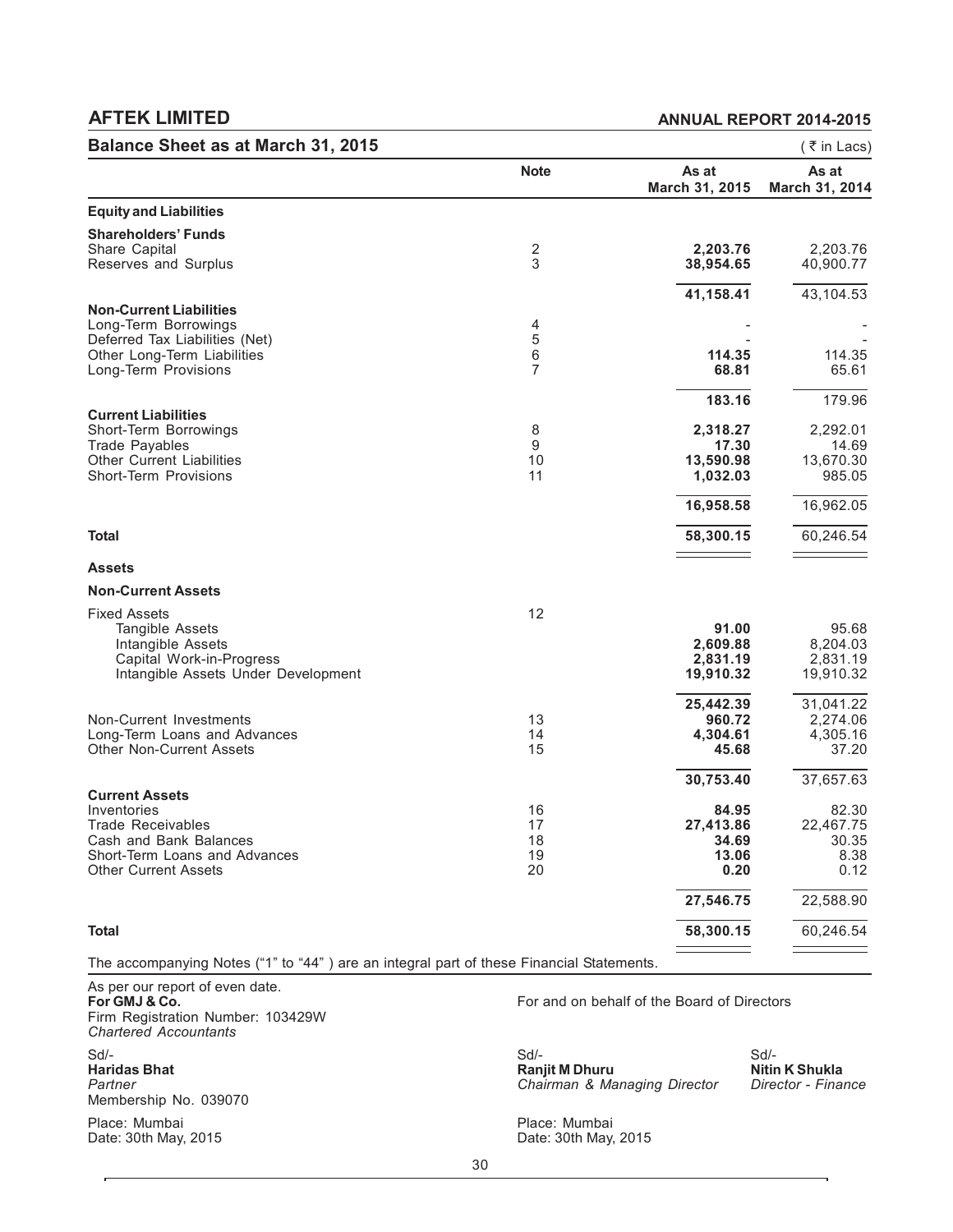L,

| Statement of Profit and Loss for the year ended March 31, 2015                                                        |                                                                 |                                             | (₹ in Lacs except per share data)                   |  |  |
|-----------------------------------------------------------------------------------------------------------------------|-----------------------------------------------------------------|---------------------------------------------|-----------------------------------------------------|--|--|
|                                                                                                                       | <b>Note</b>                                                     | <b>Year Ended</b><br>March 31, 2015         | <b>Year Ended</b><br>March 31, 2014                 |  |  |
| <b>Revenue from Operations</b>                                                                                        | 21                                                              | 5,259.97                                    | 7,574.87                                            |  |  |
| Other Income                                                                                                          | 22                                                              | 746.46                                      | 1,489.81                                            |  |  |
| <b>Total Revenue</b>                                                                                                  |                                                                 | 6,006.44                                    | 9,064.69                                            |  |  |
| <b>Expenses</b>                                                                                                       |                                                                 |                                             |                                                     |  |  |
| Cost of Materials Consumed & Software Development Expenses                                                            | 23                                                              | 76.46                                       | 742.28                                              |  |  |
| Changes in Inventories of Finished Goods, Work-in-Progress                                                            | 24                                                              | (0.83)                                      | 0.60                                                |  |  |
| <b>Employee Benefits Expense</b>                                                                                      | 25                                                              | 82.09                                       | 306.79                                              |  |  |
| <b>Finance Costs</b>                                                                                                  | 26                                                              | 778.22                                      | 782.85                                              |  |  |
| Depreciation and Amortisation Expense                                                                                 | 27                                                              | 5,598.83                                    | 7,755.65                                            |  |  |
| Other Expenses                                                                                                        | 28                                                              | 1,417.78                                    | 1,364.04                                            |  |  |
| <b>Total Expenses</b>                                                                                                 |                                                                 | 7,952.56                                    | 10,952.21                                           |  |  |
| <b>Profit Before Tax</b>                                                                                              |                                                                 | (1,946.12)                                  | (1,887.53)                                          |  |  |
| <b>Tax Expense</b>                                                                                                    |                                                                 |                                             |                                                     |  |  |
| Income Tax:                                                                                                           |                                                                 |                                             |                                                     |  |  |
| <b>Current Year</b>                                                                                                   |                                                                 |                                             |                                                     |  |  |
| Earlier Years                                                                                                         |                                                                 |                                             |                                                     |  |  |
| Deferred Tax Credit                                                                                                   |                                                                 |                                             | (54.14)                                             |  |  |
| <b>Profit for the Year</b>                                                                                            |                                                                 | (1,946.12)                                  | (1,833.39)                                          |  |  |
| Earnings Per Equity Share [Nominal Value Per                                                                          |                                                                 |                                             |                                                     |  |  |
| Share: ₹2 (Previous Year: ₹2)]                                                                                        |                                                                 |                                             |                                                     |  |  |
| <b>Basic and Diluted</b>                                                                                              | 29                                                              | (1.77)                                      | (1.66)                                              |  |  |
| The accompanying Notes ("1" to "44") are an integral part of these Financial Statements.                              |                                                                 |                                             |                                                     |  |  |
| As per our report of even date.<br>For GMJ & Co.<br>Firm Registration Number: 103429W<br><b>Chartered Accountants</b> |                                                                 | For and on behalf of the Board of Directors |                                                     |  |  |
| Sd/-<br><b>Haridas Bhat</b><br>Partner<br>Membership No. 039070                                                       | $Sd$ -<br><b>Ranjit M Dhuru</b><br>Chairman & Managing Director |                                             | Sd/-<br><b>Nitin K Shukla</b><br>Director - Finance |  |  |
| Place: Mumbai<br>Date: 30th May, 2015                                                                                 | Place: Mumbai<br>Date: 30th May, 2015                           |                                             |                                                     |  |  |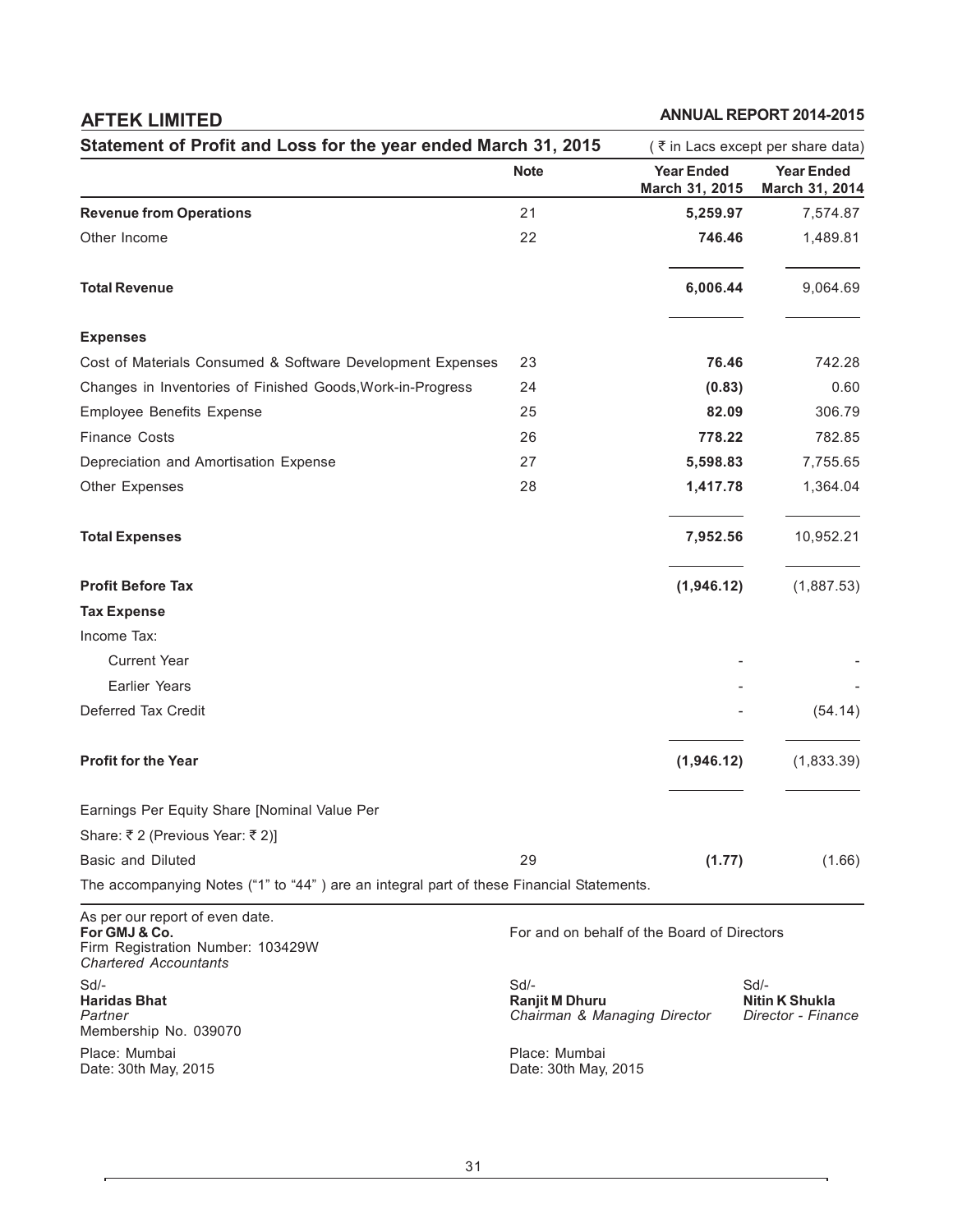# **Cash Flow Statement for the year ended March 31, 2015** (₹ in Lacs) (₹ in Lacs)

|    |                                                            |                | Year ended |                | Year ended  |
|----|------------------------------------------------------------|----------------|------------|----------------|-------------|
|    |                                                            | March 31, 2015 |            | March 31, 2014 |             |
| А. | Cash flow from operating activities                        |                |            |                |             |
|    | Net profit before tax                                      |                | (1,946.12) |                | (1,887.53)  |
|    | <b>Adjustments for:</b>                                    |                |            |                |             |
|    | Depreciation                                               | 5,598.83       |            | 7,755.65       |             |
|    | Interest income                                            | (0.57)         |            | (0.09)         |             |
|    | Finance costs                                              | 778.22         |            | 782.85         |             |
|    | Liabilities no Longer Required Written Back                | (157.03)       |            | (4.74)         |             |
|    | Provision for Diminution in Value                          | 1,313.33       |            |                |             |
|    | Provision for Gratuity and Leave Encashment                | 3.20           |            | 4.60           |             |
|    | Unrealised foreign exchange (gain)/ loss                   | (585.17)       | 6,950.83   | (1,482.75)     | 7,055.52    |
|    | Operating profit before working capital changes            |                | 5,004.71   |                | 5,168.00    |
|    | Changes in working capital:                                |                |            |                |             |
|    | Increase / (Decrease) in trade payables                    | 2.65           |            | 6.19           |             |
|    | Increase / (Decrease) in short-term provisions             | 35.15          |            | 92.71          |             |
|    | Increase / (Decrease) in long-term provisions              |                |            | 11.07          |             |
|    | Increase / (Decrease) in Other Long-Term Liablities        |                |            |                |             |
|    | Increase / (Decrease) in other current liabilities         | 40.72          |            | 177.27         |             |
|    | (Increase) / Decrease in trade receivables                 | (5,090.21)     |            | (5,490.07)     |             |
|    | (Increase) / Decrease in inventories                       | (2.65)         |            | 6.57           |             |
|    | (Increase) / Decrease in short-term loans and advances     | (4.68)         |            | (3.38)         |             |
|    | (Increase) / Decrease in long-term loans and advances      | 0.55           |            | 11.92          |             |
|    | (Increase) / Decrease in other current assets              | (0.08)         |            |                |             |
|    | (Increase) / Decrease in other non-current assets          | (8.49)         |            | 9.61           |             |
|    |                                                            |                | (5,027.03) |                | (5, 178.11) |
|    | Operating profit after working capital changes             |                | (22.32)    |                | (10.11)     |
|    | Direct taxes paid (net of refund)                          |                | (0.17)     |                | (0.68)      |
|    | Net cash from operating activities (A)                     |                | (22.49)    |                | (10.80)     |
| В. | Cash flow from investing activities                        |                |            |                |             |
|    | Purchase of tangible/ intangible assets (including capital |                |            |                |             |
|    | work-in-progress & Capital Advance)                        |                |            |                |             |
|    | Sale of Investment in Subsidiary Company                   |                |            |                | 150.00      |
|    | Loan given to Subsidiary Company                           |                |            |                |             |
|    | Interest received                                          |                | 0.57       |                | 0.09        |
|    | Net cash used in investing activities (B)                  |                | 0.57       |                | 150.09      |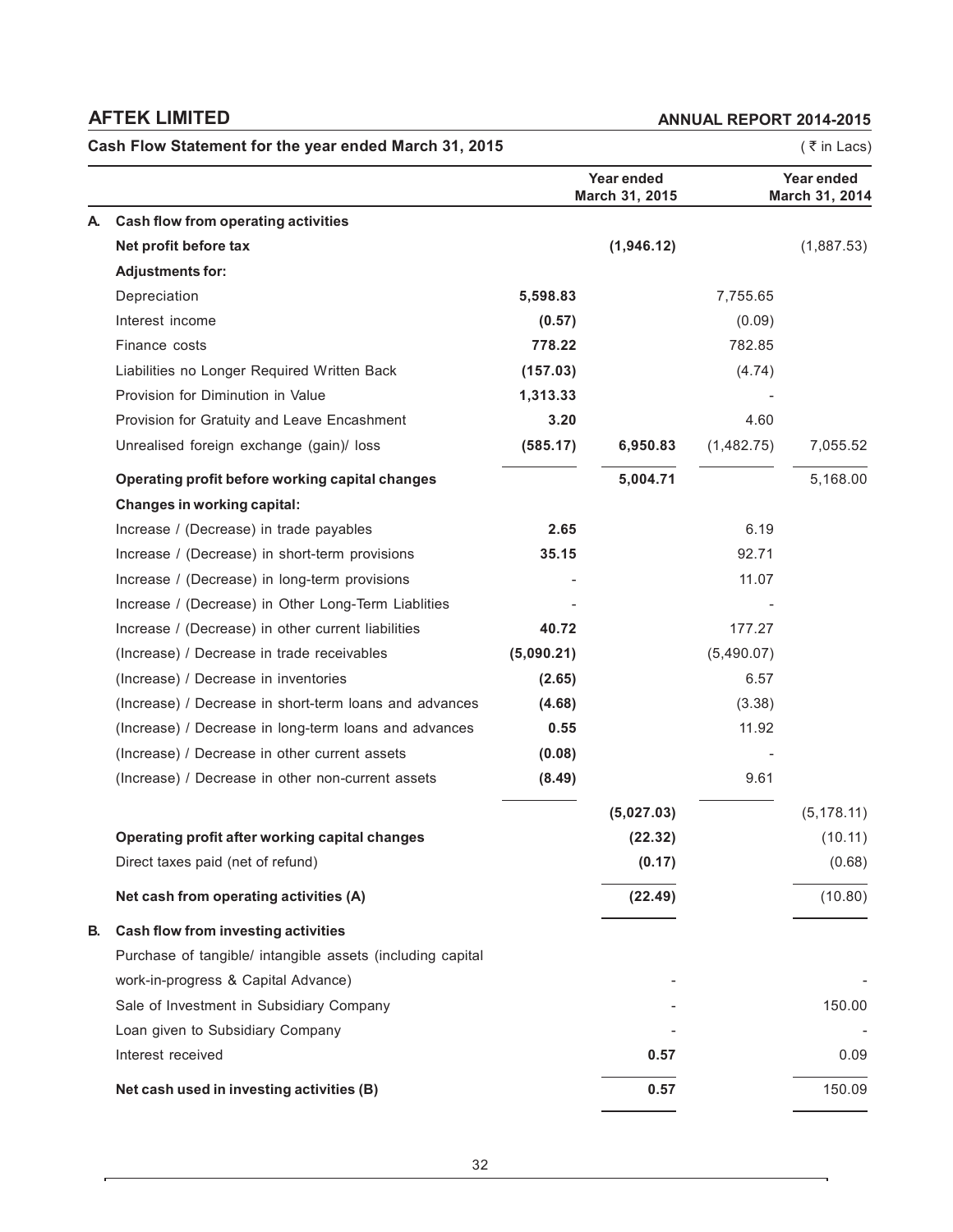|                                                               |                              | $($ ₹ in Lacs)               |
|---------------------------------------------------------------|------------------------------|------------------------------|
|                                                               | Year ended<br>March 31, 2015 | Year ended<br>March 31, 2014 |
| Cash flow from financing activities<br>C.                     |                              |                              |
| Repayment of long-term borrowings                             |                              |                              |
| Proceeds from Long term borrowings (Net)                      |                              |                              |
| Interest and financial charges paid                           |                              | (3.00)                       |
| Proceeds / (Repayment)short-term borrowings (Net)             | 26.26                        | (140.28)                     |
| Net cash from financing activities (C)                        | 26.26                        | (143.27)                     |
| Net increase/ (decrease) in cash and cash equivalents (A+B+C) | 4.33                         | (3.98)                       |
| Cash and cash equivalents at the beginning of the year        | 10.12                        | 14.10                        |
| Cash and cash equivalents at the end of the year              | 14.45                        | 10.12                        |
| Net increase/ (decrease) in cash and cash equivalents         | 4.33                         | (3.98)                       |
| Cash and cash equivalents comprise of:                        |                              |                              |
| Cash on Hand                                                  | 12.30                        | 8.01                         |
| <b>Bank Balances:</b>                                         |                              |                              |
| In Current Accounts                                           | 2.15                         | 2.11                         |
| In Fixed Deposits with original maturity less than 3 months   |                              |                              |
| Cash and cash equivalents at the end of the year              | 14.45                        | 10.12                        |

### **Notes:**

- 1 The above Cash Flow Statement has been prepared under "Indirect Method" set out in Accounting Standard 3 on "Cash Flow Statements" notified under Section 211(3C) of The Companies Act, 1956, of India.
- 2 Figures in brackets indicate cash outgo.
- 3 Previous yearís figures have been regrouped/ rearranged wherever necessary.

As per our report of even date.<br>For GMJ & Co. Firm Registration Number: 103429W *Chartered Accountants*

Membership No. 039070

Place: Mumbai <br>
Date: 30th May, 2015 <br>
Place: 30th May, 2015 <br>
Place: 30th May, 2015

For and on behalf of the Board of Directors

Sd/- Sd/- Sd/- **Haridas Bhat Ranjit M Dhuru Nitin K Shukla**<br> *Partner Director - Finance Ranging Director Director - Finance Chairman & Managing Director* 

Date: 30th May, 2015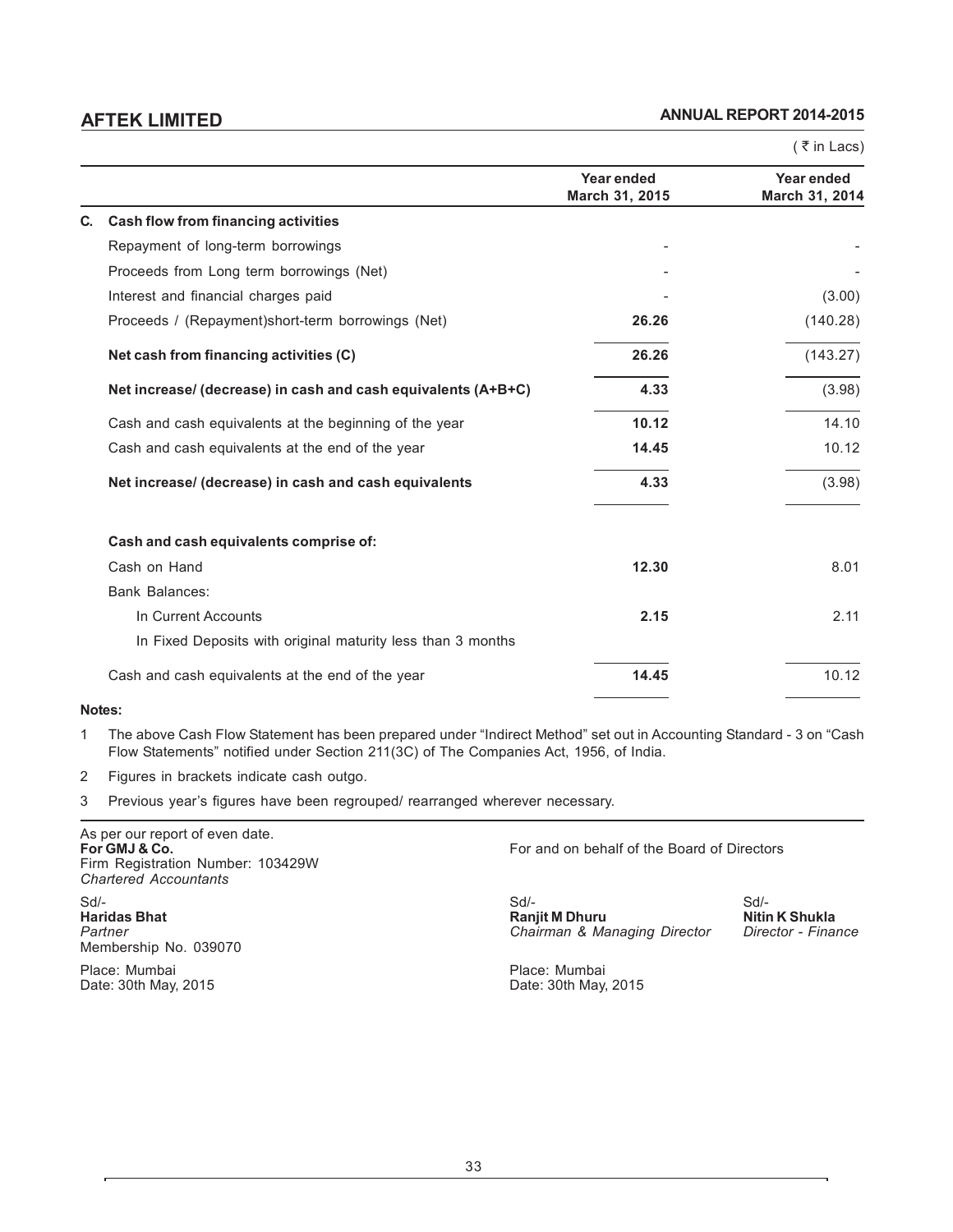## **Notes to Financial Statements for the year ended March 31, 2015**

### **1 Summary of Corporate information & Significant Accounting Policies**

### **1.1 Corporate information**

AFTEK Limited (the "Company") provide a wide range of information technology services including systems, hardware and software, communications and networking, hardware sizing and capacity planning, software management solutions, technology education services and business process outsourcing. The Company's services portfolio consists of Application Development and Maintenance, Business Intelligence, Enterprise Solutions, Assurance, Engineering and Industrial Services, IT Infrastructure Services, Business Process Outsourcing, Consulting and Asset Leveraged Solutions.

#### **1.2 Significant Accounting Policies**

#### **(a) Basis of Accounting and Preparation of Financial Statements**

The financial statements which have been prepared under the historical cost convention on the accrual basis of accounting, are in accordance with the applicable requirements of the Companies Act, 1956 (the 'Act') and comply in all material aspects with the Accounting Standards prescribed by the Central Government, in accordance with the Companies (Accounting Standards) Rules, 2006, to the extent applicable. The accounting policies have been consistently applied by the Company.

#### **(b) Use of Estimates**

The preparation of the financial statements in conformity with generally accepted accounting principles requires management to make estimates and assumptions that affect the reported amounts of assets and liabilities, disclosure of contingent liabilities as at the date of financial statements and the reported amounts of revenues and expenses during the reporting year. Key estimates include estimate of useful lives of fixed assets, income taxes, vesting of employee stock options and future obligations under employee retirement benefit plans. Although these estimates are based upon managementís knowledge of current events and actions, actual results could differ from those estimates. Any revisions to accounting estimates are recognized prospectively in the current and future periods.

### **(c) Fixed Assets, Depreciation and Amortisation**

- (i) Fixed assets are stated at cost less accumulated depreciation, amortisation and impairment losses. Cost includes inward freight, taxes and expenses incidental to acquisition and installation, up to the point the asset is ready for its intended use.
- (ii) Capital work in progress represents expenditure incurred in respect of capital projects under development and are carried at cost. Cost includes related acquisition expenses, construction cost, borrowing costs (In accordance with the Accounting Standard 16 on 'Borrowing Costs') capitalized and other direct expenditure.
- (iii) During the year under review, the Company has revised its estimates of useful life of its fixed assets as prescribed in Part C of Schedule II of the Companies Act, 2013.

| Plant and Machinery           | 15 years |
|-------------------------------|----------|
| <b>Factory Building</b>       | 30 years |
| <b>Electrical Fittings</b>    | 10 years |
| Computers                     | 3 years  |
| <b>Furniture and Fixtures</b> | 10 years |
| <b>Motor Vehicles</b>         | 10 years |
| Office Equipment              | 5 years  |

Leasehold land is amortised over the period of lease.

#### **(d) Intangible Assets**

Intangible assets are stated at cost of acquisition, less accumulated amortisation and impairment losses if any. An intangible asset is recognized, where it is probable that the future economic benefits attributable to the asset will flow to the enterprise and where its cost can be reliably measured. Based on management estimates, the depreciable amount of intangible assets is allocated over the useful life on a straight line basis. Management estimates the useful life of Technical Know-how as 5 years and Intellectual Property Rights as 3 years.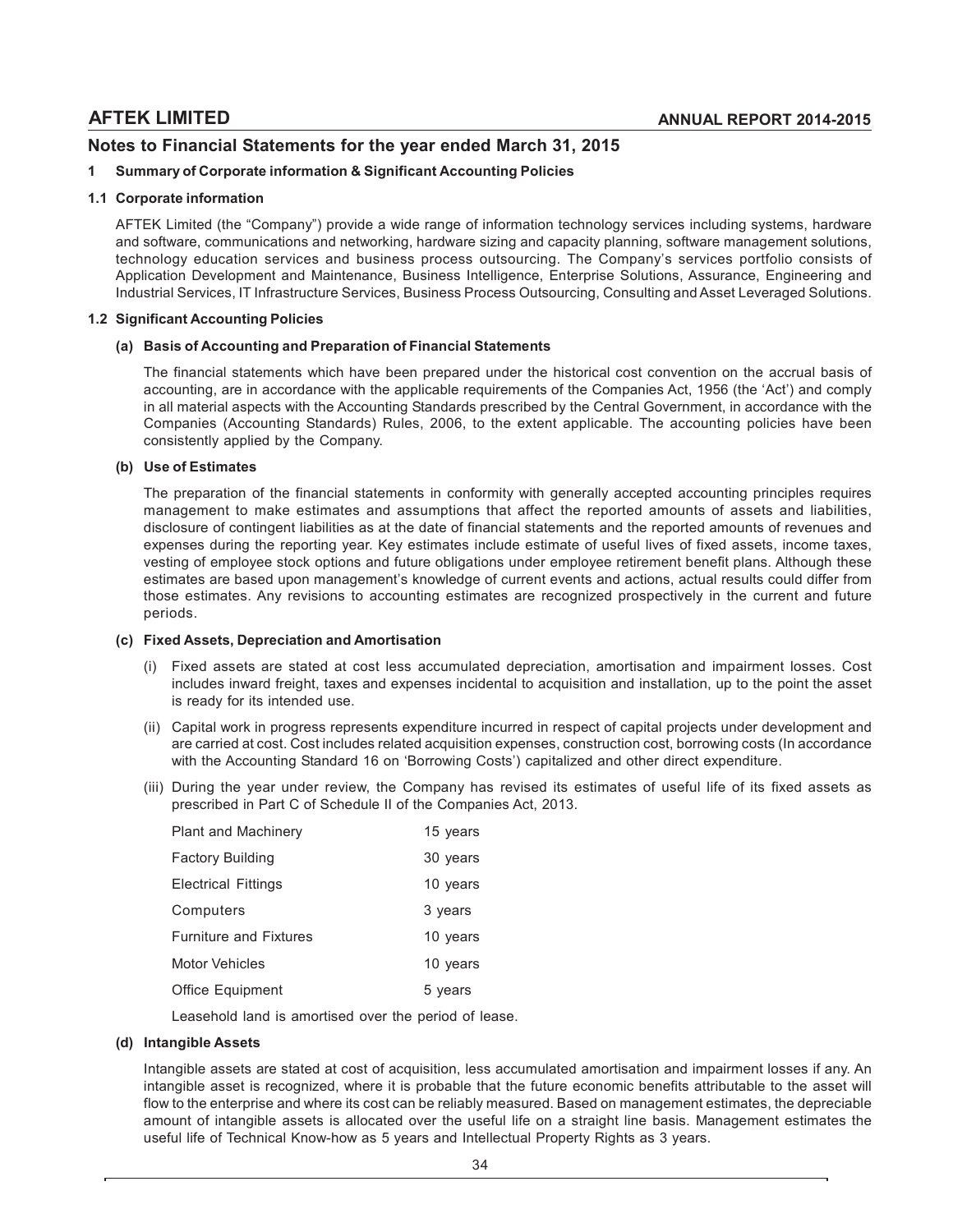#### **(e) Impairment of Assets**

The carrying amounts of the Companyís assets are reviewed at each Balance Sheet date if there is any indication of impairment based on internal/external factors. An impairment loss is recognized wherever the carrying amount of an asset exceeds its recoverable amount. The recoverable amount of the assets (or where applicable, that of the cash generating unit to which the asset belongs) is estimated as the higher of its net selling price and its value in use. In assessing value in use, the estimated future cash flows are discounted to their present value at the weighted average cost of capital.

After impairment, depreciation is provided on the revised carrying amount of the asset over its remaining useful life.

A previously recognised impairment loss is increased or reversed depending on changes in circumstances. However, the carrying value after reversal is not increased beyond the carrying value that would have prevailed by charging usual depreciation, if there was no impairment.

#### **(f) Borrowing Cost**

Borrowing costs attributable to the acquisition or construction of qualifying assets, as defined in Accounting Standard 16 on 'Borrowing Costs', are capitalized as part of the cost of qualifying assets. Other borrowing costs are expensed as incurred.

#### **(g) Investments**

The Company has presently classified all its investments as "Long Term" in accordance with Accounting Standard 13 on "Accounting for Investments." Long-term investments are stated at cost. However, provision is made to recognize a decline, other than temporary, in the value of investments.

#### **(h) Inventories**

Inventories are valued at lower of cost and net realizable value. Cost of inventories comprise cost of purchase and other costs incurred in bringing the inventories to their present condition and location. Cost is determined by the weighted average cost method.

#### **(i) Research and Development**

Research and Development expenditure is recognized in the Profit and Loss Account as and when incurred. Capital expenditure, if any is shown under respective head of fixed assets.

### **(j) Foreign Currency Transactions**

Initial recognition - Foreign currency transactions are recorded in the reporting currency, by applying to the foreign currency amount the exchange rate between the reporting currency and the foreign currency on the date of the transaction.

Conversion - Monetary assets and liabilities denominated in foreign currency are converted at the rate of exchange prevailing on the date of the Balance Sheet.

Exchange differences - Exchange differences arising on the settlement of monetary items or on reporting the Companyís monetary items at rates different from those at which they were initially recorded during the year, or reported in previous financial statements, are recognised as income or as expenses in the year in which they arise.

#### **(k) Employee Benefits**

- (i) All short term employee benefits are accounted on undiscounted basis during the accounting period based on services rendered by employees.
- (ii) The Company makes contribution to statutory provident fund in accordance with Employees Provident Fund and Miscellaneous Provisions Act, 1952 which is a defined contribution plan and contribution paid or payable is recognised as an expense in the year in which services are rendered by the employees.
- (iii) The Companyís employees are covered under the group gratuity cum life assurance scheme with the Life Insurance Corporation of India ('LIC'). Gratuity is a post employment benefit and is in the nature of a defined benefit plan. The liability recognised in the Balance Sheet in respect of gratuity is the present value of the defined benefit/ obligation at the Balance Sheet date less the fair value of plan assets, together with adjustments for unrecognised actuarial gains or losses and past service costs. The defined benefit/ obligation are calculated at or near the Balance Sheet date by an independent actuary using the projected unit credit method.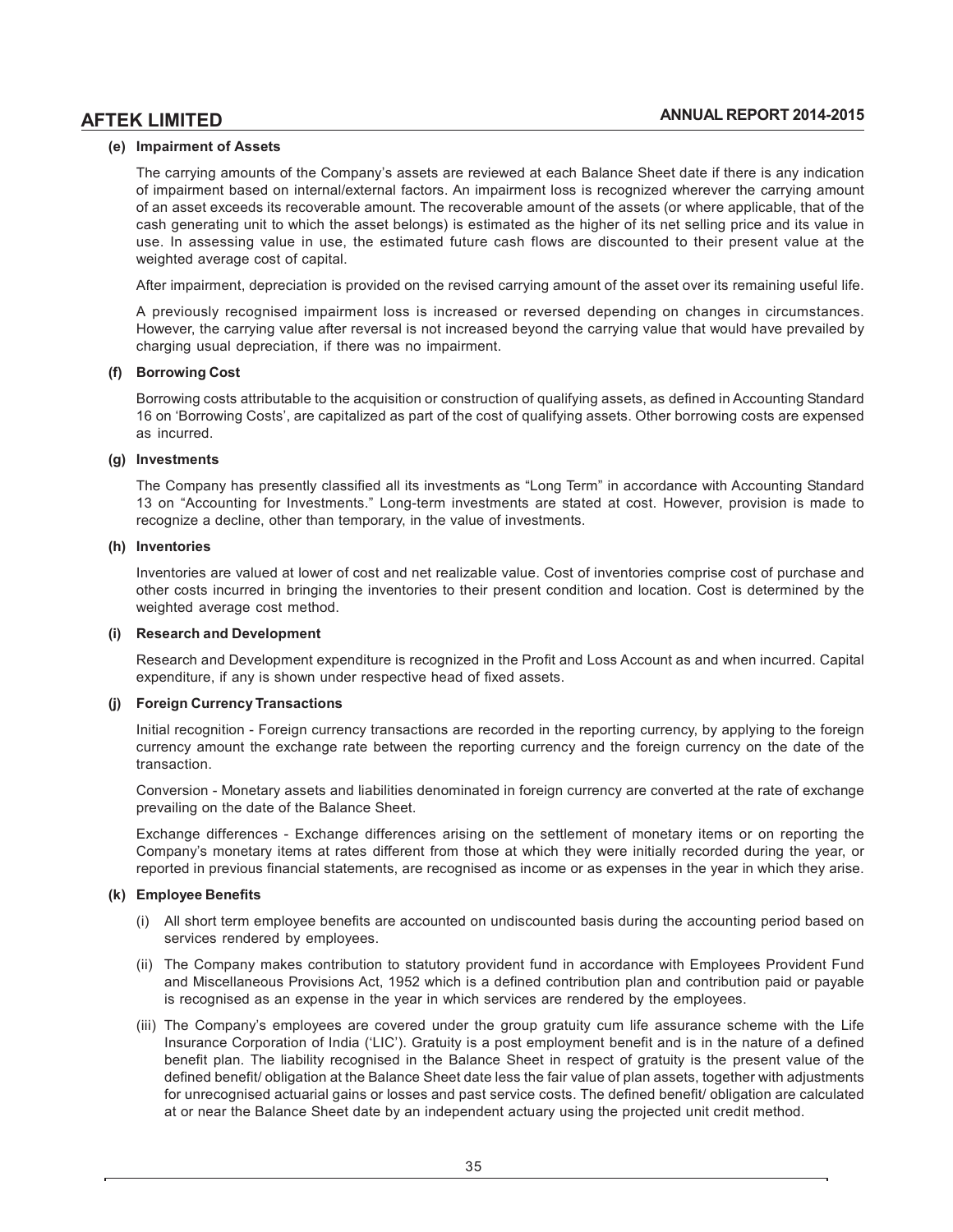Actuarial gains and losses arising from past experience and changes in actuarial assumptions are charged or credited to the Profit and Loss Account in the year in which such gains or losses are determined.

(iv) Liability for compensated absences is provided for on the basis of actuarial valuation at year-end, made by an independent actuary.

#### **(l) Stock Based Compensation**

The compensation cost of stock options granted to employees is calculated using the fair value method. The compensation expense is amortized uniformly over the vesting period of the option.

#### **(m) Revenue Recognition**

Revenue from sale of products is recognized when significant risks and rewards in respect of ownership of products are transferred to the customer and there are either no unfulfilled company obligations or any outstanding obligations are inconsequential or perfunctory and will not affect the customerís final acceptance of the arrangement.

Revenues from services are recognized as services are provided when arrangements are on a time and material basis. Revenue from fixed price contracts is generally recognised in accordance with the "Percentage of Completion" method.

Further, the Company reimburses certain software installation and testing charges to channel partners and these installation and testing activities are considered to be distinct components preceding the actual delivery and acceptance of the software. The Company also bears the entire credit risk on the sale of products. Accordingly, the installation and testing activity is considered to be the transaction independent of the sale of the products and the costs relating to these activities are accounted as cost of revenues.

Income and expenses in foreign currencies are converted at exchange rates prevailing on the date of the transaction. Foreign currency monetary assets and liabilities other than net investments in non-integral foreign operations are translated at the exchange rate prevailing on the balance sheet date and exchange gain and loss are recognised in the statement of profit and loss. Exchange difference arising on a monetary item that, in substance, forms part of an enterprise's net investments in a non-integral foreign operation are accumulated in a foreign currency translation reserve

Interest income is accounted on a time proportion basis.

#### **(n) Operating Lease**

Lease of assets under which all the risks and rewards of ownership are effectively retained by the lessor are classified as operating leases. Operating lease payments are recognized as an expense in the Profit and Loss Account on a straight-line basis over the lease term.

#### **(o) Taxes on Income**

The provision for current taxation is computed in accordance with the relevant tax regulations. Deferred tax is recognised on timing differences between the accounting and taxable income for the year and quantified using the tax rates and laws enacted or substantively enacted as at the Balance Sheet date. Deferred tax assets in respect of unabsorbed depreciation and carry forward losses under tax laws are recognised and carried forward to the extent there is virtual certainty supported by convincing evidence that sufficient future taxable income will be available against which such deferred tax assets can be realised in future. Other deferred tax assets are recognised only to the extent there is a reasonable certainty of realisation in future. Such assets are reviewed at each Balance Sheet date to reassess realisation.

Deferred tax in respect of timing differences which originate and reverse during the tax holiday period is not recognized to the extent to which the Companyís gross total income is subject to deduction during the tax holiday period.

Minimum Alternate Tax (MAT) credit is recognized as an asset only when and to the extent there is convincing evidence that the Company will pay normal income tax during the specified period. In the year in which the MAT credit becomes eligible to be recognized as an asset in accordance with the recommendations contained in guidance note issued by the Institute of Chartered Accountants of India, the said asset is created by way of a credit to the Profit and Loss Account and shown as MAT Credit Entitlement. The Company reviews the same at each Balance Sheet date and writes down the carrying amount of MAT Credit Entitlement to the extent there is no longer convincing evidence to the effect that Company will pay normal Income Tax during the specified period.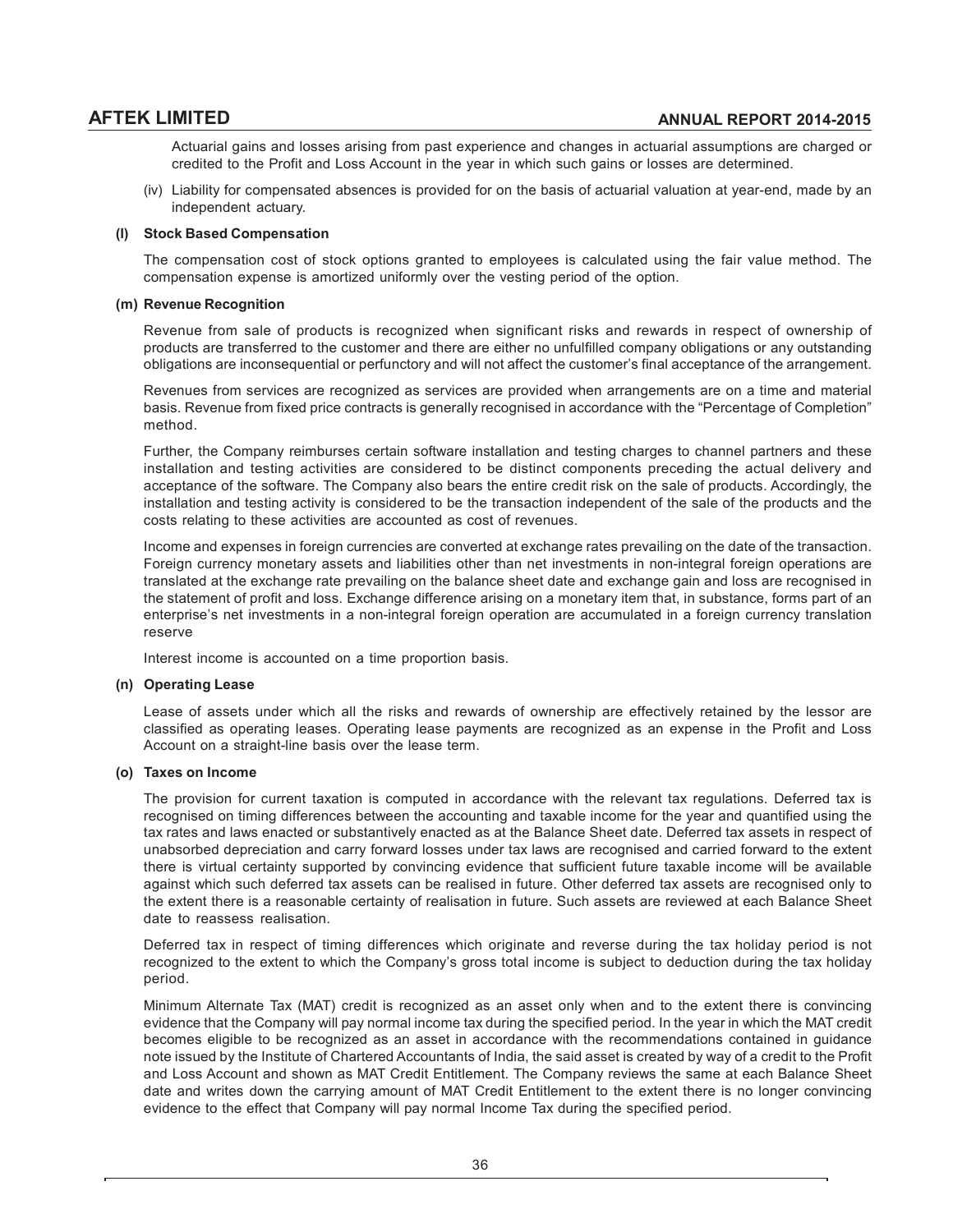## **(p) Earnings Per Share**

The earnings considered in ascertaining the Company's earnings per share comprise the net profit after tax. The number of shares used in computing basic earnings per share is the weighted average number of shares outstanding during the year. The number of shares used in computing diluted earnings per share comprises the weighted average number of shares considered for deriving basic earnings per share, and also the weighted average number of shares, if any which would have been issued on the conversion of all dilutive potential equity shares.

### **(q) Provisions and Contingent Liabilities**

A provision is recognized when the Company has a present obligation as a result of past events and it is probable that an outflow of resources will be required to settle the obligation, in respect of which a reliable estimate can be made. Provisions are not discounted to its present value and are determined based on management estimate required to settle the obligation at the Balance Sheet date. These are reviewed at each Balance Sheet date and adjusted to reflect the current management estimates. Provisions are recognised in the financial statements in respect of present probable obligations, for amounts which can be reliably estimated.

Contingent Liabilities are disclosed in respect of possible obligations that arise from past events, whose existence would be confirmed by the occurrence or non occurrence of one or more uncertain future events not wholly within the control of the Company.

### **(r) Share Issue Expenses and Premium Payable on Redemption of Foreign Currency Convertible Bonds (FCCBs)**

Share Issue Expenses and Premium Payable on Redemption of FCCBs are adjusted against the Securities Premium Account.

#### **(s) Cash and cash equivalents**

The Company considers all highly liquid fi nancial instruments, which are readily convertible into cash and have original maturities of three months or less from the date of purchase, to be cash equivalents.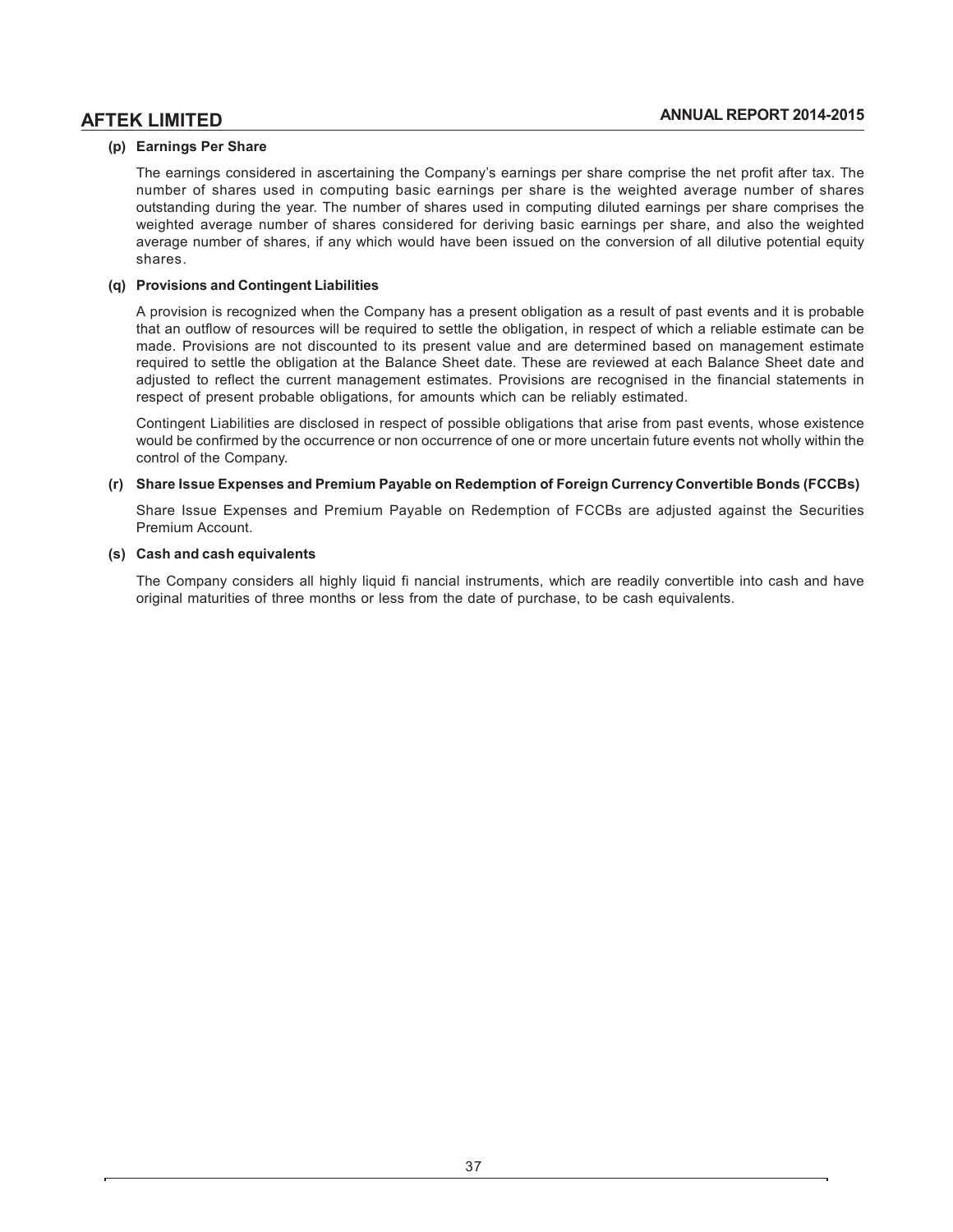|              | Notes to Financial Statements for the year ended March 31, 2015                                                                     |                         | ं ₹ in Lacs)                   |
|--------------|-------------------------------------------------------------------------------------------------------------------------------------|-------------------------|--------------------------------|
|              |                                                                                                                                     | As at<br>March 31, 2015 | As at<br><b>March 31, 2014</b> |
| $\mathbf{2}$ | <b>Share Capital</b>                                                                                                                |                         |                                |
|              | <b>Authorised</b><br>125,000,000 (Previous Year: 125,000,000) Equity Shares of ₹ 2 each                                             | 2,500.00                | 2,500.00                       |
|              | <b>Issued</b><br>11,01,88,091 (Previous Year: 11,01,88,091) Equity Shares of ₹ 2 each                                               | 2,203.76                | 2.203.76                       |
|              | <b>Subscribed and Paid up</b><br>11,01,88,091 (Previous Year: 11,01,88,091) Equity Shares of $\overline{\tau}$ 2 each fully paid-up | 2,203.76                | 2,203.76                       |
|              |                                                                                                                                     | 2,203.76                | 2.203.76                       |
|              |                                                                                                                                     |                         |                                |

| (a) | Reconciliation of number of shares                                    | As at March 31, 2015     |                      | As at March 31, 2014     |          |
|-----|-----------------------------------------------------------------------|--------------------------|----------------------|--------------------------|----------|
|     |                                                                       | No. of Shares            | $\bar{\tau}$ in Lacs | No. of Shares            | ₹in Lacs |
|     | <b>Equity Shares:</b>                                                 |                          |                      |                          |          |
|     | Balance as at the beginning of the year and<br>at the end of the year | 11,01,88,091             | 2,203.76             | 9,35,30,789              | 1,870.62 |
|     | Add: Shares issued during the year                                    |                          |                      | 1,66,57,302              | 333.15   |
|     | Add: Bonus Shares issued during the year                              | $\overline{\phantom{a}}$ |                      | $\overline{\phantom{0}}$ |          |
|     | Balance as at the end of the year                                     | 11,01,88,091             | 2.203.76             | 11,01,88,091             | 2,203.76 |

### **(b) Rights, preferences and restrictions attached to shares**

The Company has one class of equity shares having a par value of  $\bar{\tau}$  2 per share. Each shareholder is eligible for one vote per shareheld. The equity shareholders are entitled for dividend as may be proposed by the Board of Directors and approved by the shareholders in the Annual General Meeting, except in case of interim dividend. In the event of liquidation, the equity shareholders are eligible to receive the remaining assets of the Company after distribution of all preferential amounts, in proportion to their shareholding.

## **(c) Details of shares held by shareholders holding more than 5% of the aggregate shares in the Company :-**

|     |                                                                                                                                                                                                                                                                                                 |                                                                                                                                                                  | As at March 31, 2015 |           |                      | As at March 31, 2014 |
|-----|-------------------------------------------------------------------------------------------------------------------------------------------------------------------------------------------------------------------------------------------------------------------------------------------------|------------------------------------------------------------------------------------------------------------------------------------------------------------------|----------------------|-----------|----------------------|----------------------|
|     | <b>Equity Shares</b>                                                                                                                                                                                                                                                                            |                                                                                                                                                                  | No. of Shares        | % holding | <b>No. of Shares</b> | % holding            |
|     | Elara Capital PLC                                                                                                                                                                                                                                                                               |                                                                                                                                                                  | 15,540,759           | 14.10%    | 15,540,759           | 14.10%               |
| (d) |                                                                                                                                                                                                                                                                                                 | Shares allotted (during 5 years preceding March 31, 2015)                                                                                                        |                      |           |                      |                      |
|     | Opening No.of Share                                                                                                                                                                                                                                                                             |                                                                                                                                                                  |                      |           |                      | 8,57,16,731          |
|     |                                                                                                                                                                                                                                                                                                 | The Company had issued 15,06,581 (P.Y 10522890) shares of $\overline{\tau}$ 2 each fully Paid<br>up to issued against conversion of 300 (P.Y 2270) FCCB's Bonds. |                      |           |                      | 15,06,581            |
|     | ii.<br>The Company had issued 6,150,000 shares of ₹ 2 each fully Paid up issued to the<br>erstwhile shareholders of Elven Microcircuit Pvt. Ltd. In pursuance of Scheme of<br>Arrangement as approved by Hon'ble High Court, Mumbai & Karnataka.                                                |                                                                                                                                                                  |                      | 61,50,000 |                      |                      |
|     | The Company had issued 157,477 equity shares of $\overline{z}$ 2 each (during FY 2006-07<br>iii.<br>to 2010-11: 351,318 equity shares) during the period of 5 years immediately<br>preceding March 31, 2012 on exercise of options granted Under Aftek Employees<br>Stock Option Scheme (ESOP). |                                                                                                                                                                  |                      | 1,57,477  |                      |                      |
|     | İV.                                                                                                                                                                                                                                                                                             | The Company had issued 1,66,57,302 shares of $\bar{\tau}$ 2 each fully Paid up to issued<br>against conversion of 526 FCCB's Bonds.                              |                      |           |                      | 1,66,57,302          |
|     | <b>Closing No.of Share</b>                                                                                                                                                                                                                                                                      |                                                                                                                                                                  |                      |           |                      | 11,01,88,091         |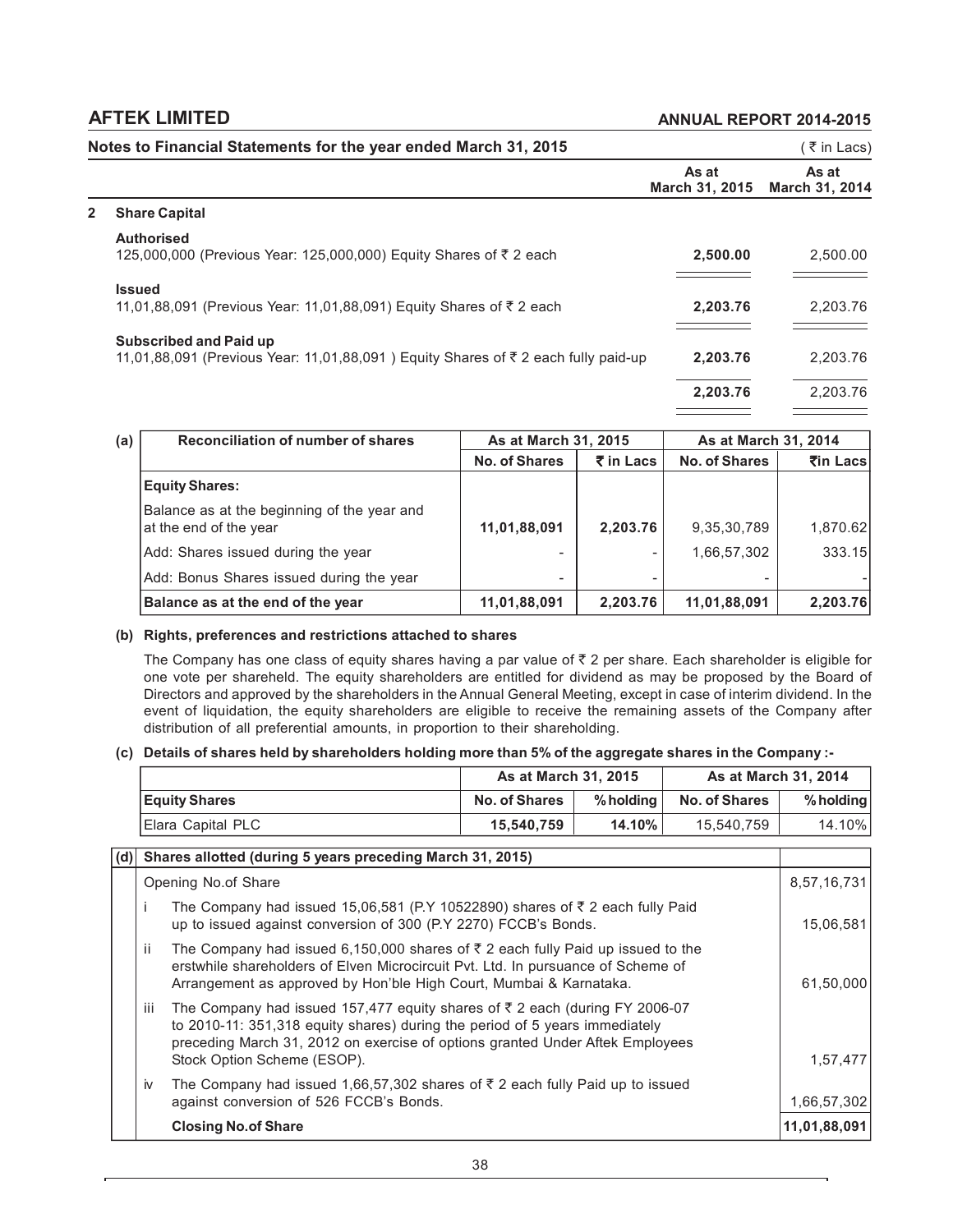| Notes to Financial Statements for the year ended March 31, 2015      |                         | (₹in Lacs)              |
|----------------------------------------------------------------------|-------------------------|-------------------------|
|                                                                      | As at<br>March 31, 2015 | As at<br>March 31, 2014 |
| 3<br><b>Reserves and Surplus</b>                                     |                         |                         |
| <b>Capital Reserve</b><br>As per last Balance Sheet                  | 482.05                  | 482.05                  |
| <b>Securities Premium</b><br>Balance as at the beginning of the year | 2,741.12                | 2,741.12                |
| Add:                                                                 |                         |                         |
| Premium on Conversion of FCCBs<br>i)                                 |                         |                         |
| Balance as at the end of the year                                    | 2,741.12                | 2,741.12                |
| <b>General Reserve</b>                                               |                         |                         |
| Balance as at the end of the year                                    | 6,132.36                | 6,132.36                |
| <b>Surplus in Statement of Profit and Loss</b>                       |                         |                         |
| Balance as at the beginning of the year<br>Profit for the year       | 31,545.25<br>(1,946.12) | 33,378.63<br>(1,833.39) |
| Balance as at the end of the year                                    | 29,599.13               | 31,545.24               |
| <b>Total</b>                                                         | 38,954.65               | 40,900.77               |

#### **4 Long-Term Borrowings**

( $\bar{\tau}$  in Lacs)

|                                                             | <b>Non-Current Portion</b>           |                                      | <b>Current Maturities</b>                 |                                                     |
|-------------------------------------------------------------|--------------------------------------|--------------------------------------|-------------------------------------------|-----------------------------------------------------|
|                                                             | As at<br>March 31, 2015<br>₹ in Lacs | As at<br>March 31, 2014<br>₹ in Lacs | As at<br>$\bar{\bar{\mathbf{z}}}$ in Lacs | As at<br>March 31, 2015 March 31, 2014<br>₹ in Lacs |
| Bonds (Unsecured)                                           |                                      |                                      |                                           |                                                     |
| Foreign Currency Convertible Bonds (FCCB)                   |                                      |                                      |                                           |                                                     |
| (Refer Note No.37)                                          |                                      |                                      | 1,925.38                                  | 1,925.38                                            |
| <b>Term Loan (Secured)</b>                                  |                                      |                                      |                                           |                                                     |
| from Banks:                                                 |                                      |                                      |                                           |                                                     |
| Bank of India - Jersey Channel Islands<br>$\vert i \rangle$ |                                      |                                      | 3,037.97                                  | 3,129.47                                            |
| $\vert$ ii)<br>State Bank of Bikaner & Jaipur               |                                      |                                      | 4,000.00                                  | 4,000.00                                            |
| <b>Total</b>                                                |                                      |                                      | 8,963.35                                  | 9,054.85                                            |

### **(a) Nature of Security and terms of repayment for secured borrowings**

### **(i) Bank of India - Jersey Channel Islands**

Foreign Currency Term Loan Aggregating to ₹ 3075.31 Lacs (Euro 45 Lacs) Secured by mortgage of Land at Hinjewadi, Pune.₹ 3075.31 Lacs is repayble in 4 half yearly installment of ₹ 683.4 Lacs for first 3 installment & Last Installment of ₹1025.11 Lacs from July 11 to January 2013. However since the Company has made default in repayment of Principal and Interest thereon, Bank has demanded repayment total loan.

The Company has defaulted in repayment of loans and interest in respect of the following:

| <b>Bank of India - Jersey Channel Islands</b> |                  | As at<br>As at 31 March, 2015 |
|-----------------------------------------------|------------------|-------------------------------|
|                                               | <b>Principal</b> | Interest                      |
| <b>Period of default</b>                      |                  |                               |
| April' 2011 to March' 2015                    | 3,037.97         | 360.83                        |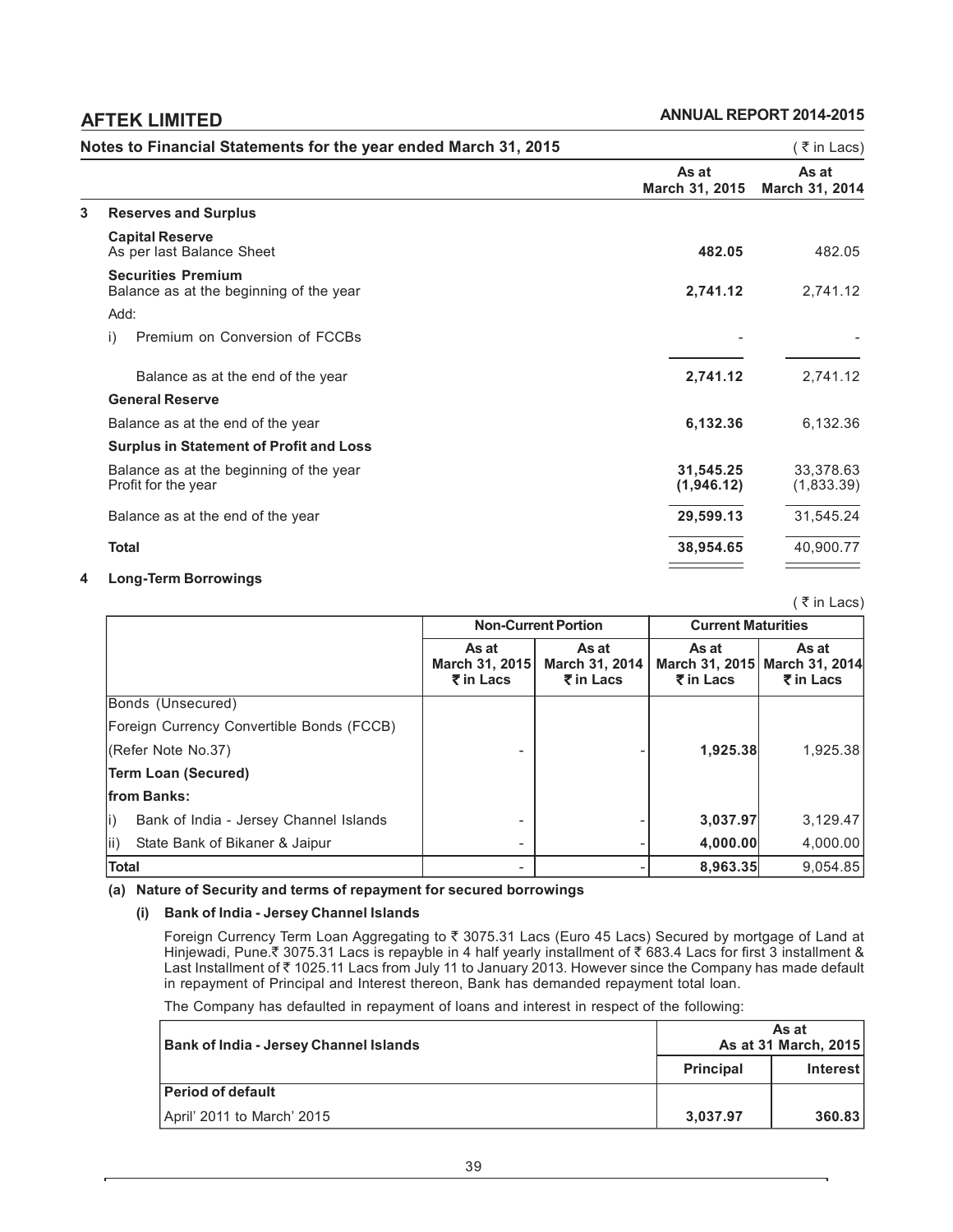# **Notes to Financial Statements for the year ended March 31, 2015** (₹ in Lacs)

## **(ii) State Bank of Bikaner & Jaipur**

Rupee Term Loan Aggregating to  $\bar{\tau}$  4,000 Lacs Secured by mortgage of building owned by subsidiary Mihir Properties Pvt. Ltd. ₹4,000 Lacs is repayble in 12 Quarterly installment of ₹333.33 Lacs from April, 2012 to January 2015. Company has made default in repayment of Principal and Interest thereon, therefore, Bank has demanded repayment loan.

The Company has defaulted in repayment of loans and interest in respect of the following:

| <b>State Bank of Bikaner &amp; Jaipur</b> |                  | As at<br>As at 31 March, 2015 |
|-------------------------------------------|------------------|-------------------------------|
| Period of default                         | <b>Principal</b> | <b>Interest</b>               |
| April' 2011 to March' 2015                | 4.000.00         | 2.136.00                      |

|   |                                                                                                                                                                          | As at<br>March 31, 2015       | As at<br><b>March 31, 2014</b> |
|---|--------------------------------------------------------------------------------------------------------------------------------------------------------------------------|-------------------------------|--------------------------------|
| 5 | Deferred Tax Liabilities (Net)                                                                                                                                           |                               |                                |
|   | <b>Deferred Tax Liabilities:</b>                                                                                                                                         |                               |                                |
|   | Depreciation<br>Deferred Tax Assets:<br>Provision for Doubtful Debts<br>Unabsorbed Depreciation adjusted for timing difference<br>Disallowances u/s Income tax Act. 1961 | 152.90<br>(32.04)<br>1,432.16 | 1.211.73<br>204.28<br>953.30   |
|   |                                                                                                                                                                          | 1,400.12                      | 1,157.59                       |
|   | Deferred Tax Liabilities (Assets)(Net) *                                                                                                                                 | (1, 247.22)                   | 54.14                          |
|   |                                                                                                                                                                          |                               |                                |

\* However, in the absence of virtual certainty the recognition of deferred tax asset is restricted to the extent of timing diference of depreciation. Hence, no deferred tax asset is created during the year.

### **6 Other Long- term liablities**

|   | Creditors for Capital Assets                                                                                                    | 114.35        | 114.35        |
|---|---------------------------------------------------------------------------------------------------------------------------------|---------------|---------------|
|   |                                                                                                                                 | 114.35        | 114.35        |
| 7 | <b>Long-Term Provisions</b>                                                                                                     |               |               |
|   | <b>Provision for Employee Benefits:</b>                                                                                         |               |               |
|   | <b>Provision for Gratuity</b><br>Provision for Compensated Absences                                                             | 65.06<br>3.75 | 63.06<br>2.55 |
|   |                                                                                                                                 | 68.81         | 65.61         |
| 8 | <b>Short-Term Borrowings</b>                                                                                                    |               |               |
|   | <b>Secured</b><br>Cash Credit from State Bank of Bikaner & Jaipur<br>(Secured by hypothecation of Raw Materials and Book Debts) | 1,479.28      | 1,479.28      |
|   | <b>Unsecured</b><br>Loans:<br>From IDBI Bank (Term Loan)<br>From Related Parties:                                               | 146.68        | 146.68        |
|   | <b>Directors</b>                                                                                                                | 156.72        | 148.07        |
|   | Subsidiary                                                                                                                      | 1.25          | 1.25          |
|   | Shareholders                                                                                                                    | 534.33        | 516.73        |
|   |                                                                                                                                 | 2,318.27      | 2,292.01      |
|   |                                                                                                                                 |               |               |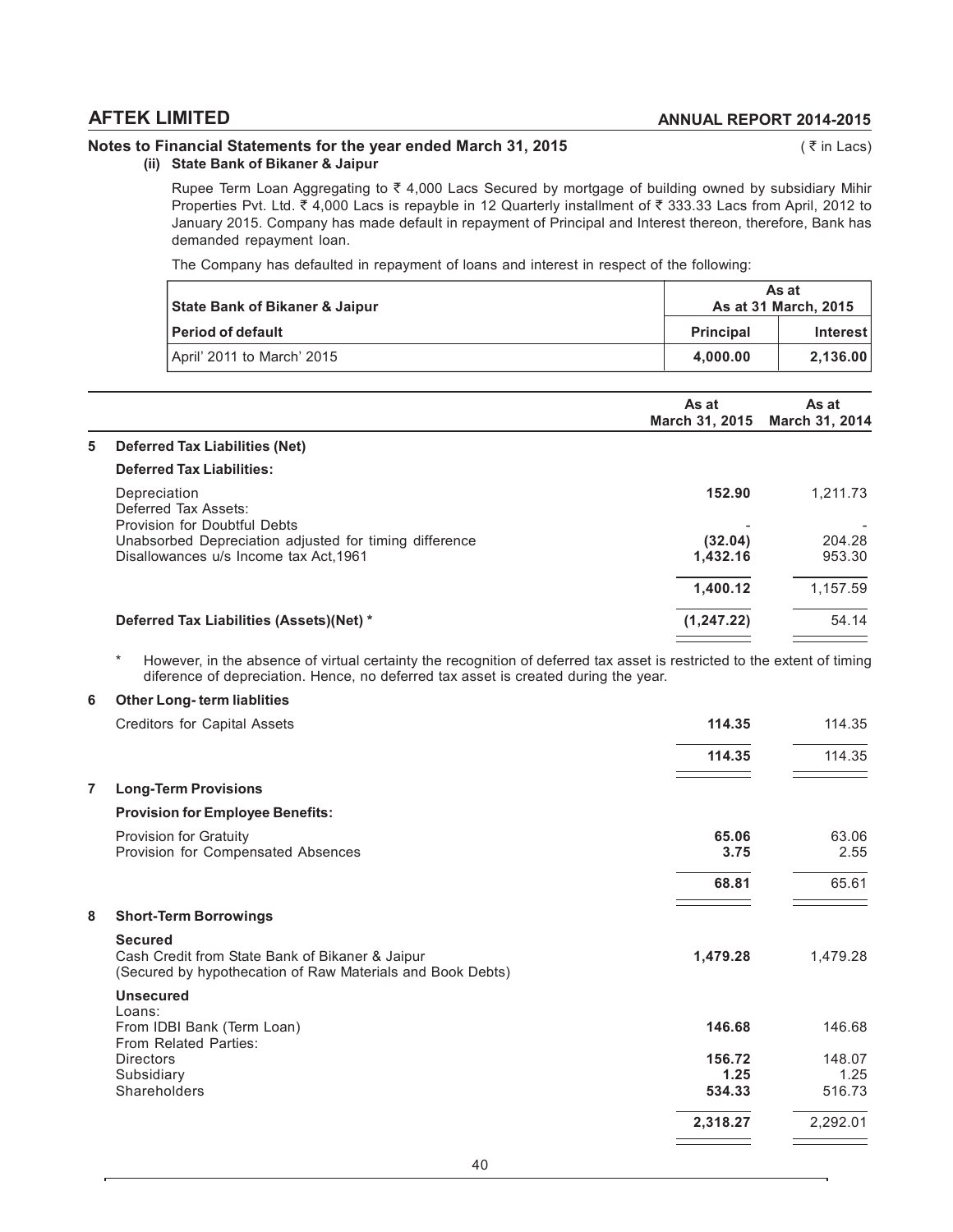### **Notes to Financial Statements for the year ended March 31, 2015** (₹ in Lacs)

The Company has defaulted in repayment of interest in respect of the following:

| (a) Cash Credit from State Bank of Bikaner & Jaipur | As at 31 March, 2015 |          |
|-----------------------------------------------------|----------------------|----------|
| Period of default                                   | <b>Principal</b>     | Interest |
| April' 2011 to March' 2015                          | 1.479.28             | 624.41   |

## **(b) IDBI Bank Ltd.(Term Loan) :-**

The loan is recalled by the Bank by invoking the pledge of shares. However the bank did not recover the total outstanding amount for the reasons not attributable to the company, accordingly the outstanding balance is not accepted by the Company. Pending clearance of dispute the outstandings is continuted in books as demanded by the Bank.

|    |                                                                                                                                                     | As at<br>March 31, 2015 | As at<br>March 31, 2014 |
|----|-----------------------------------------------------------------------------------------------------------------------------------------------------|-------------------------|-------------------------|
| 9  | <b>Trade Payables</b>                                                                                                                               |                         |                         |
|    | Sundry Creditors (Refer Note 42)                                                                                                                    | 17.30                   | 14.69                   |
|    |                                                                                                                                                     | 17.30                   | 14.69                   |
| 10 | <b>Other Current Liabilities</b>                                                                                                                    |                         |                         |
|    | Current Maturities of Long-Term Borrowings (Refer Note 4)                                                                                           | 8,963.35                | 9,641.32                |
|    | Interest Accrued and due on Borrowings                                                                                                              | 3,174.54                | 2,459.58                |
|    | Unpaid Dividends [Refer Note (a) below]                                                                                                             | 20.24                   | 20.24                   |
|    | Advances from Customers                                                                                                                             | 48.65                   | 35.68                   |
|    | <b>Security Deposits</b>                                                                                                                            | 1.50                    | 1.50                    |
|    | <b>Book Overdraft</b>                                                                                                                               | 2.37                    | 3.26                    |
|    | Statutory Dues (including Provident Fund and Tax Deducted at Source)                                                                                | 288.39                  | 331.55                  |
|    | Others (including Employee Benefits)                                                                                                                | 1,091.94                | 1,177.18                |
|    |                                                                                                                                                     | 13,590.98               | 13,670.30               |
|    | (a) ₹ 13.91 Lacs due for payment to the Investor Education and Protection Fund under Section 205C of the Companies<br>Act, 1956 as at the year end. |                         |                         |
| 11 | <b>Short-Term Provisions</b>                                                                                                                        |                         |                         |
|    | Provision for employee benefits:<br>(a)                                                                                                             |                         |                         |
|    | Provision for Bonus                                                                                                                                 | 29.67                   | 28.23                   |

| Provision for Bonus                                                             | 29.67    | 28.23  |
|---------------------------------------------------------------------------------|----------|--------|
| <b>Provision for Gratuity</b>                                                   |          |        |
| Provision for Compensated Absences                                              | -        |        |
| Provision - Others:<br>(b)                                                      |          |        |
| Provision for Income Tax [Net of TDS ₹ 10.34 lacs (Previous Year: ₹ 9.66 lacs)] | 118.28   | 118.45 |
| Provision for Premium Payable on Redemption of FCCBs                            | 505.49   | 505.49 |
| Provision for Expenses                                                          | 378.58   | 332.87 |
|                                                                                 | 1.032.03 | 985.05 |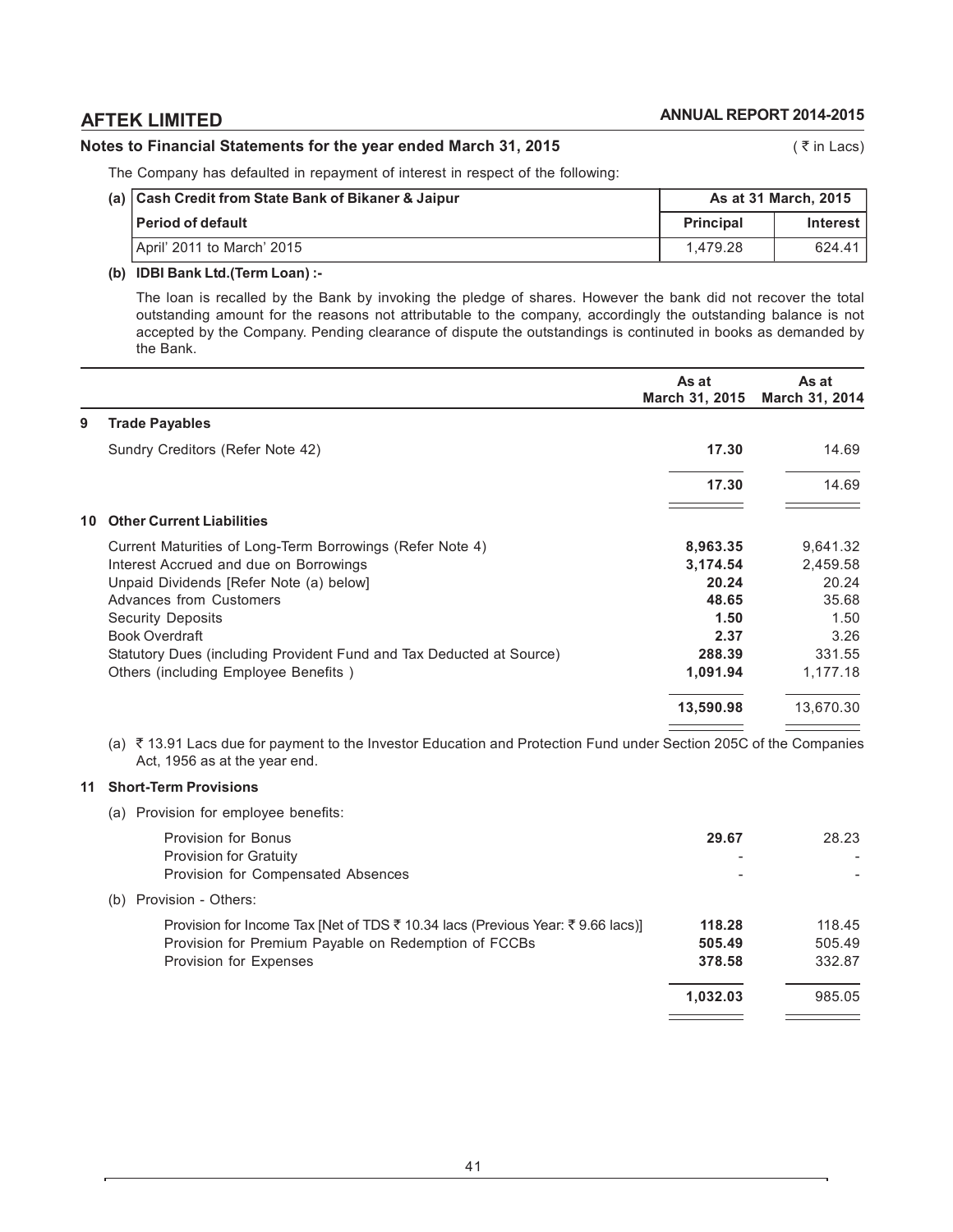| 12. Notes to Financial Statements for the year ended March 31, 2015 |                                      |                     |                       |                               |                              |                 |                |                                        |                               |                               |
|---------------------------------------------------------------------|--------------------------------------|---------------------|-----------------------|-------------------------------|------------------------------|-----------------|----------------|----------------------------------------|-------------------------------|-------------------------------|
| A. Tangible Assets                                                  |                                      |                     |                       |                               |                              |                 |                |                                        |                               |                               |
| Particulars                                                         |                                      | Gross               | <b>Block</b>          |                               |                              |                 | Depreciation   |                                        | Net Block                     |                               |
|                                                                     | 1,2014<br>$\vec{a}$<br>å<br>April 1, | Additions           | Transfer<br>Disposal/ | March 31, 2015<br><b>Asat</b> | April 1, 2014<br><b>Asat</b> | For the<br>Year | Disposal/      | Transfer March 31, 2015<br>Asat        | March 31, 2015<br><b>Asat</b> | March 31, 2014<br><b>Asat</b> |
| Land:                                                               |                                      |                     |                       |                               |                              |                 |                |                                        |                               |                               |
| easehold                                                            | 01.13                                | $\bar{\phantom{a}}$ | $\mathbf I$           | 101.13                        | 9.07                         | 1.06            | $\mathbf{I}$   | 10.13                                  | 91.00                         | 92.06                         |
| Building                                                            | 82.91                                | $\mathbf{I}$        | $\,$                  | 82.91                         | 82.73                        | 0.18            | $\blacksquare$ | 82.91                                  | $\mathbf{I}$                  | 0.18                          |
| Plant and Machinery                                                 | 13.05                                | $\mathbf{r}$        | 13.05                 | $\mathbf{r}$                  | 12.09                        | 0.95            | 13.05          | $\mathbf{r}$                           | $\,$                          | 0.95                          |
| Computers                                                           | 1.69                                 | $\bar{\phantom{a}}$ | 1.69                  | $\blacksquare$                | 1.45                         | 0.24            | 1.69           | $\bar{\phantom{a}}$                    | $\mathbf{r}$                  | 0.24                          |
| Office Equipment                                                    | 1.76                                 | $\mathbf{I}$        | 1.76                  | $\mathbf{I}$                  | 1.43                         | 0.33            | 1.76           | f,                                     | $\mathbf{I}$                  | 0.33                          |
| Furniture and Fixtures                                              | 5.25                                 | f,                  | 5.25                  | ٠                             | 3.33                         | 1.92            | 5.25           | f,                                     | f,                            | 1.92                          |
| Vehicles                                                            |                                      | í.                  |                       | f,                            |                              |                 | ٠              | $\mathbf{r}$                           | f,                            |                               |
| Total                                                               | 205.78                               | $\blacksquare$      | 21.75                 | 184.03                        | 110.10                       | 4.68            | 21.75          | 93.04                                  | 91.00                         | 95.68                         |
| Previous Year                                                       | 215.80                               | $\mathbf{I}$        | 10.02                 | 205.78                        | 113.77                       | 6.35            | 10.02          | 110.10                                 | 95.68                         | 102.03                        |
| <b>B</b> Inangible Assets                                           |                                      |                     |                       |                               |                              |                 |                |                                        |                               | $(35 \text{ in } 2)$          |
| Particulars                                                         |                                      |                     | Gross Block           |                               |                              |                 | Depreciation   |                                        |                               | Net Block                     |
|                                                                     | 2014<br>$\vec{a}$<br>4s<br>April 1,  | Additions           | Transfer<br>Disposal/ | March 31, 2015<br><b>Asat</b> | April 1, 2014<br><b>Asat</b> | For the<br>Year | Disposal/      | Transfer March 31, 2015<br><b>Asat</b> | March 31, 2015<br><b>Asat</b> | March 31, 2014<br><b>Asat</b> |
| Computer Software                                                   | 5,404.91                             | $\blacksquare$      | $\blacksquare$        | 5,404.91                      | 2,680.25                     | 1,801.64        | $\blacksquare$ | 4,481.88                               | 923.03                        | 2,724.66                      |
| ΙFΚ                                                                 | 11,961.35                            | $\blacksquare$      | 7,046.44              | 4,914.92                      | 6,481.98                     | 3,792.52        | 7,046.44       | 3,228.06                               | 1,686.85                      | 5,479.37                      |
| Total                                                               | 17,366.26                            | $\blacksquare$      | 7,046.44              | 10,319.82                     | 9,162.23                     | 5,594.15        | 7,046.44       | 7,709.95                               | 2,609.88                      | 8,204.03                      |
| Previous Year                                                       | 24,618.52                            | 4,914.92            | 12, 167. 17           | 17,366.26                     | 13,580.10                    | 7,749.30        | 12, 167. 17    | 9,162.23                               | 8,204.03                      | 11,038.41                     |

|                   |                           |                              |             |                                                            |                              |                              |                                                                                   |             | $(3 \nmid \mathsf{in} \mathsf{Lacs})$ |
|-------------------|---------------------------|------------------------------|-------------|------------------------------------------------------------|------------------------------|------------------------------|-----------------------------------------------------------------------------------|-------------|---------------------------------------|
| Particulars       |                           |                              | Gross Block |                                                            |                              | Depreciation                 |                                                                                   |             | Net Block                             |
|                   | 1, 2014<br>As at<br>April | Additions Disposal/          |             | Transfer   March 31, 2015   April 1, 2014  <br><b>Asat</b> | As at                        | For the Disposal/            | Year   Transfer   March 31, 2015   March 31, 2015   March 31, 2014<br><b>Asat</b> | <b>Asat</b> | <b>Asat</b>                           |
| Computer Software | ,404.91<br>ம              |                              |             | 5,404.91                                                   | 2,680.25   1,801.64          |                              | 4,481.88                                                                          | 923.03      | 2,724.66                              |
| ԲR<br>ա           | 11,961.35                 |                              | 7,046.44    | 4,914.92                                                   |                              | 6,481.98 3,792.52 7,046.44   | 3,228.06                                                                          | 1,686.85    | 5,479.37                              |
| <b>Total</b>      | 366.26                    |                              | 7,046.44    | 10,319.82                                                  |                              | $9,162.23$ 5,594.15 7,046.44 | 7,709.95                                                                          | 2,609.88    | 8,204.03                              |
| Previous Year     |                           | 24,618.52 4,914.92 12,167.17 |             | 17.366.26                                                  | 13,580.10 7,749.30 12,167.17 |                              | 9,162.23                                                                          | 8,204.03    | 11,038.41                             |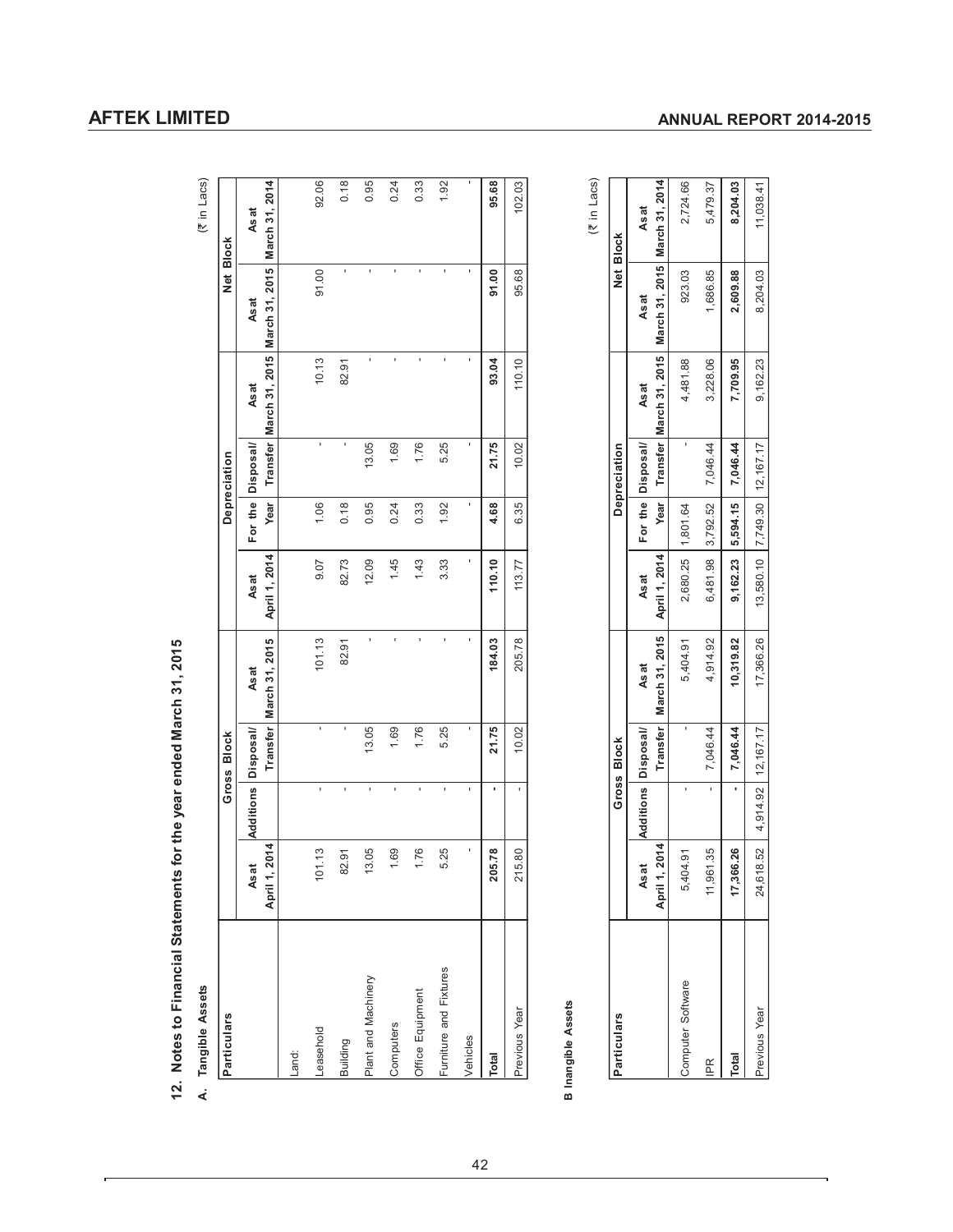| Notes to Financial Statements for the year ended March 31, 2015                                                                                                               |                         | $($ ₹ in Lacs)          |
|-------------------------------------------------------------------------------------------------------------------------------------------------------------------------------|-------------------------|-------------------------|
|                                                                                                                                                                               | As at<br>March 31, 2015 | As at<br>March 31, 2014 |
| 13 Non-Current Investments                                                                                                                                                    |                         |                         |
| Trade Investments in Equity Instruments - Unquoted, at Cost                                                                                                                   |                         |                         |
| (a) Investment in Subsidiary:<br>Mihir Properties Private Limited*<br>145,000 Equity Shares of ₹ 100/- Each Fully Paid Up<br>* wholly owned subsidiary companies              | 552.65                  | 552.65                  |
| (b) Investment in Associates:<br>Digihome Solutions Private Limited (DSPL)<br>23,00,000 Equity Shares (Previous Year 23,00,000)<br>Equity Shares of ₹ 10/- Each Fully Paid Up | 1,313.33                | 1,313.33                |
| Less :- Provision for Diminution in Value                                                                                                                                     | (1,313.33)              |                         |
| (c) Investment in Other Companies:<br>Elven Technologies Private Limited<br>82,500 Equity Shares of ₹10 Each Fully Paid Up                                                    | 8.25                    | 8.25                    |
| V Soft Inc. (USA)<br>164,250 Equity Shares of US\$ 5.48 each fully paid up                                                                                                    | 399.82                  | 399.82                  |
|                                                                                                                                                                               | 960.72                  | 2,274.06                |
| 14 Long-Term Loans and Advances<br>[Unsecured, Considered Good (unless otherwise stated)]                                                                                     |                         |                         |
| Capital Advances (Refer Note. No. 40)<br>Other Loans and Advances:<br><b>Balances with Government Authorities</b>                                                             | 4,144.01<br>30.21       | 4,144.01<br>31.17       |
| <b>Others Loans and Advances- Considered Good</b>                                                                                                                             |                         |                         |
| to Related Parties :-                                                                                                                                                         |                         |                         |
| Aftek Employees' Welfare Trust<br>Digihome Solutions Pvt Ltd.                                                                                                                 | 10.45<br>119.94         | 10.45<br>119.53         |
|                                                                                                                                                                               | 4,304.61                | 4,305.16                |
| 15 Other Non-Current Assets<br>[Unsecured, Considered Good (unless otherwise stated)]                                                                                         |                         |                         |
| Fixed Deposits with original maturity Morethan One Year<br>Other Deposit                                                                                                      | 5.23<br>40.45           | 5.23<br>31.96           |
|                                                                                                                                                                               | 45.68                   | 37.20                   |
| 16 Inventories                                                                                                                                                                |                         |                         |
| <b>Raw Materials</b>                                                                                                                                                          |                         |                         |
| Spyguard Components & Others                                                                                                                                                  | 57.69                   | 55.87                   |
| Work-in-Progress                                                                                                                                                              | 57.69                   | 55.87                   |
| Spyguard Components & Others                                                                                                                                                  | 27.26                   | 26.43                   |
|                                                                                                                                                                               | 27.26                   | 26.43                   |
|                                                                                                                                                                               | 84.95                   | 82.30                   |

÷

 $\equiv$ 

 $\equiv$ 

÷.

ц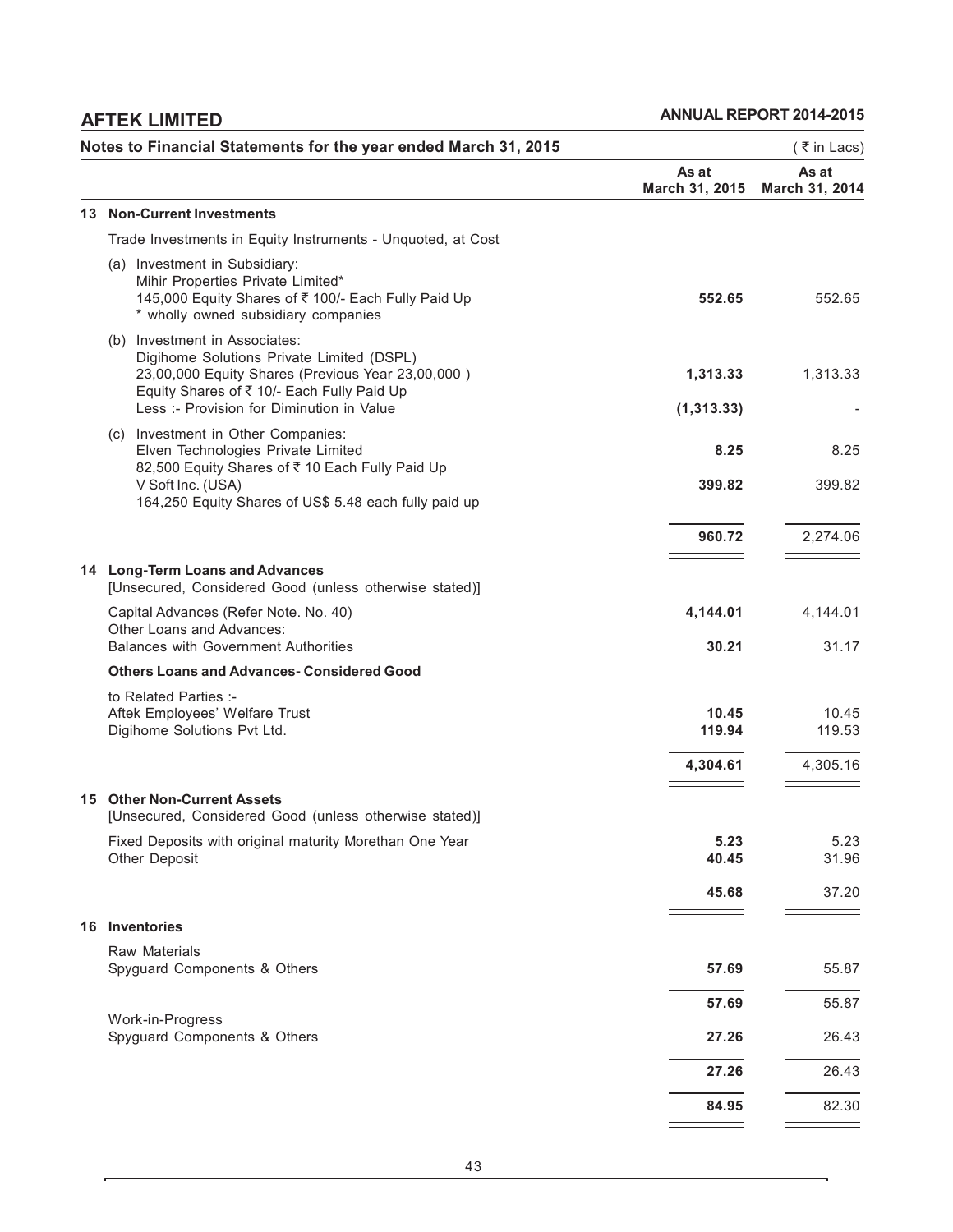# **AFTEK LIMITED ANNUAL REPORT 2014-2015 Notes to Financial Statements for the year ended March 31, 2015** (₹ in Lacs) (₹ in Lacs) **As at As at March 31, 2015 March 31, 2014 17 Trade Receivables Unsecured, considered good:** Outstanding for a period exceeding six months from the date they are due for payment (Refer Note. 39) **25,048.09** 19,207.86 Others - Outstanding for a period of less six months **2,365.77** 3,259.90 **27,413.86** 22,467.75 **18 Cash and Bank Balances Cash and Cash Equivalents** Cash on Hand **12.30** 8.01 **Bank Balances in : Current Accounts** 1.10 1.10 1.10 **EEFC Accounts 1.02 1.06 1.02** Fixed Deposits with original maturity Lessthan 3 Month **14.45** 10.12 **Other Bank Balances** Unpaid Dividend Accounts **20.24** 20.24 **20.24** 20.24 **34.69** 30.35 **19 Short-Term Loans and Advances** [Unsecured, Considered Good (unless otherwise stated)] Advance to Suppliers **12.78** 8.23 Other Loans and Advances: Loan to Employees **0.15** 0.15 Prepaid Expenses **0.13** - **13.06** 8.38 **20 Other Current Assets** [Unsecured, Considered Good (unless otherwise stated)] Interest accrued on Deposits **0.20** 0.12 **0.20** 0.12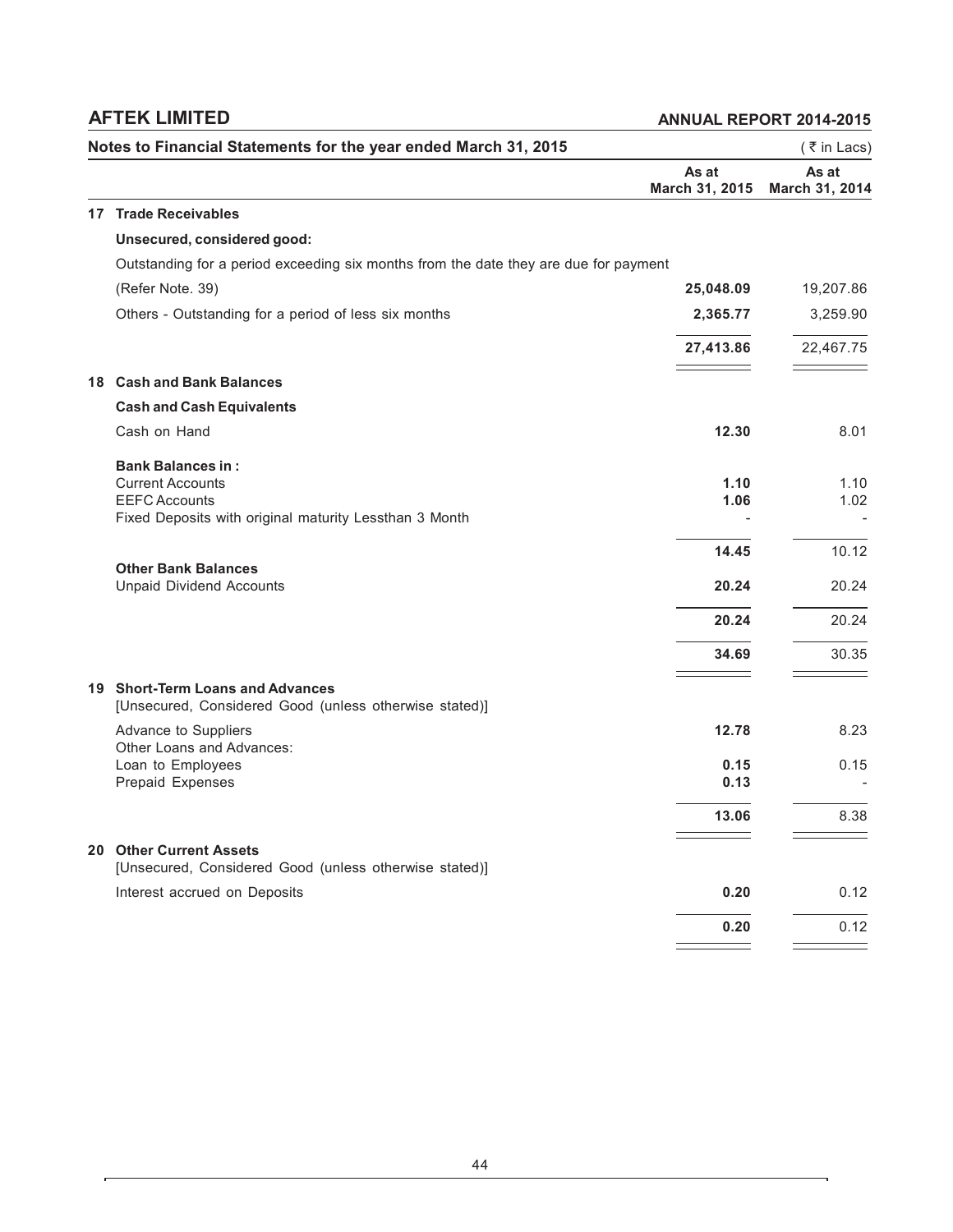| Notes to Financial Statements for the year ended March 31, 2015                                                                    |                 |                                     | $(5 \in \text{In}$ Lacs)            |
|------------------------------------------------------------------------------------------------------------------------------------|-----------------|-------------------------------------|-------------------------------------|
|                                                                                                                                    |                 | <b>Year Ended</b><br>March 31, 2015 | <b>Year Ended</b><br>March 31, 2014 |
| 21 Revenue from Operations                                                                                                         |                 |                                     |                                     |
| Sale software Products & Services:                                                                                                 |                 |                                     |                                     |
| Information technology Services                                                                                                    |                 | 5,086.42                            | 6,174.49                            |
| Products Development<br>a) Software Products - Powersafe<br>Software Products - PDA<br>b)<br><b>Others Sales</b><br>$\mathsf{C}$ ) | 44.91<br>128.64 | 173.55                              | 1,212.89<br>52.43<br>135.05         |
|                                                                                                                                    |                 | 5,259.97                            | 7,574.87                            |
|                                                                                                                                    |                 |                                     |                                     |
| 22 Other Income                                                                                                                    |                 |                                     |                                     |
| <b>Interest Income From</b>                                                                                                        |                 |                                     |                                     |
| Banks FD                                                                                                                           |                 | 0.08                                | 0.09                                |
| <b>Others</b>                                                                                                                      |                 | 0.49                                |                                     |
| Gain on Foreign Exchange (Net)<br>Profit on Sale of Fixed Assets                                                                   |                 | 584.02<br>4.82                      | 1,484.96                            |
| Liabilities no Longer Required Written Back                                                                                        |                 | 157.03                              | 4.74                                |
| Miscellaneous Income                                                                                                               |                 | 0.02                                | 0.03                                |
|                                                                                                                                    |                 | 746.46                              | 1,489.81                            |
| 23 Cost of Materials Consumed & Software Development Expenses                                                                      |                 |                                     |                                     |
| <b>Raw Material Consumed</b>                                                                                                       |                 |                                     |                                     |
| Opening Inventory                                                                                                                  |                 | 55.87                               | 61.84                               |
| Add: Purchases                                                                                                                     |                 | 78.28                               | 69.21                               |
| Less: Closing Inventory                                                                                                            |                 | 57.69                               | 55.87                               |
| Cost of Raw Materials Consumed during the year                                                                                     |                 | 76.46                               | 75.18                               |
| Software Development Expenses                                                                                                      |                 |                                     | 667.10                              |
|                                                                                                                                    |                 | 76.46                               | 742.28                              |
| 24 Changes in Inventories of Finished Goods and Work-in-Progress                                                                   |                 |                                     |                                     |
| (Increase)/ Decrease in Stocks                                                                                                     |                 |                                     |                                     |
| Stock at the end of the year:                                                                                                      |                 |                                     |                                     |
| <b>Finished Goods</b><br>Work-in-progress<br><b>Traded Goods</b>                                                                   |                 | 27.26                               | 26.43                               |
|                                                                                                                                    |                 | 27.26                               | 26.43                               |
| Stock at the beginning of the year:                                                                                                |                 |                                     |                                     |
| <b>Finished Goods</b><br>Work-in-progress<br><b>Traded Goods</b>                                                                   |                 | 26.43                               | 27.03                               |
|                                                                                                                                    |                 | 26.43                               | 27.03                               |
| (Increase)/ Decrease in Stocks                                                                                                     |                 | (0.83)                              | 0.60                                |
|                                                                                                                                    |                 |                                     |                                     |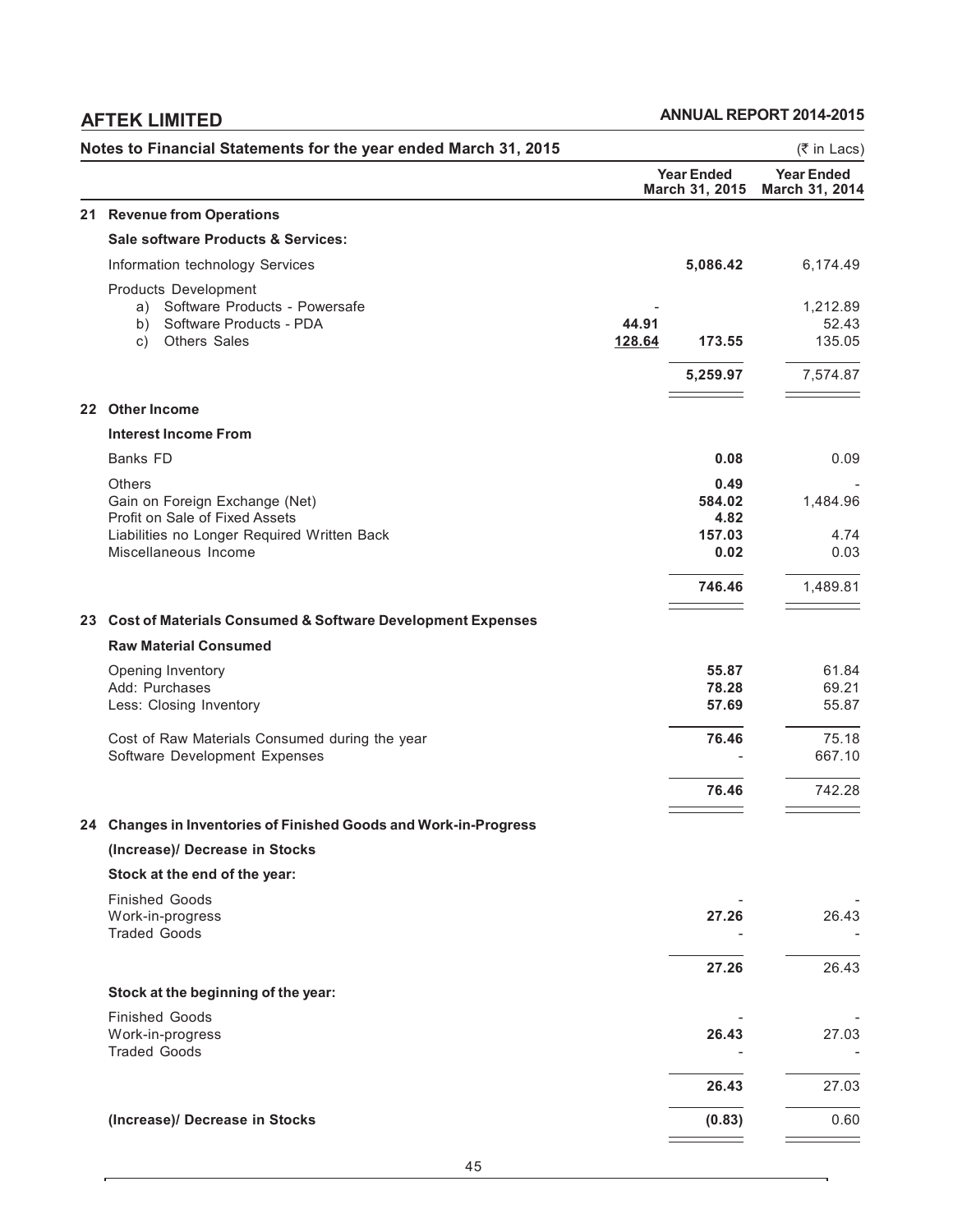|    | <b>AFTEK LIMITED</b>                                                 | ANNUAL REPORT 2014-2015             |                                     |
|----|----------------------------------------------------------------------|-------------------------------------|-------------------------------------|
|    | Notes to Financial Statements for the year ended March 31, 2015      |                                     | (₹ in Lacs)                         |
|    |                                                                      | <b>Year Ended</b><br>March 31, 2015 | <b>Year Ended</b><br>March 31, 2014 |
| 25 | <b>Employee Benefits Expense</b>                                     |                                     |                                     |
|    | Salaries, Wages and Bonus<br>Directors Remuneration                  | 73.24                               | 157.49<br>133.63                    |
|    | Contribution to Provident and Other Funds<br>Gratuity                | 3.44<br>2.00                        | 7.63<br>3.00                        |
|    | <b>Compensated Absences</b>                                          | 1.31                                | 2.72                                |
|    | <b>Staff Welfare Expenses</b>                                        | 2.10                                | 2.33                                |
|    |                                                                      | 82.09                               | 306.79                              |
| 26 | <b>Finance Costs</b>                                                 |                                     |                                     |
|    | To Banks                                                             |                                     |                                     |
|    | Interest on Term Loan                                                | 646.22                              | 657.85                              |
|    | Interest on Cash Credit                                              | 120.00                              | 110.00                              |
|    | To Others                                                            |                                     |                                     |
|    | Interest on FCCB<br>Interest on Statutory Dues<br>Others             | 12.00                               | 12.00<br>3.00                       |
|    |                                                                      |                                     |                                     |
|    |                                                                      | 778.22                              | 782.85                              |
| 27 | <b>Depreciation and Amortisation Expense</b>                         |                                     |                                     |
|    | Depreciation on Tangible Assets<br>Amortisation on Intangible Assets | 4.68<br>5,594.15                    | 6.35<br>7,749.30                    |
|    |                                                                      | 5,598.83                            | 7,755.65                            |
| 28 | <b>Other Expenses</b>                                                |                                     |                                     |
|    | <b>Electricity Expenses</b><br>Repairs and Maintenance:              | 2.42                                | 4.59                                |
|    | Computers                                                            | 0.34                                | 0.35                                |
|    | <b>Building</b>                                                      | 0.08                                | 0.06                                |
|    | <b>Others</b><br>Rent (Refer Note 36)                                | 0.67<br>20.22                       | 1.64<br>37.07                       |
|    | Rates and Taxes                                                      | 7.57                                | 5.96                                |
|    | Insurance                                                            | 0.20                                | 0.49                                |
|    | <b>Communication Charges</b>                                         | 2.76                                | 6.09                                |
|    | Printing and Stationery<br>Travelling, Conveyance and Car Expenses   | 0.79<br>19.76                       | 13.07<br>20.77                      |
|    | Postage & Telegram                                                   | 0.01                                | 5.80                                |
|    | Provision for Diminution in Value                                    | 1,313.33                            |                                     |
|    | Legal, Professional and Secretarial Expenses                         | 1.81                                | 4.67                                |
|    | Auditors' Remuneration                                               | 32.00                               | 40.00                               |
|    | Commission on Sales<br>Doubtful Debts written off                    | 0.03<br>4.76                        | 0.11<br>1,205.91                    |
|    | Miscellaneous Expenses                                               | 11.03                               | 17.45                               |
|    |                                                                      | 1,417.78                            | 1,364.04                            |
|    |                                                                      |                                     |                                     |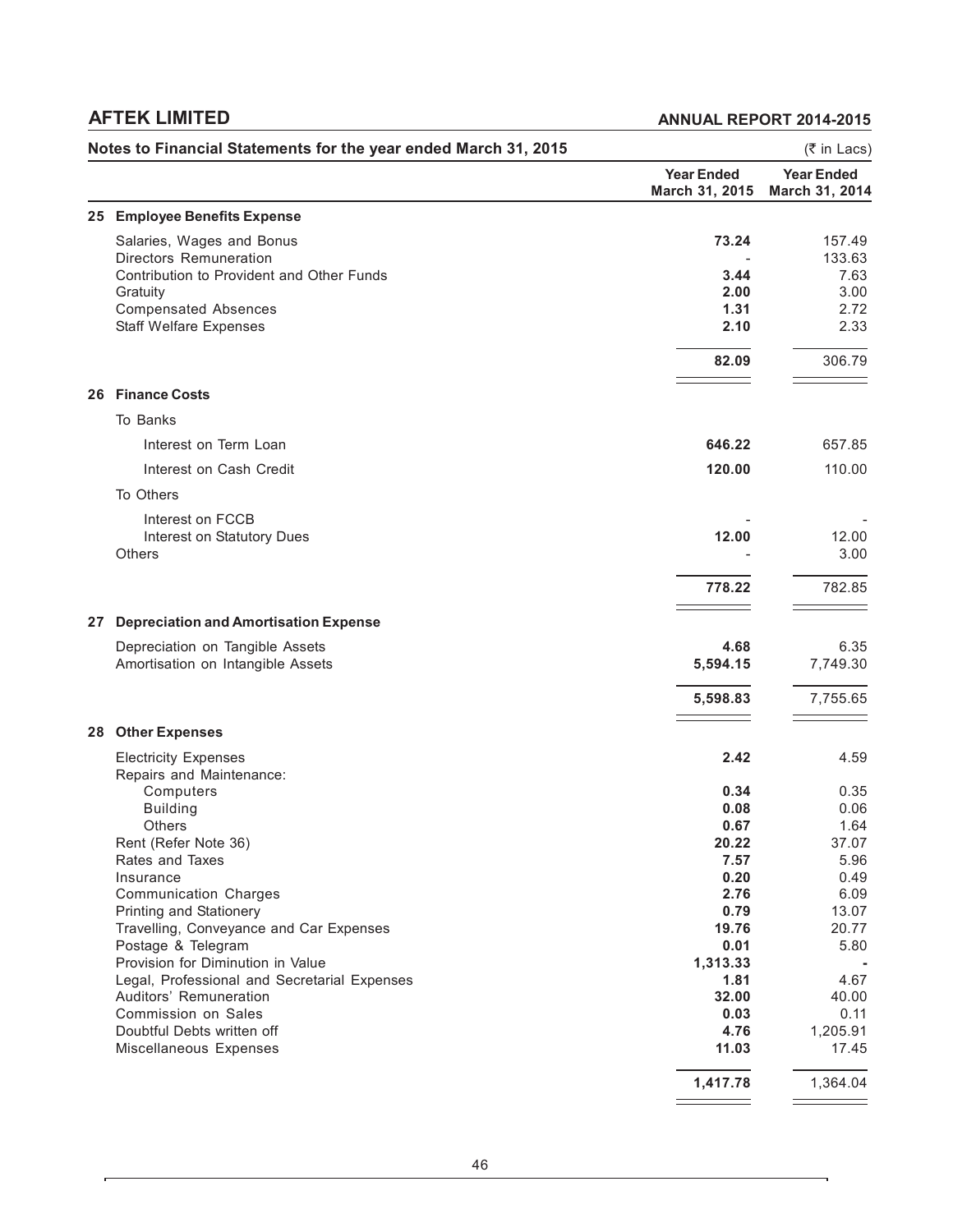### **Notes to Financial Statements for the year ended March 31, 2015** (₹ in Lacs)

### **29 Computation of Earnings per Share (Basic and Diluted):**

The number of shares used in computing Basic and Diluted Earnings Per Share is the weighted average number of shares outstanding during the year.

| <b>Particulars</b>                                                                                                                                                                             | Year Ended       | Year Ended<br>March 31, 2015 March 31, 2014 |
|------------------------------------------------------------------------------------------------------------------------------------------------------------------------------------------------|------------------|---------------------------------------------|
| Profit Computation for both Basic and Diluted Earnings Per Share of $\bar{\tau}$ 10 each:<br>Net Profit as per the Statement of Profit and Loss available for<br>Equity Shareholders (in Lacs) | (1,946.12)       | (1,833.39)                                  |
| Weighted average number of Equity Shares for Earnings Per Share computation:<br>III.<br>Number of shares for Basic and Diluted Earnings Per Share                                              | 11,01,88,091     | 11,01,88,091                                |
| Earnings Per Share:<br>HII.<br>Basic (in ₹)<br>Diluted (in ₹)                                                                                                                                  | (1.77)<br>(1.77) | (1.66)<br>(1.66)                            |

### **30 Additional Information**

#### **a Value of imported and indigenous materials consumed**

|                                                               |                | <b>Year Ended</b><br>March 31, 2015 |                | <b>Year Ended</b><br>March 31, 2014 |
|---------------------------------------------------------------|----------------|-------------------------------------|----------------|-------------------------------------|
|                                                               | (₹in Lacs)     | $\%$                                | $(5 \times 1)$ | %                                   |
| Raw Materials and Packing Materials<br>Imported<br>Indigenous | 35.00<br>43.28 | 44.71<br>55.29                      | 34.36<br>34.84 | 49.65<br>50.35                      |
| <b>Total</b>                                                  | 78.28          | 100.00                              | 69.20          | 100.00                              |

#### **b CIF Value of Imports**

|                                                                     | <b>Year Ended</b> | Year Ended<br>March 31, 2015 March 31, 2014 |
|---------------------------------------------------------------------|-------------------|---------------------------------------------|
| Raw Materials<br>Capital Goods (including Capital Work-in-Progress) | 34.87             | 30.67<br>3.966.60                           |
| Total                                                               | 34.87             | 3,997.27                                    |

### **c Expenditure in Foreign Currency(On accrual Basis)**

|                                                                                                 | <b>Year Ended</b> | Year Ended I<br>March 31, 2015 March 31, 2014 |
|-------------------------------------------------------------------------------------------------|-------------------|-----------------------------------------------|
| Travelling<br>Interest Expenses<br>software development expenses<br>Capital Advance For Project | 9.13<br>101.72    | 6.72<br>110.35<br>667.10<br>3,966.60          |
| <b>Total</b>                                                                                    | 110.85            | 4,750.77                                      |

### **d Earnings in Foreign Currency (On accrual Basis)**

|                      | <b>Year Ended</b> | Year Ended<br>March 31, 2015 March 31, 2014 |
|----------------------|-------------------|---------------------------------------------|
| Revenue from Exports | 5.161.24          | 7.439.82                                    |
| <b>Total</b>         | 5.161.24          | 7.439.82                                    |

#### **e Auditorsí Remuneration**

|                                                              | <b>Year Ended</b> | Year Ended<br>March 31, 2015 March 31, 2014 |
|--------------------------------------------------------------|-------------------|---------------------------------------------|
| Audit Fees (Including Limited Review Fees)<br>Other Services | 32.00             | 40.00<br>3.31                               |
| <b>Total</b>                                                 | 32.00             | 43.31                                       |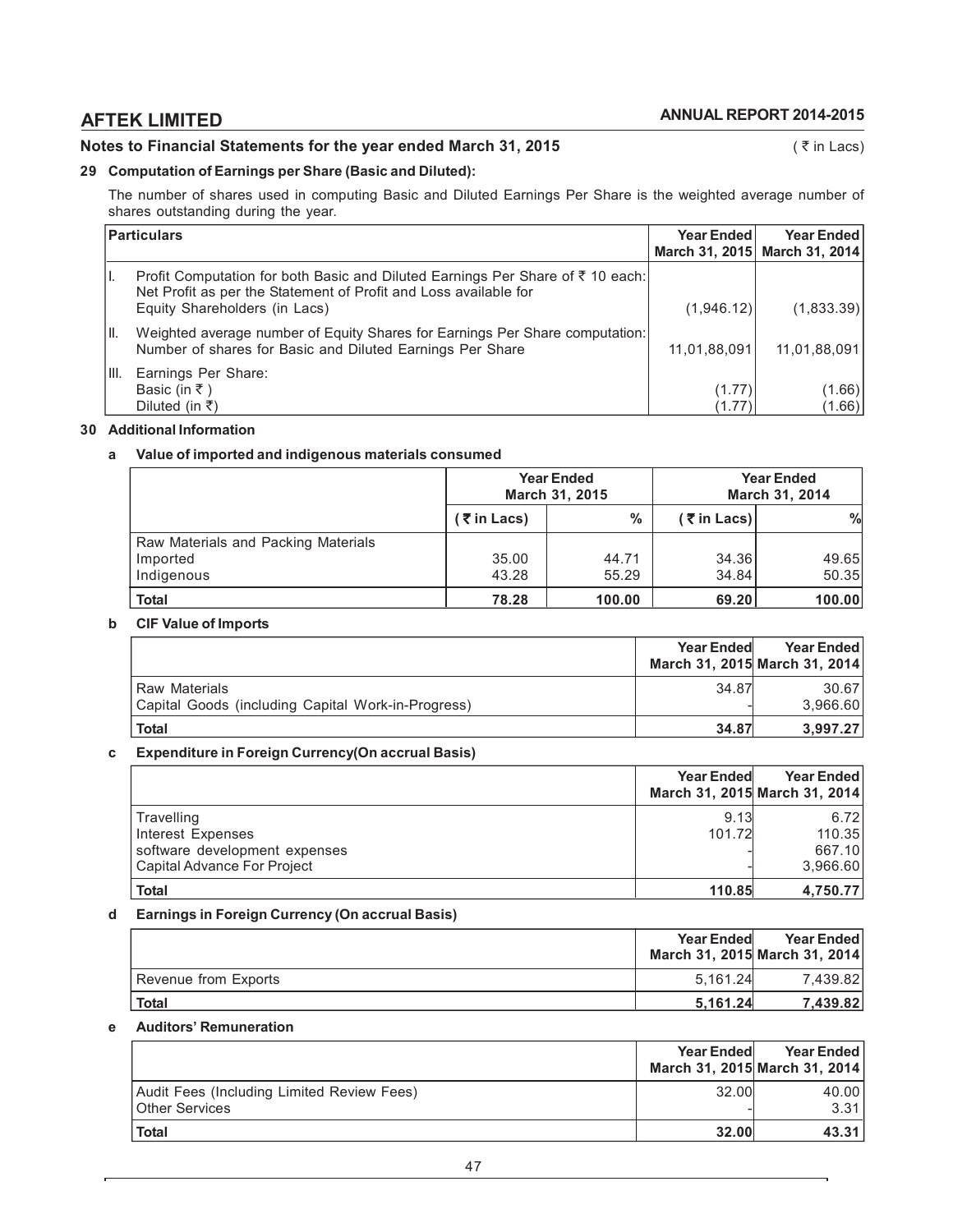### $($  ₹ in Lacs)

#### **31 Disclosure as per Accounting Standard 15 (Revised) - Employee Benefits:**

The Company has classified various benefits provided to employees as under:

### **I Defined Contribution Plans**

- a Provident Fund
- b State Defined Contribution Plans
	- i. Employers' Contribution to Labour Welfare Fund
	- ii. Employers' Contribution to Employee's Pension Scheme 1995

During the year, the Company has recognised the following amounts in the Profit and Loss Account:

|                                                                         | <b>Year Endedl</b> | Year Ended<br>March 31, 2015 March 31, 2014 |
|-------------------------------------------------------------------------|--------------------|---------------------------------------------|
| Employers' Contribution to Provident Fund *                             |                    |                                             |
| [Includes Employers' Contribution to Employee's Pension Scheme 1995]    | 3.44               | 6.90                                        |
| Employers' Contribution to Employee's State Insurance Commission*       |                    | 0.72                                        |
| * Included in Contribution to Provident and Other Funds (Refer Note 25) |                    |                                             |

#### **II Defined Benefit Plan**

#### **A Gratuity**

**i During the year, company has not made Acturial Valuation, therefore figures are provided in below table are provisional. Previous year figures are in accordance with Accounting Standard 15, actuarial valuation was done in respect of the aforesaid defined benefit plan of gratuity based on the following assumptions:-**

|                                         | <b>Year Ended</b> | Year Ended<br>March 31, 2015 March 31, 2014 |
|-----------------------------------------|-------------------|---------------------------------------------|
| Discount Rate                           |                   | $8.25\%$                                    |
| Rate of increase in Compensation Levels |                   | $5.00\%$                                    |
| Rate of Return on Plan Assets           |                   | $8.00\%$                                    |

#### **ii Changes in the Fair value of Plan Assets**

|                                                           | <b>Year Ended</b> | Year Ended I                  |
|-----------------------------------------------------------|-------------------|-------------------------------|
|                                                           |                   | March 31, 2015 March 31, 2014 |
| Present Value of Plan Assets at the beginning of the year | 1.29              | 1.22                          |
| Expected Return on Plan Assets                            |                   | 0.11                          |
| Actuarial Gain/ (Loss) on Plan Assets                     | (1.29)            | (0.04)                        |
| <b>Contributions</b>                                      |                   |                               |
| Benefits Paid                                             |                   |                               |
| Fair Value of Plan Assets at the end of the year          |                   | 1.291                         |

#### **iii Changes in the Present Value of Obligation**

|                                                          | <b>Year Endedl</b> | Year Ended<br>March 31, 2015 March 31, 2014 |
|----------------------------------------------------------|--------------------|---------------------------------------------|
| Present Value of Obligation at the beginning of the year | 60.06              | 56.75                                       |
| Interest Cost                                            |                    | 4.82                                        |
| Current Service Cost                                     | 3.00               | 3.43                                        |
| Benefits Paid                                            |                    |                                             |
| Actuarial (Gain)/ Loss                                   |                    | (4.93)                                      |
| Present Value of Obligation at the end of the year       | 63.06              | 60.06                                       |
| <b>Non-Current Liabilities</b>                           | 65.06              | 63.06                                       |
| Current Liabilities                                      |                    | 11.87                                       |

#### **iv Amount recognised in the Balance Sheet**

|                                                    | <b>Year Ended</b> | <b>Year Ended</b>             |
|----------------------------------------------------|-------------------|-------------------------------|
|                                                    |                   | March 31, 2015 March 31, 2014 |
| Present Value of Obligation at the end of the year | 63.06             | 60.06                         |
| Fair Value of Plan Assets                          |                   | (1.29)                        |
| Net Liability recognised at the end of the year    | 63.06             | 58.77                         |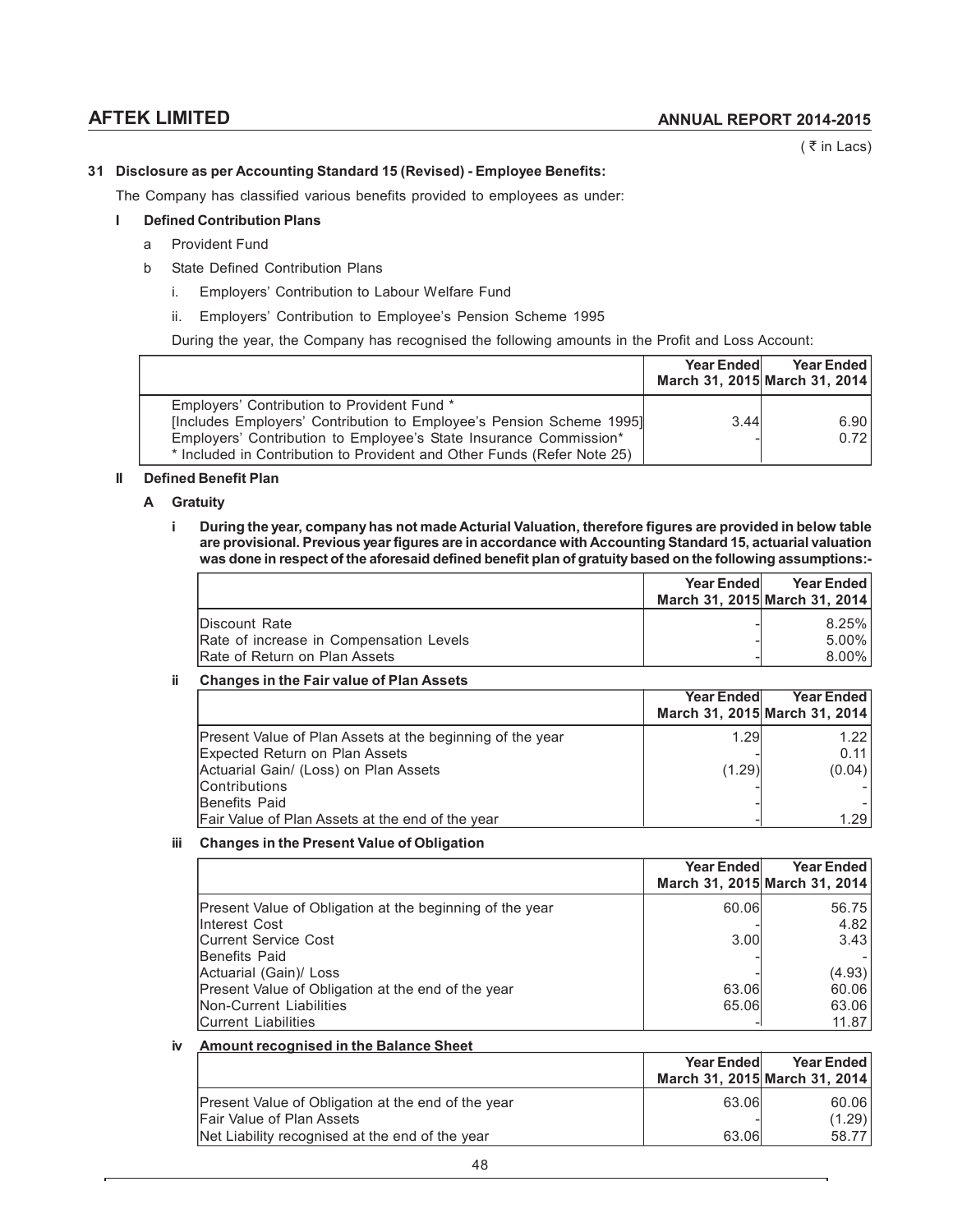$($   $\overline{z}$  in Lacs)

#### **v Percentage of each category of plan assets to total fair value of plan assets as at March 31, 2015:**

|                                                     | Year Ended<br>March 31, 2015 March 31, 2014 | Year Ended |
|-----------------------------------------------------|---------------------------------------------|------------|
| Administered by Life Insurance Corporation of India | 100%                                        | 100%l      |

#### **vi Expenses recognised in the Profit and Loss Account**

|                                                          | <b>Year Ended</b> | Year Ended                    |  |
|----------------------------------------------------------|-------------------|-------------------------------|--|
|                                                          |                   | March 31, 2015 March 31, 2014 |  |
| Current Service Cost                                     | 2.00              | 3.001                         |  |
| Interest Cost                                            |                   |                               |  |
| <b>Expected Return on Plan Assets</b>                    |                   |                               |  |
| Actuarial (Gain)/ Loss                                   |                   |                               |  |
| Total Expenses recognised in the Profit and Loss Account | 2.00              | 3.00                          |  |

vii Expected Contribution to Gratuity Fund for the next year  $\bar{\tau}$  Nil lacs (Previous Year:  $\bar{\tau}$  4.03 lacs).

viii Details of Present Value of Obligation, Plan Assets and Experience Adjustment are not applicable for the current year.

#### **III Other Employee Benefit Plan**

Liability for compensated absences as at year end is  $\bar{\tau}$  3.75 Lacs (Previous Year:  $\bar{\tau}$  2.55 Lacs).

### **32 Related Party Disclosures**

#### **(a) Names of related parties and nature of relationship**

|                                                                                                                             | March 31, 2015 March 31, 2014 | <b>Year Ended</b> |
|-----------------------------------------------------------------------------------------------------------------------------|-------------------------------|-------------------|
|                                                                                                                             | % of Holding                  |                   |
| Wholly owned subsidiary                                                                                                     | 100%                          | 100%              |
| Associates /(subsidiary)                                                                                                    | 46%                           | 46%               |
| <b>Subsidiary &amp; Associates of the Company</b><br>Mihir Properties Private Limited<br>Digihome Solutions Private Limited |                               | <b>Year Ended</b> |

#### (ii) **Other Significantly influenced Related Parties with whom transactions have taken place during the year**

Aftek Employees Welfare Trust # Significantly influenced by Aftek employees Gratuity Assurance Scheme Key Management Personnel Elven Technologies Pvt Ltd (Controlled entities)

#### (iii) **Key Management Personnel**

Mr. Ranjit M Dhuru

Mr. Nitin K Shukla

Mr. Mukul Dalal

Note:-

# Aftek Employeesí Welfare Trust (Unregistered) was created for the benefit of employees including Executive Directors. The purpose of the trust inter alia is to purchase/invest in the shares or other securities of Aftek Limited for the benefit of employees. As per the conditions of the trust deed, an interest free loan has been provided by the Company which is to be used for the purchase of equity shares of Aftek Limited. These shares may be allocated to the employees or the amount of profit earned on the sale of these shares may be distributed amongst the employees. During the year the trust has not sold any shares and made payment against loan.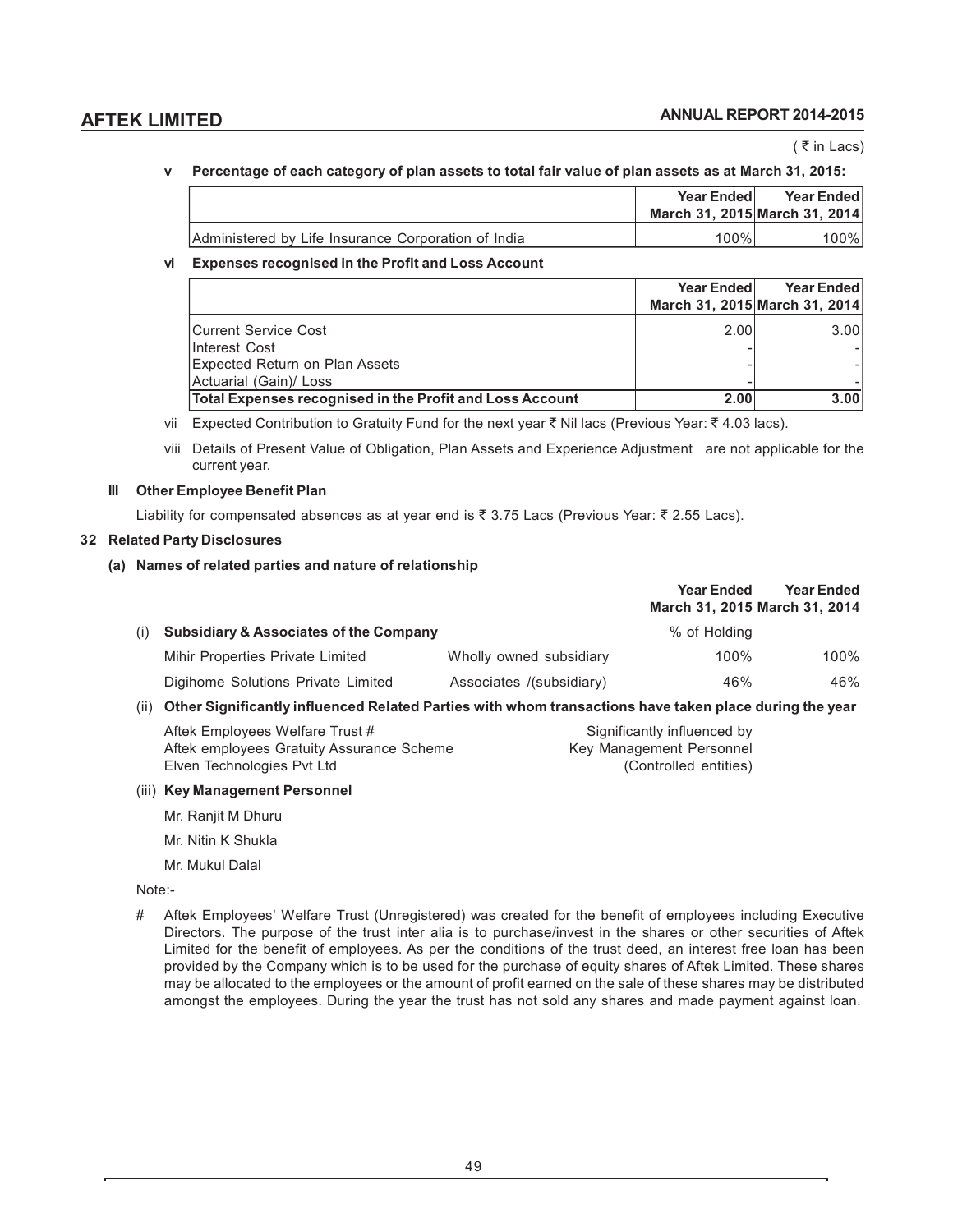### $($  ₹ in Lacs)

### **(b) Related Party Disclosures**

The following transactions were carried out during the year with the related parties in the ordinary course of business:  $($   $\overline{z}$  in Lacs)

| <b>Nature of Transaction</b>      | <b>Parties referred</b>  |           |                         |           | <b>Parties referred</b> |           |           |                          |
|-----------------------------------|--------------------------|-----------|-------------------------|-----------|-------------------------|-----------|-----------|--------------------------|
|                                   |                          |           | <b>Parties referred</b> |           |                         |           | Total     |                          |
|                                   | to in (i) above          |           | to in (ii) above        |           | to in (iii) above       |           |           |                          |
|                                   | 2014-2015                | 2013-2014 | 2014-2015               | 2013-2014 | 2014-2015               | 2013-2014 | 2014-2015 | 2013-2014                |
| Loan & Advance Given              |                          |           |                         |           |                         |           |           |                          |
| Digihome Solutins Private Limited | 0.41                     | ۰         |                         |           |                         |           | 0.41      |                          |
| Total                             | 0.41                     | ۰         |                         |           |                         |           | 0.41      | ۰.                       |
| Loan Taken                        |                          |           |                         |           |                         |           |           |                          |
| Key management persons            | 17.35                    | 4.09      |                         |           |                         |           | 17.35     | 4.09                     |
| others                            | 19.98                    | ۰         |                         | ۰.        |                         |           | 19.98     | $\overline{\phantom{0}}$ |
| <b>Total</b>                      | 37.33                    | 4.09      |                         |           |                         |           | 37.33     | 4.09                     |
| Remuneration to Directors         |                          |           |                         |           |                         |           |           |                          |
|                                   | ۰                        | 133.63    |                         |           |                         |           |           | 133.63                   |
| <b>Total</b>                      | $\overline{\phantom{a}}$ | 133.63    |                         | ۰         |                         |           |           | 133.63                   |

(ii) Year End Balance:

 $($  ₹ in Lacs)

| Name of the Party                  | <b>Outstanding Amount</b> |                                                                          |        | <b>Maximum Balance</b><br>Outstanding at any<br>time during the year |  |  |
|------------------------------------|---------------------------|--------------------------------------------------------------------------|--------|----------------------------------------------------------------------|--|--|
|                                    | As At                     | As At<br>March 31, 2015   March 31, 2014   March 31, 2015 March 31, 2014 | As At  | As At                                                                |  |  |
| Year end Balance                   |                           |                                                                          |        |                                                                      |  |  |
| Mihir Properties Private Limited   | 1.25                      | 1.25                                                                     | 1.25   | 1.25                                                                 |  |  |
| Digihome Solutions Private Limited | 119.94                    | 119.53                                                                   | 119.94 | 119.53                                                               |  |  |
| Aftek Employees' Welfare Trust     | 10.45                     | 10.45                                                                    | 10.45  | 10.45                                                                |  |  |
| Key management persons             | 156.72                    | 148.07                                                                   | 156.72 | 148.07                                                               |  |  |
| <b>Total</b>                       | 288.36                    | 279.30                                                                   | 288.36 | 279.30                                                               |  |  |

The investment and Loans and advances written off in subsidiaries is not considered in these disclosures.

### **33 Disclosure of Derivatives:**

i The foreign currency outstanding balances that have not been hedged by any derivative instrument or otherwise as at March 31, 2015 are as follows:

| <b>Particulars</b>    | Foreign<br><b>Currency</b><br><b>Denomination</b> | Foreign<br>Currency<br>Amount | Amount                                                      | Foreign<br><b>Currency</b><br>Amountl | Amount    |
|-----------------------|---------------------------------------------------|-------------------------------|-------------------------------------------------------------|---------------------------------------|-----------|
|                       |                                                   |                               | March 31, 2015 March 31, 2015 March 31, 2014 March 31, 2014 |                                       |           |
| <b>Sundry Debtors</b> | <b>USD</b>                                        | 348.97                        | 21.011.23                                                   | 300.00                                | 18.052.94 |
|                       | <b>EURO</b>                                       | 68.01                         | 4.595.10                                                    | 53.26                                 | 4,398.71  |
| l Secured Loan - Ecb  | Euro                                              | 45.00                         | 3.037.97                                                    | 45.00                                 | 3.715.94  |
| UnSecured Loan - Fccb | USD                                               | 35.40                         | 1.925.38                                                    | 35.40                                 | 1,925.38  |

The foreign currency outstanding has been translated at the rates of exchange prevailing on the Balance Sheet date in accordance with Accounting Standard 11 - "The Effects of Changes in Foreign Exchange Rates (Revised 2003)" notified under Section 211(3C) of the Act.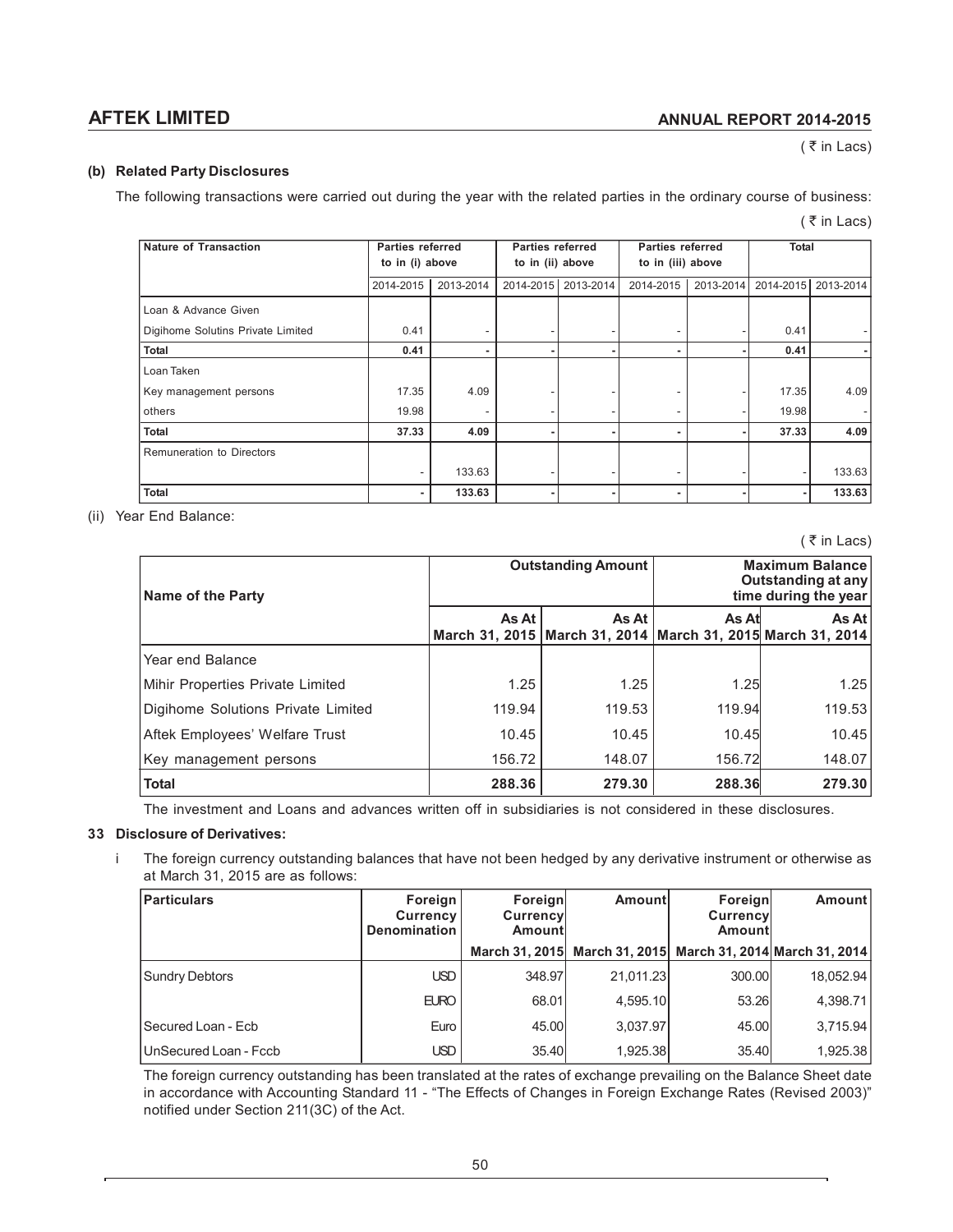$\ell = \ell_{\min} + \ell_{\max}$ 

|    |                                         |     |                                                                                                                                                                  |                    | K In Lacs)                                       |
|----|-----------------------------------------|-----|------------------------------------------------------------------------------------------------------------------------------------------------------------------|--------------------|--------------------------------------------------|
| 34 |                                         |     | Capital Commitments & Contingent liabilities not provided for:                                                                                                   | <b>Year Endedl</b> | Year Ended<br>March 31, 2015 March 31, 2014      |
|    |                                         |     | (a) Capital Commitments:                                                                                                                                         |                    |                                                  |
|    |                                         |     | Estimated amounts of contracts remaining to be executed on capital account                                                                                       |                    |                                                  |
|    |                                         |     | (net of advances) and not provided for (Refer Note no. 40)                                                                                                       | Nil                | Nil                                              |
|    | (b)                                     |     | Contingent liabilities not provided for:                                                                                                                         |                    |                                                  |
|    | 149.99 previous year (₹ in Lacs) 79.00} |     | Corporate guarantee given to Bank for finance provided to Digihome<br>Solutions Private Limited against which loan outstanding is $(\bar{\bar{\zeta}})$ in Lacs) | 779.00             | 779.00                                           |
|    |                                         | ii. | Pending assessement of Income tax and Sales tax<br>(Including Interest, if any)<br>Income Tax matters<br>Sales Tax matters                                       |                    | Amount unascertainable<br>Amount unascertainable |

#### **35 Segment Reporting:**

### **Primary Segment Information**

The Company is in the business of sale of software services which is viewed by the management as a single primary segment,

i.e. business segment.

#### **Secondary Segment Information - Geographical**

The secondary segment information in relation to the geographies is as follows:

| <b>Regions</b>       | Year ended March 31, 2015<br>Year ended March 31, 2014 |         |                             |         |
|----------------------|--------------------------------------------------------|---------|-----------------------------|---------|
|                      | (₹in Lacs)                                             | %       | $(5 \nvert \text{Im}$ Lacs) | %       |
| America              | 3.458.87                                               | 65.76%  | 5.541.04                    | 105.34% |
| Europe               | 1.450.02                                               | 27.57%  | 1,335.85                    | 25.40%  |
| <b>Japan</b>         | 177.53                                                 | 3.38%   | 510.49                      | 9.71%   |
| IIndia               | 98.73                                                  | 1.88%   | 96.97                       | 1.84%   |
| <b>Others</b>        | 74.82                                                  | 1.42%   | 90.52                       | 1.72%   |
| <b>Total Revenue</b> | 5,259.97                                               | 100.00% | 7,574.87                    | 100.00% |

#### **36 Operating Lease**

The Company has significant operating leases for premises. These lease arrangements range for a period between 11 months and 10 years, which include both cancellable and noncancellable leases. Most of the leases are renewable for further period on mutually agreeable terms and also include escalation clauses.

|     |                                                                                                        | <b>Year Endedl</b> | Year Ended<br>March 31, 2015 March 31, 2014 |
|-----|--------------------------------------------------------------------------------------------------------|--------------------|---------------------------------------------|
| la) | Lease payments recognised in the Statement of Profit and Loss during the year                          | 20.22              | 37.07                                       |
| lb) | With respect to non-cancellable operating leases, the future minimum lease<br>payments are as follows: |                    |                                             |
|     | - Not later than one year                                                                              | 9.12               | 29.60                                       |
|     | - Later than one year and not later than five years                                                    | 36.48              | 128.40                                      |

#### **37 Foreign Currency Convertible Bonds**

The Company had raised in aggregate USD 34.5 million through an issue of 3000 numbers of 1% Foreign Currency Convertible Bonds Due 2010 of USD 10,000 each ("FCCB") in June 2005 followed by 450 numbers of additional FCCB in July 2005 on account of exercise of green shoe option of 15%. The FCCBs bear interest @ 1% per annum with redemption at 128.25% of their principal amount. At the option of the Bondholders, FCCBs were convertible into Equity Shares/Global Depository Receipts ("GDRs") within a period of 5 years from the date of the original issue i.e. June 24, 2005 at the revised conversion price of  $\bar{z}$  75.20 per share effective from June 25, 2006 (initial conversion price being  $\bar{\tau}$  94/- per share) pursuant to the provisions of the Trust Deed executed in respect of the FCCBs.

At the behest of the majority bondholders, the Company had initiated the process of re-setting the conversion price of the FCCBs in line with the applicable pricing guidelines. Approval of Reserve Bank of India for the same was received vide their letter No. FED/CO/ECBD/10308/03.02.775/11-12 dated October 31, 2011. The holders of the FCCBs vide their Written Resolution of 25th July, 2012 have consented, inter alia, to the revision of Conversion Price of FCCBs from ₹ 75.20 to ₹ 13.76 and elongation of maturity period from 25th June, 2010 to 21st December, 2012 as well as waiver of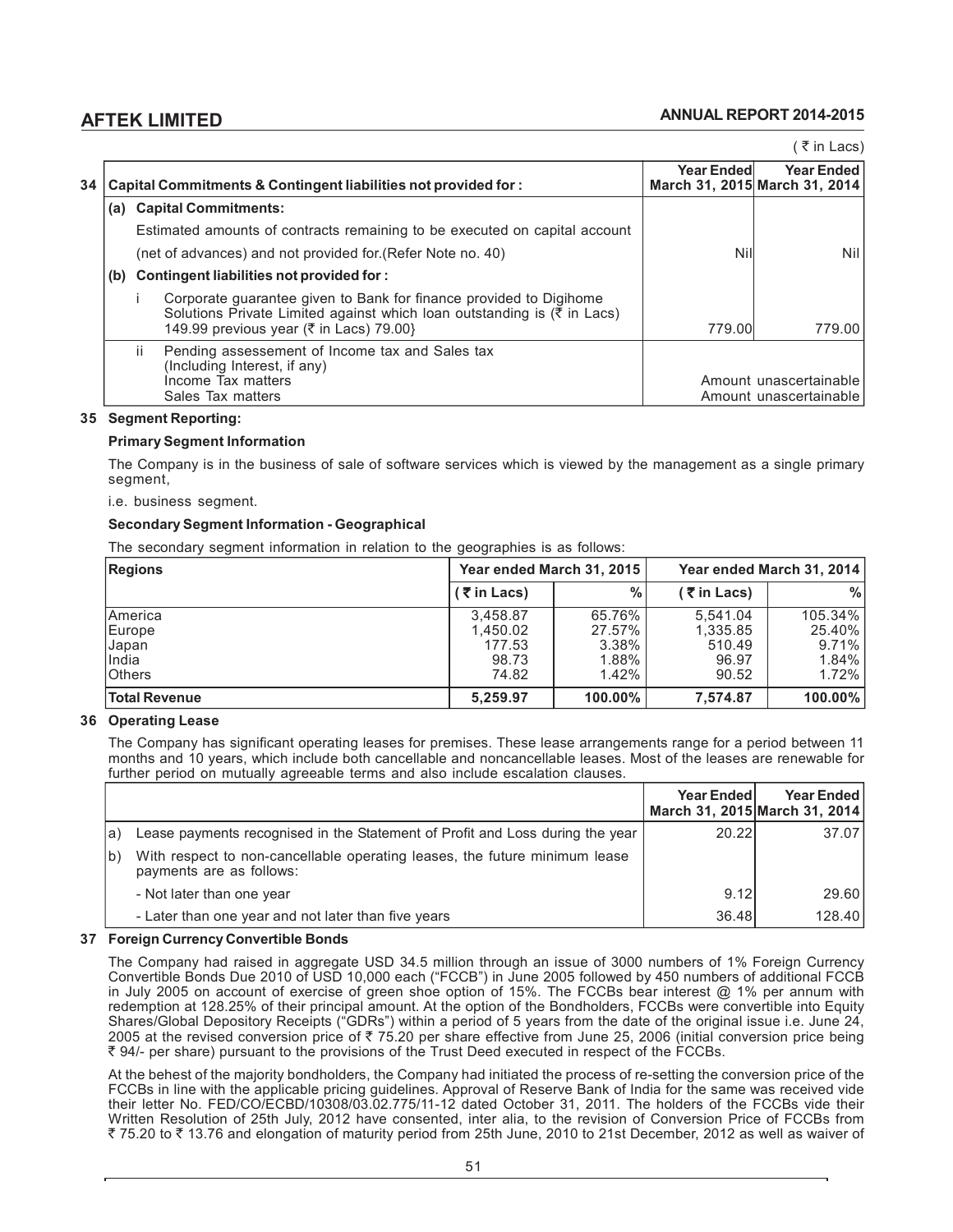events of defaults and interest payments. Accordingly, the Company has executed a Supplemental Trust Deed on 25th July, 2012 with Bank of New York Mellon, the Trustees for giving effect to the aforesaid amendments.

No FCCBs were converted during the year. 354 FCCBS were outstanding which, if converted into GDRs/Equity Shares at the reset conversion price of  $\bar{\tau}$  13.76 would result into issuance of additional 1,12,10,428 numbers of equity shares of  $\overline{z}$  2/- each.

#### **38 Global Depository Receipts (GDRs)**

The Company had issued 1,333,100 Global Depository Receipts (GDRs) on February 07, 2003 at a price of USD 11.25, per GDR with each GDR representing 3 equity shares of ₹ 10 each. Pursuant to Special Resolution passed at the Annual General Meeting held on December 29, 2003, equity shares of  $\bar{\tau}$  10 each were sub-divided into smaller denomination of ` 2 each for which the Company had fixed January 29, 2004 as the Record Date. Corresponding increase was made to the number of GDRs from one to five in order to maintain the GDR to Equity proportion of 1:3.

Further, pursuant to the Special Resolution passed at the Annual General Meeting held on December 28, 2004, bonus shares in the proportion of one equity share for every two equity shares held on the record date of January 28, 2005 were allotted on January 31, 2005 resulting in increase in the number of GDRs.

No GDRs (PY No GDRs) were outstanding as at March, 2015.

As stated at Note No. 37, above, 354 numbers of 1% Foreign Currency Convertible Bonds Due 2010 were outstanding as at March, 31, 2014. If these FCCBs are converted into GDRs, it would resulted into issuance of 37,36,809 numbers of GDRs representing 1,12,10,428 numbers of equity shares of  $\bar{\tau}$  2/- each at the reset conversion price of  $\bar{\tau}$  13.76

- **39** In view of the on-going slowdown in the European and US markets, there have been delayis in receivables. Considering the size and standing of its debtors, the Company has not made any provision at this stage towards amount of  $\bar{\tau}$  22,398.36 Lacs outstanding for a period of more than 12 months.
- **40** The company has given certain capital advances and made some investments totaling to ` 6975.20 Lacs against the building under constructions at Hinjewadi, Pune. The said Plot of land is mortgaged to Bank of India -Jersey Channel Islands against the term loan. However since the Company has made default in repayment of Principal and Interest thereon, Bank has demanded repayment total loan and taken the possession of the land alongwith the construction in progress. Pending the settlement of the vendors to whom advances are paid, the same is continued to be considered as capital advances. No Contingent liability is considered for the unexecuted Capital Contract.
- **41** The company has invested on purchases of IPRs for various ongoing projects. Due to the delay in the projects, IPRs are yet to be put to use as on the date of balance sheet amouting to  $\bar{\tau}$ 19910.32 Lacs which includes the software services sold which is called back. The company is of the opinion that with the improved market conditions all the IPRs will be profitably used by the company in the future projects.

#### **42 Dues to Micro, Small and Medium Enterprises (MSME)**

The Company has not received any intimation from the suppliers regarding status under the Micro, Small and Medium Enterprises Development Act, 2006 (the 'Act') and hence disclosure regarding following has not been provided.

- a) Amount due and outstanding to MSME suppliers as at the end of the accounting year.
- b) Interest paid during the year to MSME
- c) Interest payable at the end of the accounting year.
- d) Interest accrued and unpaid at the end of the accounting year to MSME

The Company is making efforts to get the confirmations from the suppliers as regards their status under the Act. Management believes that the figures for disclosure will not be significant.

- **43** In view of the Companyís current position, the Managerial Remuneration booked as provisions for the earlier year i.e. 2013-2014 and for the period from 01-04-2014 upto 31-12-2014 has been revised.
- **44** Previous year's figures have been regrouped or reclassified to conform with the current years' presentation wherever considered necessary.

Signatures to Notes "1" to "44" forming part of these Financial Statements.

As per our report of even date.<br>For GMJ & Co. For and on behalf of the Board of Directors Firm Registration Number: 103429W *Chartered Accountants* Sd/- Sd/- Sd/- **Haridas Bhat Ranjit M Dhuru Nitin K Shukla**<br> *Partner Director - Finance Ranging Director <i>Director - Finance Chairman & Managing Director* Membership No. 039070 Place: Mumbai **Place: Mumbai Place: Mumbai Place: Mumbai** Place: Mumbai Place: Mumbai Place: 2015 Date: 30th May, 2015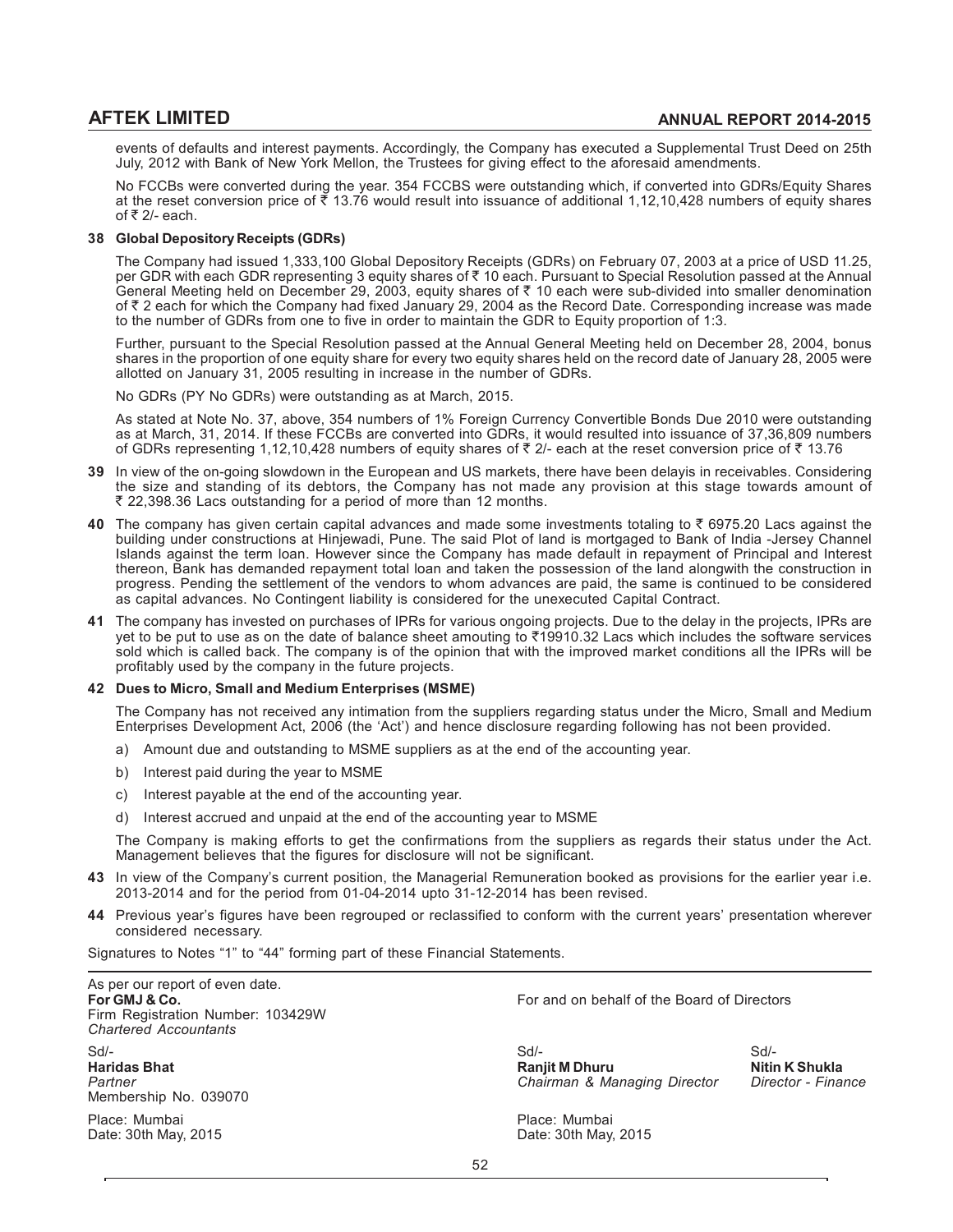## **Independent Auditorsí Report**

To the Board of Directors of **Aftek Limited**

#### **Report on the Consolidated Financial Statements**

We have audited the accompanying consolidated financial statements of **Aftek Limited** (hereinafter referred to as "the Holding Company") and its subsidiaries (the Holding Company and its subsidiaries together referred to as "the Group") comprising the Consolidated Balance Sheet as at 31st March, 2015, the Consolidated Statement of Profit and Loss, the Consolidated Cash Flow Statement for the year then ended, and a summary of the significant accounting policies and other explanatory information (hereinafter referred to as "the consolidated financial statements").

### **Managementís Responsibility for the Consolidated Financial Statements**

The Holding Companyís Board of Directors is responsible for the preparation of these consolidated financial statements in terms of the requirements of the Companies Act, 2013 (hereinafter referred to as "the Act") that give a true and fair view of the consolidated financial position, consolidated financial performance and consolidated cash flows of the Group in accordance with the accounting principles generally accepted in India, including the Accounting Standards specified under Section 133 of the Act, read with Rule 7 of the Companies (Accounts) Rules, 2014. The respective Board of Directors of the companies included in the Group are responsible for maintenance of adequate accounting records in accordance with the provisions of the Act for safeguarding the assets of the Group and for preventing and detecting frauds and other irregularities; the selection and application of appropriate accounting policies; making judgments and estimates that are reasonable and prudent; and the design, implementation and maintenance of adequate internal financial controls, that were operating effectively for ensuring the accuracy and completeness of the accounting records, relevant to the preparation and presentation of the financial statements that give a true and fair view and are free from material misstatement, whether due to fraud or error, which have been used for the purpose of preparation of the consolidated financial statements by the Directors of the Holding Company, as aforesaid.

#### **Auditorís Responsibility**

Our responsibility is to express an opinion on these consolidated financial statements based on our audit. While conducting the audit, we have taken into account the provisions of the Act, the accounting and auditing standards and matters which are required to be included in the audit report under the provisions of the Act and the Rules made thereunder.

We conducted our audit in accordance with the Standards on Auditing specified under Section 143(10) of the Act. Those Standards require that we comply with ethical requirements and plan and perform the audit to obtain reasonable assurance about whether the consolidated financial statements are free from material misstatement. An audit involves performing procedures to obtain audit evidence about the amounts and the disclosures in the consolidated financial statements. The procedures selected depend on the auditor's judgment, including the assessment of the risks of material misstatement of the consolidated financial statements, whether due to fraud or error. In making those risk assessments, the auditor considers internal financial control relevant to the Holding Company's preparation of the consolidated financial statements that give a true and fair view in order to design audit procedures that are appropriate in the circumstances but not for the purpose of expressing an opinion on whether the Holding Company has an adequate internal financial controls system over financial reporting in place and the operating effectiveness of such controls. An audit also includes evaluating the appropriateness of the accounting policies used and the reasonableness of the accounting estimates made by the Holding Companyís Board of Directors, as well as evaluating the overall presentation of the consolidated financial statements.

We believe that the audit evidence we have obtained is sufficient and appropriate to provide a basis for our audit opinion.

#### **Basis for qualified opinion**

- *1. Note no.39 regarding, Management has not considered any provision in respect of outstanding Debtors for a period more than 12 months amounting to* ₹ 22,398.36 Lacs which in our opinion, as evidenced by the poor recovery made *during the year, are doubtful of recovery. Consequently, profit before tax is overstated by* ` *22,398.36 Lacs. Further in our view there is significant uncertainty as to ultimate collection of Debtors due to non-receipt from overseas debtors. Therefore we are further unable to comment on recoverability of balance debtors amounting to* ` *4,995.58 Lacs;*
- 2. Note no.40 regarding, company has given certain capital advances and made some investments totaling to ₹6975.20 *Lacs towards the building under construction at Hinjewadi, Pune, upto the year ended, 31-3-2010, thereafter there are no further developments/construction made. The said Plot of land is mortgaged to Bank of India -Jersey Channel Islands against the term loan. However since the Company has made default in repayment of Principal and Interest thereon, Bank has demanded repayment total loan and taken the possession of the land alongwith the construction in progress. The bank has called for bids at a base price of* ` *1800.00 Lacs. There is no provision made towards the eventual loss on such auction, which is presently not ascertainable till such disposal. The bank has now agreed for an one time settlement (OTS)* of outstanding for ₹2600 lacs;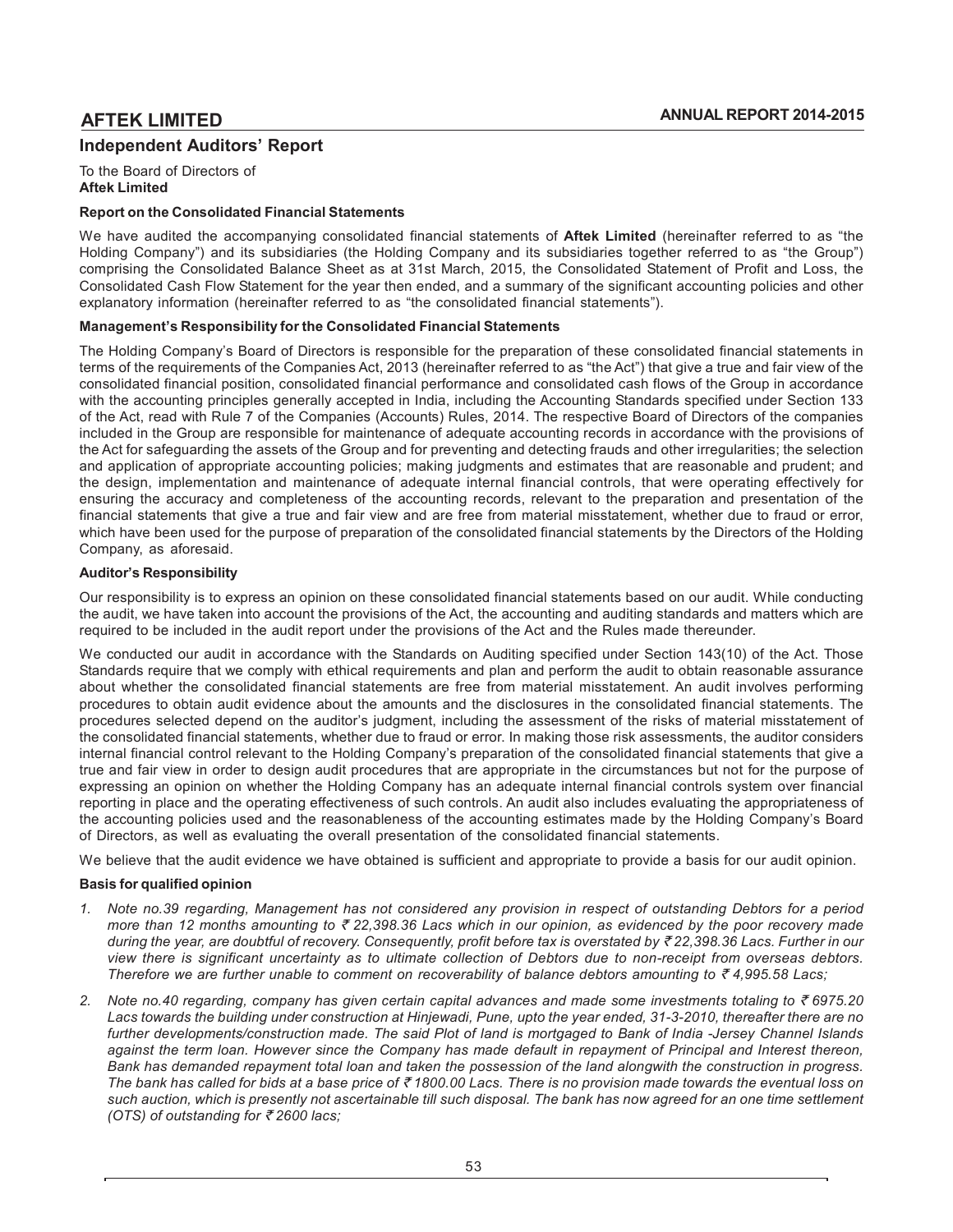#### **Qualified Opinion**

In our opinion and to the best of our information and according to the explanations given to us, except for the effects of the matters described in the Basis for qualified opinion paragraph, the Consolidated financial statements give the information required by the Act in the manner so required and give a true and fair view in conformity with the accounting principles generally accepted in India:-

- (i) in the case of the consolidated balance sheet, of the state of affairs of the Group as at 31 March 2015;
- (ii) in the case of the consolidated statement of profit and loss, of the loss of the Group for the year ended on that date; and
- (iii) in the case of the consolidated cash flow statement, of the cash flows of the Group for the year ended on that date.

#### **Emphasis of matter**

- 1. Note no.34 b (ii) regarding Liability if any of the pending assessment under Income Tax, Sales tax (including interest, if any) which are presently not ascertainable.
- 2. Without qualifying our opinion, we draw attention to Note No.41 regarding intangible Assets under development for various ongoing projects. Due to the delay in the projects, Intangible Assets under development for Rs.19910.32 Lacs are yet to be put to use as on the date of balance sheet. The company is of the opinion that with the improved market conditions all the Assets under development will be profitably used by the company in the future projects.

#### **Report on Other Legal and Regulatory Requirements**

- 1. As required by the Companies (Auditor's Report) Order, 2015 ("the Order"), issued by the Central Government of India in terms of sub-section (11) of Section 143 of the Act, based on the comments in the auditorsí reports of the Holding company, subsidiary companies incorporated in India, we give in the Annexure a statement on the matters specified in paragraphs 3 and 4 of the Order, to the extent applicable.
- 2. As required by Section 143(3) of the Act, we report, to the extent applicable, that:
	- a) We have sought and obtained all the information and explanations which to the best of our knowledge and belief were necessary for the purposes of our audit of the aforesaid consolidated financial statements.
	- b) In our opinion, proper books of account as required by law relating to preparation of the aforesaid consolidated financial statements have been kept so far as it appears from our examination of those books and the reports of the other auditors.
	- c) The Consolidated Balance Sheet, the Consolidated Statement of Profit and Loss, and the Consolidated Cash Flow Statement dealt with by this Report are in agreement with the relevant books of account maintained for the purpose of preparation of the consolidated financial statements.
	- d) Except for the effects of the matter described in the Basis for Qualified Opinion paragraph, in our opinion, and with regard to the non-availability of the Actuarial valuation of the Gratuity Liability, the aforesaid financial statements comply with the accounting standards specified under section 133 of the Act, read with Rule 7 of the Companies (Accounts) Rules, 2014.
	- e) On the basis of the written representations received from the directors of the Holding Company as on 31st March, 2015 taken on record by the Board of Directors of the Holding Company and the reports of the statutory auditors of its subsidiary companies incorporated in India, none of the directors of the Group companies incorporated in India is disqualified as on 31st March, 2015 from being appointed as a director in terms of Section 164 (2) of the Act.
	- f) With respect to the other matters to be included in the Auditor's Report in accordance with Rule 11 of the Companies (Audit and Auditorís) Rules, 2014, in our opinion and to the best of our information and according to the explanations given to us:
		- i. The consolidated financial statements disclose the impact of pending litigations on the consolidated financial position of the Group.
		- ii. The Group does not anticipate any material foreseeable losses, on long- term contracts.
		- iii. There has been delay in transferring amounts of  $\bar{\tau}$ 13.91 Lacs, which were required to be transferred to the Investor Education and Protection Fund by the Company.

**For GMJ & Co.** *Chartered Accountants* Firmís Regn. No. 103429W

> **CA Haridas Bhat** *Partner* M. No. 039070

Mumbai, 30th May, 2015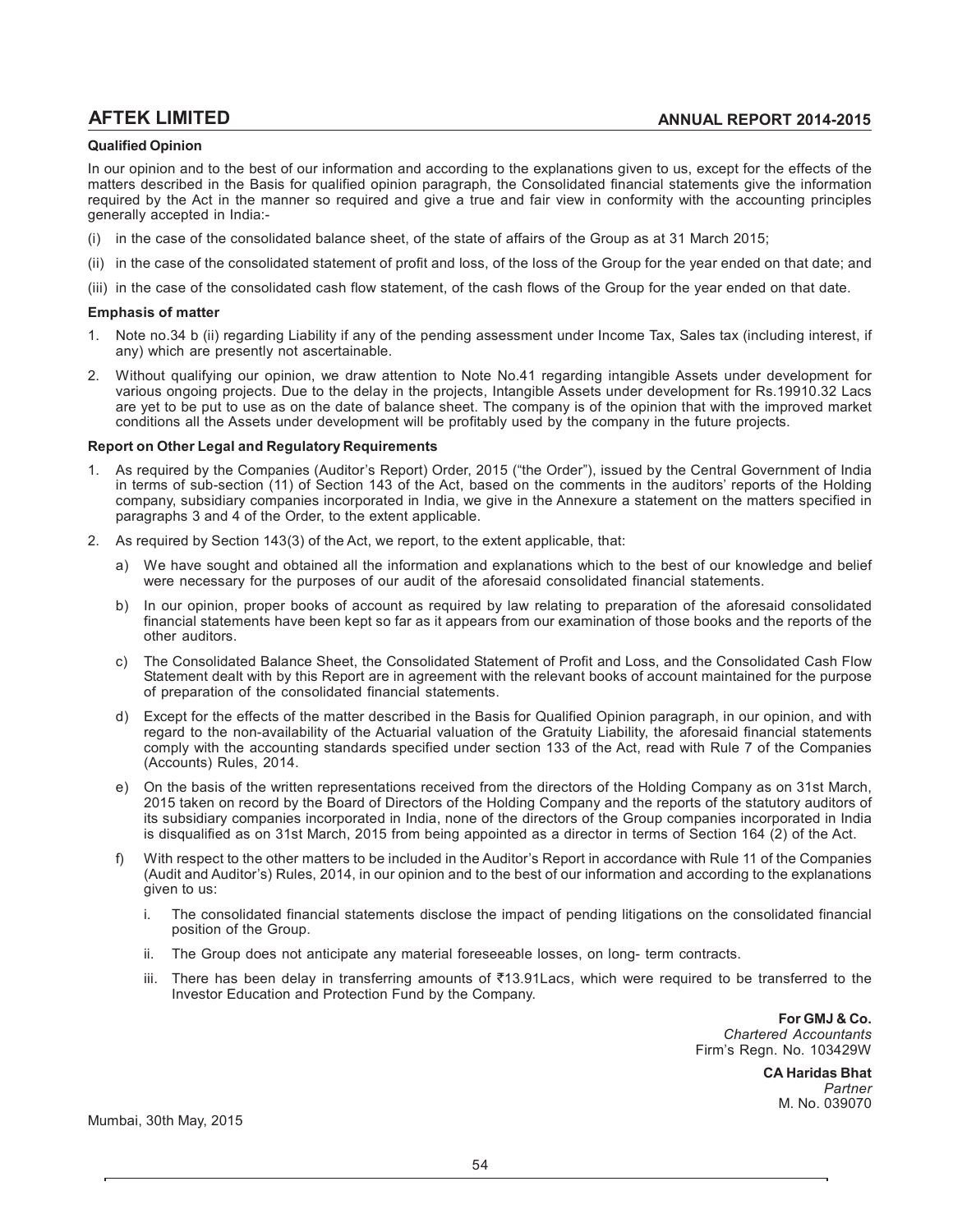### **Annexure to the Independent Auditorsí Report on the consolidated financial statements of Aftek Limited for the year ended March 31, 2015**

(Referred to in paragraph 1 under 'Report on Other Legal and Regulatory Requirements' section of our report of even date)

- i. In respect of the fixed assets of Holding and subsidiary companies incorporated in India:
	- a) The respective companies have maintained proper records showing full particulars, including quantitative details and situation of fixed assets.
	- b) The Fixed assets of the companies incorporated in India have been physically verified by the management which in our opinion is reasonable having regard to the size of the company and the nature of its assets. According to the information and explanations given to us and the other auditors, no material discrepancies were noticed on such verification.
- ii. a) In our opinion, physical verification of inventory lying with the Holding company has been conducted at reasonable intervals by the management
	- b) In our opinion, the procedures of physical verification of inventory followed by the management are adequate in relation to the size of the Holding Company and the nature of its business.
	- c) The Holding Company has maintained proper records of inventory. No material discrepancies have been noticed on physical verification between physical stock and book records.
- iii. In respect of loans, secured or unsecured to/from companies, firms or other parties covered in the register maintained under Section 189 of the Companies Act, 2013.
	- a) In the case of the loans granted to the bodies corporate, the borrowers have been regular in the payment of the interest as stipulated. The terms of arrangements do not stipulate any repayment schedule and the loans are repayable on demand. Accordingly, this paragraph is not applicable to the Company in respect of repayment of the principal amount.
	- b) There are no overdue amounts of more than rupees one lakh in respect of the loans granted to the bodies corporate.
- iv. In our opinion and according to the information and explanations given to us, having regard to the explanation that the IPRs purchased are of special nature and suitable alternative source do not exist for obtaining comparable quotation, there exist an adequate internal control system commensurate with its size and nature of its business with regards to purchase of inventory and fixed assets and with regards to the sale of goods and service. During the course of our audit, we have not observed any major weakness in such internal control system.
- v. According to the information and explanations given to us, in our opinion, the Holding Company and subsidiary companies incorporated in India has not accepted any deposits within the meaning of Sections 73 to 76 of the Companies Act, 2013 and the rules framed thereunder.
- vi. The Central Government has not prescribed the maintenance of cost records under sub-section (1) of section 148 of the companies Act, for any of the services rendered by the Group.
- vii. *According to the information and explanations given to us, in respect of statutory dues of the Holding Company and subsidiary companies incorporated in India:*
	- (a) According to the information and explanations given to us the company is not regular in depositing undisputed statutory dues, Employees State Insurance, Sales-tax, Wealth Tax, Service Tax Custom Duty, Excise Duty, Cess and any other statutory dues with the appropriate authorities. Undisputed provident fund dues are not regularly deposited with the appropriate authorities. In respect of income tax, the Company is not regular in depositing those dues with the appropriate authorities and there have been significant delays in a large number of cases. Undisputed amounts payable in respect of above mentioned taxes which were outstanding, at the year-end for a period of more than six months from the date they became payable are as follows:

| Name of<br><b>The Statute</b>                                                                        | <b>Nature of Dues</b>              | <b>Amount</b><br>$(5 \in \mathsf{In}$ Lacs) | <b>Period to which Amount relates</b> | Date of<br>Payment |
|------------------------------------------------------------------------------------------------------|------------------------------------|---------------------------------------------|---------------------------------------|--------------------|
| Income tax Act.1961                                                                                  | Deduction of Tax At Source         | 177.95                                      | April, 2010 to September, 2014        | Not Paid           |
| <b>Employees Provident Fund</b><br>and Miscellaneous<br>Provisions Act. 1952                         | <b>Provident Fund Contribution</b> | 82.53                                       | April, 2010 to september, 2014        | Not Paid           |
| l Maharashtra State Tax on<br> Professions. Trades.<br><b>Callings and Employments</b><br> Act. 1952 | <b>Profession Tax</b>              | 6.24                                        | September, 2010 to september, 2014    | Not Paid           |
| l Maharashtra Value Added<br>Tax Act. 2002                                                           | Sales Tax                          | 0.20                                        | March, 2011 to september, 2014        | Not Paid           |
| Central Sales Tax Act, 1956  Central Sales Tax                                                       |                                    | 21.48                                       | September, 2010 to september, 2014    | Not Paid           |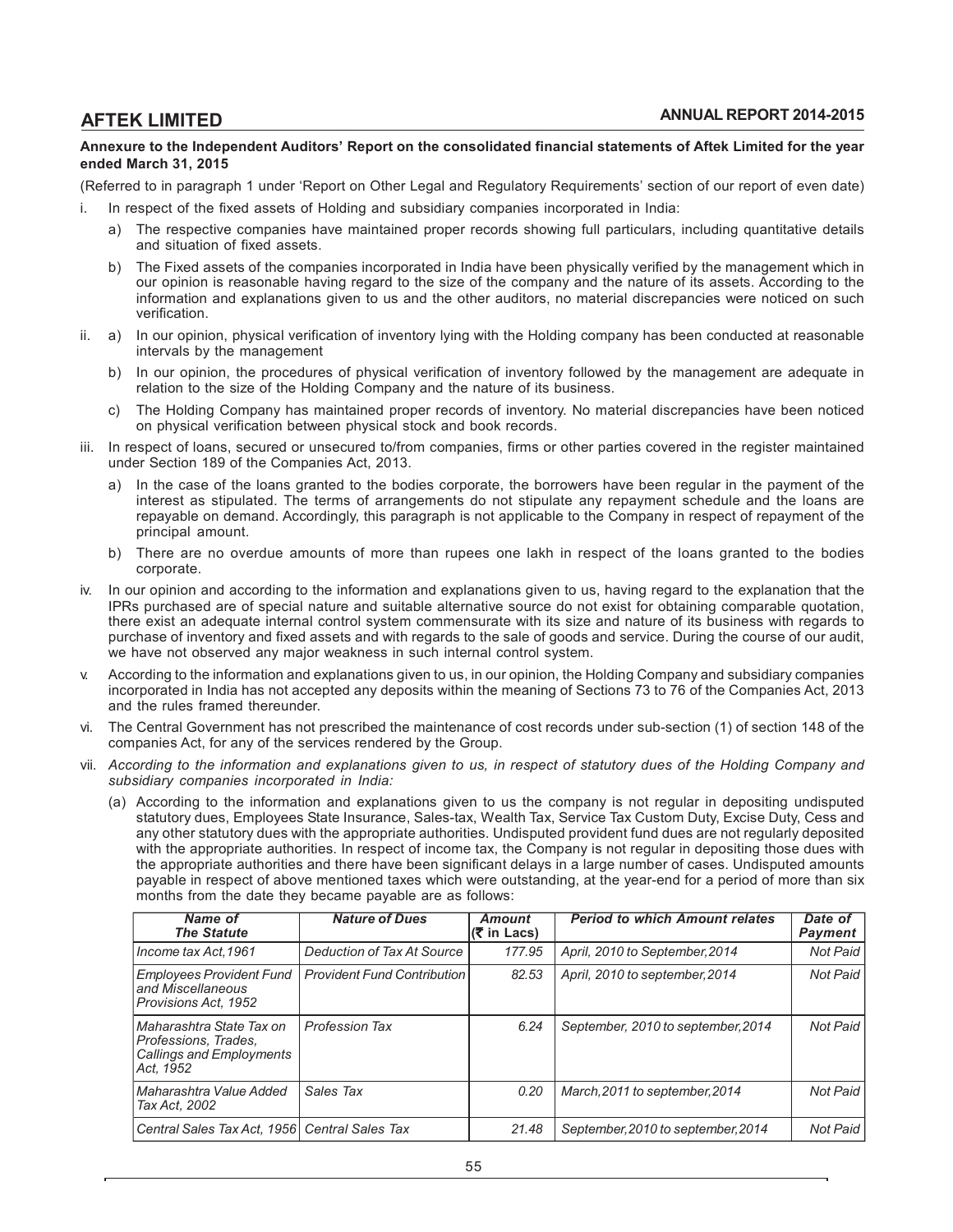(b) According to the information and explanations given to us, followings dues are payable to concerned authorities on account of dispute as at 31st March, 2015.

| Name of<br><b>The Statute</b> | <b>Nature of the Dues</b>               | <b>Amount</b><br>$(5 \in \mathsf{In}$ Lacs) | <b>Period to which Amount relates</b> | Date of<br>Payment |
|-------------------------------|-----------------------------------------|---------------------------------------------|---------------------------------------|--------------------|
| Income Tax Act, 1961          | Tax on Regular<br>Assessments U/s143(3) | 30.52                                       | 2008-09                               | Not Paid           |
| Income Tax Act 1961           | Tax on Regular<br>Assessments U/s143(3) | 8.78                                        | 2009-10                               | Not Paid           |

- (c) According to the information and explanations given to us, there were  $\bar{\tau}$  13.91 Lacs ,which were required to be transferred to the investor education and protection fund in accordance with the relevant provision of the Act, 1956(1 of 1956).
- viii. The Group does not have consolidated accumulated losses at the end of the financial year. Further, it has not incurred any cash loss during the financial year ended on that date or in the immediately preceding financial year.
- ix. According to the information and explanations given to us the group has defaulted in repayment of dues to a bank the details of the same as on 31st March, 2015 are as mentioned below.

| Sr.No | <b>Name of the Bank</b>                   | <b>Type of Loan</b> | <b>Period to which</b><br><b>Amount relates</b> | <b>Defaulted</b><br>Principal<br>$($ ₹ in Lacs) | <b>Defaulted</b><br><i><b>Interest</b></i><br>$($ ₹ in Lacs) |
|-------|-------------------------------------------|---------------------|-------------------------------------------------|-------------------------------------------------|--------------------------------------------------------------|
|       | Bank of India -<br>Jersey Channel Islands | Term Loan           | April, 2011 to March, 2015                      | 3037.97                                         | 360.83                                                       |
|       | State Bank of<br>Bikaner & Jaipur         | Term Loan           | April, 2011 to March, 2015                      | 4000.00                                         | 2136.00                                                      |
|       | State Bank of<br>Bikaner & Jaipur         | Cash Credit A/c     | April, 2011 to March, 2015                      | 1479.28                                         | 624.41                                                       |

The company did not borrow any money by way of debenture issues. The company had not taken loans from any financial institution during the year.

- x. The Group has given guarantee for loans taken by Associates from a bank, According to the information and explanations given to us the terms and conditions whereof are prima facie not prejudicial to the interest of the company
- xi. In our opinion, the term loans have been used for the purpose for which the same were obtained.
- xii. To the best of our knowledge and according to the information and explanations given to us and the other auditors, no fraud by the Holding Company and its subsidiary companies incorporated in India and no material fraud on the Holding Company and its subsidiary companies incorporated in India has been noticed or reported during the year.

**For GMJ & Co.** *Chartered Accountants* Firmís Regn. No. 103429W

#### **CA Haridas Bhat** *Partner* M. No. 039070

Mumbai, 30th May, 2015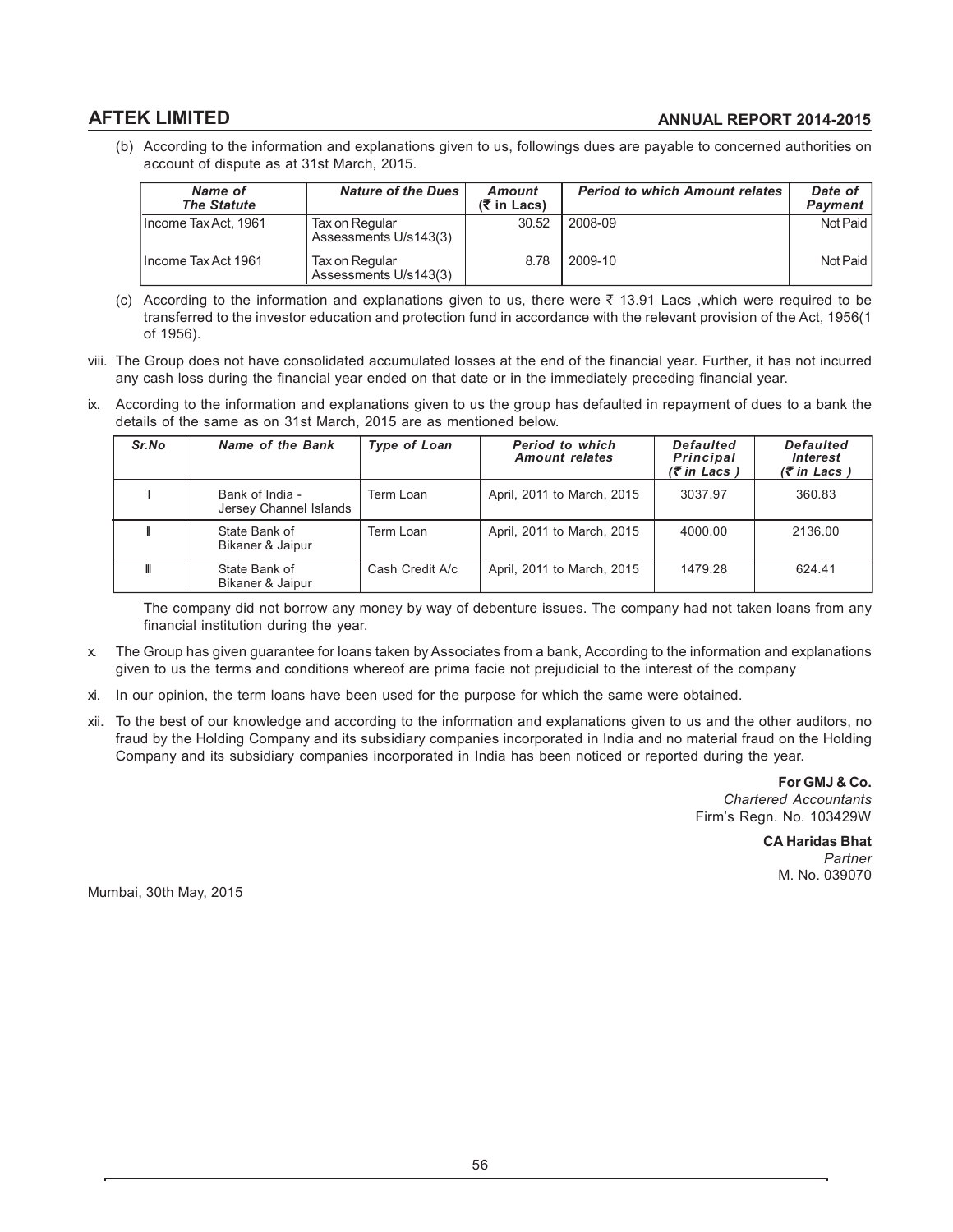| <b>Consolidated Balance Sheet as at March 31, 2015</b>                                                                                                      |                               |                                                           | (₹in Lacs)                                               |
|-------------------------------------------------------------------------------------------------------------------------------------------------------------|-------------------------------|-----------------------------------------------------------|----------------------------------------------------------|
|                                                                                                                                                             | <b>Note</b>                   | As at<br>March 31, 2015                                   | As at<br>March 31, 2014                                  |
| <b>Equity and Liabilities</b>                                                                                                                               |                               |                                                           |                                                          |
| <b>Shareholders' Funds</b><br>Share Capital<br>Reserves and Surplus                                                                                         | $\sqrt{2}$<br>3               | 2,203.76<br>38,890.27                                     | 2,203.76<br>39,525.94                                    |
|                                                                                                                                                             |                               | 41,094.03                                                 | 41,729.70                                                |
| <b>Non-Current Liabilities</b><br>Long-Term Borrowings<br>Deferred Tax Liabilities (Net)<br>Other Long-Term Liabilities<br>Long-Term Provisions             | 4<br>5<br>6<br>$\overline{7}$ | 8.08<br>114.35<br>68.81                                   | 9.37<br>114.35<br>65.61                                  |
|                                                                                                                                                             |                               | 191.24                                                    | 189.33                                                   |
| <b>Current Liabilities</b><br>Short-Term Borrowings<br><b>Trade Payables</b><br><b>Other Current Liabilities</b><br>Short-Term Provisions                   | 8<br>9<br>10<br>11            | 2,317.02<br>17.30<br>13,591.65<br>1,031.27                | 2,290.76<br>14.69<br>13,670.96<br>984.13                 |
|                                                                                                                                                             |                               | 16,957.24                                                 | 16,960.54                                                |
| <b>Total</b>                                                                                                                                                |                               | 58,242.51                                                 | 58,879.57                                                |
| <b>Assets</b>                                                                                                                                               |                               |                                                           |                                                          |
| <b>Non-Current Assets</b>                                                                                                                                   |                               |                                                           |                                                          |
| <b>Fixed Assets</b><br>Tangible Assets<br>Intangible Assets<br>Capital Work-in-Progress<br>Intangible Assets Under Development<br>Goodwill on consolidation | 12                            | 344.33<br>2,609.88<br>2,831.19<br>19,910.32<br>241.45     | 353.02<br>8,204.03<br>2,831.19<br>19,910.32<br>241.45    |
|                                                                                                                                                             |                               | 25,937.17                                                 | 31,540.02                                                |
| Non-Current Investments<br>Long-Term Loans and Advances<br><b>Other Non-Current Assets</b>                                                                  | 13<br>14<br>15                | 408.07<br>4,304.61<br>45.84                               | 408.07<br>4,305.16<br>37.35                              |
|                                                                                                                                                             |                               | 30,695.69                                                 | 36,290.60                                                |
| <b>Current Assets</b><br>Inventories<br><b>Trade Receivables</b><br>Cash and Bank Balances<br>Short-Term Loans and Advances<br><b>Other Current Assets</b>  | 16<br>17<br>18<br>19<br>20    | 84.95<br>27,413.86<br>34.76<br>13.06<br>0.20<br>27,546.82 | 82.30<br>22,467.75<br>30.42<br>8.38<br>0.12<br>22,588.97 |
| <b>Total</b>                                                                                                                                                |                               | 58,242.51                                                 | 58,879.57                                                |
|                                                                                                                                                             |                               |                                                           |                                                          |

The accompanying Notes ("1" to "44") are an integral part of these Financial Statements.

As per our report of even date.<br>For GMJ & Co. Firm Registration Number: 103429W *Chartered Accountants*

Membership No. 039070

Place: Mumbai <br>
Date: 30th May, 2015 <br>
Date: 30th May, 2015

For and on behalf of the Board of Directors

**Haridas Bhat Ranjit M Dhuru Nitin K Shukla**<br> *Partner Director - Finance Ratner Chairman & Managing Director Director - Finance Partner Pinance <b>Partner Chairman & Managing Director* 

Date: 30th May, 2015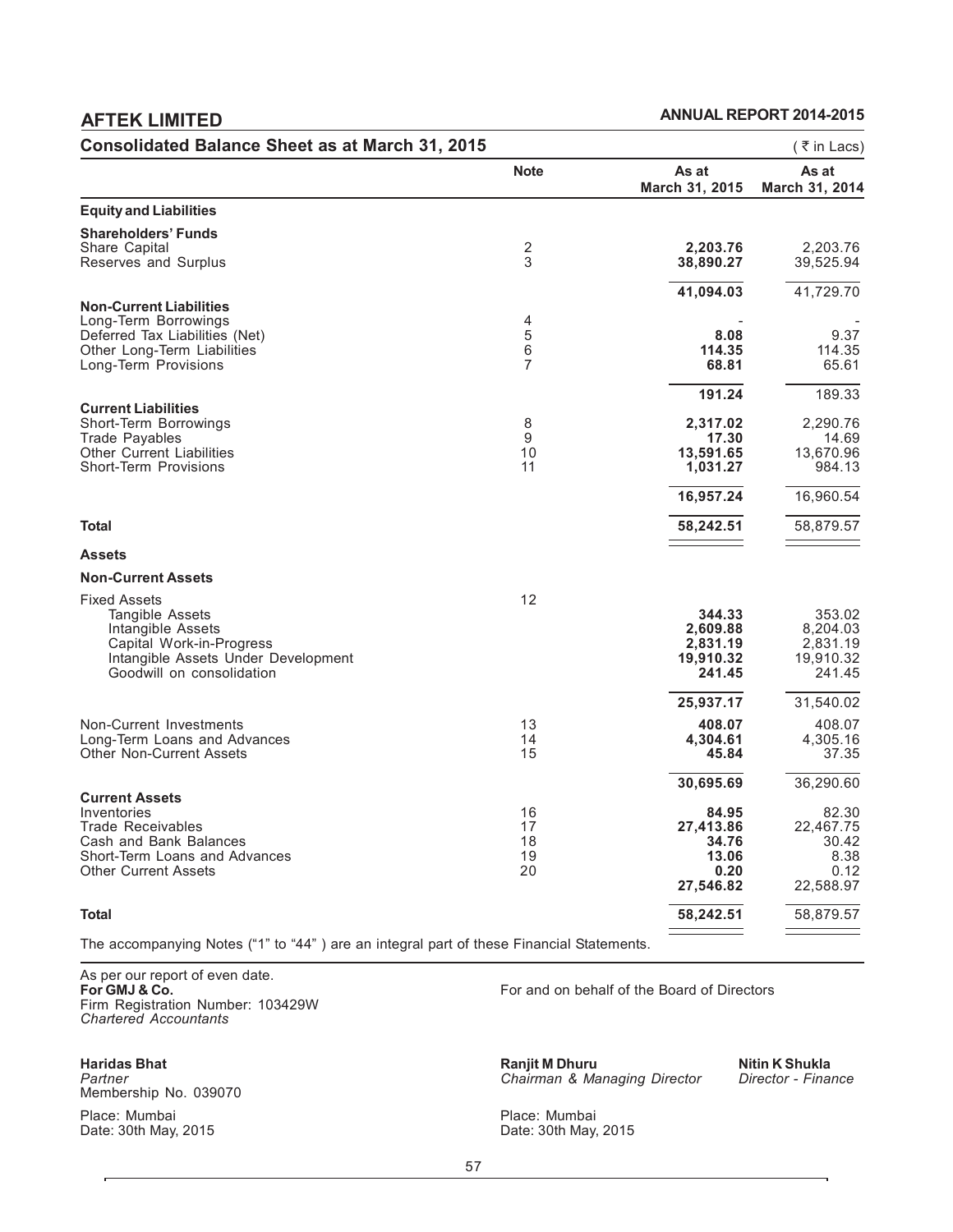| <b>AFTEK LIMITED</b>                                                                                                  |                                                       |                                             | ANNUAL REPORT 2014-2015                     |
|-----------------------------------------------------------------------------------------------------------------------|-------------------------------------------------------|---------------------------------------------|---------------------------------------------|
| Consolidated Statement of Profit and Loss for the year ended March 31, 2015                                           |                                                       |                                             | (₹ in Lacs except per share data)           |
|                                                                                                                       | <b>Note</b>                                           | <b>Year Ended</b><br>March 31, 2015         | <b>Year Ended</b><br>March 31, 2014         |
| Revenue from Operations                                                                                               | 21                                                    | 5,259.97                                    | 7,574.87                                    |
| Other Income                                                                                                          | 22                                                    | 746.46                                      | 1,489.81                                    |
| <b>Total Revenue</b>                                                                                                  |                                                       | 6,006.44                                    | 9,064.69                                    |
| <b>Expenses</b>                                                                                                       |                                                       |                                             |                                             |
| Cost of Materials Consumed & Software Development Expenses                                                            | 23                                                    | 76.46                                       | 742.28                                      |
| Changes in Inventories of Finished Goods, Work-in-Progress                                                            | 24                                                    | (0.83)                                      | 0.60                                        |
| <b>Employee Benefits Expense</b>                                                                                      | 25                                                    | 82.09                                       | 306.79                                      |
| <b>Finance Costs</b>                                                                                                  | 26                                                    | 778.22                                      | 782.85                                      |
| Depreciation and Amortisation Expense                                                                                 | 27                                                    | 5,602.85                                    | 7,759.52                                    |
| Other Expenses                                                                                                        | 28                                                    | 104.61                                      | 1,364.21                                    |
| <b>Total Expenses</b>                                                                                                 |                                                       | 6,643.41                                    | 10,956.25                                   |
| Profit Before Tax                                                                                                     |                                                       | (636.97)                                    | (1,891.56)                                  |
| Tax Expense                                                                                                           |                                                       |                                             |                                             |
| Income Tax:                                                                                                           |                                                       |                                             |                                             |
| <b>Current Year</b>                                                                                                   |                                                       |                                             |                                             |
| Earlier Years                                                                                                         |                                                       |                                             |                                             |
| Deferred Tax Credit                                                                                                   |                                                       | (1.29)                                      | (53.30)                                     |
| Profit for the Year                                                                                                   |                                                       | (635.68)                                    | (1,838.27)                                  |
| Earnings Per Equity Share [Nominal Value Per                                                                          |                                                       |                                             |                                             |
| Share: ₹2 (Previous Year: ₹2)]                                                                                        |                                                       |                                             |                                             |
| Basic and Diluted                                                                                                     | 29                                                    | (0.58)                                      | (1.67)                                      |
| The accompanying Notes ("1" to "44") are an integral part of these Financial Statements.                              |                                                       |                                             |                                             |
| As per our report of even date.<br>For GMJ & Co.<br>Firm Registration Number: 103429W<br><b>Chartered Accountants</b> |                                                       | For and on behalf of the Board of Directors |                                             |
| <b>Haridas Bhat</b><br>Partner<br>Membership No. 039070                                                               | <b>Ranjit M Dhuru</b><br>Chairman & Managing Director |                                             | <b>Nitin K Shukla</b><br>Director - Finance |
| Place: Mumbai<br>Date: 30th May, 2015                                                                                 | Place: Mumbai<br>Date: 30th May, 2015                 |                                             |                                             |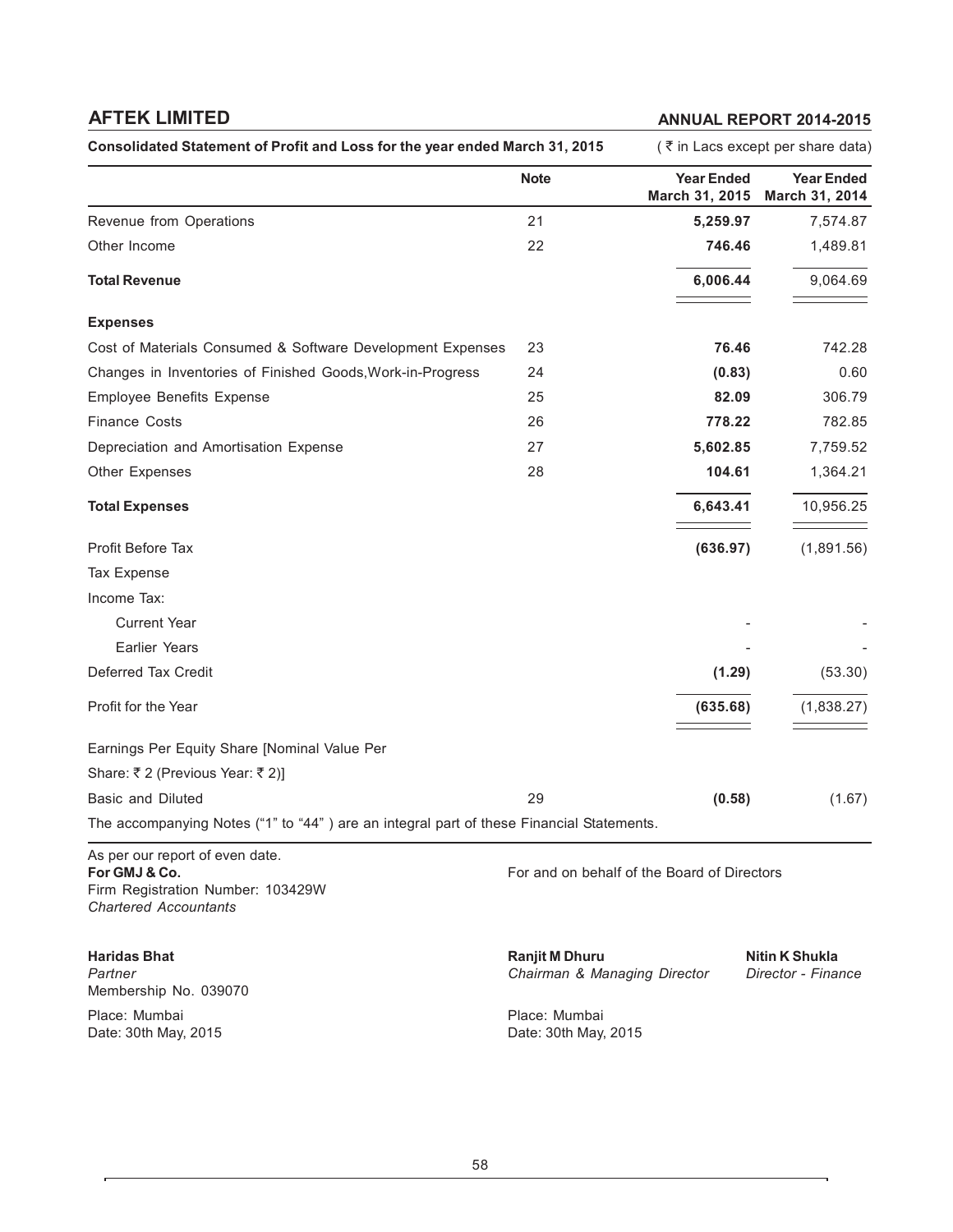|    | Consolidated Cash Flow Statement for the year ended March 31, 2015 |            | $($ ₹ in Lacs)               |            |                              |
|----|--------------------------------------------------------------------|------------|------------------------------|------------|------------------------------|
|    |                                                                    |            | Year ended<br>March 31, 2015 |            | Year ended<br>March 31, 2014 |
| А. | Cash flow from operating activities                                |            |                              |            |                              |
|    | Net profit before tax                                              |            | (636.97)                     |            | (1,891.56)                   |
|    | Adjustments for:                                                   |            |                              |            |                              |
|    | Depreciation                                                       | 5,602.85   |                              | 7,759.52   |                              |
|    | Interest income                                                    | (0.57)     |                              | (0.09)     |                              |
|    | Finance costs                                                      | 778.22     |                              | 782.85     |                              |
|    | Liabilities no Longer Required Written Back                        | (157.03)   |                              | (4.74)     |                              |
|    | Provision for Gratuity and Leave Encashment                        | 3.20       |                              | 4.60       |                              |
|    | Unrealised foreign exchange (gain)/ loss                           | (585.17)   | 5,641.51                     | (1,482.75) | 7,059.40                     |
|    | Operating profit before working capital changes                    |            | 5,004.54                     |            | 5,167.83                     |
|    | Changes in working capital:                                        |            |                              |            |                              |
|    | Increase / (Decrease) in trade payables                            | 2.65       |                              | 6.35       |                              |
|    | Increase / (Decrease) in short-term provisions                     | 35.31      |                              | 92.71      |                              |
|    | Increase / (Decrease) in long-term provisions                      | (0.00)     |                              | 11.07      |                              |
|    | Increase / (Decrease) in other current liabilities                 | 40.74      |                              | 177.27     |                              |
|    | (Increase) / Decrease in trade receivables                         | (5,090.21) |                              | (5,490.07) |                              |
|    | (Increase) / Decrease in inventories                               | (2.65)     |                              | 6.57       |                              |
|    | (Increase) / Decrease in short-term loans and advances             | (4.68)     |                              | (3.38)     |                              |
|    | (Increase) / Decrease in long-term loans and advances              | 0.55       |                              | 11.92      |                              |
|    | (Increase) / Decrease in other current assets                      | (0.08)     |                              |            |                              |
|    | (Increase) / Decrease in other non-current assets                  | (8.49)     |                              | 9.61       |                              |
|    |                                                                    |            | (5,026.87)                   |            | (5, 177.95)                  |
|    | Operating profit after working capital changes                     |            | (22.33)                      |            | (10.11)                      |
|    | Direct taxes paid (net of refund)                                  |            | (0.17)                       |            | (0.68)                       |
|    | Net cash from operating activities (A)                             |            | (22.50)                      |            | (10.80)                      |
| В. | Cash flow from investing activities                                |            |                              |            |                              |
|    | Sale of Investment in Subsidiary Company                           |            |                              |            | 150.00                       |
|    | Interest received                                                  |            | 0.57                         |            | 0.09                         |
|    | Net cash used in investing activities (B)                          |            | 0.57                         |            | 150.09                       |

 $\overline{\phantom{0}}$ 

 $\overline{\phantom{0}}$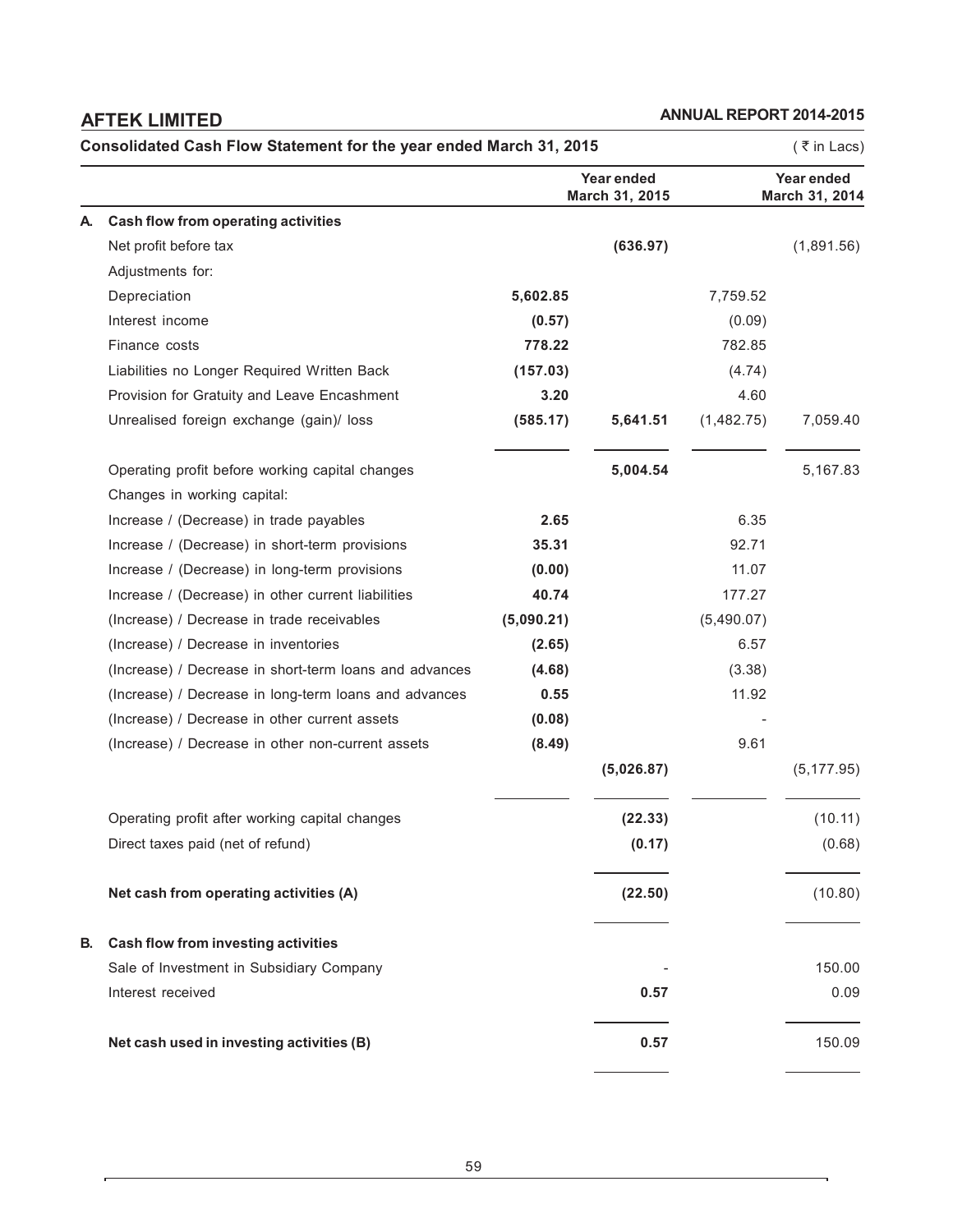|                                                               |                              | (₹in Lacs)                   |
|---------------------------------------------------------------|------------------------------|------------------------------|
|                                                               | Year ended<br>March 31, 2015 | Year ended<br>March 31, 2014 |
| C. Cash flow from financing activities                        |                              |                              |
| Interest and financial charges paid                           |                              | (3.00)                       |
| Proceeds / (Repayment)short-term borrowings (Net)             | 26.26                        | (140.28)                     |
| Net cash from financing activities (C)                        | 26.26                        | (143.27)                     |
| Net increase/ (decrease) in cash and cash equivalents (A+B+C) | 4.33                         | (3.98)                       |
| Cash and cash equivalents at the beginning of the year        | 10.19                        | 14.17                        |
| Cash and cash equivalents at the end of the year              | 14.52                        | 10.19                        |
| Net increase/ (decrease) in cash and cash equivalents         | 4.33                         | (3.98)                       |
| Cash and cash equivalents comprise of:                        |                              |                              |
| Cash on Hand                                                  | 12.30                        | 8.01                         |
| Bank Balances:                                                |                              |                              |
| In Current Accounts                                           | 2.22                         | 2.18                         |
| In Fixed Deposits with original maturity less than 3 months   |                              |                              |
| Cash and cash equivalents at the end of the year              | 14.52                        | 10.19                        |
|                                                               |                              |                              |

### Notes:

1 The above Cash Flow Statement has been prepared under "Indirect Method" set out in Accounting Standard - 3 on "Cash Flow Statements" notified under Section 113 of The Companies Act, 2013, of India.

2 Figures in brackets indicate cash outgo.

3 Previous year's figures have been regrouped/ rearranged wherever necessary.

As per our report of even date.<br>For GMJ & Co. For and on behalf of the Board of Directors Firm Registration Number: 103429W *Chartered Accountants* **Haridas Bhat Ranjit M Dhuru Ranjit M Dhuru Nitin K Shukla** *Partner Chairman & Managing Director Director - Finance* Membership No. 039070 Place: Mumbai Place: Mumbai

Date: 30th May, 2015 Date: 30th May, 2015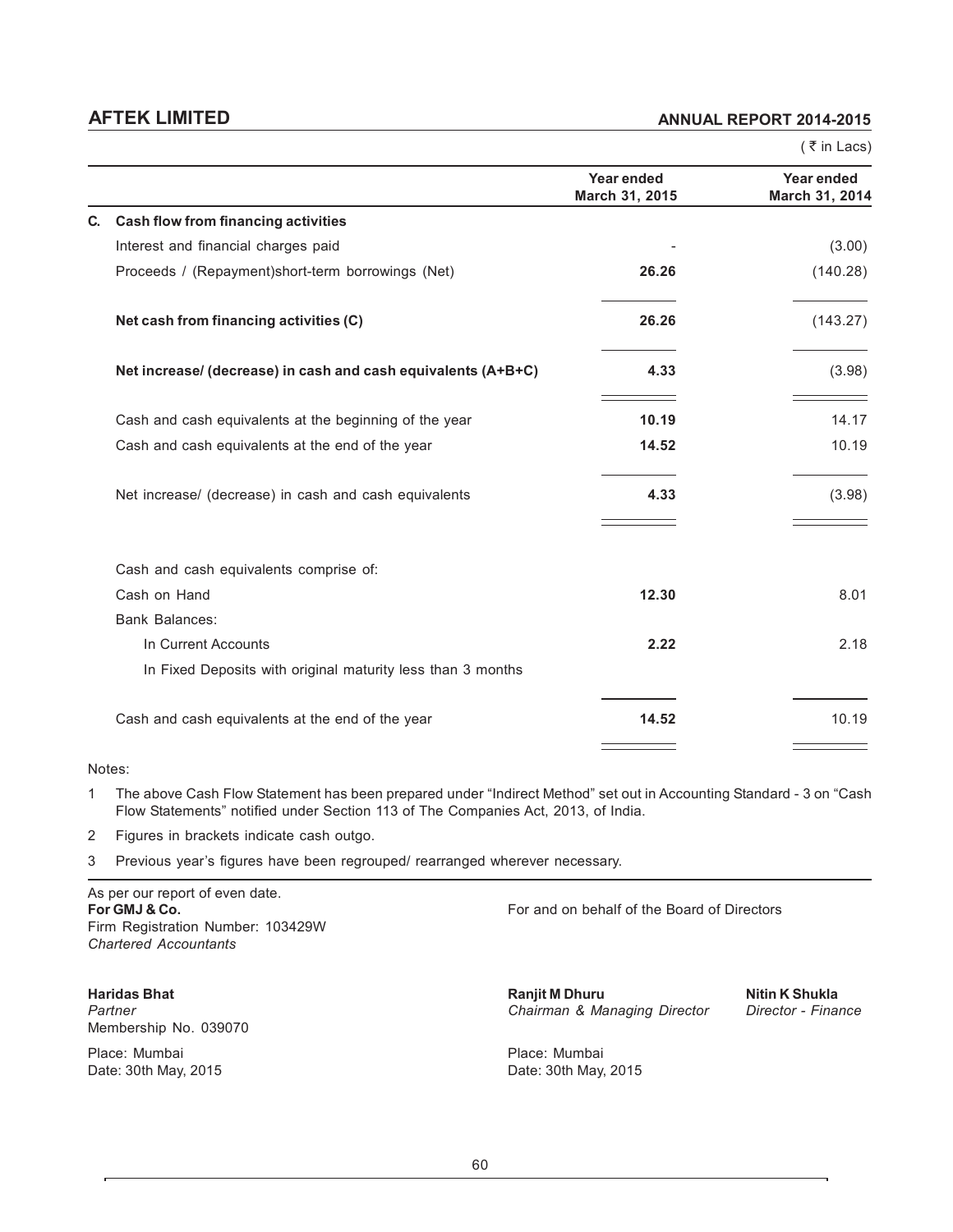### **Notes to Consolidated Financial Statements for the year ended March 31, 2015**

### **1 Summary of Corporate information & Significant Accounting Policies**

#### **1.1 Corporate information**

AFTEK Limited (the "Company") provide a wide range of information technology services including systems, hardware and software, communications and networking, hardware sizing and capacity planning, software management solutions, technology education services and business process outsourcing. The Company's services portfolio consists of Application Development and Maintenance, Business Intelligence, Enterprise Solutions, Assurance, Engineering and Industrial Services, IT Infrastructure Services, Business Process Outsourcing, Consulting and Asset Leveraged Solutions.

#### **1.2 Principles of consolidation**

The consolidated financial statements relate to the Company and all of its subsidiary companies and companies controlled, that is, companies over which the Company exercises control / joint control over ownership and voting power and the associates and joint venture (herein after collectively referred to as the "Group"). The consolidated financial statements have been prepared on the following basis:

The financial statements of the Company and its subsidiaries are combined on a line-by-line basis by adding together the book values of like items of assets, liabilities, income and expenses after fully eliminating intra-group balances and intra-group transactions and resultant unrealized profits or losses in accordance with the Accounting Standard - 21 ìConsolidated Financial Statementsî prescribed u/s 133 of Companies Act, 2013 (the Act) read with rule 7 of the Companies (Accounts) Rules, 2014 issued by the Central Government.

Investments in subsidiaries are eliminated and differences between the costs of investment over the net assets on the date of the investment in subsidiaries are recognised as goodwill or capital reserve, as the case may be.

The difference between the proceeds from disposal of investment in a subsidiary or in a company, controlled by the Company, and the proportionate carrying amount of its assets less liabilities as of the date of disposal is recognised in the consolidated statement of profit and loss as the profit or loss on disposal of investment in subsidiaries.

As far as possible, the consolidated financial statements are prepared using uniform accounting policies for like transactions and other events in similar circumstances and are presented in the same manner as the Companyís stand alone financial statements.

#### **1.3 Significant Accounting Policies**

#### **(a) Basis of Accounting and Preparation of Consolidated Financial Statements**

The consolidated financial statements have been prepared and presented on the historical cost convention on accrual basis and comprises mandatory accounting standards as precribed u/s 133 of Companies Act, 2013 (the Act) read with rule 7 of the Companies (Accounts) Rules, 2014, the provision of the Act (to the extent notified). Accounting policies have been consistently applied except where a newly issued accounting standard is initially adopted or a revision to an existing accounting standard requires a change in the accounting policies hitherto in use.

### **(b) Use of Estimates**

The preparation of the consolidated financial statements in conformity with generally accepted accounting principles requires management to make estimates and assumptions that affect the reported amounts of assets and liabilities, disclosure of contingent liabilities as at the date of financial statements and the reported amounts of revenues and expenses during the reporting year. Key estimates include estimate of useful lives of fixed assets, income taxes, vesting of employee stock options and future obligations under employee retirement benefit plans. Although these estimates are based upon management's knowledge of current events and actions, actual results could differ from those estimates. Any revisions to accounting estimates are recognized prospectively in the current and future periods.

#### **(c) Fixed Assets, Depreciation and Amortisation**

- (i) Fixed assets are stated at cost less accumulated depreciation, amortisation and impairment losses. Cost includes inward freight, taxes and expenses incidental to acquisition and installation, up to the point the asset is ready for its intended use.
- (ii) Capital work in progress represents expenditure incurred in respect of capital projects under development and are carried at cost. Cost includes related acquisition expenses, construction cost, borrowing costs (In accordance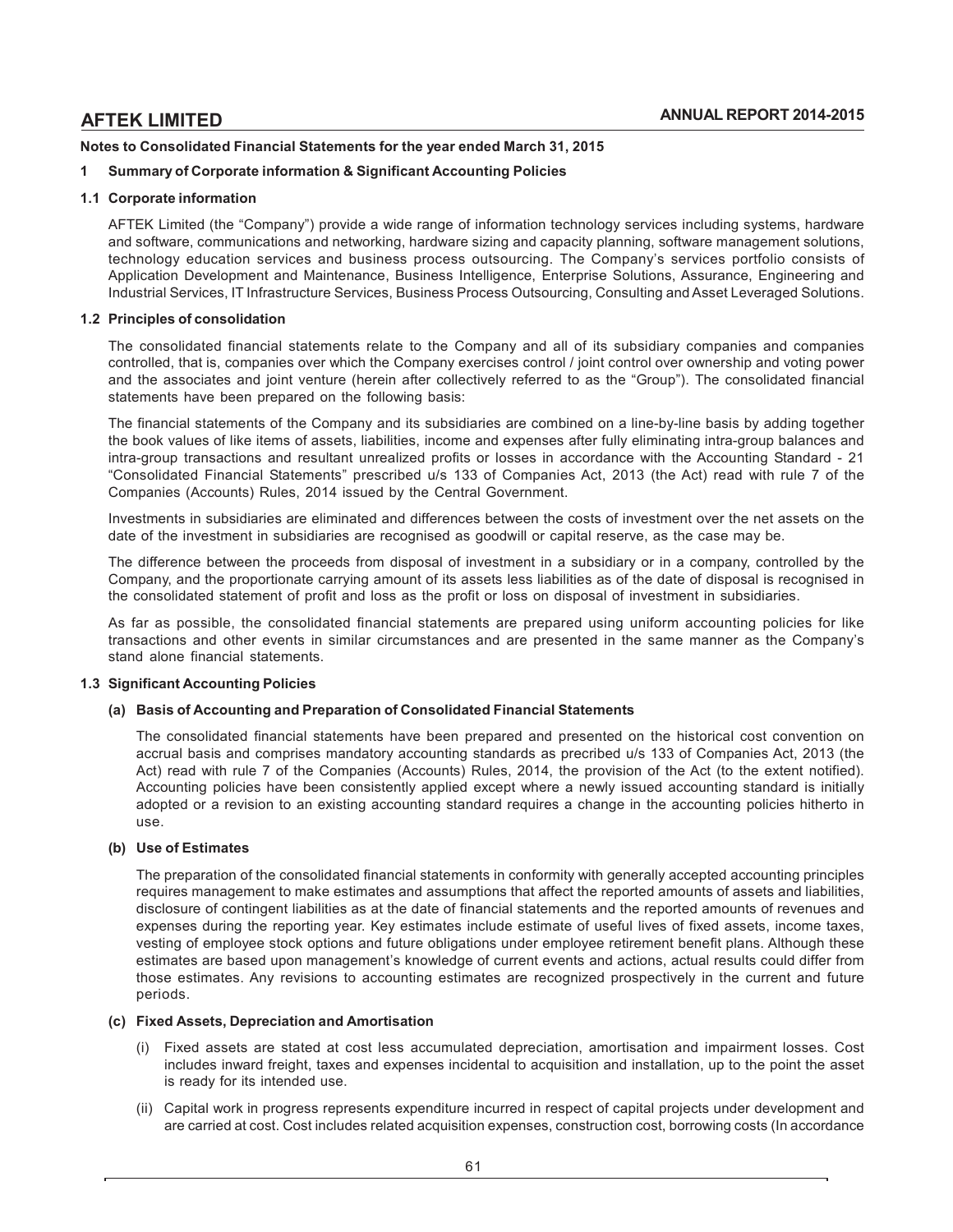with the Accounting Standard 16 on 'Borrowing Costs') capitalized and other direct expenditure.

(iii) Depreciation is provided on straight-line basis at the rates specified in Schedule II of the Companies Act, 2013 except for the following assets which are depreciated as follows:

Leasehold land is amortised over the period of lease.

#### **(d) Intangible Assets**

Intangible assets are stated at cost of acquisition, less accumulated amortisation and impairment losses if any. An intangible asset is recognized, where it is probable that the future economic benefits attributable to the asset will flow to the enterprise and where its cost can be reliably measured. Based on management estimates, the depreciable amount of intangible assets is allocated over the useful life on a straight line basis. Management estimates the useful life of Technical Know-how as 5 years and Intellectual Property Rights as 3 years.

#### **(e) Impairment of Assets**

The carrying amounts of the group's assets are reviewed at each Balance Sheet date if there is any indication of impairment based on internal/external factors. An impairment loss is recognized wherever the carrying amount of an asset exceeds its recoverable amount. The recoverable amount of the assets (or where applicable, that of the cash generating unit to which the asset belongs) is estimated as the higher of its net selling price and its value in use. In assessing value in use, the estimated future cash flows are discounted to their present value at the weighted average cost of capital.

After impairment, depreciation is provided on the revised carrying amount of the asset over its remaining useful life.

A previously recognised impairment loss is increased or reversed depending on changes in circumstances. However, the carrying value after reversal is not increased beyond the carrying value that would have prevailed by charging usual depreciation, if there was no impairment.

#### **(f) Borrowing Cost**

Borrowing costs attributable to the acquisition or construction of qualifying assets, as defined in Accounting Standard 16 on 'Borrowing Costs', are capitalized as part of the cost of qualifying assets. Other borrowing costs are expensed as incurred.

#### **(g) Investments**

The group has presently classified all its investments as "Long Term" in accordance with Accounting Standard 13 on "Accounting for Investments." Long-term investments are stated at cost. However, provision is made to recognize a decline, other than temporary, in the value of investments.

#### **(h) Inventories**

Inventories are valued at lower of cost and net realizable value. Cost of inventories comprise cost of purchase and other costs incurred in bringing the inventories to their present condition and location. Cost is determined by the weighted average cost method.

#### **(i) Research and Development**

Research and Development expenditure is recognized in the Profit and Loss Account as and when incurred. Capital expenditure, if any is shown under respective head of fixed assets.

#### **(j) Foreign Currency Transactions**

Initial recognition - Foreign currency transactions are recorded in the reporting currency, by applying to the foreign currency amount the exchange rate between the reporting currency and the foreign currency on the date of the transaction.

Conversion - Monetary assets and liabilities denominated in foreign currency are converted at the rate of exchange prevailing on the date of the Balance Sheet.

Exchange differences - Exchange differences arising on the settlement of monetary items or on reporting the group's monetary items at rates different from those at which they were initially recorded during the year, or reported in previous consolidated financial statements, are recognised as income or as expenses in the year in which they arise.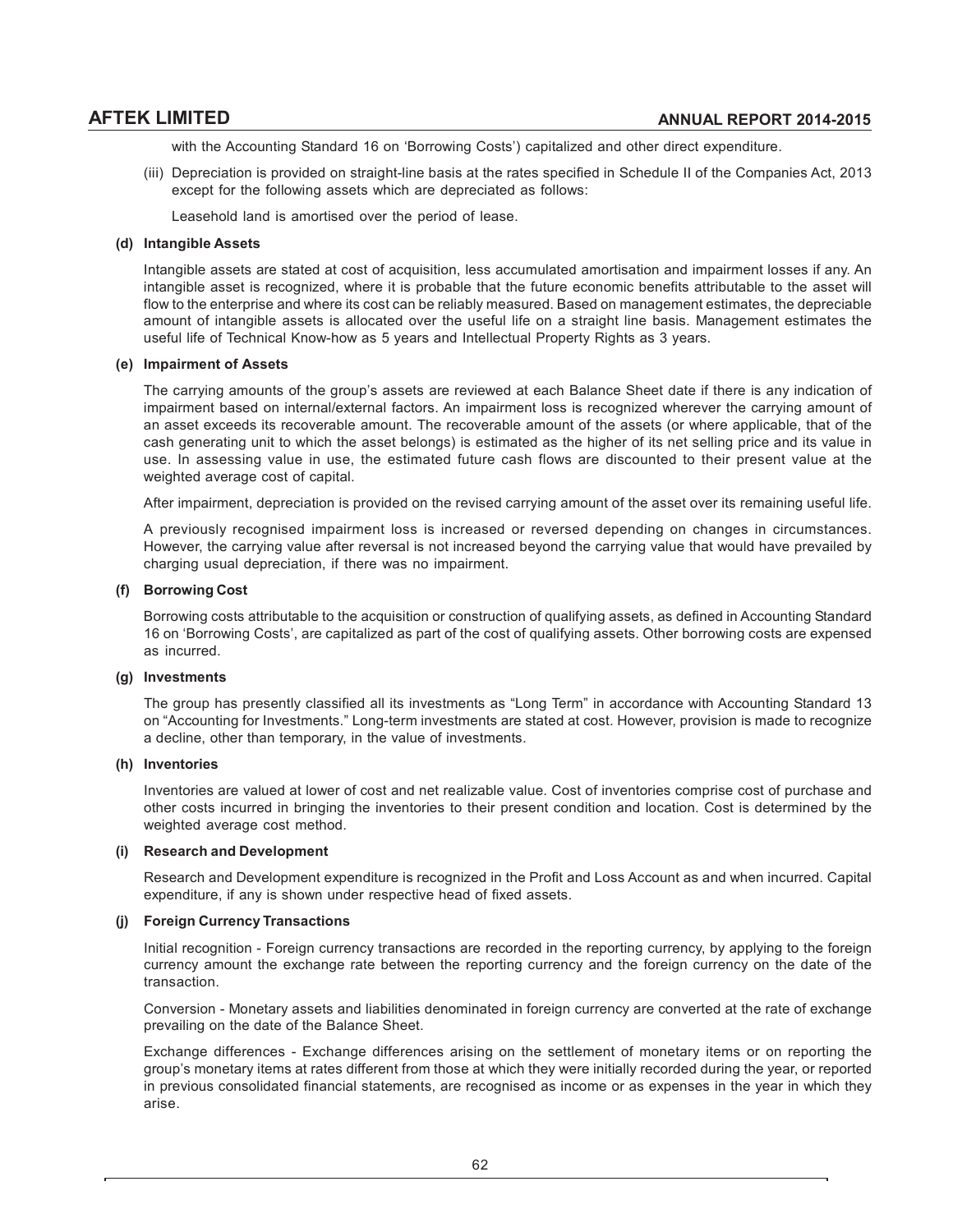### **(k) Employee Benefits**

- (i) All short term employee benefits are accounted on undiscounted basis during the accounting period based on services rendered by employees.
- (ii) The group makes contribution to statutory provident fund in accordance with Employees Provident Fund and Miscellaneous Provisions Act, 1952 which is a defined contribution plan and contribution paid or payable is recognised as an expense in the year in which services are rendered by the employees.
- (iii) The groupís employees are covered under the group gratuity cum life assurance scheme with the Life Insurance Corporation of India ('LIC'). Gratuity is a post employment benefit and is in the nature of a defined benefit plan. The liability recognised in the Balance Sheet in respect of gratuity is the present value of the defined benefit/ obligation at the Balance Sheet date less the fair value of plan assets, together with adjustments for unrecognised actuarial gains or losses and past service costs. The defined benefit/ obligation are calculated at or near the Balance Sheet date by an independent actuary using the projected unit credit method.

Actuarial gains and losses arising from past experience and changes in actuarial assumptions are charged or credited to the Profit and Loss Account in the year in which such gains or losses are determined.

(iv) Liability for compensated absences is provided for on the basis of actuarial valuation at year-end, made by an independent actuary.

#### **(l) Stock Based Compensation**

The compensation cost of stock options granted to employees is calculated using the fair value method. The compensation expense is amortized uniformly over the vesting period of the option.

#### **(m) Revenue Recognition**

Revenue from sale of products is recognized when significant risks and rewards in respect of ownership of products are transferred to the customer and there are either no unfulfilled group obligations or any outstanding obligations are inconsequential or perfunctory and will not affect the customer's final acceptance of the arrangement.

Revenues from services are recognized as services are provided when arrangements are on a time and material basis. Revenue from fixed price contracts is generally recognised in accordance with the "Percentage of Completion" method.

Further, the group reimburses certain software installation and testing charges to channel partners and these installation and testing activities are considered to be distinct components preceding the actual delivery and acceptance of the software. The group also bears the entire credit risk on the sale of products. Accordingly, the installation and testing activity is considered to be the transaction independent of the sale of the products and the costs relating to these activities are accounted as cost of revenues.

Income and expenses in foreign currencies are converted at exchange rates prevailing on the date of the transaction. Foreign currency monetary assets and liabilities other than net investments in non-integral foreign operations are translated at the exchange rate prevailing on the balance sheet date and exchange gain and loss are recognised in the statement of profit and loss. Exchange difference arising on a monetary item that, in substance, forms part of an enterpriseís net investments in a non-integral foreign operation are accumulated in a foreign currency translation reserve

Interest income is accounted on a time proportion basis.

### **(n) Operating Lease**

Lease of assets under which all the risks and rewards of ownership are effectively retained by the lessor are classified as operating leases. Operating lease payments are recognized as an expense in the Profit and Loss Account on a straight-line basis over the lease term.

### **(o) Taxes on Income**

The provision for current taxation is computed in accordance with the relevant tax regulations. Deferred tax is recognised on timing differences between the accounting and taxable income for the year and quantified using the tax rates and laws enacted or substantively enacted as at the Balance Sheet date. Deferred tax assets in respect of unabsorbed depreciation and carry forward losses under tax laws are recognised and carried forward to the extent there is virtual certainty supported by convincing evidence that sufficient future taxable income will be available against which such deferred tax assets can be realised in future. Other deferred tax assets are recognised only to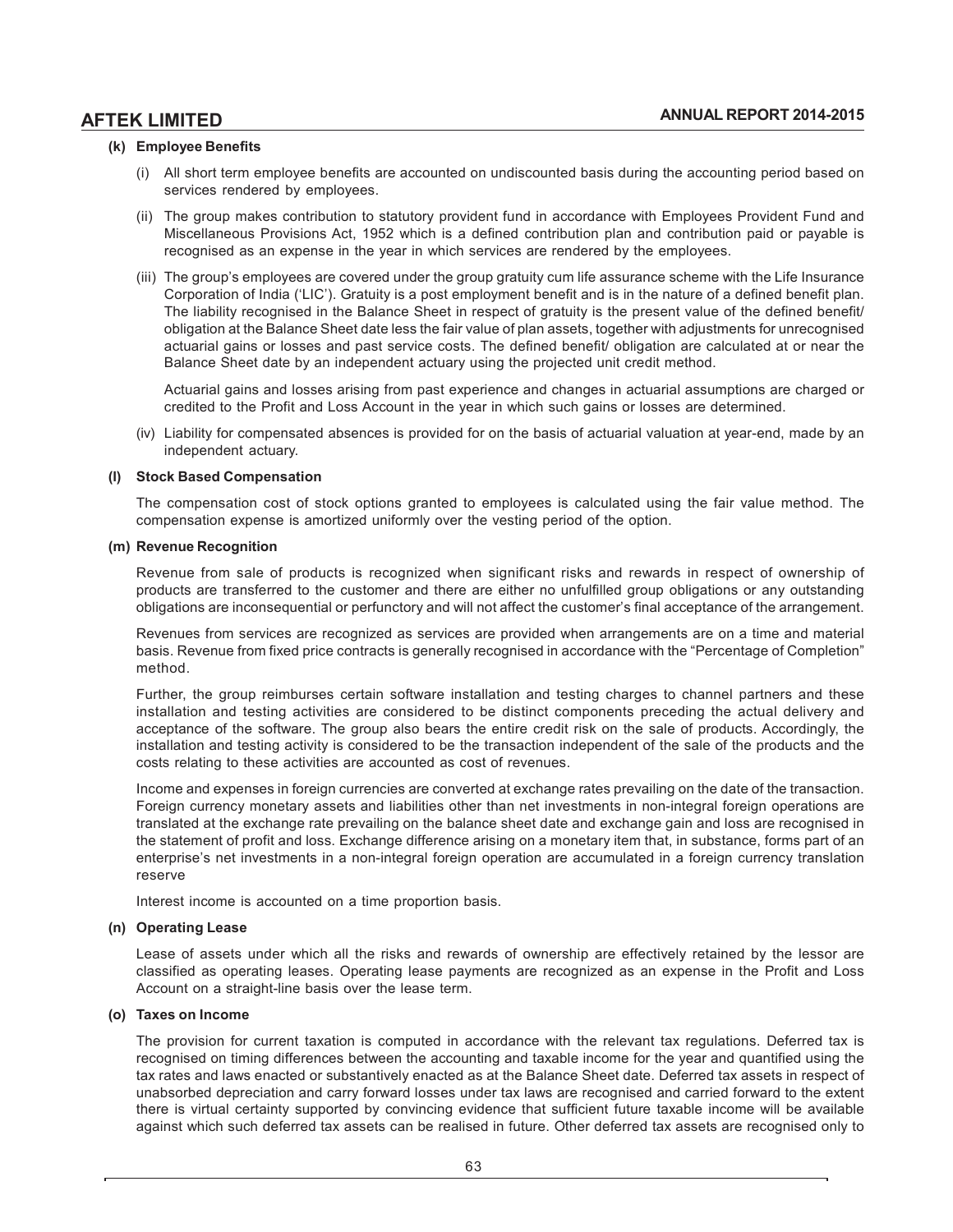the extent there is a reasonable certainty of realisation in future. Such assets are reviewed at each Balance Sheet date to reassess realisation.

Deferred tax in respect of timing differences which originate and reverse during the tax holiday period is not recognized to the extent to which the group's gross total income is subject to deduction during the tax holiday period.

Minimum Alternate Tax (MAT) credit is recognized as an asset only when and to the extent there is convincing evidence that the group will pay normal income tax during the specified period. In the year in which the MAT credit becomes eligible to be recognized as an asset in accordance with the recommendations contained in guidance note issued by the Institute of Chartered Accountants of India, the said asset is created by way of a credit to the Profit and Loss Account and shown as MAT Credit Entitlement. The group reviews the same at each Balance Sheet date and writes down the carrying amount of MAT Credit Entitlement to the extent there is no longer convincing evidence to the effect that group will pay normal Income Tax during the specified period.

#### **(p) Earnings Per Share**

The earnings considered in ascertaining the group's earnings per share comprise the net profit after tax. The number of shares used in computing basic earnings per share is the weighted average number of shares outstanding during the year. The number of shares used in computing diluted earnings per share comprises the weighted average number of shares considered for deriving basic earnings per share, and also the weighted average number of shares, if any which would have been issued on the conversion of all dilutive potential equity shares.

#### **(q) Provisions and Contingent Liabilities**

A provision is recognized when the group has a present obligation as a result of past events and it is probable that an outflow of resources will be required to settle the obligation, in respect of which a reliable estimate can be made. Provisions are not discounted to its present value and are determined based on management estimate required to settle the obligation at the Balance Sheet date. These are reviewed at each Balance Sheet date and adjusted to reflect the current management estimates. Provisions are recognised in the consolidated financial statements in respect of present probable obligations, for amounts which can be reliably estimated.

Contingent Liabilities are disclosed in respect of possible obligations that arise from past events, whose existence would be confirmed by the occurrence or non occurrence of one or more uncertain future events not wholly within the control of the group.

#### **(r) Share Issue Expenses and Premium Payable on Redemption of Foreign Currency Convertible Bonds (FCCBs)**

Share Issue Expenses and Premium Payable on Redemption of FCCBs are adjusted against the Securities Premium Account.

#### **(s) Cash and cash equivalents**

The group considers all highly liquid fi nancial instruments, which are readily convertible into cash and have original maturities of three months or less from the date of purchase, to be cash equivalents.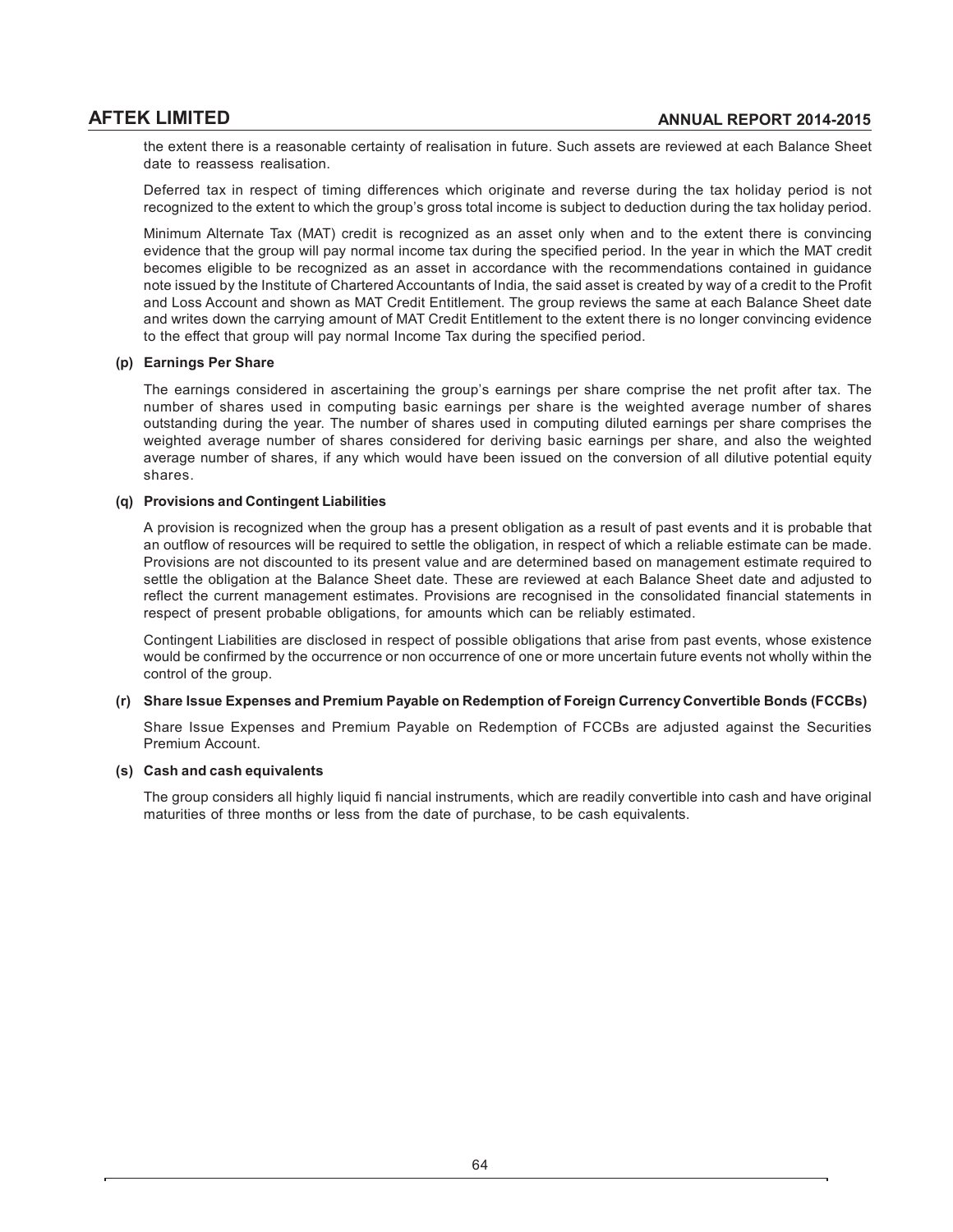|   | Notes to Consolidated Financial Statements for the year ended March 31, 2015                                       |          | ₹ in Lacs)                             |
|---|--------------------------------------------------------------------------------------------------------------------|----------|----------------------------------------|
|   |                                                                                                                    | As at    | As at<br>March 31, 2015 March 31, 2014 |
| 2 | <b>Share Capital</b>                                                                                               |          |                                        |
|   | <b>Authorised</b><br>125,000,000 (Previous Year: 125,000,000) Equity Shares of ₹ 2 each                            | 2.500.00 | 2.500.00                               |
|   | <b>Issued</b><br>11,01,88,091 (Previous Year: 11,01,88,091) Equity Shares of ₹2 each                               | 2.203.76 | 2.203.76                               |
|   | <b>Subscribed and Paid up</b><br>11,01,88,091 (Previous Year: 11,01,88,091) Equity Shares of ₹2 each fully paid-up | 2.203.76 | 2.203.76                               |
|   |                                                                                                                    | 2,203.76 | 2,203.76                               |

### **(a) Reconciliation of number of shares**

|                                                                                                |                          | As at March 31, 2015 |                      | As at March 31, 2014 |  |
|------------------------------------------------------------------------------------------------|--------------------------|----------------------|----------------------|----------------------|--|
|                                                                                                | No. of Shares            | ₹ in Lacs            | <b>No. of Shares</b> | ₹ in Lacs            |  |
| <b>Equity Shares:</b><br>Balance as at the beginning of the year<br>and at the end of the year | 110,188,091              | 2,203.76             | 93,530,789           | 1,870.62             |  |
| Add: Shares issued during the year                                                             | -                        |                      | 16,657,302           | 333.15               |  |
| Add: Bonus Shares issued during the year                                                       | $\overline{\phantom{a}}$ |                      |                      |                      |  |
| Balance as at the end of the year                                                              | 110,188,091              | 2,203.76             | 110,188,091          | 2,203.76             |  |

### **(b) Rights, preferences and restrictions attached to shares**

The Company has one class of equity shares having a par value of  $\bar{\tau}$  2 per share. Each shareholder is eligible for one vote per shareheld. The equity shareholders are entitled for dividend as may be proposed by the Board of Directors and approved by the shareholders in the Annual General Meeting, except in case of interim dividend. In the event of liquidation, the equity shareholders are eligible to receive the remaining assets of the Company after distribution of all preferential amounts, in proportion to their shareholding.

#### **(c) Details of shares held by shareholders holding more than 5% of the aggregate shares in the Company :-**

|                      | As at March 31, 2015 |           | <b>As at March 31, 2014</b> |           |
|----------------------|----------------------|-----------|-----------------------------|-----------|
| <b>Equity Shares</b> | No. of Shares        | % holding | <b>No. of Shares</b>        | % holding |
| Elara Capital PLC    | 15.540.759           | 14.10%    | 15.540.759                  | 14.10%    |

### **(d) Shares allotted (during 5 years preceding March 31, 2015)**

|      | The Company had issued 15,06,581 (P.Y 10522890) shares of $\overline{\tau}$ 2 each fully Paid up to issued<br>against conversion of 300 (P.Y 2270) FCCB's Bonds.                                                                                                                        | 1,506,581   |
|------|-----------------------------------------------------------------------------------------------------------------------------------------------------------------------------------------------------------------------------------------------------------------------------------------|-------------|
| lii. | The Company had issued 6,150,000 shares of $\bar{\tau}$ 2 each fully Paid up issued to the erstwhile<br>shareholders of Elven Microcircuit Pvt. Ltd. In pursuance of Scheme of Arrangement as<br>approved by Hon'ble High Court, Mumbai & Karnataka.                                    | 6,150,000   |
| liii | The Company had issued 157,477 equity shares of $\overline{\tau}$ 2 each (during FY 2006-07 to 2010-11:<br>351,318 equity shares) during the period of 5 years immediately preceding March 31, 2012<br>on exercise of options granted Under Aftek Employees Stock Option Scheme (ESOP). | 157,477     |
| liv  | The Company had issued 1,66,57,302 shares of $\bar{\tau}$ 2 each fully Paid up to issued against<br>conversion of 526 FCCB's Bonds.                                                                                                                                                     | 16,657,302  |
|      | Closing No.of Share                                                                                                                                                                                                                                                                     | 110,188,091 |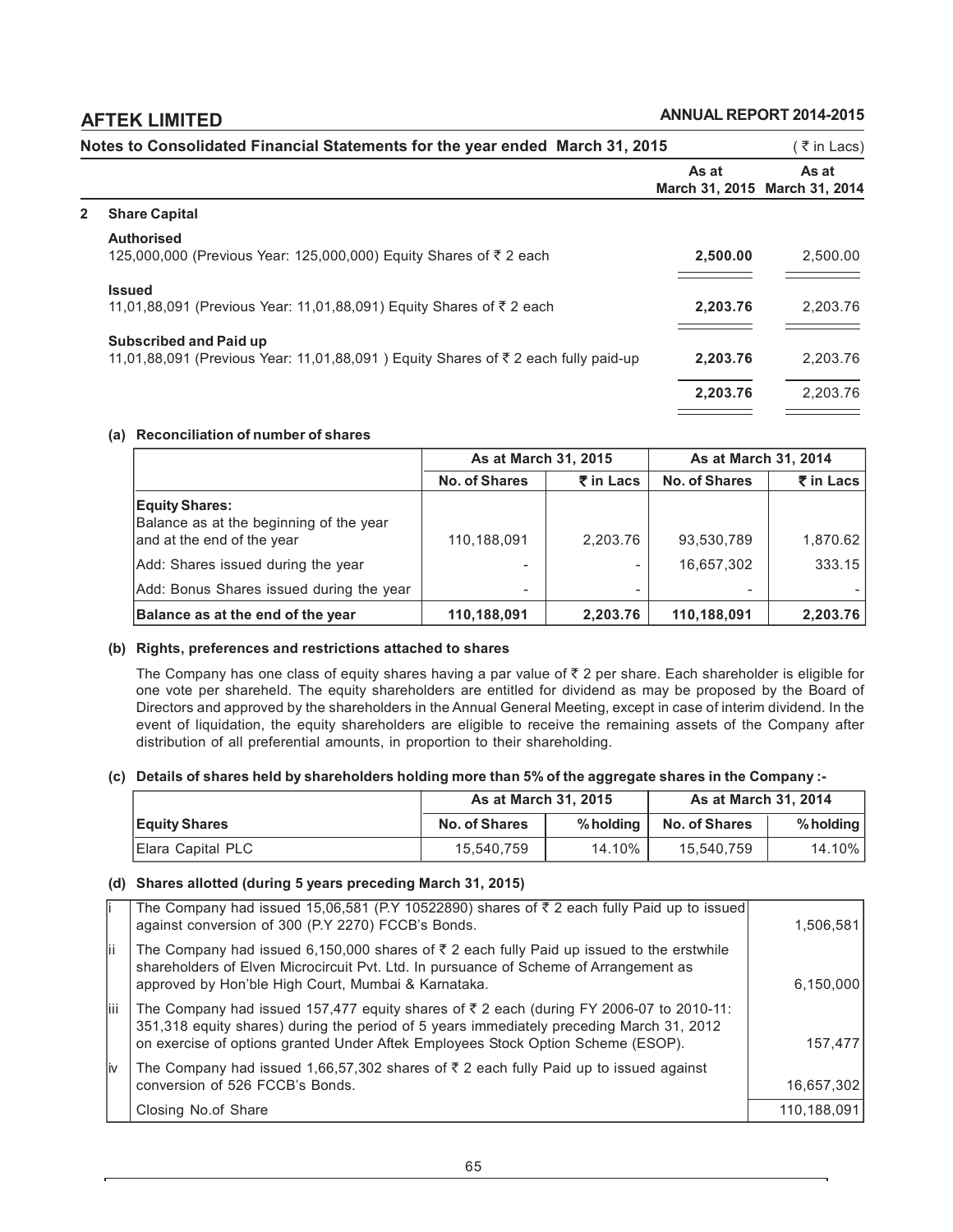|   | <b>AFTEK LIMITED</b>                                                         | <b>ANNUAL REPORT 2014-2015</b>         |              |
|---|------------------------------------------------------------------------------|----------------------------------------|--------------|
|   | Notes to Consolidated Financial Statements for the year ended March 31, 2015 |                                        | ্ ₹ in Lacs) |
|   |                                                                              | As at<br>March 31, 2015 March 31, 2014 | As at        |
| 3 | <b>Reserves and Surplus</b>                                                  |                                        |              |
|   | <b>Capital Reserve</b><br>As per last Balance Sheet                          | 482.05                                 | 482.05       |
|   | <b>Securities Premium</b><br>Balance as at the end of the year               | 2,741.12                               | 2,741.12     |
|   | <b>General Reserve</b><br>Balance as at the end of the year                  | 6,132.36                               | 6.132.36     |

| <b>Surplus in Statement of Profit and Loss</b><br>Balance as at the beginning of the year                                                         | 30,170.41 | 31,667.42                            |
|---------------------------------------------------------------------------------------------------------------------------------------------------|-----------|--------------------------------------|
| <b>Cessation of Subsidiary relation</b><br>Effect on reserve on Cessation of Subsidiary relation<br>Investment written off<br>Profit for the year | (635.68)  | 1.654.59<br>(1,313.33)<br>(1,838.27) |
| Balance as at the end of the year                                                                                                                 | 29,534.73 | 30,170.41                            |
| Total                                                                                                                                             | 38,890.27 | 39.525.94                            |
|                                                                                                                                                   |           |                                      |

#### **4 Long-Term Borrowings**

|                                                                                             | <b>Non-Current Portion</b>    |                                                                |                                                 | <b>Current Maturities</b>                       |
|---------------------------------------------------------------------------------------------|-------------------------------|----------------------------------------------------------------|-------------------------------------------------|-------------------------------------------------|
|                                                                                             | As at<br>$\bar{\tau}$ in Lacs | As at<br>March 31, 2015 March 31, 2014<br>$\bar{\tau}$ in Lacs | As at<br>March 31, 2015<br>$\bar{\tau}$ in Lacs | As at<br>March 31, 2014<br>$\bar{\tau}$ in Lacs |
| <b>Bonds (Unsecured)</b><br>Foreign Currency Convertible Bonds (FCCB)<br>(Refer Note No.37) |                               |                                                                | 1,925.38                                        | 1,925.38                                        |
| <b>Term Loan (Secured)</b>                                                                  |                               |                                                                |                                                 |                                                 |
| from Banks:                                                                                 |                               |                                                                |                                                 |                                                 |
| Bank of India - Jersey Channel Islands<br>i)                                                |                               |                                                                | 3,037.97                                        | 3,129.47                                        |
| ii)<br>State Bank of Bikaner & Jaipur                                                       |                               |                                                                | 4,000.00                                        | 4.000.00                                        |
| <b>Total</b>                                                                                |                               |                                                                | 8,963.35                                        | 9,054.85                                        |

#### **(a) Nature of Security and terms of repayment for secured borrowings**

### **(i) Bank of India - Jersey Channel Islands**

Foreign Currency Term Loan Aggregating to ₹ 3075.31 Lacs (Euro 45 Lacs) Secured by mortgage of Land at Hinjewadi, Pune. ₹ 3075.31 Lacs is repayble in 4 half yearly installment of ₹ 683.4 Lacs for first 3 installment & Last Installment of ₹1025.11 Lacs from July 11 to January 2013. However since the Company has made default in repayment of Principal and Interest thereon, Bank has demanded repayment total loan.

**The Company has defaulted in repayment of loans and interest in respect of the following:**

| <b>Bank of India - Jersey Channel Islands</b> |                  | As at 31 March, 2015 |
|-----------------------------------------------|------------------|----------------------|
|                                               | <b>Principal</b> | <b>Interest</b>      |
| <b>Period of default</b>                      |                  |                      |
| April' 2011 to March' 2015                    | 3.037.97         | 360.83               |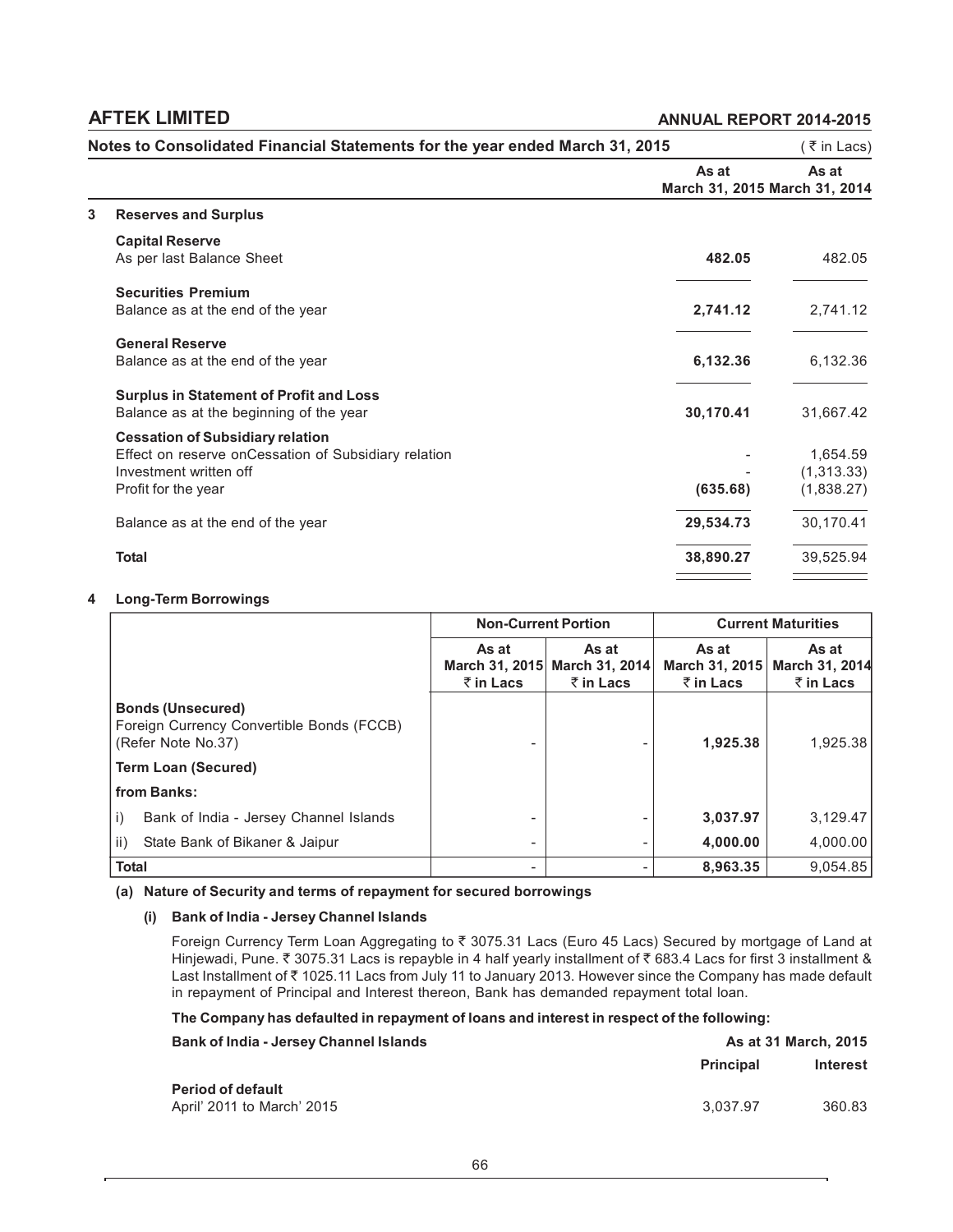| Notes to Consolidated Financial Statements for the year ended March 31, 2015 |       | (₹in Lacs)                    |
|------------------------------------------------------------------------------|-------|-------------------------------|
|                                                                              | As at | As at                         |
|                                                                              |       | March 31, 2015 March 31, 2014 |

#### **(ii) State Bank of Bikaner & Jaipur**

Rupee Term Loan Aggregating to  $\bar{\tau}$  4,000 Lacs Secured by mortgage of building owned by subsidiary Mihir Properties Pvt. Ltd. ₹4,000 Lacs is repayble in 12 Quarterly installment of ₹333.33 Lacs from April, 2012 to January 2015. Company has made default in repayment of Principal and Interest thereon, therefore, Bank has demanded repayment loan.

### **The Company has defaulted in repayment of loans and interest in respect of the following:**

|   | <b>State Bank of Bikaner &amp; Jaipur</b>                            |                  | As at 31 March, 2015 |
|---|----------------------------------------------------------------------|------------------|----------------------|
|   |                                                                      | <b>Principal</b> | <b>Interest</b>      |
|   | <b>Period of default</b><br>April' 2011 to March' 2015               | 4,000.00         | 2,136.00             |
| 5 | <b>Deferred Tax Liabilities (Net)</b>                                |                  |                      |
|   | <b>Deferred Tax Liabilities:</b>                                     |                  |                      |
|   | Depreciation<br>Deferred Tax Assets:<br>Provision for Doubtful Debts | 66.79            | 1,178.76             |
|   | Unabsorbed Depreciation adjusted for timing difference               | (478.38)         | 209.44               |
|   | Disallowances u/s Income tax Act, 1961                               | 1,432.16         | 959.94               |
|   |                                                                      | 953.77           | 1.169.39             |
|   | Deferred Tax Liabilities (Assets)(Net) *                             | 8.08             | 9.37                 |
|   |                                                                      |                  |                      |

\* However, in the absence of virtual certainty the recognition of deferred tax asset is restricted to the extent of timing diference of depreciation. Hence, no deferred tax asset is created during the year.

#### **6 Other Long- term liablities**

|   | Creditors for Capital Assets                                                                                                    | 114.35        | 114.35        |
|---|---------------------------------------------------------------------------------------------------------------------------------|---------------|---------------|
|   |                                                                                                                                 | 114.35        | 114.35        |
| 7 | <b>Long-Term Provisions</b>                                                                                                     |               |               |
|   | <b>Provision for Employee Benefits:</b>                                                                                         |               |               |
|   | Provision for Gratuity<br>Provision for Compensated Absences                                                                    | 65.06<br>3.75 | 63.06<br>2.55 |
|   |                                                                                                                                 | 68.81         | 65.61         |
| 8 | <b>Short-Term Borrowings</b>                                                                                                    |               |               |
|   | <b>Secured</b><br>Cash Credit from State Bank of Bikaner & Jaipur<br>(Secured by hypothecation of Raw Materials and Book Debts) | 1,479.28      | 1,479.28      |
|   | <b>Unsecured</b>                                                                                                                |               |               |
|   | Loans:<br>From IDBI Bank (Term Loan)<br>From Related Parties:                                                                   | 146.68        | 146.68        |
|   | <b>Directors</b>                                                                                                                | 156.72        | 148.07        |
|   | <b>Shareholders</b>                                                                                                             | 534.33        | 516.73        |
|   |                                                                                                                                 | 2,317.02      | 2,290.76      |
|   |                                                                                                                                 |               |               |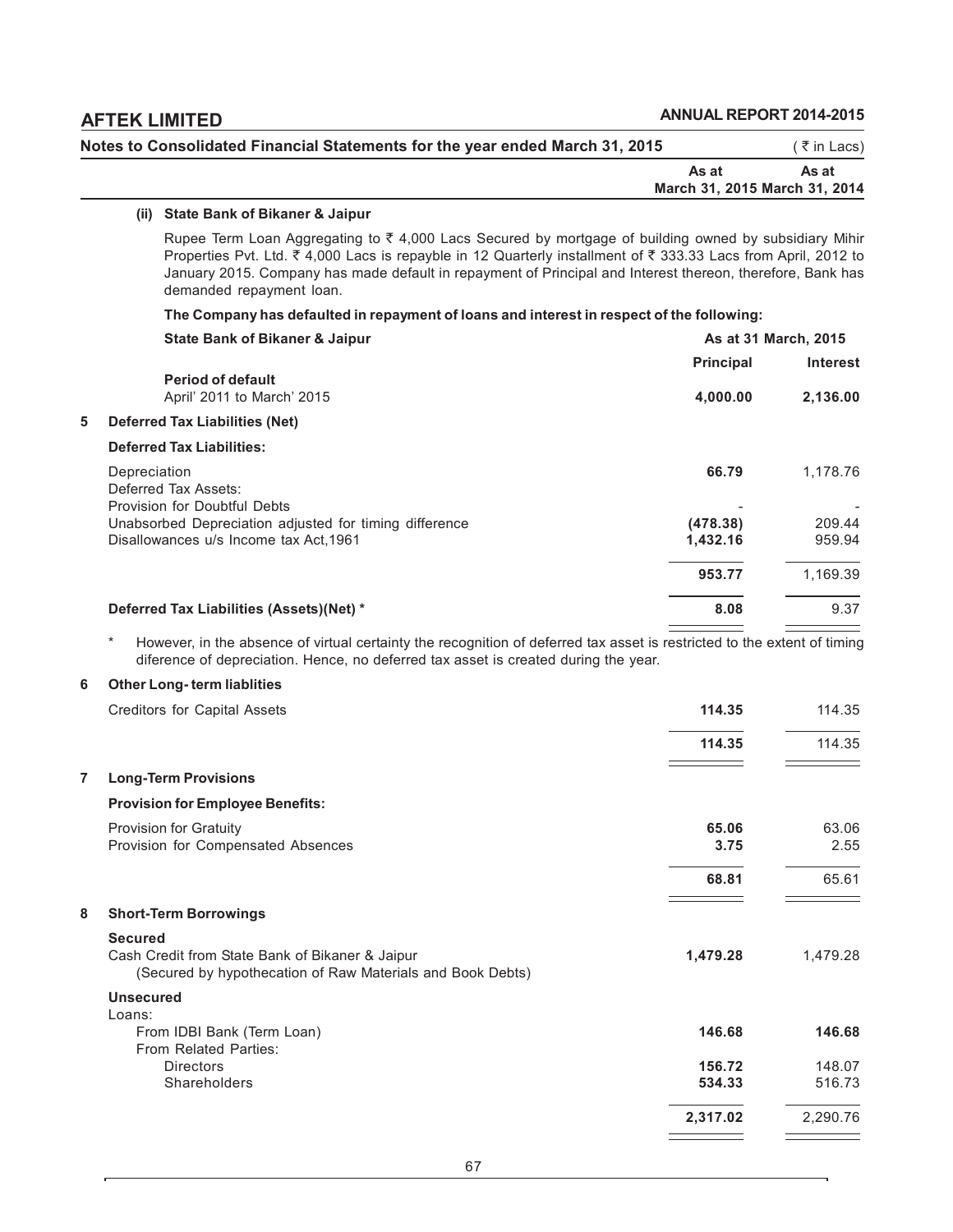$\overline{\phantom{a}}$ 

 $\frac{1}{2} \left( \frac{1}{2} \right) \left( \frac{1}{2} \right) \left( \frac{1}{2} \right) \left( \frac{1}{2} \right) \left( \frac{1}{2} \right) \left( \frac{1}{2} \right) \left( \frac{1}{2} \right) \left( \frac{1}{2} \right) \left( \frac{1}{2} \right) \left( \frac{1}{2} \right) \left( \frac{1}{2} \right) \left( \frac{1}{2} \right) \left( \frac{1}{2} \right) \left( \frac{1}{2} \right) \left( \frac{1}{2} \right) \left( \frac{1}{2} \right) \left( \frac$ 

e e

| Notes to Consolidated Financial Statements for the year ended March 31, 2015    |                                        | ₹ in Lacs)           |
|---------------------------------------------------------------------------------|----------------------------------------|----------------------|
|                                                                                 | As at<br>March 31, 2015 March 31, 2014 | As at                |
| The Company has defaulted in repayment of interest in respect of the following: |                                        |                      |
| (a) Cash Credit from State Bank of Bikaner & Jaipur                             |                                        | As at 31 March, 2015 |
| <b>Period of default</b>                                                        | <b>Principal</b>                       | <b>Interest</b>      |
| April' 2011 to March' 2015                                                      | 1.479.28                               | 624.41               |
| <b>IDBI Bank Ltd. (Term Loan):-</b><br>(b)                                      |                                        |                      |

The loan is recalled by the Bank by invoking the pledge of shares. However the bank did not recover the total outstanding amount for the reasons not attributable to the company, accordingly the outstanding balance is not accepted by the Company. Pending clearance of dispute the outstandings is continuted in books as demanded by the Bank.

#### **9 Trade Payables**

|    | Sundry Creditors (Refer Note 42)                                     | 17.30     | 14.69     |
|----|----------------------------------------------------------------------|-----------|-----------|
|    |                                                                      | 17.30     | 14.69     |
| 10 | <b>Other Current Liabilities</b>                                     |           |           |
|    | Current Maturities of Long-Term Borrowings (Refer Note 4)            | 8,963.35  | 9.641.32  |
|    | Interest Accrued and due on Borrowings                               | 3,174.54  | 2.459.58  |
|    | Unpaid Dividends [Refer Note (a) below]                              | 20.24     | 20.24     |
|    | Advances from Customers                                              | 48.65     | 35.68     |
|    | <b>Security Deposits</b>                                             | 1.50      | 1.50      |
|    | <b>Book Overdraft</b>                                                | 2.37      | 3.26      |
|    | Statutory Dues (including Provident Fund and Tax Deducted at Source) | 288.40    | 331.55    |
|    | Others (including Employee Benefits)                                 | 1,092.60  | 1,177.83  |
|    |                                                                      | 13,591.65 | 13,670.96 |
|    |                                                                      |           |           |

(a) Rs.13.91 Lacs due for payment to the Investor Education and Protection Fund under Section 205C of the Companies Act, 1956 as at the year end.

### **11 Short-Term Provisions**

 $(b)$ 

(a) Provision for employee benefits:

| Provision for Bonus                                  | 29.67    | 28.23  |
|------------------------------------------------------|----------|--------|
| Provision - Others:                                  |          |        |
| Provision for Income Tax                             | 116.87   | 117.04 |
| Provision for Premium Payable on Redemption of FCCBs | 505.49   | 505.49 |
| Provision for Expenses                               | 379.24   | 333.37 |
|                                                      | 1.031.27 | 984.13 |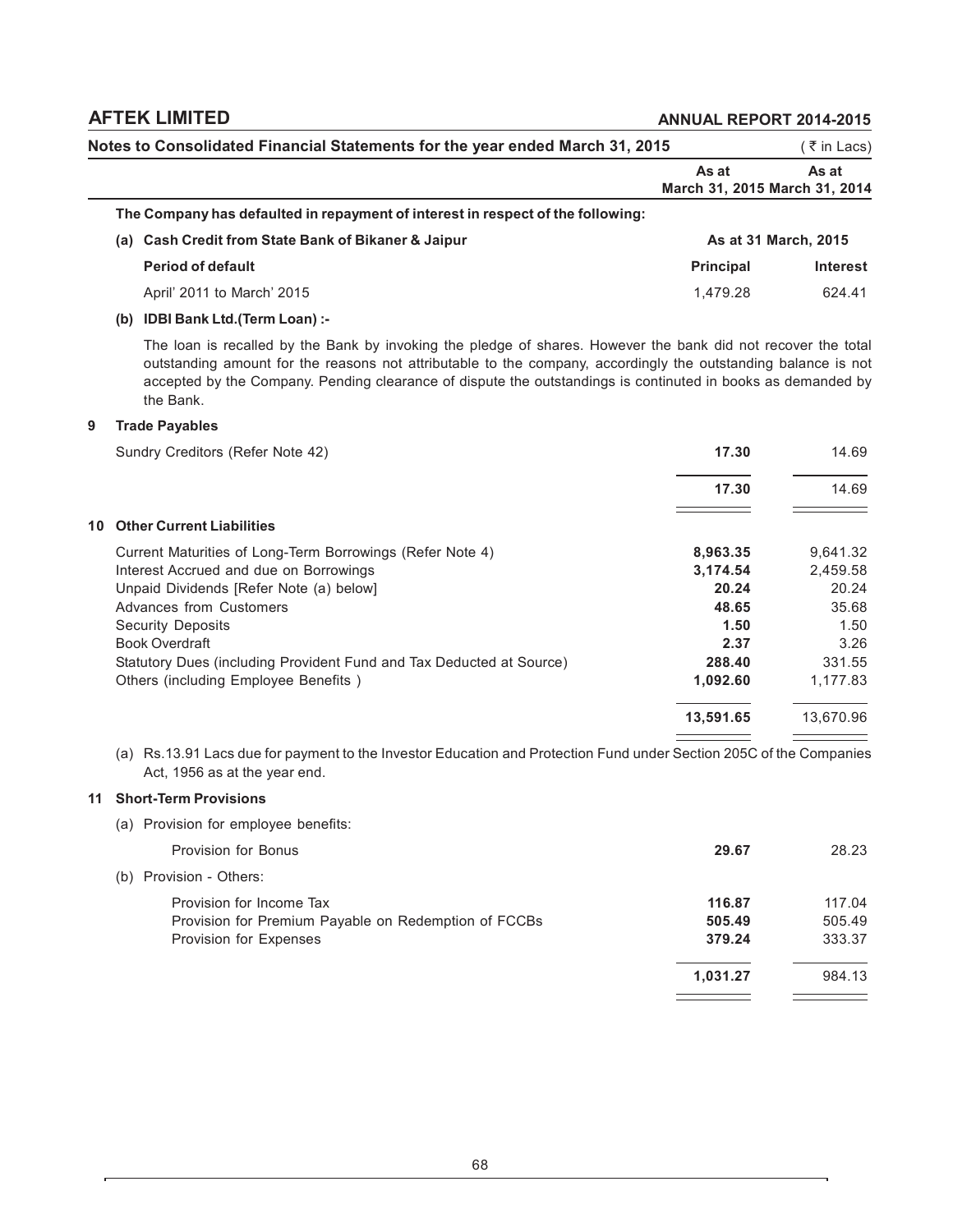| Particulars               |                                   | Gross     | <b>Block</b>          |                                |                              |                 | Depreciation          |                               | <b>Jet</b>                    | <b>Block</b>                  |
|---------------------------|-----------------------------------|-----------|-----------------------|--------------------------------|------------------------------|-----------------|-----------------------|-------------------------------|-------------------------------|-------------------------------|
|                           | April 1, 2014<br><b>Asat</b>      | Additions | Transfer<br>Disposal  | March 31, 2015<br><b>Asat</b>  | April 1, 2014<br><b>Asat</b> | For the<br>Year | Transfer<br>Disposal  | March 31, 2015<br><b>Asat</b> | March 31, 2015<br><b>Asat</b> | March 31, 2014<br>As at       |
| Land:                     |                                   |           |                       |                                |                              |                 |                       |                               |                               |                               |
| easehold                  | 101.13                            |           |                       | 101.13                         | 0.07                         | 1.06            |                       | 10.13                         | 91.00                         | 92.06                         |
| Building                  | 5<br>$\frac{2}{3}$                |           |                       | 82.91                          | 82.73                        | 0.18            |                       | 82.91                         |                               | 0.18                          |
| Office Building           | $\mathfrak{g}$<br>309.            |           | ı                     | 309.64                         | 52.30                        | 4.02            |                       | 56.31                         | 253.33                        | 257.34                        |
| Plant and Machinery       | 65<br>$\tilde{c}$                 |           | 13.05                 |                                | 12.09                        | 0.95            | 13.05                 |                               |                               | 0.95                          |
| Computers                 | 89                                |           | 1.69                  |                                | 1.45                         | 0.24            | 1.69                  |                               | ı                             | 0.24                          |
| Office Equipment          | .76                               |           | 1.76                  | $\blacksquare$                 | 1.43                         | 0.33            | 1.76                  |                               | ı,                            | 0.33                          |
| Furniture and Fixtures    | 25<br>LO                          |           | 5.25                  |                                | 3.33                         | 1.92            | 5.25                  |                               | 1                             | 1.92                          |
| Vehicles                  | ï                                 |           |                       |                                |                              |                 |                       |                               |                               |                               |
| Total                     | 42<br>515<br>51                   |           | 21.75                 | 493.67                         | 162.40                       | 8.70            | 21.75                 | 149.35                        | 344.33                        | 353.02                        |
| Previous Year             | $\frac{8}{2}$<br>614              |           | 98.65                 | 515.42                         | 250.83                       | 10.23           | 98.65                 | 162.40                        | 353.02                        | 363.25                        |
| <b>B</b> Inangible Assets |                                   |           |                       |                                |                              |                 |                       |                               |                               | $($ ₹ in Lacs                 |
| Particulars               |                                   |           | Gross Block           |                                |                              | Depreciation    |                       |                               | ě                             | <b>Block</b>                  |
|                           | 2014<br><b>Asat</b><br>April 1, 2 | Additions | Transfer<br>Disposal/ | March 31, 2015<br><b>As at</b> | April 1, 2014<br><b>Asat</b> | For the<br>Year | Transfer<br>Disposal/ | March 31, 2015<br><b>Asat</b> | March 31, 2015<br><b>Asat</b> | March 31, 2014<br><b>Asat</b> |
| Computer Software         | $\overline{5}$<br>5,404.          |           |                       | 5,404.91                       | 2,680.25                     | 1,801.64        |                       | 4,481.88                      | 923.03                        | 2,724.66                      |
| ΙPΚ                       | 35<br>11,961.                     |           | 7,046.44              | 4,914.92                       | 6,481.98                     | 3,792.52        | 7,046.44              | 3,228.06                      | 1,686.85                      | 5,479.37                      |
| Total                     | .26<br>17,366.                    |           | 7,046.44              | 10,319.82                      | 9,162.23                     | 5,594.15        | 7,046.44              | 7,709.95                      | 2,609.88                      | 8,204.03                      |
| Previous Year             | $\overline{5}$<br>24,625.         | 4,914.92  | 12, 173.69            | 17,366.26                      | 13,582.08                    | 7,749.30        | 12,169.15             | 9,162.23                      | 8,204.03                      | 11,042.95                     |

| Particulars                                                                                                                                                                        |               |                              | Gross Block |                                         |                     | <b>Depreciation</b> |                                  |          |                                                                    | Net Block |
|------------------------------------------------------------------------------------------------------------------------------------------------------------------------------------|---------------|------------------------------|-------------|-----------------------------------------|---------------------|---------------------|----------------------------------|----------|--------------------------------------------------------------------|-----------|
|                                                                                                                                                                                    | As at         | Additions   Disposal/        |             | <b>Asat</b>                             | As at               |                     | For the Disposal                 | As at    | As at                                                              | As at     |
|                                                                                                                                                                                    | April 1, 2014 |                              |             | Transfer March 31, 2015   April 1, 2014 |                     |                     |                                  |          | Year   Transfer   March 31, 2015   March 31, 2015   March 31, 2014 |           |
| Computer Software                                                                                                                                                                  | ଚ<br>5,404.   |                              |             | 5.404.91                                | 2.680.25   1.801.64 |                     |                                  | 4,481.88 | 923.03                                                             | 2,724.66  |
| ΓŘ                                                                                                                                                                                 | က္ပ<br>1,961. |                              | 7,046.44    | 4,914.92                                |                     | 6,481.98 3,792.52   | 7,046.44                         | 3,228.06 | 1.686.85                                                           | 5,479.37  |
| Total                                                                                                                                                                              | 17,366.26     |                              | 7,046.44    | 10.319.82                               |                     |                     | $9,162.23$ 5,594.15 7,046.44     | 7.709.95 | 2.609.88                                                           | 8,204.03  |
| Previous Year                                                                                                                                                                      |               | 24,625.04 4,914.92 12,173.69 |             | 17.366.26                               |                     |                     | 13,582.08   7,749.30   12,169.15 | 9,162.23 | 8,204.03                                                           | 11,042.95 |
| Note:- Pursuant to the enactment of Companies Act 2013, the company has applied the estimated useful lives as specified in Schedule II. Accordingly the unamortised carrying value |               |                              |             |                                         |                     |                     |                                  |          |                                                                    |           |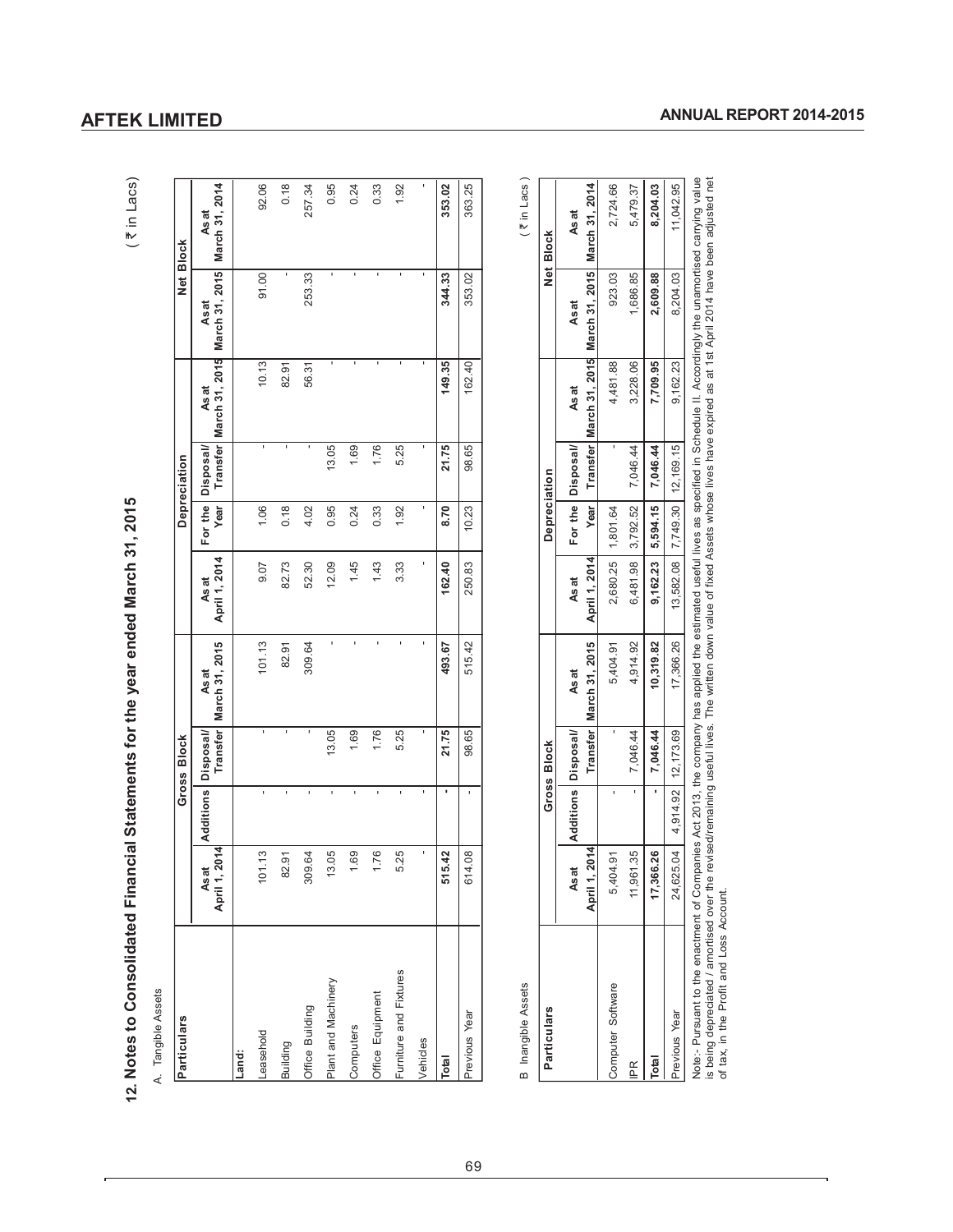|    | <b>AFTEK LIMITED</b>                                                                                                                            | ANNUAL REPORT 2014-2015                |            |
|----|-------------------------------------------------------------------------------------------------------------------------------------------------|----------------------------------------|------------|
|    | Notes to Consolidated Financial Statements for the year ended March 31, 2015                                                                    |                                        | (₹in Lacs) |
|    |                                                                                                                                                 | As at<br>March 31, 2015 March 31, 2014 | As at      |
|    | 13 Non-Current Investments                                                                                                                      |                                        |            |
|    | Trade Investments in Equity Instruments - Unquoted, at Cost                                                                                     |                                        |            |
|    | Investment in Other Companies:                                                                                                                  |                                        |            |
|    | Elven Technologies Private Limited                                                                                                              | 8.25                                   | 8.25       |
|    | 82,500 Equity Shares of ₹ 10 Each Fully Paid Up<br>V Soft Inc. (USA)<br>164,250 Equity Shares of US\$ 5.48 each fully paid up                   | 399.82                                 | 399.82     |
|    |                                                                                                                                                 | 408.07                                 | 408.07     |
|    | 14 Long-Term Loans and Advances<br>[Unsecured, Considered Good (unless otherwise stated)]                                                       |                                        |            |
|    | Capital Advances (Refer Note. No. 40)                                                                                                           | 4,144.01                               | 4,144.01   |
|    | Other Loans and Advances:<br><b>Balances with Government Authorities</b><br>Others Loans and Advances- Considered Good<br>to Related Parties :- | 30.21                                  | 31.17      |
|    | Aftek Employees' Welfare Trust                                                                                                                  | 10.45                                  | 10.45      |
|    | Digihome Solutions Pvt Ltd.                                                                                                                     | 119.94                                 | 119.53     |
|    |                                                                                                                                                 | 4,304.61                               | 4,305.16   |
|    | <b>15 Other Non-Current Assets</b><br>[Unsecured, Considered Good (unless otherwise stated)]                                                    |                                        |            |
|    | Fixed Deposits with original maturity Morethan One Year                                                                                         | 5.23                                   | 5.23       |
|    | <b>Other Deposit</b>                                                                                                                            | 40.60                                  | 32.12      |
|    |                                                                                                                                                 | 45.84                                  | 37.35      |
|    | 16 Inventories                                                                                                                                  |                                        |            |
|    | Raw Materials                                                                                                                                   |                                        |            |
|    | Spyguard Components & Others                                                                                                                    | 57.69                                  | 55.87      |
|    |                                                                                                                                                 | 57.69                                  | 55.87      |
|    | Work-in-Progress<br>Spyguard Components & Others                                                                                                | 27.26                                  | 26.43      |
|    |                                                                                                                                                 | 27.26                                  | 26.43      |
|    |                                                                                                                                                 | 84.95                                  | 82.30      |
| 17 | <b>Trade Receivables</b>                                                                                                                        |                                        |            |
|    | Unsecured, considered good:                                                                                                                     |                                        |            |
|    | Outstanding for a period exceeding six months from the date they are due for payment<br>(Refer Note. 39)                                        | 25,048.09                              | 19,207.86  |
|    | Others - Outstanding for a period of less six months                                                                                            | 2,365.77                               | 3,259.90   |

**27,413.86** 22,467.75

 $\qquad \qquad =$ 

 $\overline{\phantom{0}}$ 

 $\qquad \qquad =$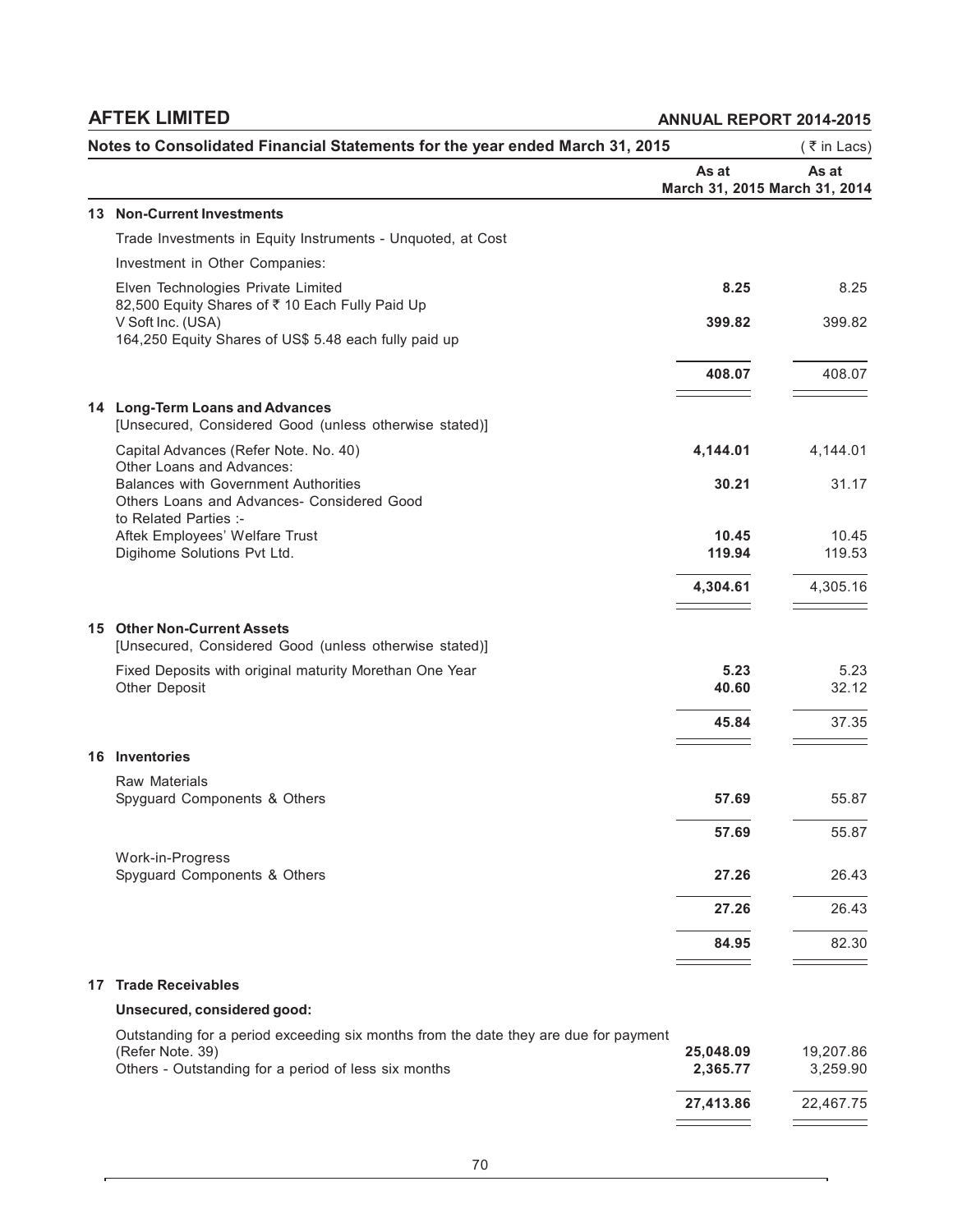| <b>AFTEK LIMITED</b>                                                                       | ANNUAL REPORT 2014-2015                |                |
|--------------------------------------------------------------------------------------------|----------------------------------------|----------------|
| Notes to Consolidated Financial Statements for the year ended March 31, 2015               |                                        | $($ ₹ in Lacs) |
|                                                                                            | As at<br>March 31, 2015 March 31, 2014 | As at          |
| 18 Cash and Bank Balances                                                                  |                                        |                |
| Cash and Cash Equivalents                                                                  |                                        |                |
| Cash on Hand<br>Bank Balances in:                                                          | 12.30                                  | 8.01           |
| <b>Current Accounts</b>                                                                    | 1.17                                   | 1.17           |
| <b>EEFC Accounts</b><br>Fixed Deposits with original maturity Lessthan 3 Month             | 1.06                                   | 1.02           |
| Other Bank Balances                                                                        | 14.52                                  | 10.19          |
| <b>Unpaid Dividend Accounts</b>                                                            | 20.24                                  | 20.24          |
|                                                                                            | 20.24                                  | 20.24          |
|                                                                                            | 34.76                                  | 30.42          |
| 19 Short-Term Loans and Advances<br>[Unsecured, Considered Good (unless otherwise stated)] |                                        |                |
| Advance to Suppliers                                                                       | 12.78                                  | 8.23           |
| Other Loans and Advances:                                                                  |                                        |                |
| Loan to Employees                                                                          | 0.15                                   | 0.15           |
| Prepaid Expenses                                                                           | 0.13                                   |                |
|                                                                                            | 13.06                                  | 8.38           |
| 20 Other Current Assets<br>[Unsecured, Considered Good (unless otherwise stated)]          |                                        |                |
| Interest accrued on Deposits                                                               | 0.20                                   | 0.12           |
|                                                                                            | 0.20                                   | 0.12           |
|                                                                                            |                                        |                |

r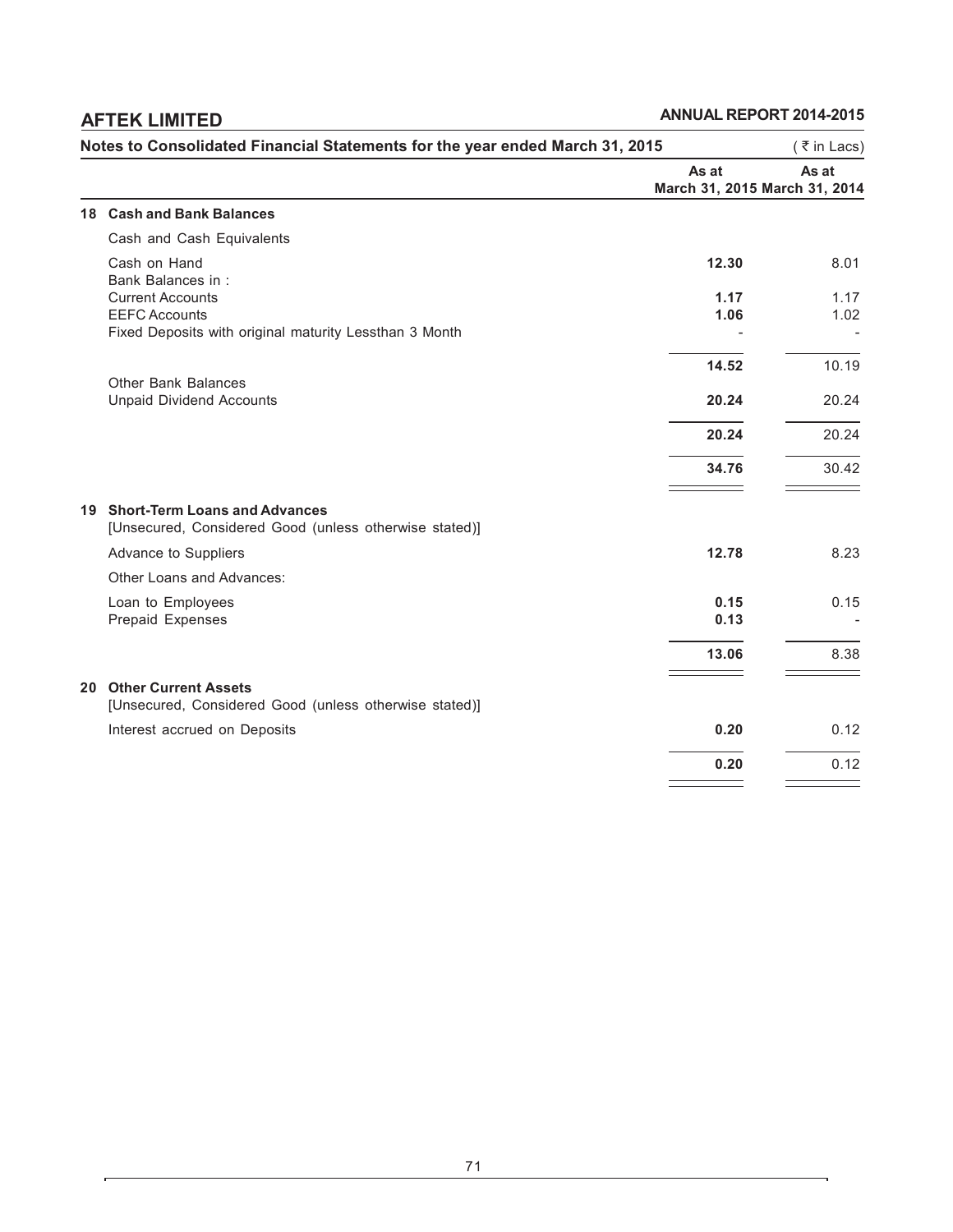**AFTEK LIMITED ANNUAL REPORT 2014-2015 Notes to Consolidated Financial Statements for the year ended March 31, 2015** (₹ in Lacs) **Year Ended Year Ended March 31, 2015 March 31, 2014 21 Revenue from Operations** Sale software Products & Services: Information technology Services **5,086.42** 6,174.49 Products Development a) Software Products - Powersafe - 1,212.89 b) Software Products - PDA **44.91** 52.43 c) Others Sales **128.64 173.55** 135.05 **5,259.97** 7,574.87 **22 Other Income** Interest Income From Banks FD **0.08** 0.09 Others **0.49** - Gain on Foreign Exchange (Net) **584.02** 1,484.96 Profit on Sale of Fixed Assets **4.82** Liabilities no Longer Required Written Back **157.03** 4.74 Miscellaneous Income **0.02** 0.03 **746.46** 1,489.81 **23 Cost of Materials Consumed & Software Development Expenses** Raw Material Consumed Opening Inventory **55.87** 61.84 Add: Purchases Less: Closing Inventory **57.69** 55.87 Cost of Raw Materials Consumed during the year **76.46** 75.18 Software Development Expenses - 667.10 **76.46** 742.28 **24 Changes in Inventories of Finished Goods and Work-in-Progress** (Increase)/ Decrease in Stocks Stock at the end of the year: Finished Goods Work-in-progress **27.26** 26.43 **Traded Goods 27.26** 26.43 Stock at the beginning of the year: Finished Goods Work-in-progress **26.43** 27.03 Traded Goods - - **26.43** 27.03 **(Increase)/ Decrease in Stocks (0.83)** 0.60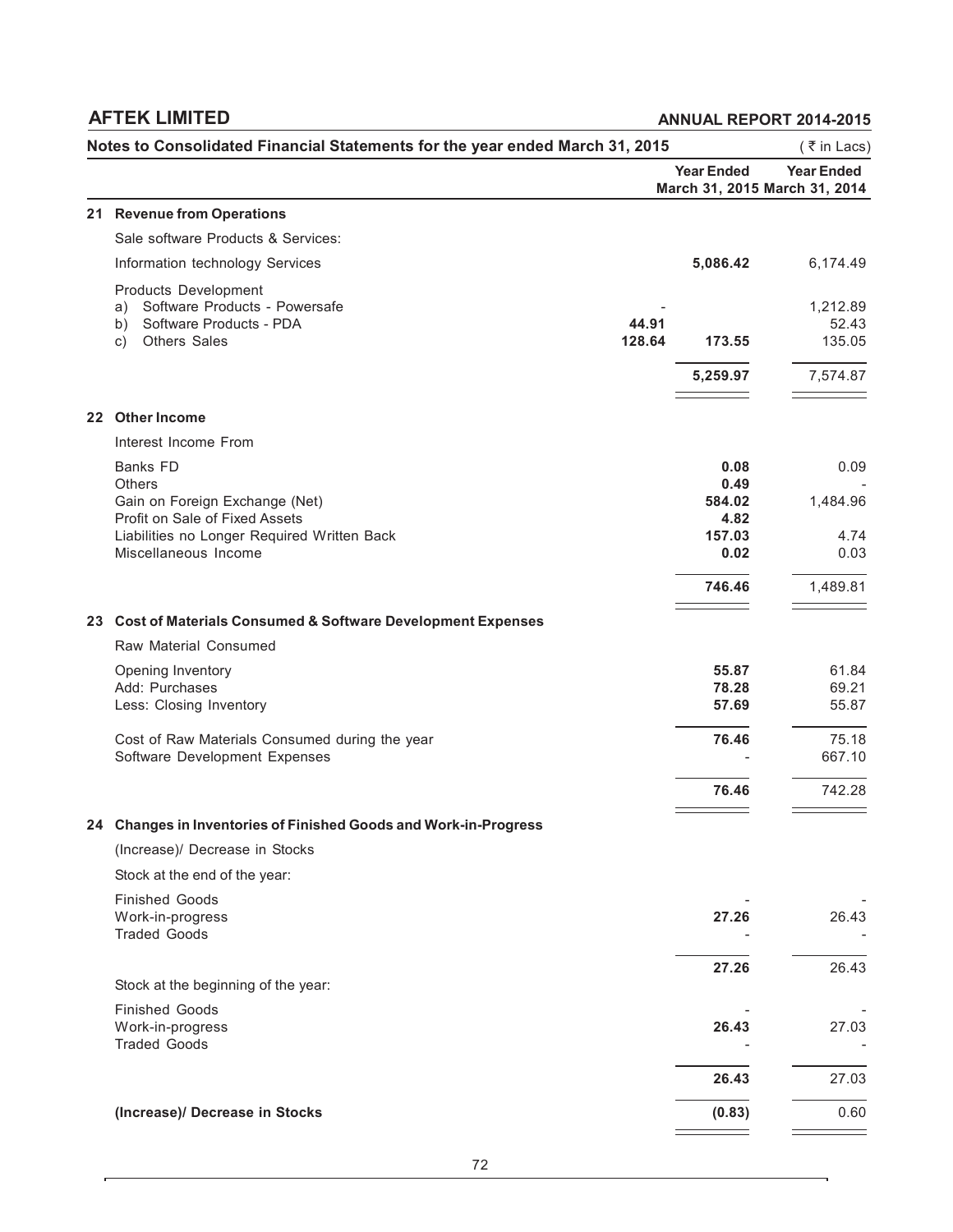| <b>AFTEK LIMITED</b> | ANNUAL REPORT 2014-2015 |
|----------------------|-------------------------|
|                      |                         |

ц

|    | Notes to Consolidated Financial Statements for the year ended March 31, 2015 |                                                    | $($ ₹ in Lacs)    |
|----|------------------------------------------------------------------------------|----------------------------------------------------|-------------------|
|    |                                                                              | <b>Year Ended</b><br>March 31, 2015 March 31, 2014 | <b>Year Ended</b> |
| 25 | <b>Employee Benefits Expense</b>                                             |                                                    |                   |
|    | Salaries, Wages and Bonus<br>Directors Remuneration                          | 73.24                                              | 157.49<br>133.63  |
|    | Contribution to Provident and Other Funds                                    | 3.44                                               | 7.63              |
|    | Gratuity                                                                     | 2.00                                               | 3.00              |
|    | <b>Compensated Absences</b><br><b>Staff Welfare Expenses</b>                 | 1.31<br>2.10                                       | 2.72<br>2.33      |
|    |                                                                              |                                                    |                   |
|    |                                                                              | 82.09                                              | 306.79            |
| 26 | <b>Finance Costs</b>                                                         |                                                    |                   |
|    | To Banks                                                                     |                                                    |                   |
|    | Interest on Term Loan<br>Interest on Cash Credit                             | 646.22<br>120.00                                   | 657.85<br>110.00  |
|    | To Others                                                                    |                                                    |                   |
|    | Interest on FCCB<br>Interest on Statutory Dues<br>Others                     | 12.00                                              | 12.00<br>3.00     |
|    |                                                                              | 778.22                                             | 782.85            |
| 27 | <b>Depreciation and Amortisation Expense</b>                                 |                                                    |                   |
|    | Depreciation on Tangible Assets                                              | 8.70                                               | 10.23             |
|    | Amortisation on Intangible Assets                                            | 5,594.15                                           | 7,749.30          |
|    |                                                                              | 5,602.85                                           | 7,759.52          |
|    | 28 Other Expenses                                                            |                                                    |                   |
|    | <b>Electricity Expenses</b>                                                  | 2.42                                               | 4.59              |
|    | Repairs and Maintenance:<br>Computers                                        | 0.34                                               | 0.35              |
|    | <b>Building</b>                                                              | 0.08                                               | 0.06              |
|    | Others                                                                       | 0.67                                               | 1.64              |
|    | Rent (Refer Note 36)                                                         | 20.22                                              | 37.07             |
|    | Rates and Taxes                                                              | 7.57                                               | 5.96              |
|    | Insurance                                                                    | 0.20                                               | 0.49              |
|    | <b>Communication Charges</b>                                                 | 2.76<br>0.79                                       | 6.09<br>13.07     |
|    | Printing and Stationery<br>Travelling, Conveyance and Car Expenses           | 19.76                                              | 20.77             |
|    | Postage & Telegram                                                           | 0.01                                               | 5.80              |
|    | Legal, Professional and Secretarial Expenses                                 | 1.97                                               | 4.84              |
|    | Auditors' Remuneration                                                       | 32.00                                              | 40.00             |
|    | Commission on Sales                                                          | 0.03                                               | 0.11              |
|    | Doubtful Debts written off                                                   | 4.76                                               | 1,205.91          |
|    | Miscellaneous Expenses                                                       | 11.03                                              | 17.45             |
|    |                                                                              | 104.61                                             | 1,364.21          |
|    |                                                                              |                                                    |                   |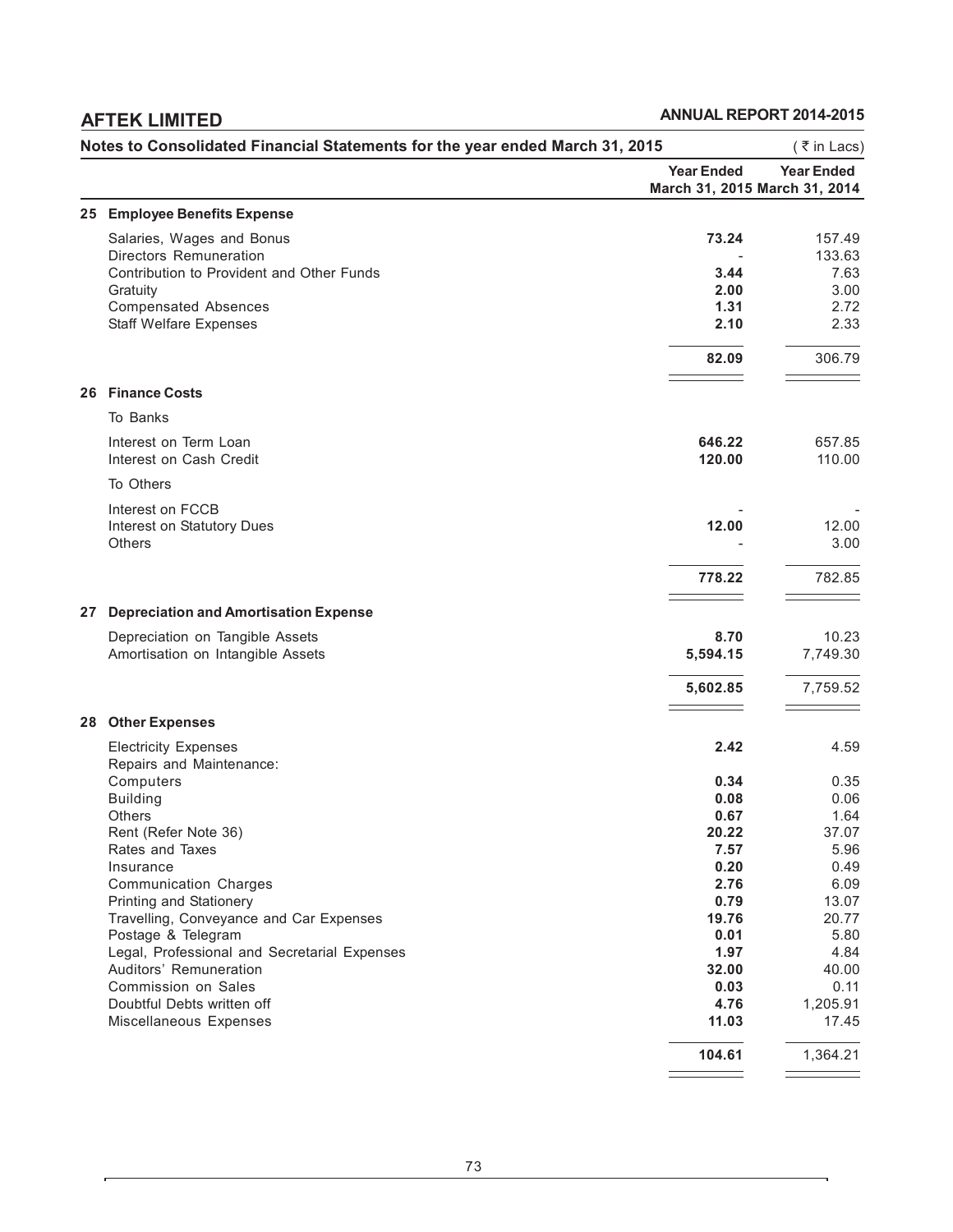## **Notes to Consolidated Financial Statements for the year ended March 31, 2015** (₹ in Lacs)

#### **29 Computation of Earnings per Share (Basic and Diluted):**

The number of shares used in computing Basic and Diluted Earnings Per Share is the weighted average number of shares outstanding during the year.

|      | <b>Particulars</b>                                                                                                                                                                              | <b>Year Ended</b> | <b>Year Ended</b><br>March 31, 2015 March 31, 2014 |
|------|-------------------------------------------------------------------------------------------------------------------------------------------------------------------------------------------------|-------------------|----------------------------------------------------|
|      | Profit Computation for both Basic and Diluted Earnings Per Share of ₹ 2 each:<br>Net Profit as per the Consolidated Statement of Profit and Loss available for<br>Equity Shareholders (in Lacs) | (635.68)          | (1,838.27)                                         |
| II.  | Weighted average number of Equity Shares for Earnings Per Share computation:<br>Number of shares for Basic and Diluted Earnings Per Share                                                       | 110,188,091       | 110,188,091                                        |
| III. | Earnings Per Share:                                                                                                                                                                             |                   |                                                    |
|      | Basic (in ₹)                                                                                                                                                                                    | (0.58)            | (1.67)                                             |
|      | Diluted (in ₹)                                                                                                                                                                                  | (0.58)            | (1.67)                                             |

#### **30 The list of subsidiary companies and associates which are included in the consolidation and the Companyís holdings therein are as under:**

| a   | Name of the Subsidiary                                              | Company of Incorporation | <b>Proportion of ownership interest</b> |                               |
|-----|---------------------------------------------------------------------|--------------------------|-----------------------------------------|-------------------------------|
|     |                                                                     |                          |                                         | March 31, 2015 March 31, 2014 |
|     | Mihir Properties Private Limited                                    | India                    | 100%                                    | 100%                          |
| l b | <b>Name of the Associates</b><br>Digihome Solutions Private Limited | India                    | 46%                                     | 46%                           |

#### **31 Disclosure as per Accounting Standard 15 (Revised) - Employee Benefits:**

The Company has classified various benefits provided to employees as under:

#### **I Defined Contribution Plans**

- a Provident Fund
- b State Defined Contribution Plans
	- i. Employers' Contribution to Labour Welfare Fund
	- ii. Employers' Contribution to Employee's Pension Scheme 1995

During the year, the Company has recognised the following amounts in the Profit and Loss Account:

|                                                                                    | <b>Year Endedl</b><br>March 31, 2015 March 31, 2014 | Year Ended |
|------------------------------------------------------------------------------------|-----------------------------------------------------|------------|
| Employers' Contribution to Provident Fund *                                        |                                                     |            |
| [Includes Employers' Contribution to Employee's Pension Scheme 1995]               | 3.44                                                | 6.901      |
| Employers' Contribution to Employee's State Insurance Commission*                  |                                                     | 0.72       |
| <sup>*</sup> Included in Contribution to Provident and Other Funds (Refer Note 25) |                                                     |            |

## **II Defined Benefit Plan**

| İΑ  | Gratuity                                                                                                                    |                                                    |                |
|-----|-----------------------------------------------------------------------------------------------------------------------------|----------------------------------------------------|----------------|
|     | During the year, company has not made Acturial Valuation, therefore figures are provided in below table are<br>provisional. |                                                    |                |
| 1ii | <b>Changes in the Present Value of Obligation</b>                                                                           | <b>Year Ended</b><br>March 31, 2015 March 31, 2014 | Year Ended     |
|     | Present Value of Obligation at the beginning of the year<br>Interest Cost                                                   | 63.05                                              | 60.06          |
|     | <b>Current Service Cost</b><br><b>Benefits Paid</b>                                                                         | 2.00                                               | 3.001          |
|     | Actuarial (Gain)/ Loss<br>Present Value of Obligation at the end of the year<br>Non-Current Liabilities                     | 65.05<br>65.06                                     | 63.05<br>63.06 |
|     | <b>Current Liabilities</b>                                                                                                  |                                                    |                |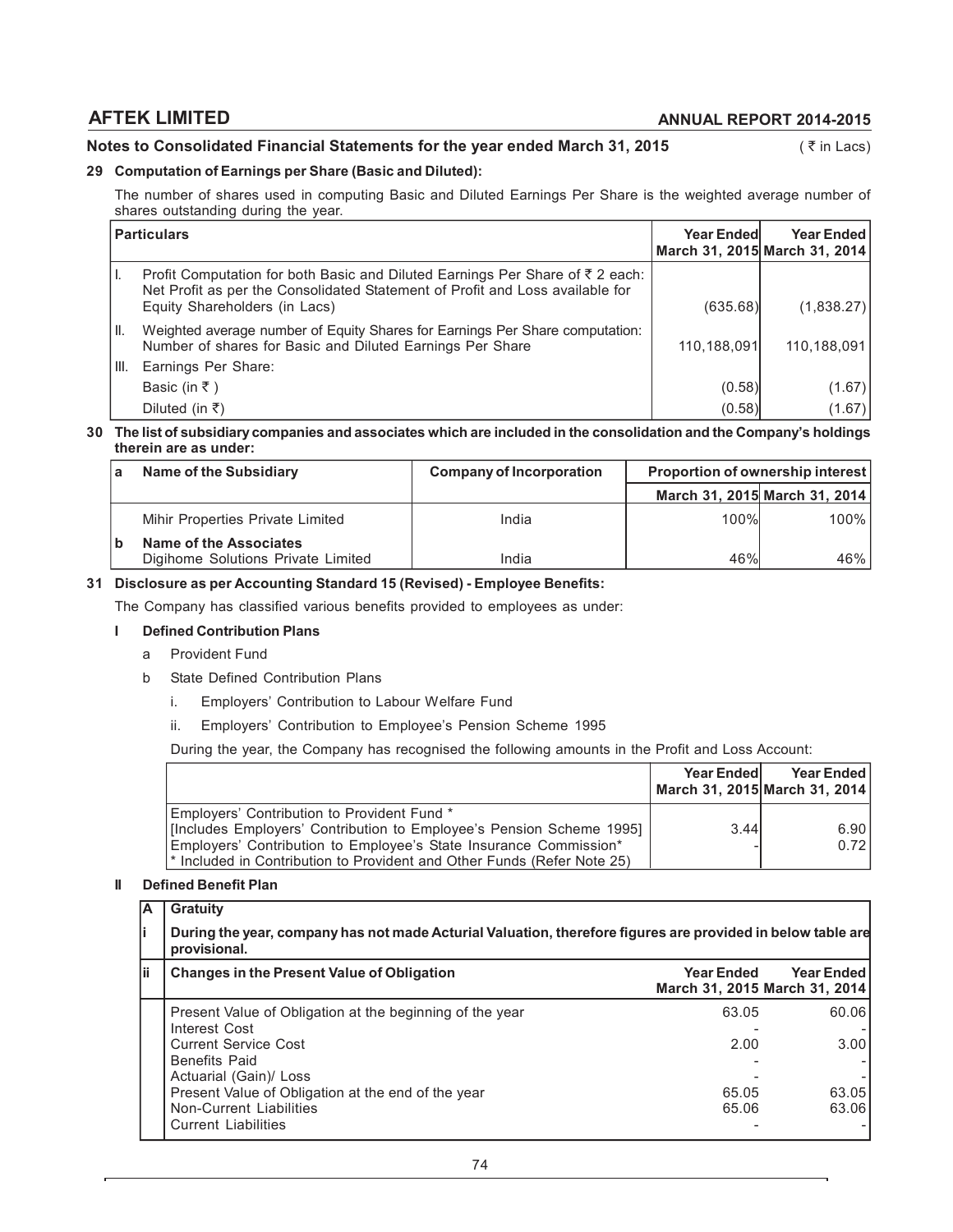|       |                                                                                                          |                   | ( ₹ in Lacs)                                |
|-------|----------------------------------------------------------------------------------------------------------|-------------------|---------------------------------------------|
| liii. | <b>Amount recognised in the Balance Sheet</b>                                                            | <b>Year Ended</b> | Year Ended<br>March 31, 2015 March 31, 2014 |
|       | Present Value of Obligation at the end of the year                                                       | 65.05             | 63.05                                       |
|       | Fair Value of Plan Assets                                                                                |                   |                                             |
|       | Net Liability recognised at the end of the year                                                          | 65.05             | 63.05                                       |
| İiv   | Percentage of each category of plan assets to total fair value of plan assets as at March 31, 2015:      |                   |                                             |
|       |                                                                                                          | <b>Year Ended</b> | Year Ended<br>March 31, 2015 March 31, 2014 |
|       | Administered by Life Insurance Corporation of India                                                      | 100%              | 100%                                        |
| l۷    | <b>Expenses recognised in the Profit and Loss Account</b>                                                | <b>Year Ended</b> | Year Ended<br>March 31, 2015 March 31, 2014 |
|       | <b>Current Service Cost</b>                                                                              | 2.00              | 3.001                                       |
|       | Interest Cost                                                                                            |                   |                                             |
|       | <b>Expected Return on Plan Assets</b>                                                                    |                   |                                             |
|       | Actuarial (Gain)/ Loss                                                                                   |                   |                                             |
|       | Total Expenses recognised in the Profit and Loss Account                                                 | 2.00              | 3.001                                       |
| lvi   | Expected Contribution to Gratuity Fund for the next year ₹ Nil lacs (Previous Year: ₹ Nil lacs).         |                   |                                             |
| lvii  | Details of Present Value of Obligation, Plan Assets and Experience Adjustment are not applicable for the |                   |                                             |

**vii Details of Present Value of Obligation, Plan Assets and Experience Adjustment are not applicable for the current year.**

### **III Other Employee Benefit Plan**

Liability for compensated absences as at year end is  $\bar{\tau}$  3.75 Lacs (Previous Year:  $\bar{\tau}$  2.55 Lacs).

### **32 Related Party Disclosures**

### **(a) Names of related parties and nature of relationship**

|     |                                                                                                             |            | <b>Year Ended</b><br>March 31, 2015 March 31, 2014 | <b>Year Ended</b> |
|-----|-------------------------------------------------------------------------------------------------------------|------------|----------------------------------------------------|-------------------|
| (i) | <b>Associates of the Company</b>                                                                            |            | % of Holding                                       |                   |
|     | Digihome Solutions Private Limited                                                                          | Associates | 46%                                                | 46%               |
|     | (ii) Other Significantly influenced Related Parties with whom transactions have taken place during the year |            |                                                    |                   |
|     | Aftek Employees Welfare Trust #                                                                             |            | Significantly influenced by                        |                   |

| Aftek Employees Welfare Trust #           | Significantly influenced by |
|-------------------------------------------|-----------------------------|
| Aftek employees Gratuity Assurance Scheme | Key Management Personnel    |
| Elven Technologies Pvt Ltd                | (Controlled entities)       |

#### **(iii) Key Management Personnel**

Mr. Ranjit M Dhuru

Mr. Nitin K Shukla

Mr. Mukul Dalal

#### **Note:-**

# Aftek Employees' Welfare Trust (Unregistered) was created for the benefit of employees including Executive Directors. The purpose of the trust inter alia is to purchase/invest in the shares or other securities of Aftek Limited for the benefit of employees. As per the conditions of the trust deed, an interest free loan has been provided by the Company which is to be used for the purchase of equity shares of Aftek Limited. These shares may be allocated to the employees or the amount of profit earned on the sale of these shares may be distributed amongst the employees. During the year the trust has not sold any shares and made payment against loan.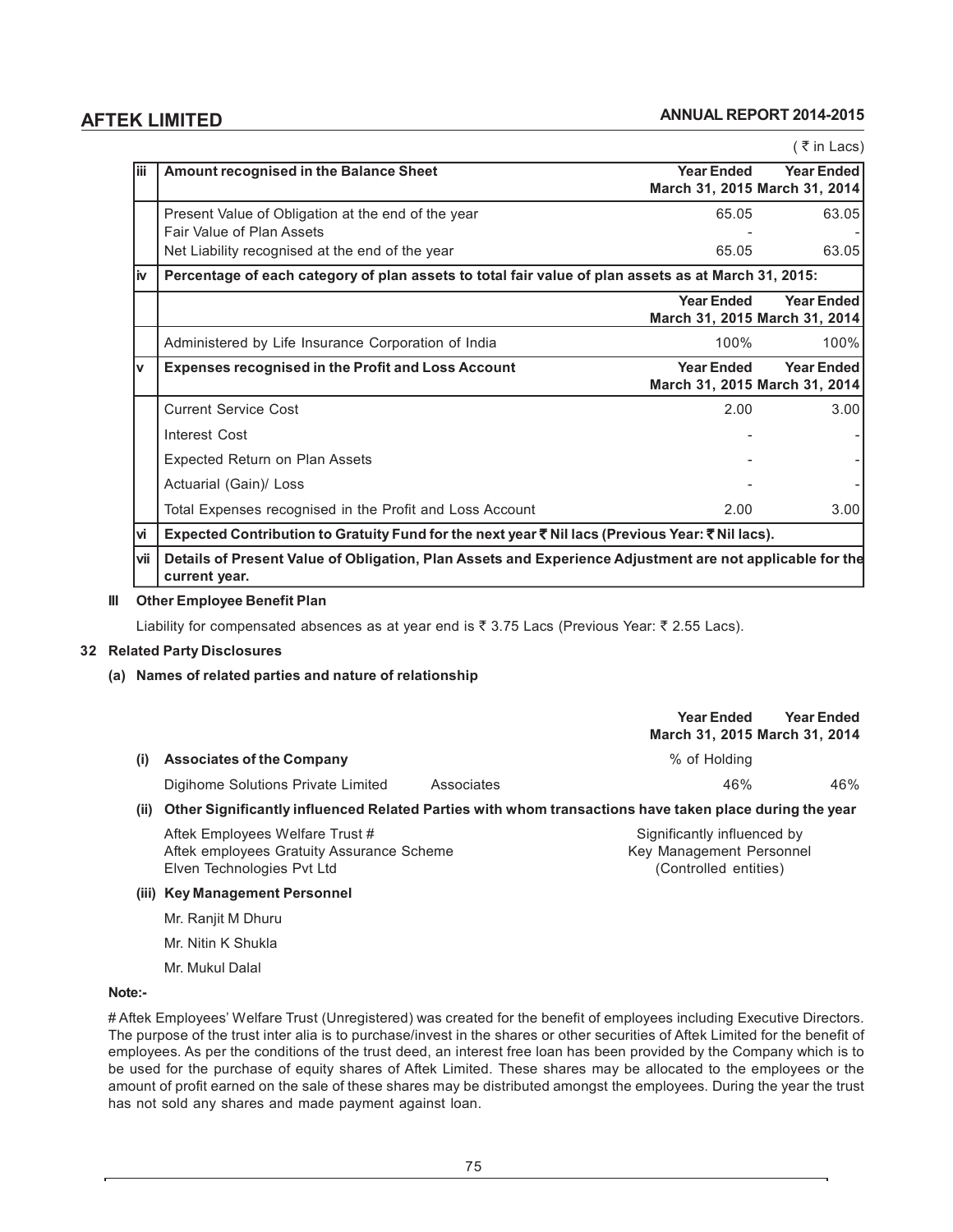$($  ₹ in Lacs)

### **(b) Related Party Disclosures**

The following transactions were carried out during the year with the related parties in the ordinary course of business:

| <b>Nature of Transaction</b>      | Parties referred<br>to in (i) above |           | <b>Parties referred</b><br>to in (ii) above |                     | <b>Parties referred</b><br>to in (iii) above |           | <b>Total</b> |                       |
|-----------------------------------|-------------------------------------|-----------|---------------------------------------------|---------------------|----------------------------------------------|-----------|--------------|-----------------------|
|                                   | 2014-2015                           | 2013-2014 |                                             | 2014-2015 2013-2014 | 2014-2015                                    | 2013-2014 |              | 2014-2015   2013-2014 |
| Loan & Advance Given              |                                     |           |                                             |                     |                                              |           |              |                       |
| Digihome Solutins Private Limited | 0.41                                |           |                                             |                     |                                              |           | 0.41         |                       |
| <b>Total</b>                      | 0.41                                |           |                                             |                     |                                              |           | 0.41         |                       |
| <b>Loan Taken</b>                 |                                     |           |                                             |                     |                                              |           |              |                       |
| Key management persons            |                                     |           |                                             | ۰                   | 17.35                                        | 4.09      | 17.35        | 4.09                  |
| others                            |                                     |           | 19.98                                       | ۰                   |                                              |           | 19.98        | $\overline{a}$        |
| Total                             |                                     |           | 19.98                                       | ۰                   | 17.35                                        | 4.09      | 37.33        | 4.09                  |
| Remuneration to Directors         |                                     |           |                                             |                     |                                              |           |              |                       |
|                                   |                                     |           |                                             |                     |                                              | 133.63    |              | 133.63                |
| Total                             |                                     |           |                                             | -                   |                                              | 133.63    |              | 133.63                |

## (ii) Year End Balance:

| Name of the Party                  |        |                                                                      | Outstanding Amount Maximum Balance Outstanding<br>at any time during the year |        |  |
|------------------------------------|--------|----------------------------------------------------------------------|-------------------------------------------------------------------------------|--------|--|
|                                    | As At  | As At<br>March 31, 2015 March 31, 2014 March 31, 2015 March 31, 2014 | As At                                                                         | As At  |  |
| Year end Balance                   |        |                                                                      |                                                                               |        |  |
| Digihome Solutions Private Limited | 119.94 | 119.53                                                               | 119.94                                                                        | 119.53 |  |
| Aftek Employees' Welfare Trust     | 10.45  | 10.45                                                                | 10.45                                                                         | 10.45  |  |
| Key management persons             | 156.72 | 148.07                                                               | 156.72                                                                        | 148.07 |  |
| <b>Total</b>                       | 287.11 | 278.05                                                               | 287.11                                                                        | 278.05 |  |

#### **33 Disclosure of Derivatives:**

i The foreign currency outstanding balances that have not been hedged by any derivative instrument or otherwise as at March 31, 2015 are as follows:

| <b>Particulars</b>    | Foreign<br>Currency<br><b>Denomination</b> | Foreign<br><b>Currency</b><br>Amount | Amount         | Foreign<br><b>Currency</b><br>Amount | Amount         |
|-----------------------|--------------------------------------------|--------------------------------------|----------------|--------------------------------------|----------------|
|                       |                                            | March 31, 2015                       | March 31, 2015 | March 31, 2014                       | March 31, 2014 |
| Sundry Debtors        | USD                                        | 348.97                               | 21,011.23      | 300.38                               | 18,052.94      |
|                       | <b>EURO</b>                                | 68.01                                | 4,595.10       | 53.26                                | 4,398.71       |
| ISecured Loan - Ecb   | Euro                                       | 45.00                                | 3.037.97       | 45.00                                | 3,715.94       |
| UnSecured Loan - Fccb | USD                                        | 35.40                                | 1.925.38       | 35.40                                | 1,925.38       |

The foreign currency outstanding has been translated at the rates of exchange prevailing on the Balance Sheet date in accordance with Accounting standards specified under Section 133 of the Companies Act,2013, read with Rule 7 of the Comapnies (Accounts) Rules, 2014.

| 34 | Capital Commitments & Contingent liabilities not provided for : |                                                                                                                                                                   |                                                                                                                                                                                                             |        | <b>Year Ended</b><br>Year Ended<br>March 31, 2015 March 31, 2014 |
|----|-----------------------------------------------------------------|-------------------------------------------------------------------------------------------------------------------------------------------------------------------|-------------------------------------------------------------------------------------------------------------------------------------------------------------------------------------------------------------|--------|------------------------------------------------------------------|
|    | (a)                                                             | Capital Commitments:<br>Estimated amounts of contracts remaining to be executed on capital account<br>(net of advances) and not provided for. (Refer Note no. 40) |                                                                                                                                                                                                             |        | <b>Nil</b>                                                       |
|    |                                                                 |                                                                                                                                                                   | (b) Contingent liabilities not provided for:                                                                                                                                                                |        |                                                                  |
|    |                                                                 |                                                                                                                                                                   | Corporate guarantee given to Bank for finance provided to Digihome<br>Solutions Private Limited against which loan outstanding is $(\bar{\bar{\zeta}})$ in Lacs)<br>149.99 previous year (₹ in Lacs) 79.00} | 779.00 | 779.00                                                           |
|    |                                                                 | $\mathbf{H}$                                                                                                                                                      | Pending assessement of Income tax and Sales tax(Including Interest, if any)                                                                                                                                 |        |                                                                  |
|    |                                                                 |                                                                                                                                                                   | Income Tax matters                                                                                                                                                                                          |        | Amount unascertainable                                           |
|    |                                                                 |                                                                                                                                                                   | Sales Tax matters                                                                                                                                                                                           |        | Amount unascertainable                                           |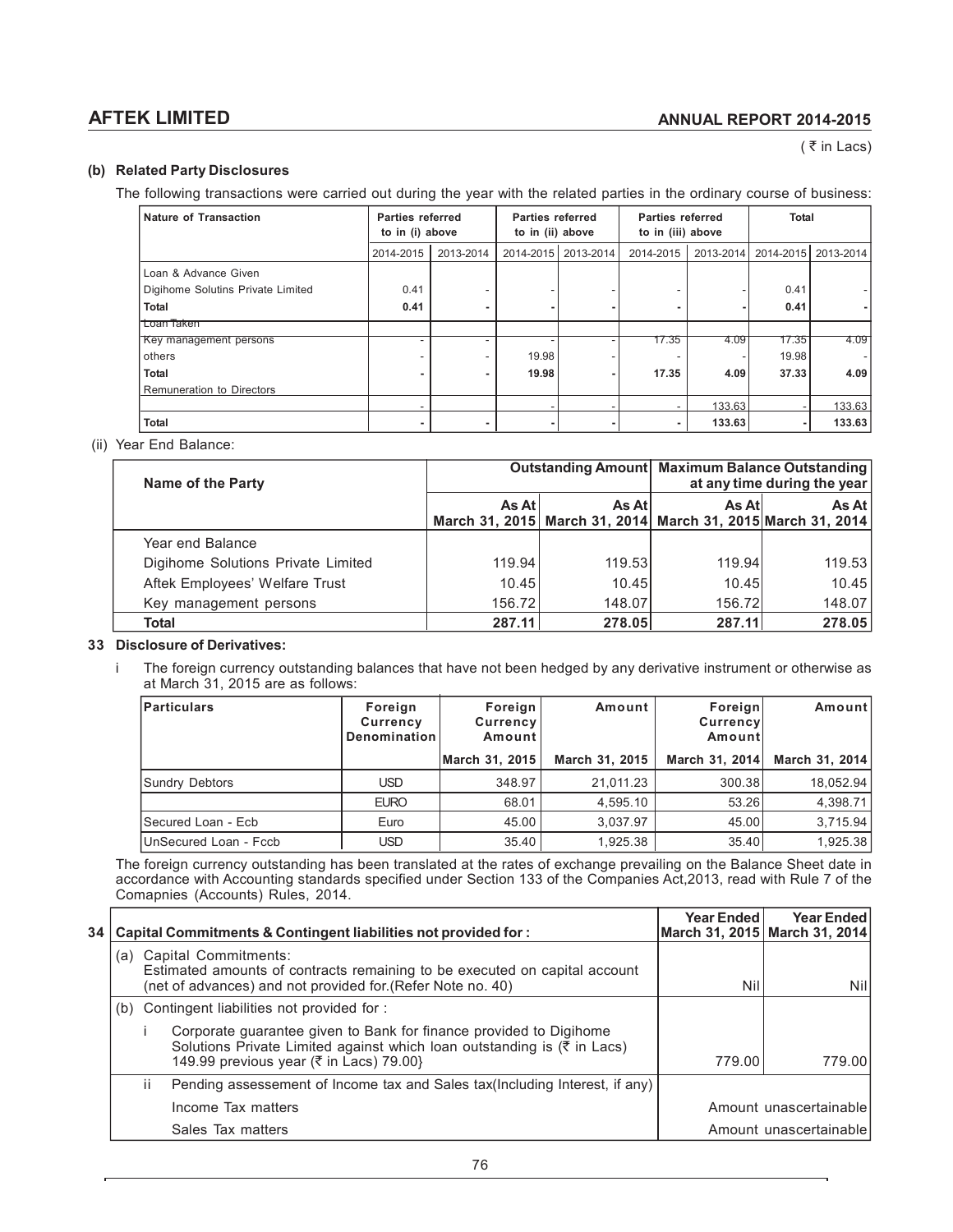### **35 Segment Reporting:**

### **Primary Segment Information**

The Company is in the business of sale of software services which is viewed by the management as a single primary segment,

i.e. business segment.

#### **Secondary Segment Information - Geographical**

The secondary segment information in relation to the geographies is as follows:

| <b>Regions</b>       | Year ended March 31, 2015 |         | Year ended March 31, 2014 |          |
|----------------------|---------------------------|---------|---------------------------|----------|
|                      | (₹in Lacs)∣               | %       | (₹in Lacs)                | %        |
| America              | 3,458.87                  | 65.76%  | 5.541.04                  | 73.15%   |
| Europe               | 1.450.02                  | 27.57%  | 1.335.85                  | 17.64%   |
| Japan                | 177.53                    | 3.38%   | 510.49                    | 6.74%    |
| India                | 98.73                     | 1.88%   | 96.97                     | 1.28%    |
| <b>Others</b>        | 74.82                     | 1.42%   | 90.52                     | $1.20\%$ |
| <b>Total Revenue</b> | 5,259.97                  | 100.00% | 7.574.87                  | 100.00%  |

### **36 Operating Lease**

The Company has significant operating leases for premises. These lease arrangements range for a period between 11 months and 10 years, which include both cancellable and noncancellable leases. Most of the leases are renewable for further period on mutually agreeable terms and also include escalation clauses.

|     |                                                                                                        | <b>Year Ended</b> | Year Ended                    |
|-----|--------------------------------------------------------------------------------------------------------|-------------------|-------------------------------|
|     |                                                                                                        |                   | March 31, 2015 March 31, 2014 |
| a)  | Lease payments recognised in the Statement of Profit and Loss during the year                          | 20.22             | 37.07                         |
| lb) | With respect to non-cancellable operating leases, the future minimum<br>lease payments are as follows: |                   |                               |
|     | - Not later than one year                                                                              | 9.12              | 29.60                         |
|     | - Later than one year and not later than five years                                                    | 36.48             | 128.40                        |

### **37 Foreign Currency Convertible Bonds**

The Company had raised in aggregate USD 34.5 million through an issue of 3000 numbers of 1% Foreign Currency Convertible Bonds Due 2010 of USD 10,000 each ("FCCB") in June 2005 followed by 450 numbers of additional FCCB in July 2005 on account of exercise of green shoe option of 15%. The FCCBs bear interest @ 1% per annum with redemption at 128.25% of their principal amount. At the option of the Bondholders, FCCBs were convertible into Equity Shares/Global Depository Receipts ("GDRs") within a period of 5 years from the date of the original issue i.e. June 24, 2005 at the revised conversion price of  $\bar{\tau}$  75.20 per share effective from June 25, 2006 (initial conversion price being ` 94/- per share) pursuant to the provisions of the Trust Deed executed in respect of the FCCBs.

At the behest of the majority bondholders, the Company had initiated the process of re-setting the conversion price of the FCCBs in line with the applicable pricing guidelines. Approval of Reserve Bank of India for the same was received vide their letter No. FED/CO/ECBD/10308/03.02.775/11-12 dated October 31, 2011. The holders of the FCCBs vide their Written Resolution of 25th July, 2012 have consented, inter alia, to the revision of Conversion Price of FCCBs from ₹ 75.20 to ₹ 13.76 and elongation of maturity period from 25th June, 2010 to 21st December, 2012 as well as waiver of events of defaults and interest payments. Accordingly, the Company has executed a Supplemental Trust Deed on 25th July, 2012 with Bank of New York Mellon, the Trustees for giving effect to the aforesaid amendments.

No FCCBs were converted during the year. 354 FCCBS were outstanding which, if converted into GDRs/Equity Shares at the reset conversion price of  $\bar{\tau}$  13.76 would result into issuance of additional 1,12,10,428 numbers of equity shares of  $\overline{\xi}$  2/- each.

### **38 Global Depository Receipts (GDRs)**

The Company had issued 1,333,100 Global Depository Receipts (GDRs) on February 07, 2003 at a price of USD 11.25, per GDR with each GDR representing 3 equity shares of ₹ 10 each. Pursuant to Special Resolution passed at the Annual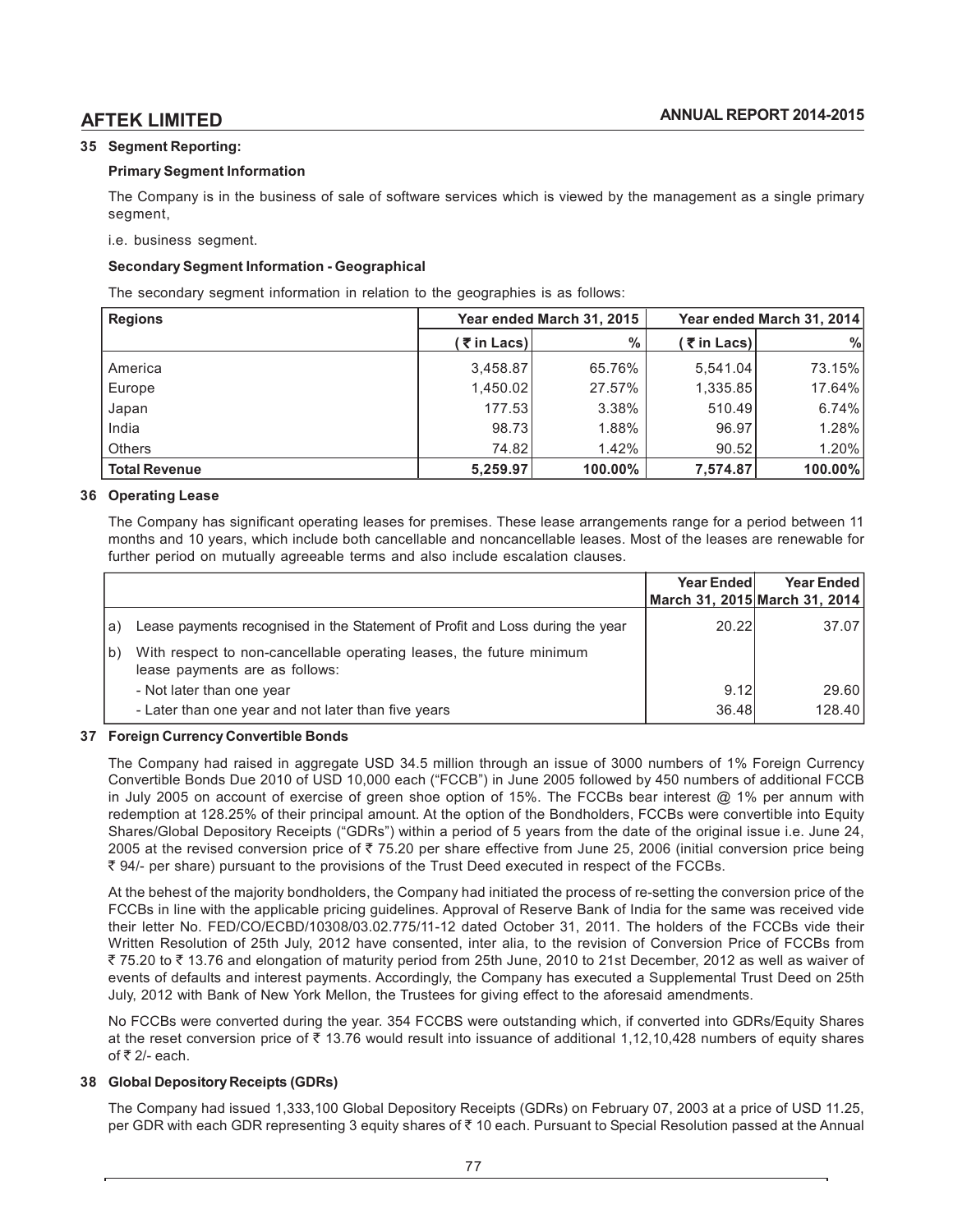General Meeting held on December 29, 2003, equity shares of ₹ 10 each were sub-divided into smaller denomination of ` 2 each for which the Company had fixed January 29, 2004 as the Record Date. Corresponding increase was made to the number of GDRs from one to five in order to maintain the GDR to Equity proportion of 1:3.

Further, pursuant to the Special Resolution passed at the Annual General Meeting held on December 28, 2004, bonus shares in the proportion of one equity share for every two equity shares held on the record date of January 28, 2005 were allotted on January 31, 2005 resulting in increase in the number of GDRs.

Nil GDRs (PY Nil GDRs) were outstanding as at March, 2015.

As stated at Note No. 37, above, 354 numbers of 1% Foreign Currency Convertible Bonds Due 2010 were outstanding as at March, 31, 2015. If these FCCBs are converted into GDRs, it would resulted into issuance of 37,36,809 numbers of GDRs representing 1,12,10,428 numbers of equity shares of  $\bar{\tau}$  2/- each at the reset conversion price of  $\bar{\tau}$  13.76.

- **39** In view of the on-going slowdown in the European and US markets, there have been delayis in receivables. Considering the size and standing of its debtors, the Company has not made any provision at this stage towards amount of  $\bar{\tau}$  22,398.36 Lacs outstanding for a period of more than 12 months.
- **40** The company has given certain capital advances and made some investments totaling to  $\bar{\tau}$  6975.20 Lacs against the building under constructions at Hinjewadi, Pune. The said Plot of land is mortgaged to Bank of India -Jersey Channel Islands against the term loan. However since the Company has made default in repayment of Principal and Interest thereon, Bank has demanded repayment total loan and taken the possession of the land alongwith the construction in progress. Pending the settlement of the vendors to whom advances are paid, the same is continued to be considered as capital advances. No Contingent liability is considered for the unexecuted Capital Contract.
- **41** The company has invested on purchases of IPRs for various ongoing projects.Due to the delay in the projects, IPRs are yet to be put to use as on the date of balance sheet amouting to  $\bar{\tau}$  19,910.32 Lacs which includes the software services sold which is called back. The company is of the opinion that with the improved market conditions all the IPRs will be profitably used by the company in the future projects.
- **42** Dues to Micro, Small and Medium Enterprises (MSME)

The Company has not received any intimation from the suppliers regarding status under the Micro, Small and Medium Enterprises Development Act, 2006 (the 'Act') and hence disclosure regarding following has not been provided.

- a) Amount due and outstanding to MSME suppliers as at the end of the accounting year.
- b) Interest paid during the year to MSME.
- c) Interest payable at the end of the accounting year.
- d) Interest accrued and unpaid at the end of the accounting year to MSME.

The Company is making efforts to get the confirmations from the suppliers as regards their status under the Act. Management believes that the figures for disclosure will not be significant.

- **43** Confirmation letters have been sent to the debtors, creditors and to parties to whom advances have been given, and their balances are subject to reconciliation and consequent adjustments, if any.
- **44** Previous year's figures have been regrouped or reclassified to conform with the current years' presentation wherever considered necessary.

Signatures to Notes "1" to "44" forming part of these Financial Statements.

As per our report of even date. **For GMJ & Co.** For and on behalf of the Board of Directors Firm Registration Number: 103429W *Chartered Accountants*

*Partner Chairman & Managing Director* Membership No. 039070

Place: Mumbai Place: Mumbai Date: 30th May, 2015 Date: 30th May, 2015

**Haridas Bhat Ranjit M Dhuru Nitin K Shukla**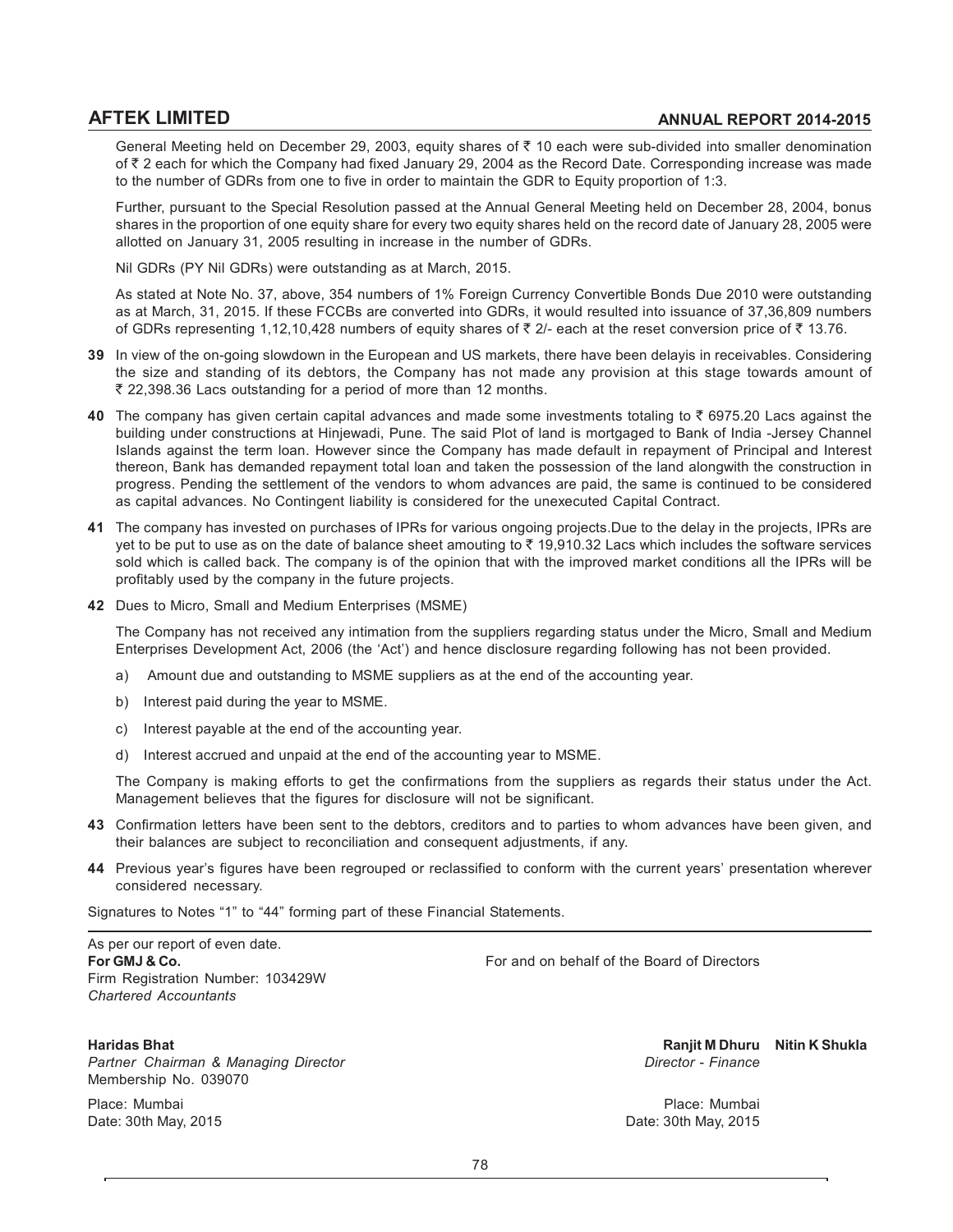# **SUMMARY OF FINANCIAL INFORMATION OF SUBSIDAIRY COMPANIES PURSUANT TO SECTION 212 OF THE COMPANIES ACT, 1956**

| <b>SrNo</b>      | <b>Details</b>                                            | <b>Mihir Properties</b><br><b>Private Limited</b> |  |  |
|------------------|-----------------------------------------------------------|---------------------------------------------------|--|--|
| $\mathbf{1}$     | <b>Reporting Currency</b>                                 | <b>INR</b>                                        |  |  |
| $\overline{2}$   | Exchange Rate                                             |                                                   |  |  |
| $\overline{3}$   | Share Capital                                             | 145.00                                            |  |  |
| $\frac{4}{1}$    | Reserves & Surplus                                        | 101.81                                            |  |  |
| $\overline{5}$   | <b>Total Assets</b>                                       | 256.22                                            |  |  |
| $6 \overline{}$  | <b>Total Liabilities</b>                                  | 9.41                                              |  |  |
| $\frac{7}{2}$    | Details of investment other than investment in subsidiary |                                                   |  |  |
| $\frac{8}{1}$    | % of holding                                              | 100                                               |  |  |
| $\boldsymbol{9}$ | Turnover                                                  |                                                   |  |  |
| 10               | Profit before taxation                                    | (4.18)                                            |  |  |
| <u>11</u>        | Provision for taxation                                    | (1.29)                                            |  |  |
| 12               | Profit after taxation                                     | (2.89)                                            |  |  |
| 13               | Proposed Dividend                                         |                                                   |  |  |
| 14               | Country                                                   | <b>INDIA</b>                                      |  |  |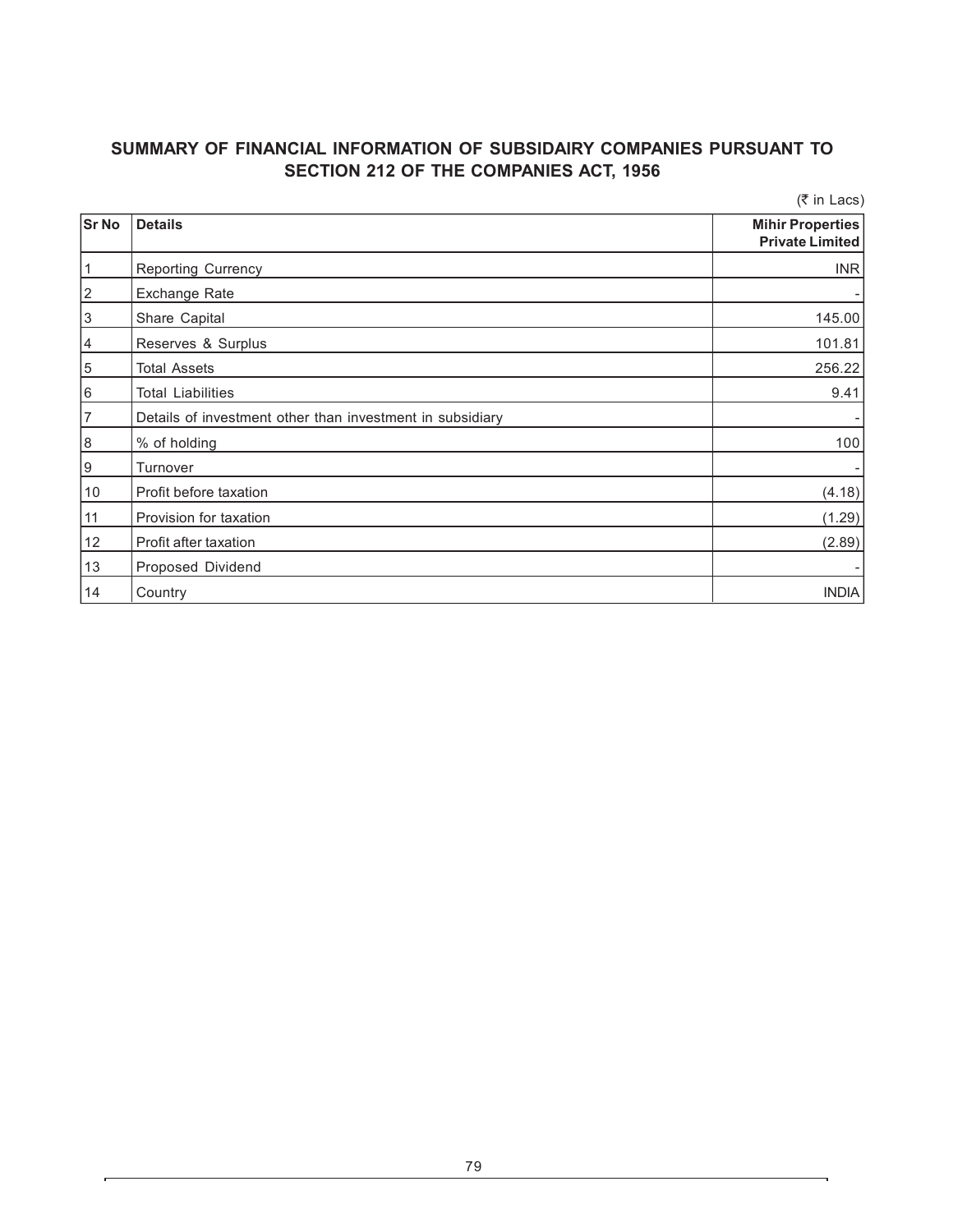# **ATTENDANCE SLIP**



# **AFTEK LIMITED**

CIN: L57220MH1986PLC039342 *REGISTERED OFFICE:* 16/A 2ND FLR PRABHADEVI INDUSTRIAL ESTATE THE ENTERPRISES, C0- OP.SOC.LTD, 408 VEER SAVARKAR MARG PRABHADEVI, DADAR-400025

# **28th Annual General Meeting ñ 31st December 2015**

Name of the Member:

| IDPID:                |  | <b>CLIENT</b><br>ID/Folio No. |  |
|-----------------------|--|-------------------------------|--|
| Number of Shares held |  |                               |  |

I certify that I am a member / proxy / authorized representative for the member of the Company.

I hereby record my presence at the 28thAnnual General Meeting of the Company on 31st December 2015 at 11.00 a.m. at The Queenie Captain Auditorium, The NAB-Workshop for the Blind, Dr. Annie Besant Road, Prabhadevi, Mumbai - 400 025

.............................................................................. ...................................................

Name of the member / proxy Name of the member / proxy

(in BLOCK letters)

Note: Please fill up this attendance slip and hand it over at the entrance of the meeting hall. Members are requested to bring their copies of the Annual Report to the AGM.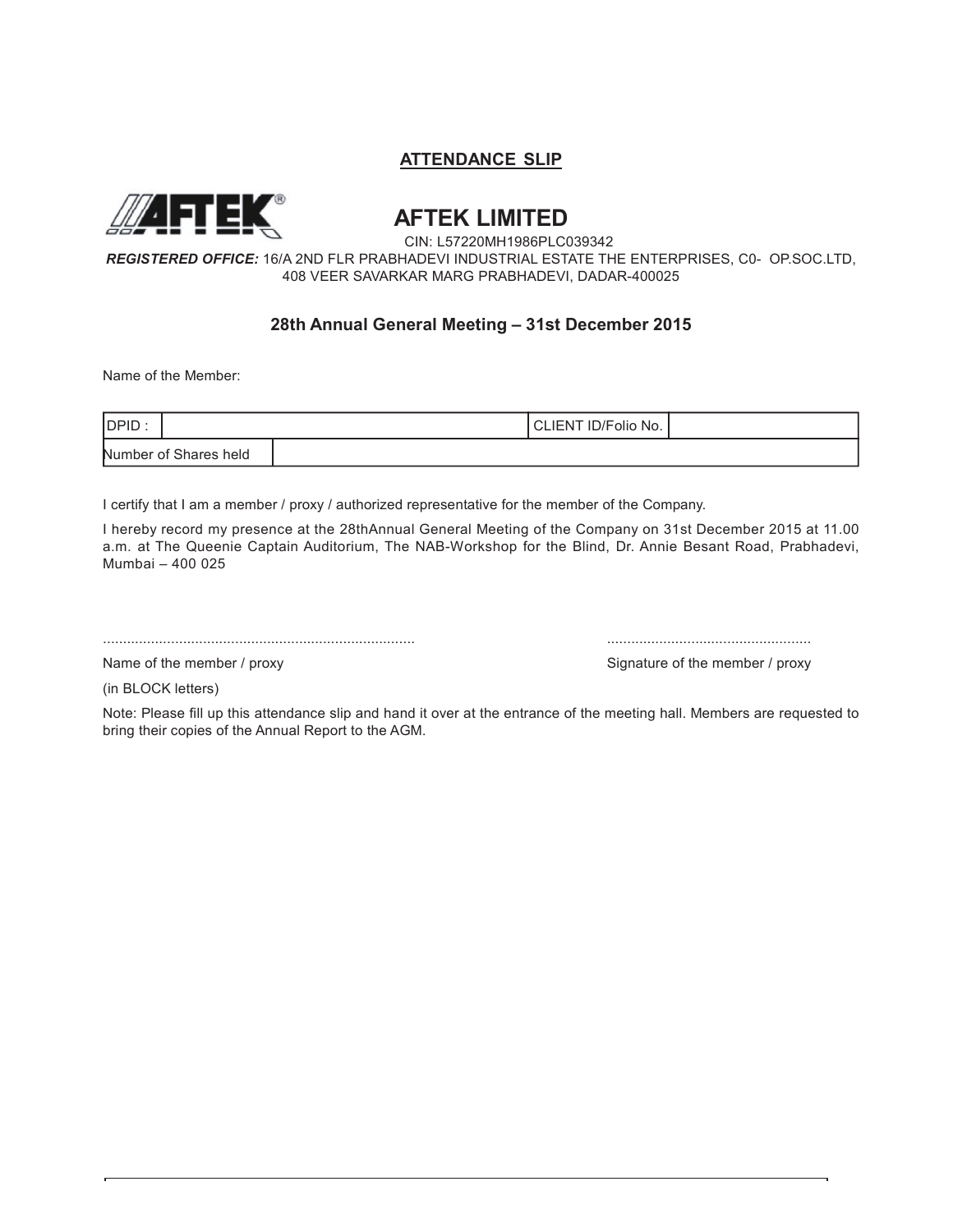# **PROXY FORM**



# **AFTEK LIMITED**

CIN: L57220MH1986PLC039342

*REGISTERED OFFICE:* 16/A 2ND FLR PRABHADEVI INDUSTRIAL ,ESTATE THE ENTERPRISES, C0- OP.SOC.LTD, 408 VEER SAVARKAR MARG PRABHADEVI, DADAR-400025

## **28th Annual General Meeting ñ 31st December 2015**

Name of the Member: DPID : CLIENT ID/Folio No. I/We \_\_\_\_\_\_\_\_\_\_\_\_\_\_\_\_\_\_\_\_\_\_\_\_\_\_\_\_\_\_\_\_\_\_\_\_\_\_\_\_\_\_\_\_\_\_\_\_\_\_\_\_\_\_\_\_\_\_\_\_\_ of \_\_\_\_\_\_\_\_\_\_\_\_\_\_\_\_\_\_\_\_\_\_\_\_\_\_\_ \_\_\_\_\_\_\_\_\_\_\_\_\_\_\_\_\_\_\_\_\_\_\_\_\_\_\_\_\_\_\_\_\_\_\_\_\_\_\_\_\_\_\_\_\_\_\_\_\_\_\_\_\_\_\_\_\_\_\_\_\_\_\_\_\_\_\_\_\_\_\_\_ being a Member/ Members of

Aftek Limited hereby appoint

(or failing him) as my/our proxy to attend and vote for me/us and on my/our behalf at Annual General Meeting of the company to be held on 31st December 2015 at 11.00 A.M at The Queenie Captain Auditorium, The NAB-Workshop for the Blind, Dr. Annie Besant Road, Prabhadevi, Mumbai – 400 025 or at any adjournment thereof in respect of such resolutions as are indicated below.

| Sr.<br><b>NO</b> | <b>Resolutions</b>                                                       | For | Against | Abstain |
|------------------|--------------------------------------------------------------------------|-----|---------|---------|
|                  | Adoption of Audited Annual Accounts of the company                       |     |         |         |
|                  | for the year ended 31st March, 2015                                      |     |         |         |
| l2               | Ratification of appointment of M/s. GMJ & Co. and fix their remuneration |     |         |         |
| l3               | Appointment of Miss Aditi Bhatt as an independent director               |     |         |         |

AS WITNESS my hand /our hands this \_\_\_\_\_\_\_\_\_\_\_\_\_\_\_\_\_\_ day of \_\_\_\_\_\_\_\_\_\_\_\_\_\_2015.

Rs. 1/- Revenue Stamp

Signed by the said \_\_\_\_\_\_\_\_\_\_\_\_\_\_\_\_\_\_\_\_\_\_\_\_\_\_\_\_

Note: The proxy form must be deposited at the Registered office of the company not less than 48 hours before the time of the holding the meeting. The proxy need not be a member of the company.

DP ID/Folio No:

Signature:

Name of the Shareholder (s): \_\_\_\_\_\_\_\_\_\_\_\_\_\_\_\_\_\_\_\_\_\_\_\_\_\_\_\_\_\_\_\_\_\_ Name of Proxy Holder